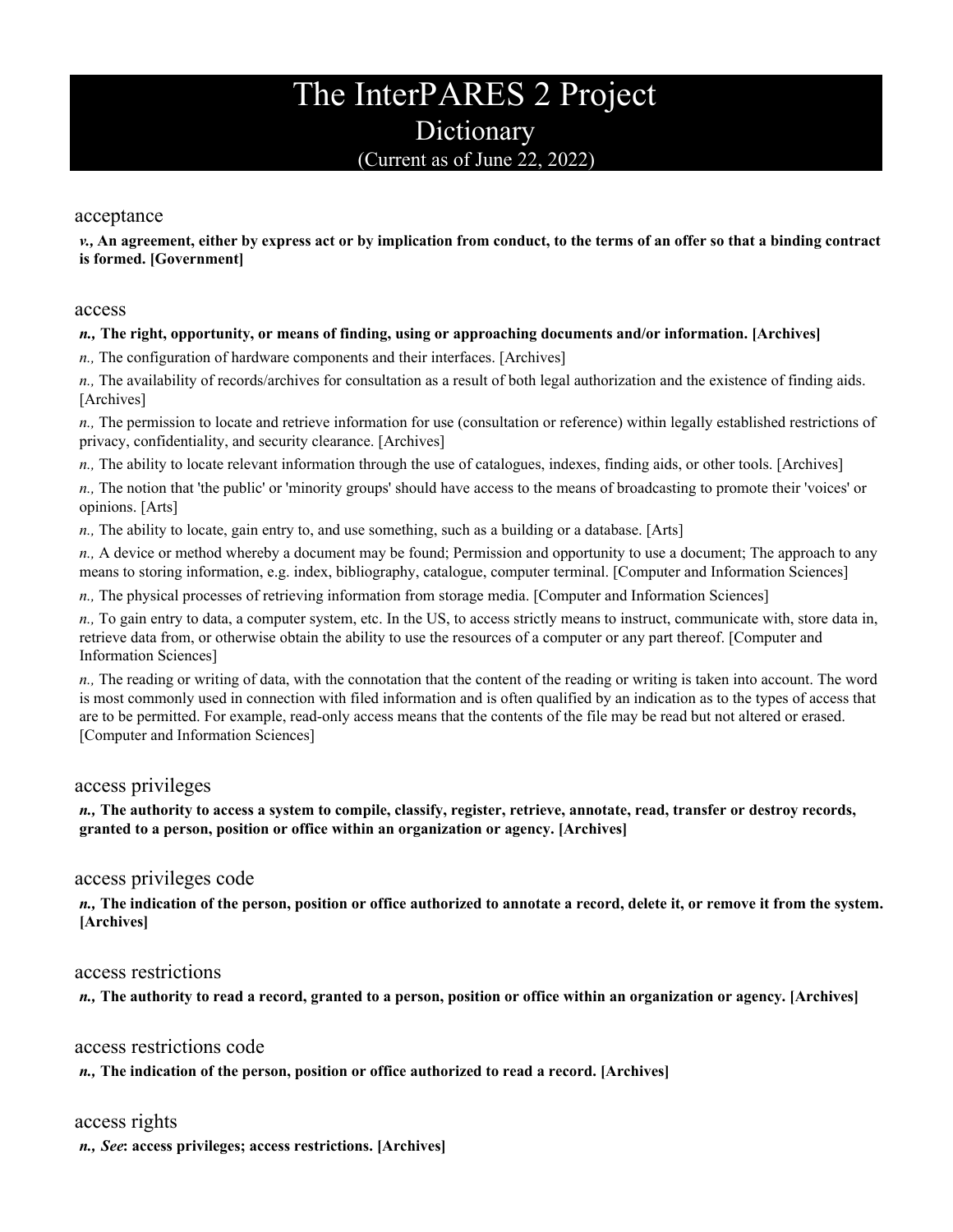# accessibility

### *n.,* **The availability and usability of information. [Archives]**

*n.,* The characteristic of being easily reached or used with a minimum of barriers. Carries the connotation of providing access to individuals with disabilities that prevent normal use, especially under the terms of the Americans with Disabilities Act (PL 101-336, 42 USC 126). [Archives]

*n.,* The availability of archival material for consultation as a result of legal authorization and the existence of finding aids. [Archives]

*n.,* The ease with which a person may enter a library, gain access to its online systems, use its resources, and obtain needed information regardless of format. In a more general sense, the quality of being able to be located and used by a person. In the Web environment, the quality of being usable by everyone regardless of disability. [Computer and Information Sciences]

### accession

#### *n.,* **A body of records formally accepted into custody as a unit at a single time. [Archives]**

#### *v.,* **To take legal and physical custody of a body of records and to document it in a register. [Archives]**

- *n.,* Materials physically and legally transferred to a repository as a unit at a single time; an acquisition. [Archives]
- *v.,* The formal acceptance into custody and recording of an acquisition. [Archives]
- *v.,* To document the transfer of records or materials in a register, database, or other log of the repository's holdings. [Archives]
- *v.,* To take legal and physical custody of a group of records or other materials and to formally document their receipt. [Archives]
- *v.,* The recording of the formal acceptance into custody of an acquisition. [Archives]
- *n.,* An acquisition so recorded. (see definition for accession). [Archives]

*v.,* To enter in an accessions record or register particulars of each item in the order of its acquisition. [Computer and Information Sciences]

*v.,* The act of taking documents into physical custody in an archival agency, records center, or manuscript repository, and recording same. In some cases transfer of legal title may also be involved. [Computer and Information Sciences]

### accession record

#### *n.,* **A record documenting the preserver's acceptance of responsibility for preserving a clearly identified set of records. [Archives]**

*n.,* A record documenting additions to a collection, whether acquired by transfer under a legally based procedure, or by deposit, purchase, gift, or bequest. [Arts]

*n.,* The chief record of the stock added to a library. Items are numbered progressively as they are added to stock. [Computer and Information Sciences]

*n.,* The formal record of accessions of archival material received by an archives service, in which information on the immediate source and the broader provenance of the material is preserved permanently. [Computer and Information Sciences]

### accessioned records

#### *n.,* **Acquired records whose authenticity and feasibility of preservation have been confirmed and have been registered in an accession record. [Archives]**

### accountability

### *n.,* **The obligation to answer for actions for which one is responsible. [General Dictionaries]**

*n.,* The ability to answer for, explain, or justify actions or decisions for which an individual, organization, or system is responsible. [Archives]

*n.,* The determination and measure of responsibility and liability to another. [Arts]

*n.,* The extent to which persons in government and the workplace are held answerable for their conduct in office and for the quality of their performance of assigned duties, particularly when incompetence, dereliction, or malfeasance is at issue. See also: performance evaluation.

[Computer and Information Sciences]

*n.,* The obligation to answer or answer for discharge of duties or conduct. [General Dictionaries]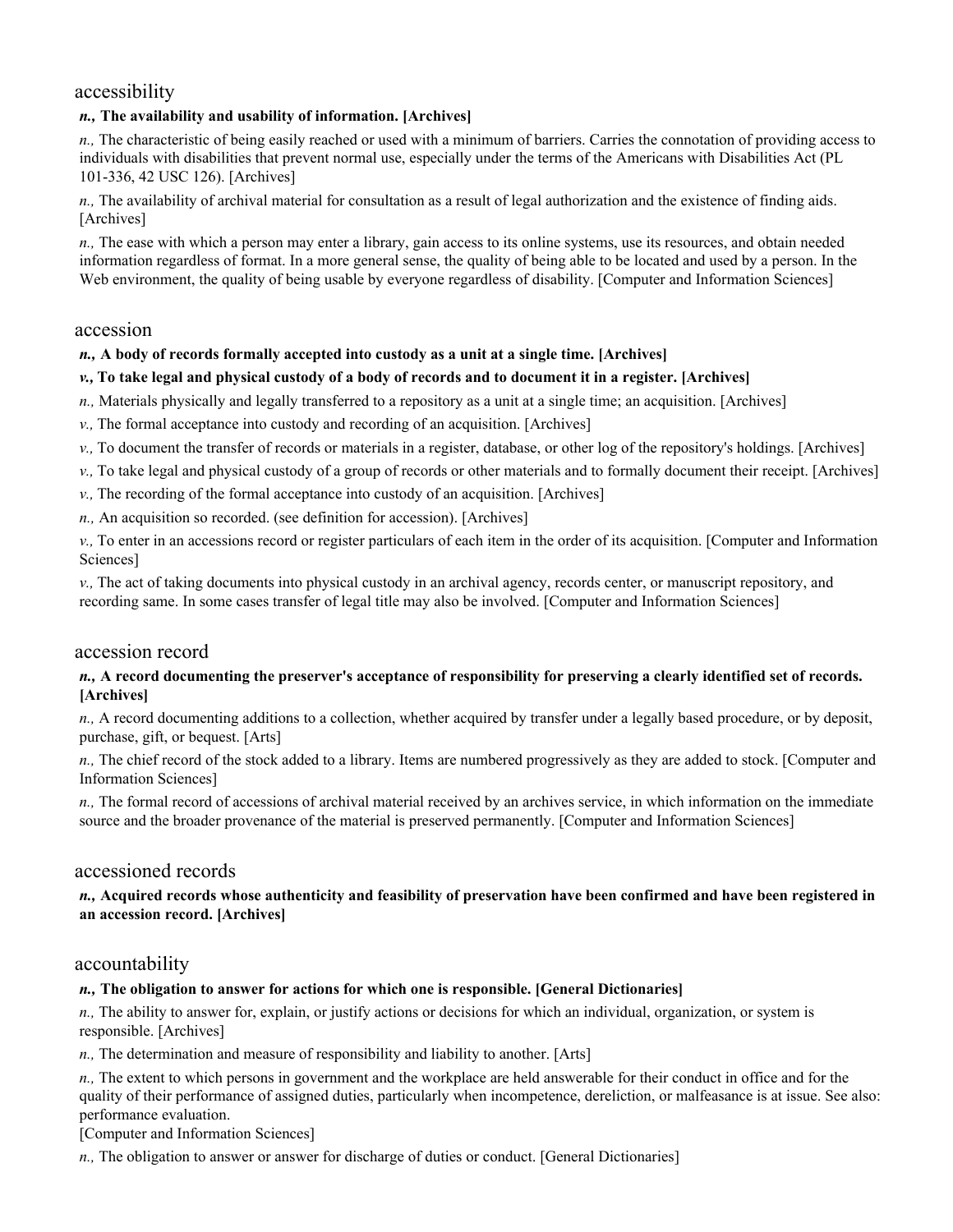*n.,* Principle that individuals, organizations, and the community are responsible for their actions and may be required to explain them to others. [General Dictionaries]

### accrual

*n.,* **An acquisition of the records of a creator that is additional to the records of the creator already in the custody of the preserver. [Archives]** 

### accuracy

#### *n.,* **The degree to which data, information, documents or records are precise, correct, truthful, free of error or distortion, or pertinent to the matter. [Archives]**

*n.,* The closeness of an estimate to the true value. Compare PRECISION. [Sciences]

*n.,* Accuracy refers to the truthfulness of the content of the record and can only be established through content analysis. [Archives]

*n.,* An accurate performance is a performance that reproduces all that is constitutive of the work's individuality. [Arts]

*n.,* The quality of correctness as to fact and of precision as to detail in information resources and in the delivery of information services. [Computer and Information Sciences]

*n.,* How close to the real value a measurement is. [Computer and Information Sciences]

*n.,* An accurate record is one that contains correct, precise and exact information. [General Dictionaries]

*v.,* Freedom from mistake or error: correctness, conforming to an approved or conventional standard, conforming to or agreeing with fact, logic, or known truth, conforming to a set figure. [General Dictionaries]

*n.,* Conformity to truth or to a standard or model: exhibiting or marked by strict, particular, and complete accordance with fact or a standard; marked by thorough consideration or minute measurement of small factual details. [General Dictionaries]

### acquire

*v.,* **To gain possession or control of; to get or obtain. [Government]** 

# acquired records

*n.,* **Records that are taken into the custody of the preserver from the creator, for their permanent preservation. [Models (MCP)]** 

# acquisition

*v.,* **The process of adding to the holdings of an archival repository or records centre. [Archives]** 

### *n.,* **An addition to the holdings of an archival repository or records centre. [Archives]**

*n.,* The first stage of the behavioral processes (followed by manufacture, use, deposition), in which raw materials are procured. [Sciences]

*v.,* Obtaining materials for a library, documentation center, archive, or other collection, including selection, ordering, and obtaining by exchange or gift. [Arts]

*v.,* The processes of obtaining books and other items for a library, documentaiton center or archive. [Computer and Information Sciences]

*v.,* The gaining of possession or control over something. [Government]

### act

### *n.,* **The conscious exercise of will by a person aimed to create, maintain, modify or extinguish situations.** *Syn***.: action. [Archives]**

### *n.,* **Legislation that has been made law, especially a statute. [Government]**

*n.,* A document formally embodying a decision of a legislative body or public authority; or forming part of a legal transaction and drawn up in due form. [Archives]

*n.,* The conscious exercise of will by a person aimed to create, maintain, modify or extinguish situations. Synonym of action. [Archives]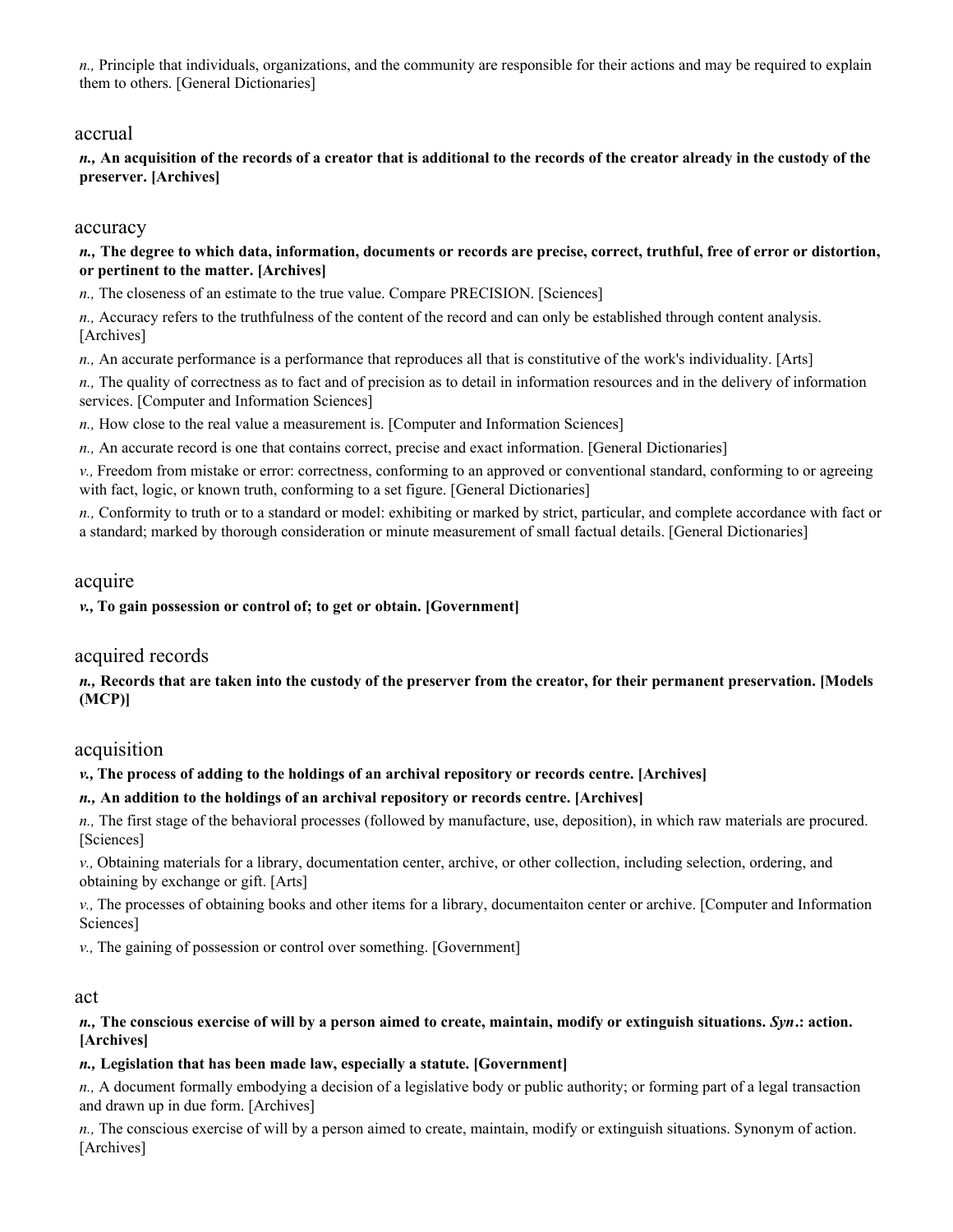*n.,* The conscious exercise of will by an officer of the records creator or by an external person aimed to create, maintain, modify or extinguish situations. There are two types of act: a mere act and a transaction. Alias: action. [Archives]

- *v.,* To do, operate or function. [Arts]
- *v.,* To portray a character as an actor; to perform a role or play a part. [Arts]
- *n.,* A short performance by one or a group of entertainers. [Arts]
- *n.,* Division of a play, each of which may contain one or more scenes. [Arts]
- *n.,* Something done intentionally. [General Dictionaries]

# active record

### *n.,* **A record needed by the creator for the purpose of carrying out the action for which it was created or for frequent reference.** *Syn***.: current record. [Archives]**

### *n.,* **Records needed by the creator for the purpose of carrying out the actions for which they were created or for frequent reference.** *Syn.***: current records. [Archives]**

*n.,* Records regularly used for the conduct of the current business of their creator and that, therefore, continue to be maintained in office space. [Archives]

- *n.,* A record needed by its creator for the purpose of carrying out actions [Archives]
- *n.,* Records that continue to be used with sufficient frequency to justify keeping them in the office of creation. [Archives]
- *n.,* Archival documents regularly maintained and used by their creator. [Archives]

*n.,* Information stored on computer systems that can be readily accessed by the operating system or software without a need to reload media, undelete the information, or reconstruct the information from other sources. [Computer and Information Sciences]

### activity

### *n.,* **A series of acts or actions aimed to one purpose. [Archives]**

- *n.*, Used to describe the customary use of a given artifact, such as food preparation. [Sciences]
- *n.,* Broadly, the rate or extent of a change associated with some substance or system. [Sciences]
- *n.,* The quality or state of being active. [General Dictionaries]

### actors

*n.,* **Persons who carry out acts or actions. [Archives]** 

# address

*n.,* **A place or location where a particular piece of information is stored, or where an entity can be communicated with. [Computer and Information Sciences]** 

# addressee

# *n.,* **Person(s) to whom the record is directed or for whom the record is intended. [Archives]**

*n.,* Individual(s) and/or organisation(s) to which the information in the record was addressed. [Archives]

*n.,* One to whom something is addressed. E.g. "The To, CC, and BCC headers list the addressees of the e-mail message". Normally an addressee will eventually be a recipient, unless there is a failure at some point (an e-mail "bounces") or the message is redirected to a different addressee. [Computer and Information Sciences]

*n.,* The individual to whom something is to be delivered. [General Dictionaries]

# addressee's name

# *n.,* **The name of the person to whom the record is directed or for whom the record is intended. [Archives]**

administrative accountability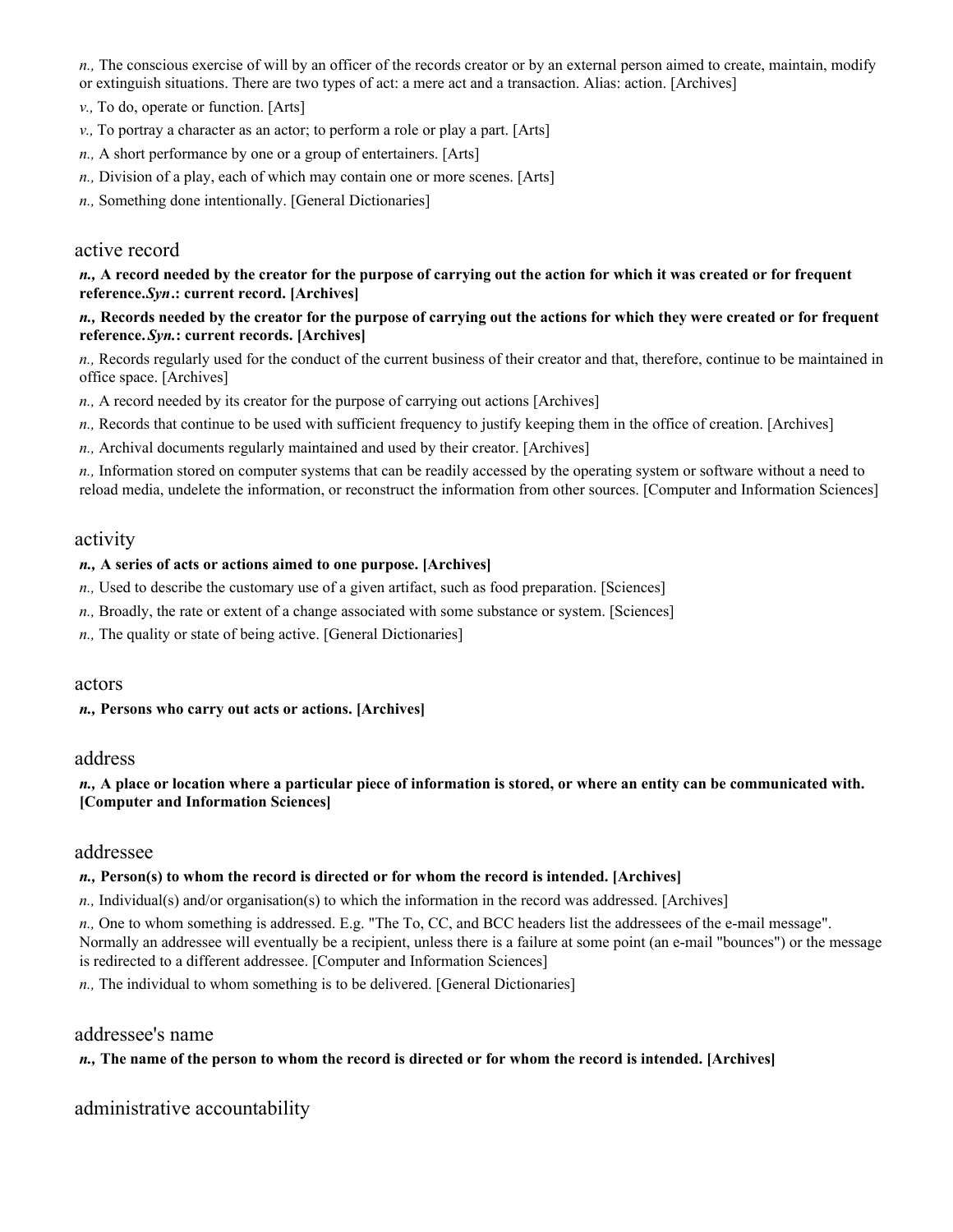*n.,* **The sort of accountability aimed at non-political and non-legal authorities such as civil servants and top ranking administrators. Involves developing and implementing procedures for carrying out actions and documenting them to ensure that everything is done according to rule and in proper sequence, so that administrators can account at any time precisely for anything that has been done. [Archives]** 

*n.*, The principle that underlies the concept of accountability [...] is linked to the conveying and evaluation of information. [... ] For ongoing bodies, accountability required the development and refinement of procedures for carrying out actions and documenting them, "to ensure that everything was done according to rule and in proper sequence, so that administrators could account at any time precisely for anything that had been done." [Archives]

### administrative context

*n.,* **The structure, functions and procedures of the organizational environment in which the creator exists. [Archives]** 

### administrative control

*n.,* **2. The means of physically locating the holdings of records centres and archival institutions through numbering and listing. [Archives]** 

*n.,* **1. The exercise of authority over maintenance, use, disposition, and accessibility of current archives to carry on the function for which they were created. [Archives]** 

### admissibility

*n.,* **The quality of being permitted to serve as evidence in trial or hearing or other proceeding. [Archives]** 

*n.*, The quality or state of being allowed to be entered into evidence in a hearing, trial, or other proceeding. [Government]

### affix

*v.,* **To store on a medium in an unchangeable way. [Archives]** 

# affixed

*v.,* **Stored on a medium in an unchangeable way. [Archives]** 

#### agency

#### *n.,* **An administrative body having the delegated authority to act competently on behalf of a higher body. Every agency is a juridical person, composed of juridical persons. [Archives]**

*n.,* The proposition that human beings think about the intentional actions they perform and the resources they need to achieve ends. [Sciences]

*n.,* A unit of government authorized by law to perform a specific function. [Archives]

*n.,* An organization entity whose name and legal existence are established by an act, which defines its position in an administrative hierarchy. Such a body possesses powers defined by law or regulations and a head with decision-making authority at his/her hierarchical level. Usually each agency has its own recordkeeping system. [Archives]

- *n.,* The business carried on by an agent. [Government]
- *n.,* A unit of governement that has major policy reponsiblities and that performs regulatory functions. [Government]
- *n.,* The relationship between an agent and his principal. [Government]
- *n.,* A business that provides services by acting on behalf of or as representative of another party. [General Dictionaries]

#### agent

#### *n.,* **One who is authorized to act for or in place of another. [Archives]**

*n.,* An active communicating entity that can acquire a role; that is, an abstract representation of a function, service, or identity. [Sciences]

*n.*, Person or company licenced by the state to represent clients and negotiate their contracts for a standard agent's fee. [Arts]

- *n.,* People authorized to represent or act on behalf of someone else, particularly in business transactions. [Arts]
- *n.,* An intermediary who performs various matters of business connected with the theatre. [Arts]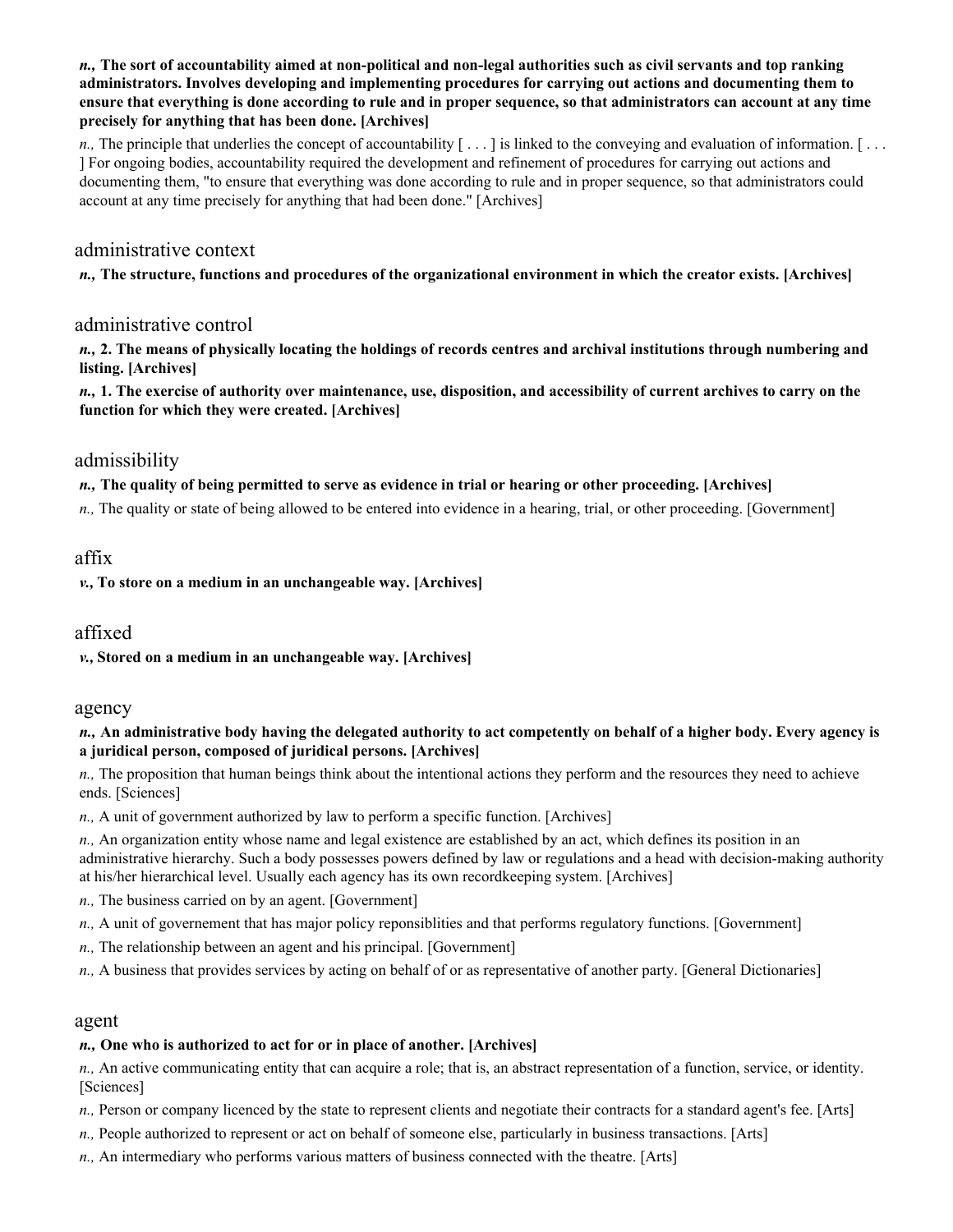*n.,* An individual or firm acting as a middleman between librarian and publisher in the acquistion of material. [Computer and Information Sciences]

*n.,* In the client-server model, the part of the system that performs information preparation and exchange on behalf of a client or server. Especially in the phrase "intelligent agent" it implies some kind of automatic process which can communicate with other agents to perform some collective task on behalf of one or more humans. [Computer and Information Sciences]

*n.,* An autonomous system that receives information from its environment, processes it, and performs actions on that environment. Agents may have different degrees of intelligence or rationality, and may be implemented in software, hardware, or both. [Computer and Information Sciences]

*n.,* An agent is a business representative who handles contractual arrangements between the principal and third persons. [Government]

# aggregate archival unit

*n.,* **An archival unit composed of multiple archival documents, such as a fonds, series or file. [Archives]** 

### aggregated records

*n., See***: archival aggregation; arranged records; records aggregation. [Archives]** 

### alteration

#### *n.,* **An act done to a document after its completion whereby its meaning or language is changed. [Archives]**

*n.,* An act done to an instrument, after its execution whereby its meaning or language is changed; esp., the changing of a term in a negotiable instrument without the consent of all parties to it. Material alterations void an instrument, but immaterial ones do not.

*v.,* Use for modifications to an object or structure. Refers especially to the physical evidence of the change. In architecture, use "additions" if the change increases the structure's volume; "alterations" if it does not. [Arts]

# american standard code for information interchange

*n.,* **(ASCII) The binary code used by most computers to represent in digital format the uppercase and lowercase letters of the Latin script, numerals, and special characters so that they can be sent to, and understood by, other computers and devices such as modems and printers. Each ASCII character consists of seven information bits and one parity bit for error checking. [Computer and Information Sciences]** 

### analogue

#### *a.,* **The representation of an object or physical process through the use of continuously variable electronic signals or mechanical patterns. In contrast to a digitally-encoded representation of an object or physical process, an analogue representation resembles the original. [General Dictionaries]**

*n.,* Using physical variables ("seeable images" and sound waves decodable without significant technological assistance). Analog records suffer degradation with each subsequent generation of copying.

*n.,* Representing data by measuring a continuous physical variable, such as the rotation of hands on a clock, in contrast to a digital clock.

*n.,* Information recorded and stored in a varying continuous form (with physical variables) in direct correlation to the original information. [Arts]

*n.,* Information presented in dial form (with pointer and graduated markings) or in LCD bar-graph form. [Arts]

*n.,* A description of a continuously variable signal or a circuit or device designed to handle such signals. *Opp.*: 'digital' or 'discrete'. [Computer and Information Sciences]

*n.,* A representation of an object that resembles the original. Analogue devices monitor conditions, such as movement, temperature and sound, and convert them into analogous electronic or mechanical patterns. Analogue implies continuous operation in contrast with digital, which is broken up into numbers. [Computer and Information Sciences]

### analogue component

*n.,* **An analogue object that is part of one or more analogue documents, requiring a given preservation action. [Archives]**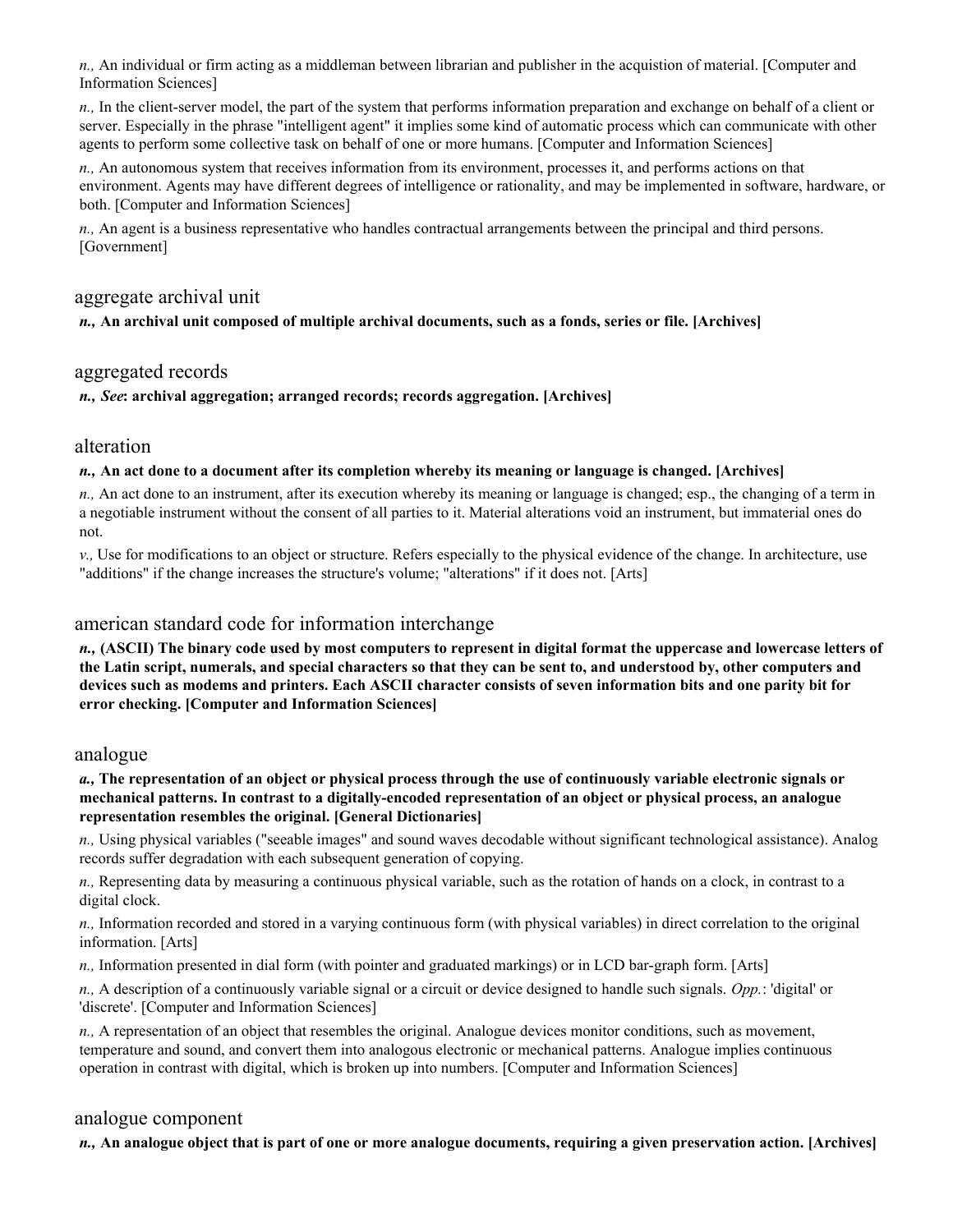# analogue data

*n.,* **The smallest meaningful units of information, expressed as continuous electronic signals or mechanical patterns affixed to an analogue medium. [Sciences]** 

### analogue document

*n.,* **An analogue component, or group of components, that is affixed to an analogue medium and is treated and managed as a document. [Archives]** 

# analogue encoding

*n.,* **The use of continuously variable electronic signals or mechanical patterns rather than discrete numeric values (such as those generated by a digital system). [Sciences]** 

# analogue medium

*n.,* **Physical material, such as a paper, parchment, stone, clay, film or certain types of magnetic audio- and videotape, used for storage of analogue data. [Archives]** 

### analogue object

*n.,* **A discrete aggregation of one type or class of analogue data (e.g., text, audio, video, image). [Archives]** 

# analogue record

*n.,* **An analogue document that is treated and managed as a record. [Archives]** 

### analogue system

### *n.,* **Any system handling analogue data or objects, as opposed to a digital system. [Sciences]**

### annotation

### *n.,* **An addition made to a record after it has been created. [Archives]**

*n.,* "Annotations (additions made to a record after it has been created) constitute the next category of elements included in the Template for Analysis. They fall into three basic groups:

1. additions made to the record after its creation as part of its execution (e.g., the date and time of transmission added to an e-mail record at the moment it is sent, or the indication of attachments added before it is transmitted);

2. additions made to the record in the course of handling the business matter in which the record participates (e.g., comments noted on the face of the record, or embedded in it, and dates of transmission to other offices);

3. additions made to the record in the course of handling it for records management purposes (e.g., the classification code or file number assigned to the record, its draft) [Archives]

*n.,* Information, especially explanatory notes, added to a completed document. [Archives]

*n.,* Notes added as comment or explanation. [Arts]

*n.,* A brief note, usually no longer than two or three sentences, added after a citation in a bibliography to describe or explain the content or message of the work cited or to comment on it. Example:

Bradbury, Malcolm, ed. The Atlas of Literature. London: De Agostini Editions, 1997.

A heavily-illustrated international thematic history of the relationship between geography and literature, from the Middle Ages and Renaissance to the post-Cold War era. Includes references for further reading and a list of places to visit by country. In a more general sense, any brief explanatory or descriptive comment added to a document, text, catalog entry, etc. In a critical annotation, the commentary is evaluative. Also refers to the process of annotating a document or entry in a bibliography or catalog.

[Arts]

*n.,* A note added to an entry in a catalogue, reading list or bibliography to elucidate, evaluate or describe the subject and contents of a book; it sometimes gives particulars of the author. [Computer and Information Sciences]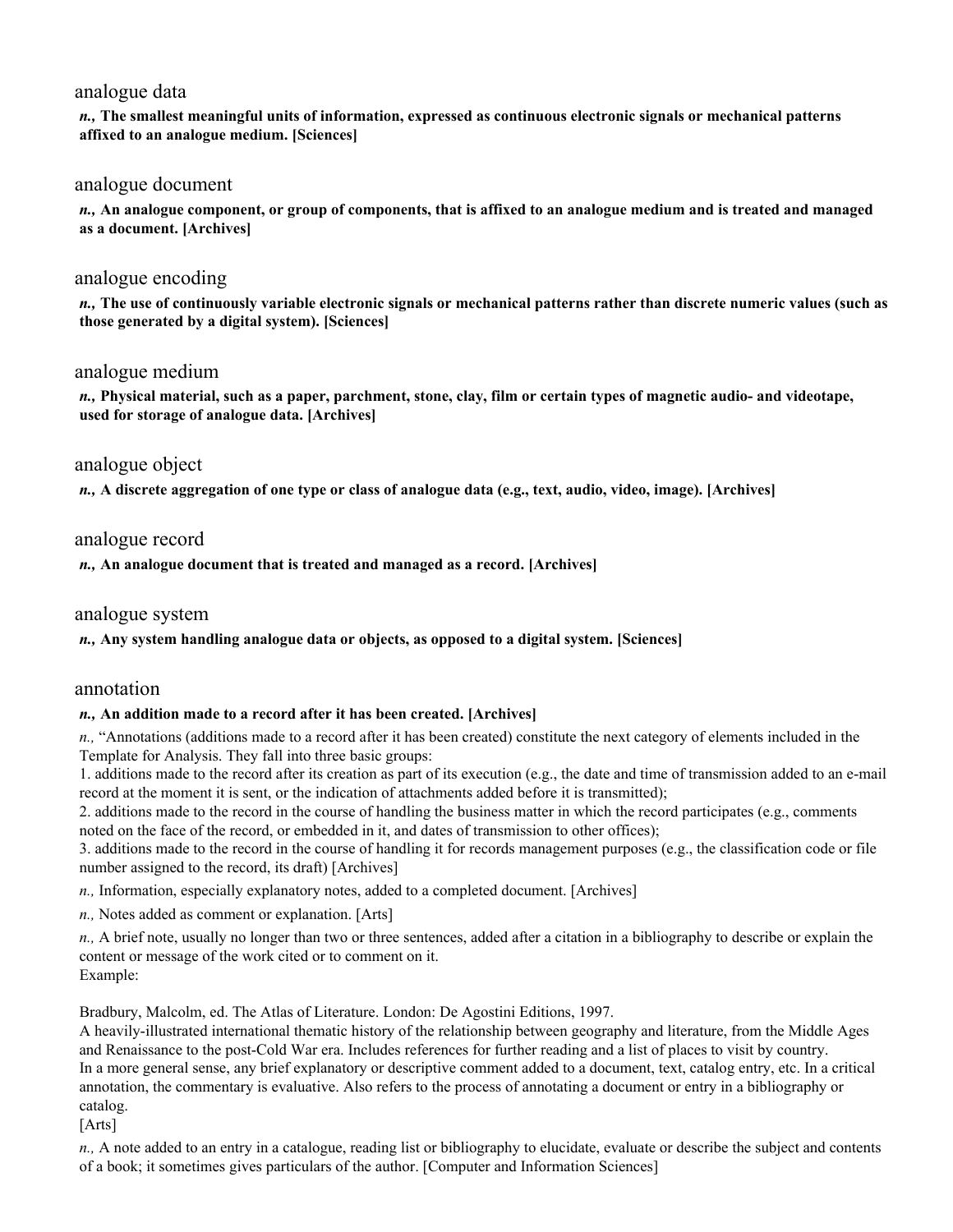*n.,* A new commentary node linked to an existing node. If readers, as well as authors, can annotate nodes, then they can immediately provide feedback if the information is misleading, out of date or plain wrong. [Computer and Information Sciences]

*n.,* Explanation added to a program to assist the reader. This may take the form of manuscript additions to the program listing, but more often takes the form of comments included in the program text. [Computer and Information Sciences]

### ansi

*n.,* **Initialism for "American National Standards Institute." [Government]** 

# api

*n.,* **Initialism for "application programming interface." [Computer and Information Sciences]** 

# application

*n.,* **Computer software that allows the user to process data or perform calculations necessary to achieve a desired result, as opposed to the operating system designed to control the computer's hardware and run all other programs. [Computer and Information Sciences]** 

*n.,* Computer programs, or collections of programs, designed to meet the needs of the users of computer systems by directly contributing to the performance of specific roles. [Sciences]

*n.,* Software that constitutes any type of program that is tailored to satisfy real-world needs and requirements. [Archives]

*n.,* A program written to perform a particular function and increasingly used to refer to software packages in general. [Computer and Information Sciences]

*n.,* A complete, self-contained program that performs a specific function directly for the user. This is in contrast to system software such as the operating system kernel, server processes and libraries which exists to support application programs. [Computer and Information Sciences]

*n.,* Computer programs, procedures, rules, and any associated documentation concerned with the operation of a data processing system. Encarta. Computer programs and applications, such as word processing or database packages, that can be run on a particular computer system. ICA Dictionary. A set of computer programs, procedures and associated documentation concerned with the operation of an automatic data processing system as distinct from hardware. US NARA, Federal Records. The programs used to operate a computer, as well as the documentation describing how to use them. [General Dictionaries]

*n.,* Software that constitutes any type of program that is tailored to satisfy real-world needs and requirements. [General Dictionaries]

# application profile

*n.,* **A fully conforming instantiation of an element set for a particular community, created to adapt an element set into a package tailored to the functional requirements of a particular application while retaining interoperability with the base standard. Can involve mixing and matching terms from multiple standards to meet the descriptive needs of a particular project or service. [General Dictionaries]** 

# application programming interface

*n.,* **(API) A set of routines, protocols and tools for building software applications; specifically, establishing the interface (calling conventions) by which a software application accesses the operating system and other services. [Computer and Information Sciences]** 

### appraisal

### *n.,* **The process of assessing the value of records for the purpose of determining the length and conditions of their preservation. [Archives]**

*n.,* Refers to the process of evaluating records to determine whether they are to be archived indefinitely, retained for a shorter period, or disposed of in some other way (sold, donated, destroyed, etc.).

*n.,* The process of identifying materials to be preserved because of their enduring value, especially those materials to be physically transferred to an archives. [Archives]

*n.,* A basic archival function of determining the eventual disposal of records based upon their archival value. Also referred to as evaluation, review, selection or selective retention. [Archives]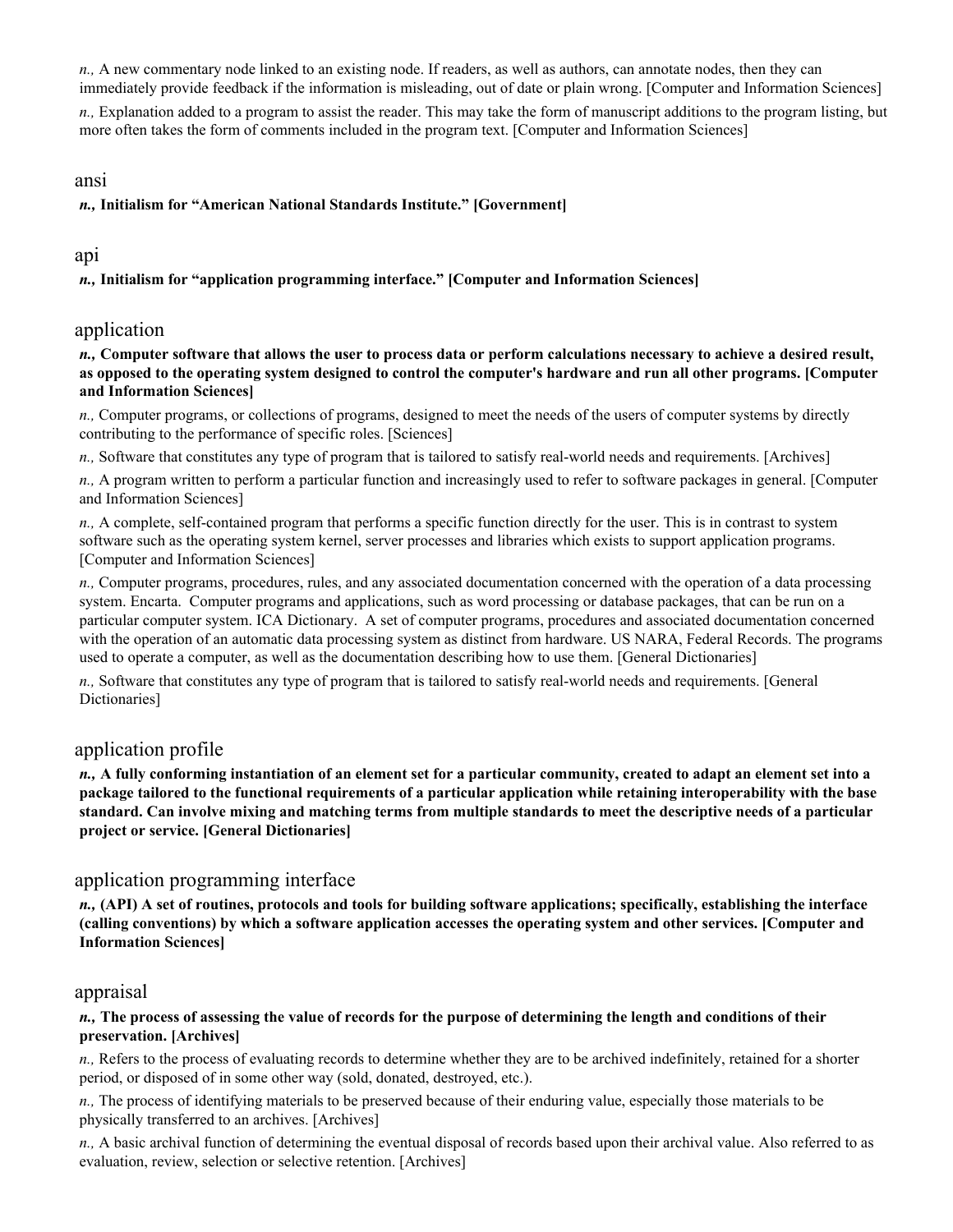*n.,* The process of determining the value and thus the disposition of records based upon their current administrative, legal, and fiscal use; their evidential and information value; their arrangement and condition; their intrinsic value; and their relationship to other records. [Archives]

*n.,* The process of determining the length of time records should be retained, based on legal requirements and on their current and potential usefulness. [Archives]

*n.,* The act of estimating the nature, quality, importance etc.of something. [Archives]

*n.,* A basic archival function aimed at determining the disposition or disposal of records, that is, usually either their continuing preservation or their destruction. In some cases, records may be alienated from their creator. Appraisal involves making a judgement or estimation of the worthiness of continued preservation of records. [Archives]

*n.,* Appraisal assesses the continuing value of the records but it also assembles evidence for the presumption of their authenticity, and identifies the digital components or objects that need to be stored and reproduced to ensure the preservation of authentic records. [Archives]

*n.,* The process of evaluating documents for the purpose of continuing preservation. [Archives]

*n.,* Printed or written statements of evaluation or estimate of the market or other value, cost, utility or other attribute of land, buildings, works of art, or other objects of property, by qualified persons. [Arts]

*n.,* The monetary valuation of a gift, usually determined at the request of a library, museum, or archives by a professional appraiser familiar with the market for the type of item. [Computer and Information Sciences]

*n.,* The process of analyzing and selecting records in order to determine which are suitable for retention as archives. [Computer and Information Sciences]

*n.,* Determining the market value of an item; see monetary appraisal. [General Dictionaries]

#### appraisal decisions

*n.,* **Determinations of the retention periods and disposition of records, including the terms and conditions of transfer from the creator to the preserver. [Models (MCP)]** 

#### appraisal strategy

*n.,* **The rules and conventions of the entity responsible for permanent preservation that govern the appraisal of records. [Archives]** 

#### appreciation

*n.,* **[diplomatics] An intrinsic element of documentary form that comprises a wish for the realization of the content of the document. [Archives]** 

#### architecture

*n.,* **[computing] Design, the way components fit together. The term architecture can refer to either hardware or software, or to a combination of hardware and software. The architecture of a system always defines its broad outlines, and may define precise mechanisms as well. [Computer and Information Sciences]** 

# archival aggregation

*n.,* **The whole of the archival documents comprising an aggregate archival unit. [Archives]** 

#### archival arrangement

*n.,* **The process of identifying archival documents as they belong to groupings within a fonds. [Archives]** 

### archival bond

*n.,* **The network of relationships that each record has with the records belonging in the same records aggregation. [Archives]** 

*n.,* The interrelationships between a record and other records resulting from the same activity. [Archives]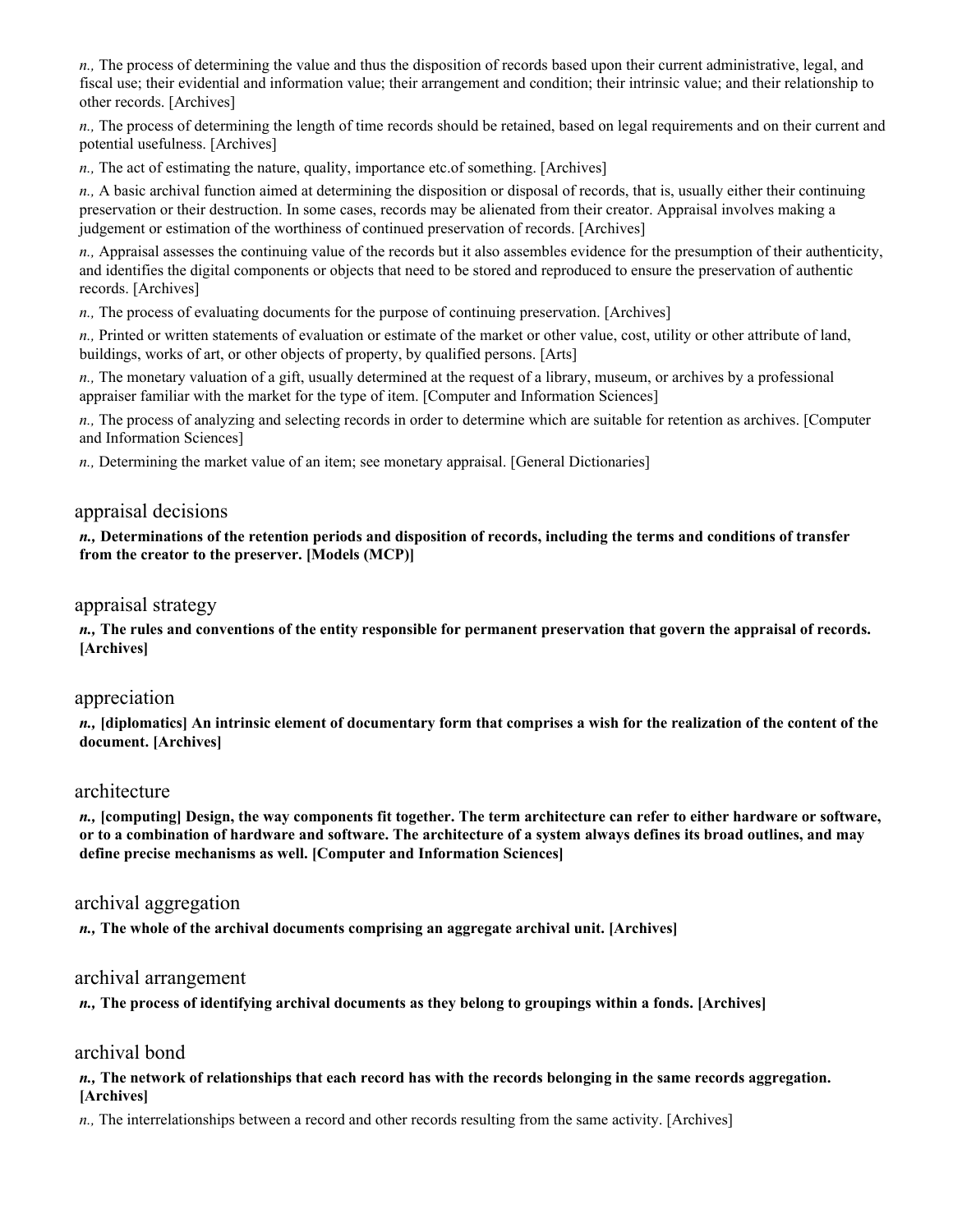*n.,* The originary, necessary and determined web of relationships that each record has at the moment at which it is made or received with the records that belong in the same aggregation. It is an incremental relationship which begins when a record is first connected to another in the course of action (e.g., a letter requesting information is linked by an archival bond to the draft or copy of the record replying to it, and filed with it. The one gives meaning to the other). [Archives]

*n.,* The relationship that links each record, incrementally, to the previous and subsequent ones and to all those which participate in the same activity. It is originary (i.e., it comes into existence when a record is made or received and set aside), necessary (i.e., it exists for every record), and determined (i.e., it is characterized by the purpose of the record). [Archives]

*n.,* A grade of paper that is durable and has a long life expectancy. [Archives]

### archival date

#### *n.,* **The date on which a record is set aside by inserting it in the aggregation to which it belongs and classifying it. [Archives]**

*n.,* The date assigned to a record by the records office. [Archives]

### archival description

#### *n.,* **The creation of an accurate representation of a unit of description and its component parts, if any, by capturing, analyzing, organizing and recording information that serves to identify, manage, locate and explain archival materials** and the context and records systems which produced it. Syn.: description. [Archives]

*n.,* The process of capturing, collating, analyzing, controlling, exchanging, and providing access to information about 1) the origin, context, and provenance of different sets of records, 2) their filing structure, 3) their form and content, 4)their relationship with other records, and 5) the ways in which they can be found and used. [Archives]

*n.,* A written representation of archival material. [Archives]

*n.,* Traditionally it has been a function of archival description to authenticate the records and perpetuate their administrative and documentary relationships. [Archives]

*n.*, The process analyzing, organizing, and recording details about the formal elements of a record or collection of records, such as creator of, title, dates, extent, and contents, to facilitate the work's identification, management, and understanding. [Archives]

*n.,* The process of recording information about the nature and makeup of archives to achieve administrative and/or intellectual control. [Archives]

*n.,* The equivalent for archives of cataloguing in librarianship. The most common standards in use are MAD, RAD and APPM. [Computer and Information Sciences]

### archival description system

*n.,* **The set of descriptive instruments that provide intellectual and physical control over the records of an archival institution or program. Includes, but is not limited to, guides, inventories, indexes, repository locators. [Archives]** 

archival document *n., See***: record. [Archives]** 

# archival documentation

*n.,* **The information provided by a creator and the repository which provides enough information to establish provenance, history and context of acquired records and to enable its use by others. [Archives]** 

archival fonds *n., See***: fonds. [Archives]** 

# archival framework

*n.,* **The whole of the policies, strategies and procedures, based on archival concepts, principles and methods, that control recordkeeping and preservation. [Archives]** 

archival methodology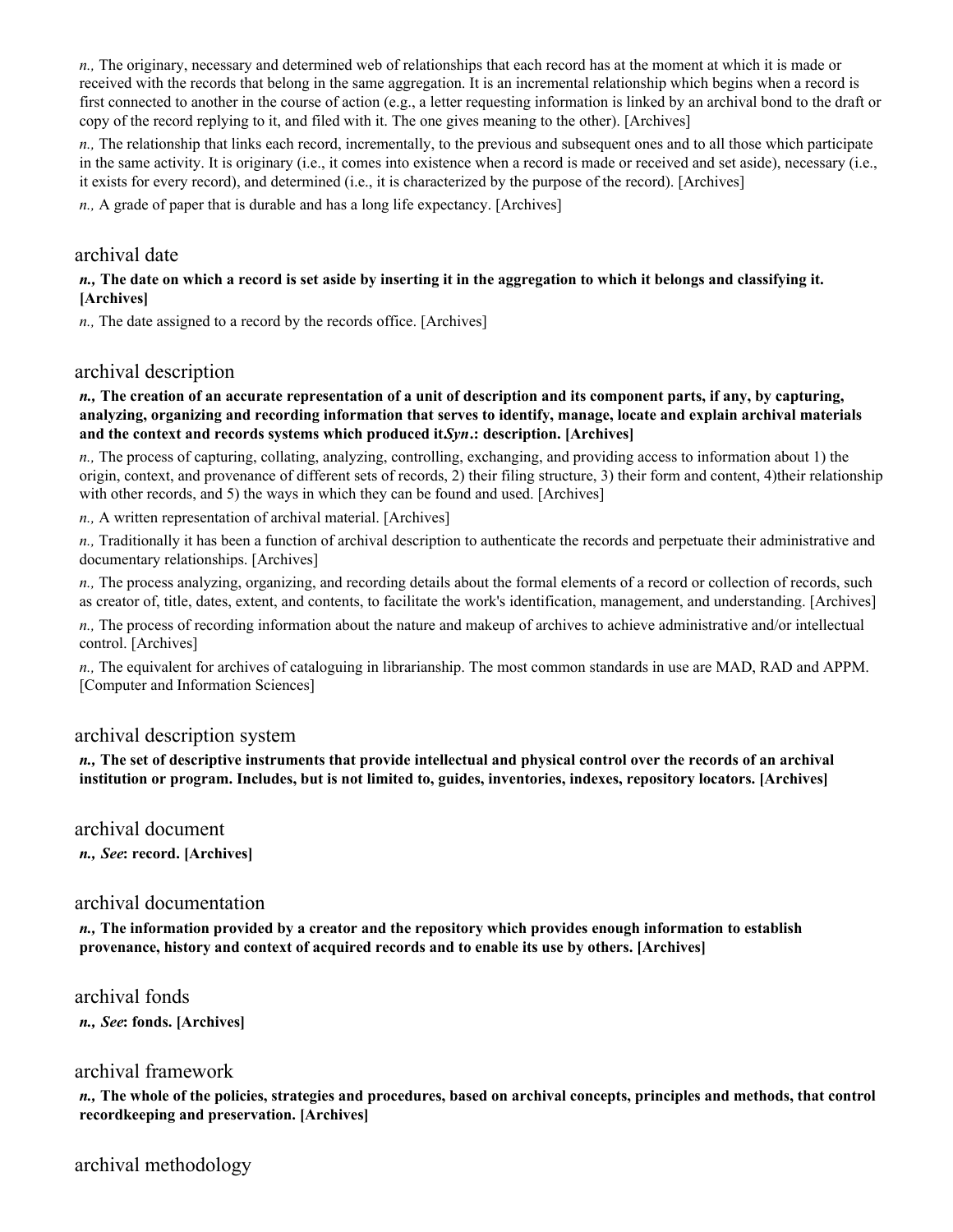*n.,* **The application of principles and procedures articulated and developed from archival theory. The analysis, recording and maintenance of the links between the function of the information recorded on the one hand and its form, structure and provenancial context on the other. [Archives]** 

### archival preservation

*See***: records preservation [Archives]** 

### archival preservation system

#### *See***: records preservation system [Archives]**

*n.,* The whole of the principles, policies, and strategies adopted by an archival institution or program for maintaining digital components and related information over time, and for reproducing the related authentic records and/or archival aggregations of records, that is produced by interpreting external controls and applying them to the records selected for preservation. [Archives]

### archival science

*n.,* **A systematic body of knowledge that supports the practice of appraising, acquiring, authenticating, preserving, and providing access to recorded materials. [Archives]** 

### archival unit

*n.,* **Any of the groupings of archival documents comprising a fonds, as delineated during the process of archival arrangement. An archival unit can be a fonds, series, file, item or variation thereof, depending on institutional standards. A unit may be divided into sub-units for the purposes of archival description. The smallest (and therefore indivisible) archival unit is the item. [Archives]** 

### archive

*v.,* **To save digital data, documents, and records, typically those that are not current, offline. [Computer and Information Sciences]** 

*v.,* To transfer records from the individual or office of creation to a repository authorized to appraise, preserve, and provide access to those records. [Archives]

*n.,* A repository for information that the user wishes to retain, but without requiring immediate access. (The word is also used as a verb: to transfer into the archive system.) There are three quite different activities that must be distinguished:

(a) the routine taking of backup copies, initiated by the system manager, to protect users and system managers against corruption of stored information;

(b) the autonomous transferring of information from a higher-performance to a lower-performance storage system, initiated by the operating system, to achieve economies in the total cost to the system manager of information storage;

(c) the voluntary transferring of a file between normal file storage and archive storage, initiated by the user, to achieve

economies in the total costs to the user of information storage. [Computer and Information Sciences]

*v.,* To save data onto the disk. [Computer and Information Sciences]

*v.,* To transfer files to slower, cheaper media (usually magnetic tape) to free the hard disk space they occupied. This is now normally done for long-term storage but in the 1960s, when disk was much more expensive, files were often shuffled regularly between disk and tape. [Computer and Information Sciences]

*n.,* A single file containing one or (usually) more separate files plus information to allow them to be extracted (separated) by a suitable program. [Computer and Information Sciences]

*v.,* To copy data onto a different disk or tape for backup. Archived files are often compressed to maximize storage media. [Computer and Information Sciences]

# archives

*n.,* **[place] A place where records selected for permanent preservation are kept. [Archives]** 

*n.,* **[institution] An agency or institution responsible for the preservation and communication of records selected for permanent preservation. [Archives]** 

*n.,* **[records] The whole of the documents made and received by a juridical or physical person or organization in the conduct of affairs, and preserved.** *Syn***.: fonds. [Archives]**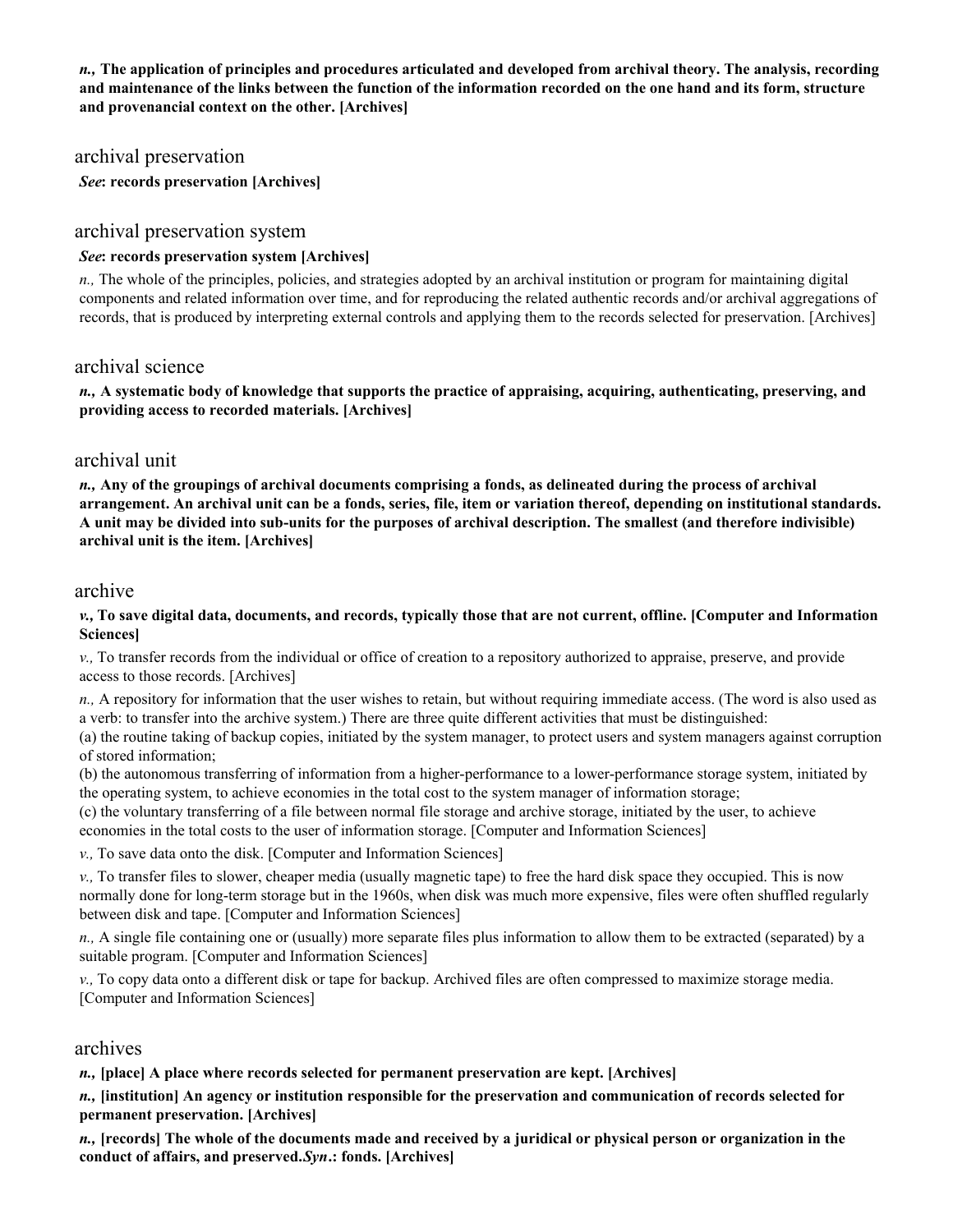*n.*, [place] The building (or portion thereof) housing archival collections. [Archives]

*n.,* [institution] The division within an organization responsible for maintaining the organization's records of enduring value. [Archives]

*n.,* [records] Non-current records preserved, with or without selection, by those responsible for their creation or by their successors in function for their own use or by an appropriate archives because of their archival value. [Archives]

*n.,* [records] The whole of the records of a creator. [Archives]

*n.,* [records] The whole of the records created by an agency and preserved. Alias: archival fonds. [Archives]

*n.,* [records] 1) The documents created or received and accumulated by a person or organization in the course of the conduct of affairs, and preserved because of their continuing value. Historically, the term referred more narrowly to the noncurrent records [inactive records] of an organization or institution preserved because of their on going value. [Archives]

*n.,* [institution] An organization which collects the archives of individuals, families, or other organizations; a collecting repository. [Archives]

*n.,* [institution] The agency or program responsible for selecting, acquiring, preserving, and making available archival materials; also referred to as an archival agency, archival institution or archival program. [Archives]

*n.,* [institution] An agency or institution responsible for the acquisition, preservation, and communication of archives selected for permanent preservation. [Archives]

*n.,* [place] Rooms or sets of rooms for the systematic maintenance and storage of records and documents. [Arts]

*n.,* Archival documents contain accurate and detailed information relevant to many aspects of musical scholarship: to biography, chronology, history of institutions and societies, the place and function of musicians in society, performing practice (in the fullest sense of that phrase) and many others. They yield the kind of information that primarily musical manuscripts and printed sources cannot provide.

The term 'archive' is here used as defined under §1 below. It is also widely used in a second sense, to denote what bibliographers would classify as a 'collection' or even 'library': the Deutsches Musikgeschichtliches Archiv in Kassel, for example, is a library of photographic materials relating to sources of German music. Many collections fall halfway between an archive in the strict sense, consisting of the surviving papers of a historical person, and a collection, which may include material added by subsequent collectors. Such a case is the collection in the Library of Congress known as the 'Rachmaninoff Archives'. See also Libraries; Collections, private; and Sound archives.

1. Types of archive.

- 2. Preservation; location.
- 3. Archival research.
- 4. Application to music history.
- 5. Skills; aids.

#### [Arts]

*n.,* [records] Collections of original records. [Arts]

*n.,* [records] An accumulation of original records assembled in the course of the activities of a person or persons, or of a public or private organization; or such records from a number of different sources; and kept together to ensure their preservation and to promote their use. [Computer and Information Sciences]

*n.,* [records] Records in any medium which were compiled for the purpose of, or use during, a public or private business transaction of which they themselves formed a part; and which were selected for preservation by the persons concerned with the transaction, or their successors or delegates, for their own use and as material for research or reference. [Computer and Information Sciences]

# archivist

#### *n.,* **A professional educated in archival science and/or responsible for the administration of archives. [Archives]**

*n.,* A person professionally occupied in the administration of archives and/or the management of archives. [Archives]

*n.,* An individual responsible for appraising, acquiring, arranging and describing, preserving, and providing access to records of enduring value, and who relies on the principles of provenance, original order, and collective control to protect the materials' authenticity and context. [Archives]

*n.,* A person professionally educated, trained, experienced and engaged in the administration of archival materials including the following activities: appraisal and disposition, acquisition, preservation, arrangement and description, reference service and outreach. [Archives]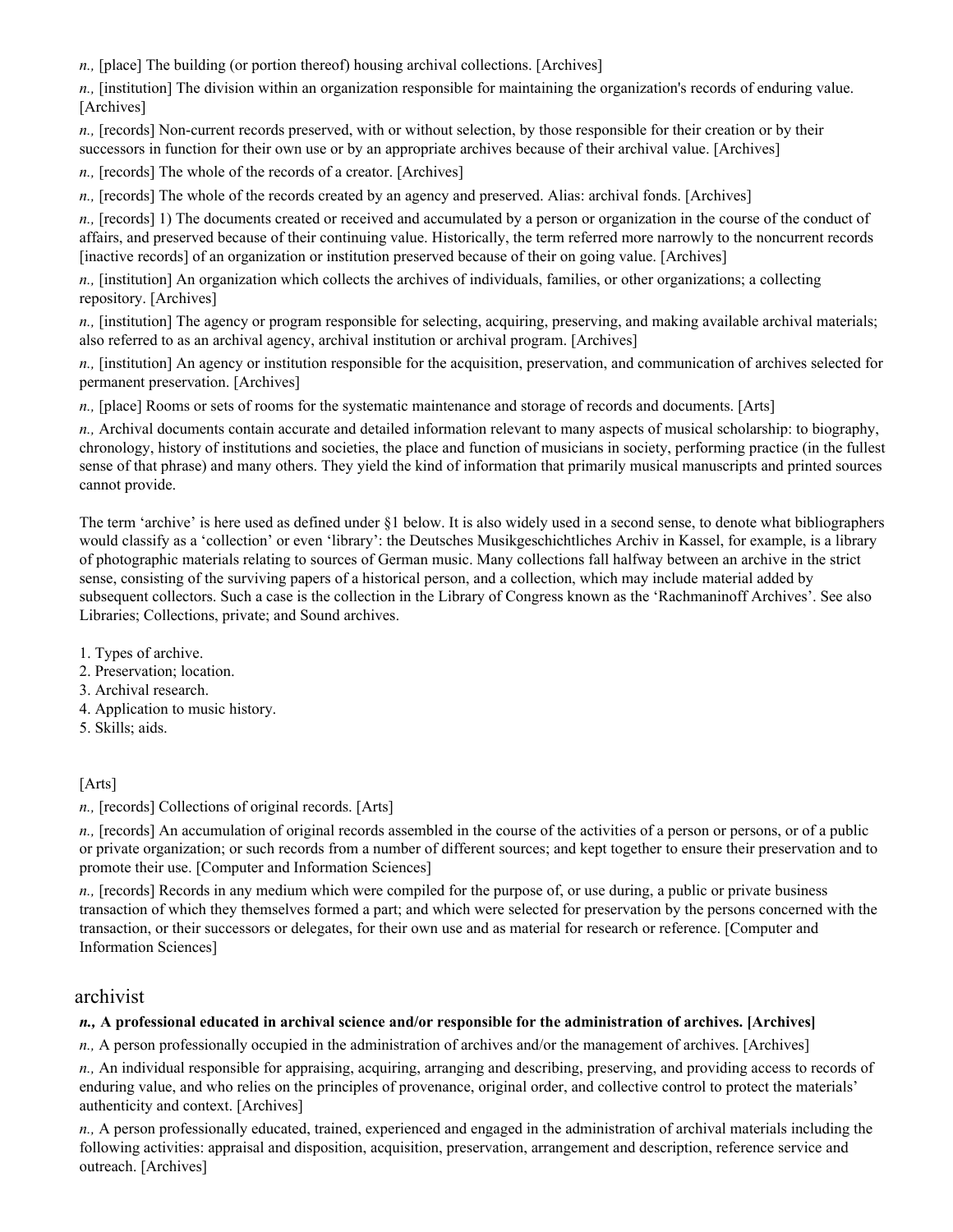*n.,* Persons concerned with collecting, evaluating, systemizing, preserving, and making available for reference public records and documents of historical significance. [Arts]

*n.,* A person who is responsible for the management of archives. [Computer and Information Sciences]

#### arranged records

#### *n.,* **Records of a creator that have been identified as to their provenance and relationships according to the concepts and principles of archival arrangement. [Models (MCP)]**

#### arrangement

*See***: archival arrangement [Archives]** 

#### ascii

*n.,* **Initialism for "American standard code for information interchange." [Computer and Information Sciences]** 

### assessments of authenticity

*n.,* **The determination of whether a document has all the formal elements that it was supposed to present when first made or received and set aside. [Archives]** 

#### attachment

#### *n.,* **A document that, on its being physically connected to a record by an act, becomes part of that record. [Archives]**

*n.,* Somthing physically added or appended to a document. Also referred to as an annexe or enclosure. [Archives]

*n.,* A computer file of any type linked to an e-mail message in such a way that the two are transmitted together to the designated address. Nontext attachments, such as graphics and database files, may require special encoding and decoding software. [Computer and Information Sciences]

*n.,* A device attached to a machine or implement. [General Dictionaries]

#### attestation

#### *n.,* **[diplomatics] An intrinsic element of documentary form that comprises the written validation of a record (by subscription, superscription or any identifying sign having such function) by those who took part in the issuing of it (author, writer, countersigner) and by witnesses to the action or to the signing of the record. [Archives]**

*n.,* A concluding portion of a document, especially a formal record, signed by witnesses and often containing language intended to strengthen the presumption that all statutory requirements have been met. [Archives]

*n.,* The subscription of those who took part in the issuing of the document (author, writer, coutersigner, and of witnesses to the enactment or the subscription). Usually, the subscription takes the form of a signature, but this is not always so; for example telegrams and electronic mail messages present subscriptions which are not signatures. [Archives]

*n.,* The signature of witnesses to the making of a will or deed. Under the Wills Act 1837 as amended the testator must acknowledge his signature (see acknowledgment) in the presence of two witnesses who must each sign (attest) at the same time in the testator's presence. The signature of each party to a deed must be attested by one witness. [Government]

#### attributes

#### *n.,* **[diplomatics] The characteristics that uniquely identify a record. [Archives]**

*n.,* A minimal characteristic of an artefact such that it cannot be further subdivided; attributes commonly studied include aspects of form, style, decoration, colour, and raw material. [Sciences]

*n.,* A distinct, individual characteristic of an artifact, which cannot be further subdivided and distinguishes it from another. An attribute is used to classify artifacts into groups and describes objects in terms of their physical traits. [Sciences]

*n.,* [attributes] Refers most often to characteristics of individual objects, items, or entities, mostly expressions used to describe the thing. Often readily apparent though not quantifiable by an established standard. [Arts]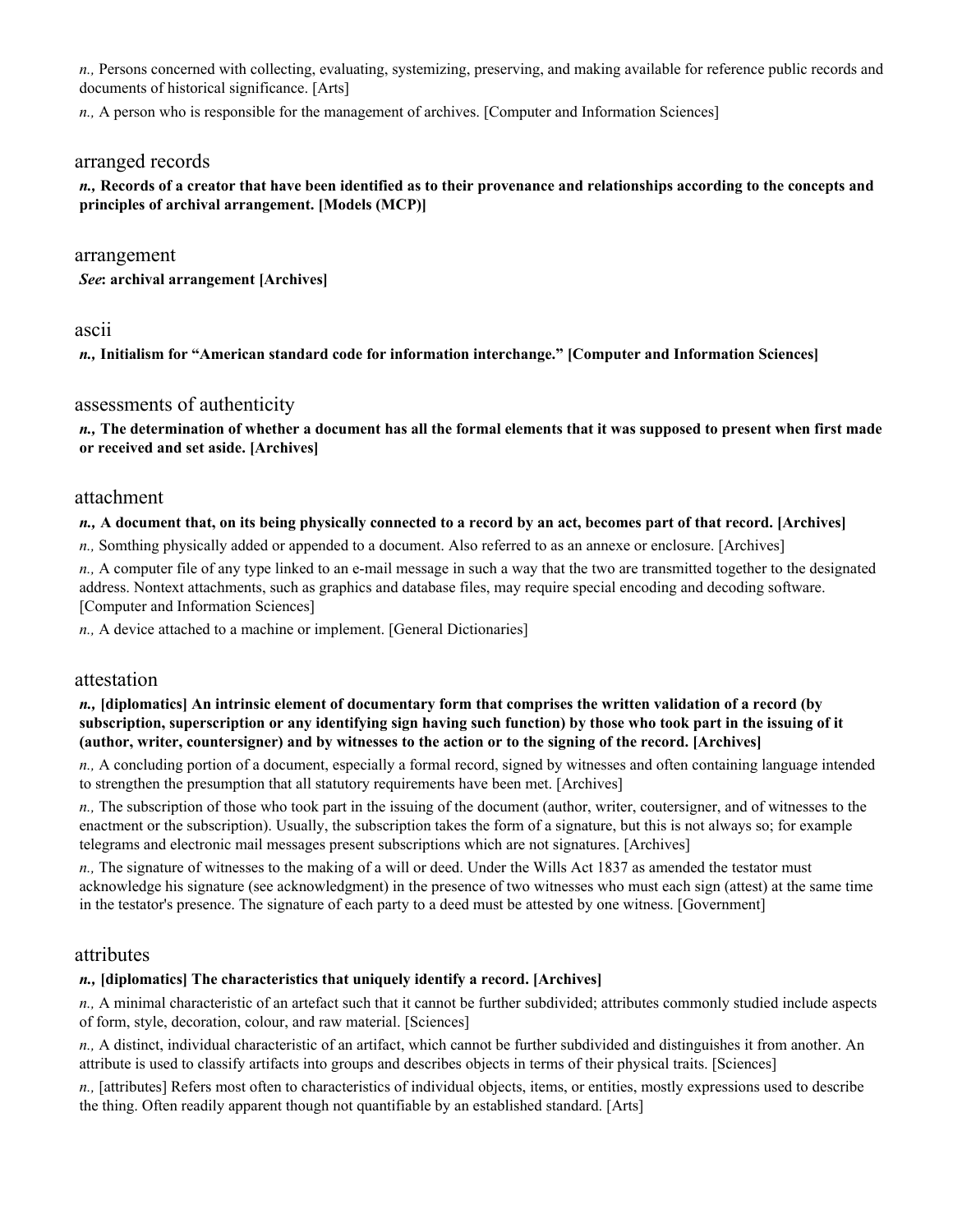*n.,* Objects conventionally associated with a person (real or imaginary) by means of which he or she can be identified when portrayed in art. Saints are often shown with the instruments of their martyrdom or torture—Catherine with her wheel and Lawrence with his gridiron, for instance. Other examples are Jove's thunderbolts, the club of Hercules, the scales of Justice, or the anchor of Hope. While some of these were used widely and in many contexts, other attributes were more variable, and in certain periods the invention of esoteric or enigmatic attributes was rife. [Arts]

*n.,* A feature, characteristic, or property of a digital object. [Computer and Information Sciences]

*n.,* For printers and display screens, a characteristic that changes a font, for example from normal to boldface or underlined, or from normal to reverse video. [Computer and Information Sciences]

*n.,* In co-ordinate indexing a characteristic mentioned as subject matter. [Computer and Information Sciences]

*n.,* A defined property of an entity, object, etc. In computer graphics it is a particular property that applies to a graphical output primitive; lines have attributes such as line width, color, and line style. See also ERA model, inheritance. [Computer and Information Sciences]

*n.,* A named value or relationship that exists for some or all instances of some entity and is directly associated with that instance. [Computer and Information Sciences]

*n.,* In relational database management, a field within a record. [Computer and Information Sciences]

# audiovisual

*a.,* **Of or relating to the use of sound and/or visual images to present information. [General Dictionaries]** 

### audiovisual record

*n.,* **A record in pictorial and/or aural form, regardless of format. [Archives]** 

### audit trail

#### *n.,* **Documentation of all the interactions with records within an electronic system in which any access to the system is recorded as it occurs. [Archives]**

*n.,* An electronic means of auditing all the interactions with records within an electronic system so that any access to the system can be documented as it occurs for the purpose of preventing unauthorized actions in relation to the records, e.g., modification, deletion, or addition, and of ensuring that changes in one of its components do not cause errors elsewhere in the system (the closest correspondent means for the non-electronic components of the records system is the charge-out procedure which controls access to dossiers and their movement within the agency). [Archives]

*n.,* Information in records that track a transaction from beginning to end, making it possible to review whether it was done according to relevant policies and standards. [Archives]

*n.,* Information about transactions or other activities which have affected or changed entities (e.g. metadata elements), held in sufficient detail to allow the reconstruction of a previous activity. [Archives]

*n.,* A record showing the occurrence of specified events relevant to the security of a computer system. For example, an entry might be made in the audit trail whenever a user logs in or accesses a file. Examination of the audit trail may detect attempts at violating the security of the system and help to identify the violator. [Computer and Information Sciences]

*n.,* Methods to demonstrate that records were effectively protected from unauthorized, use, alteration or destruction. [General Dictionaries]

### aural record

*n.,* **A record which is a representation of words, music, or any other manifestation of sound that can only be perceived by hearing it. [Archives]** 

### authentic copy

*n.,* **A copy certified by an official authorized to execute such a function, so as to render it legally admissible in court. [Government]** 

# authentic record

### *n.,* **A record that is what it purports to be and that is free from tampering or corruption. [Archives]**

*n.,* A record whose creator or author has been definitely established; it really proceeds from its stated author. [Archives]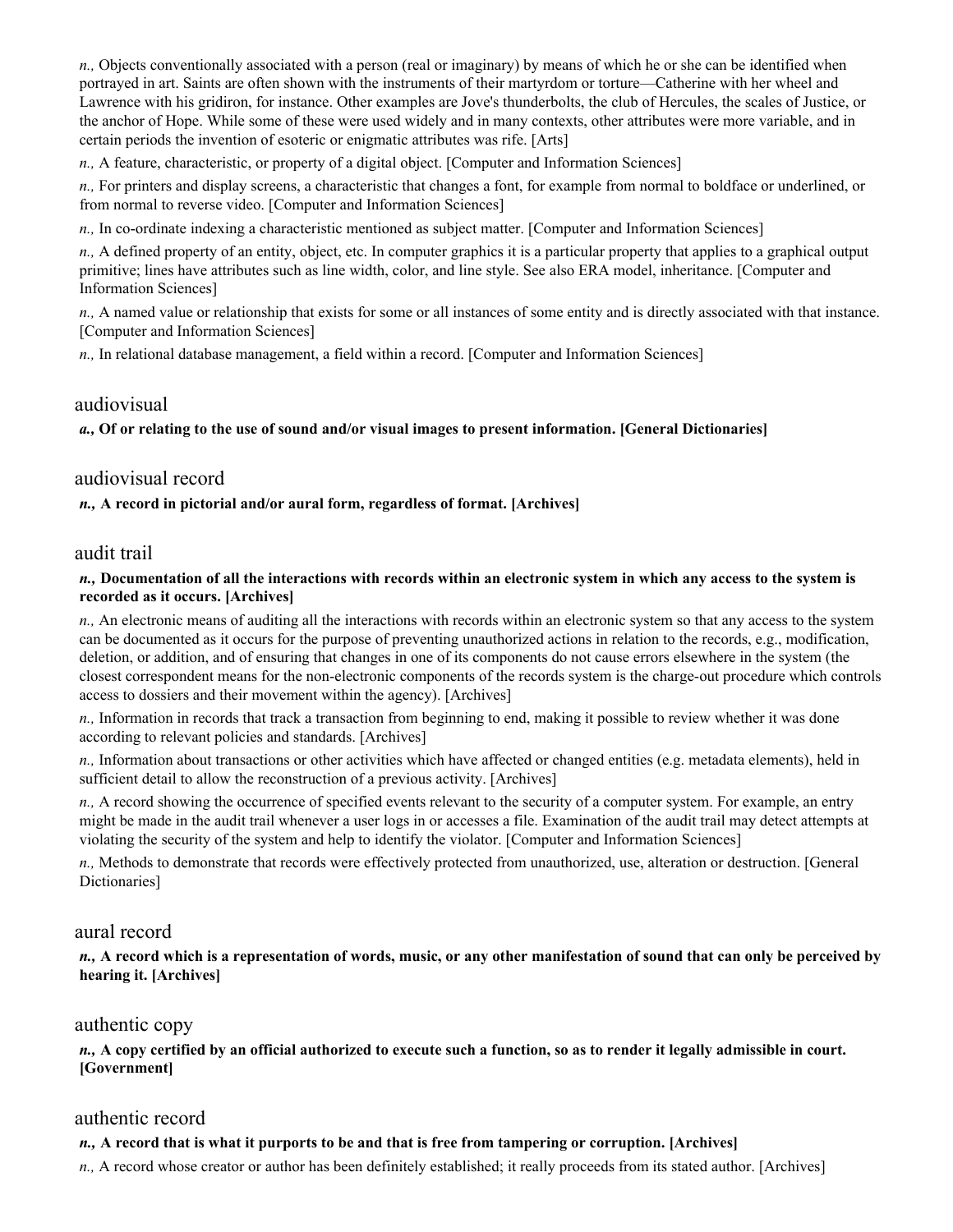*n.,* Records that can be proven to be genuine. Authenticity is conferred on a record by its mode, form, and/or state of transmission, and/or manner of preservation and custody. [Archives]

*n.,* An authentic record is one that can be proven: To be what it purports to be; to have been created or sent by the person purported to have created or sent it; to have been created or sent at the time purported. [General Dictionaries]

### authenticate

#### *v.,* **To declare, either orally, in writing, or by affixion of a seal, that an entity is what it purports to be, after having verified its identity. [General Dictionaries]**

*v.,* To establish an individual's identity in order to grant access to a system or resources to which the individual is authorized. [Archives]

*v.,* To verify that a thing is what it purports to be. [Archives]

### authenticated record

*n.,* **A record whose authenticity has been declared at a specific point in time by a juridical person entrusted with the authority to make such a declaration (e.g. public officer, notary, certification authority). [General Dictionaries]** 

#### authentication

*n.,* **A declaration of a record's authenticity at a specific point in time by a juridical person entrusted with the authority to make such a declaration (e.g., public officer, notary, certification authority). [Archives]** 

#### authenticity

#### *n.,* **The trustworthiness of a record as a record; i.e., the quality of a record that is what it purports to be and that is free from tampering or corruption. [Archives]**

*n.,* The concept of authenticity is defined as "the quality of being authentic, or entitled to acceptance". [Archives]

*n.,* Established by assessing the identity and the integrity of the record. It must be possible to ascertain at all times what a record is, when it was created, by whom, what action or matter it participated in, and what its juridical/administrative, cultural, and documentary contexts were. It must also be possible to ascertain the wholeness and soundness of the record: whether it is intact or, if not, what is missing. [Archives]

*n.,* The judgment that something is genuine, based on internal and external evidence, including its physical characteristics, structure, content, and context. [Archives]

- *n.,* The quality of being authentic, or entitled to acceptance. As being authoritative or duly authorized, as being what it professes in origin or authorship, as being genuine. [Archives]
- *n.,* The quality of a document of having the character and authority of the original. [Archives]

*n.,* In Jenkinson's formulation, the quality of archives deriving from their being preserved in the continuous custody and for the information of their creator and its legitimate successors. [Archives]

*n.,* The quality of archival documents to bear authentic testimony of the actions, processes, and procedures which brought them into being. [Archives]

*n.,* Requires that the scene has not been tampered with. [photography] [Arts]

*n.,* Whether the image had a verifiable provenance that could establish its authenticity. [Arts]

*n.,* The trustworthiness of a digital entity, to its being what it professes to be, as regards its identity, origin, history, authorship, integrity, and/or the accuracy with which it documents an original work. [Arts]

*n.,* The most common use refers to classes of performance that might synonymously be termed 'historically informed' or, 'historically aware, 'or employing 'period' or 'original' instruments and techniques. [Arts]

*n.,* So the claim of authenticity was based on identification of a photographer a time and place of exposure and a chain of transmission. [Arts]

*n.,* The term 'authenticity' can also be applied, as in the popular art world, to works that are proved to be genuine, demonstrated by the work of a particular composer. [Arts]

- *n.,* An authentic performance is (at least) an accurate performance of a work. [Arts]
- *n.,* The quality of being genuine or original. [Arts]
- *n.,* The presence of the original is the prerequisite to the concept of authenticity. [Arts]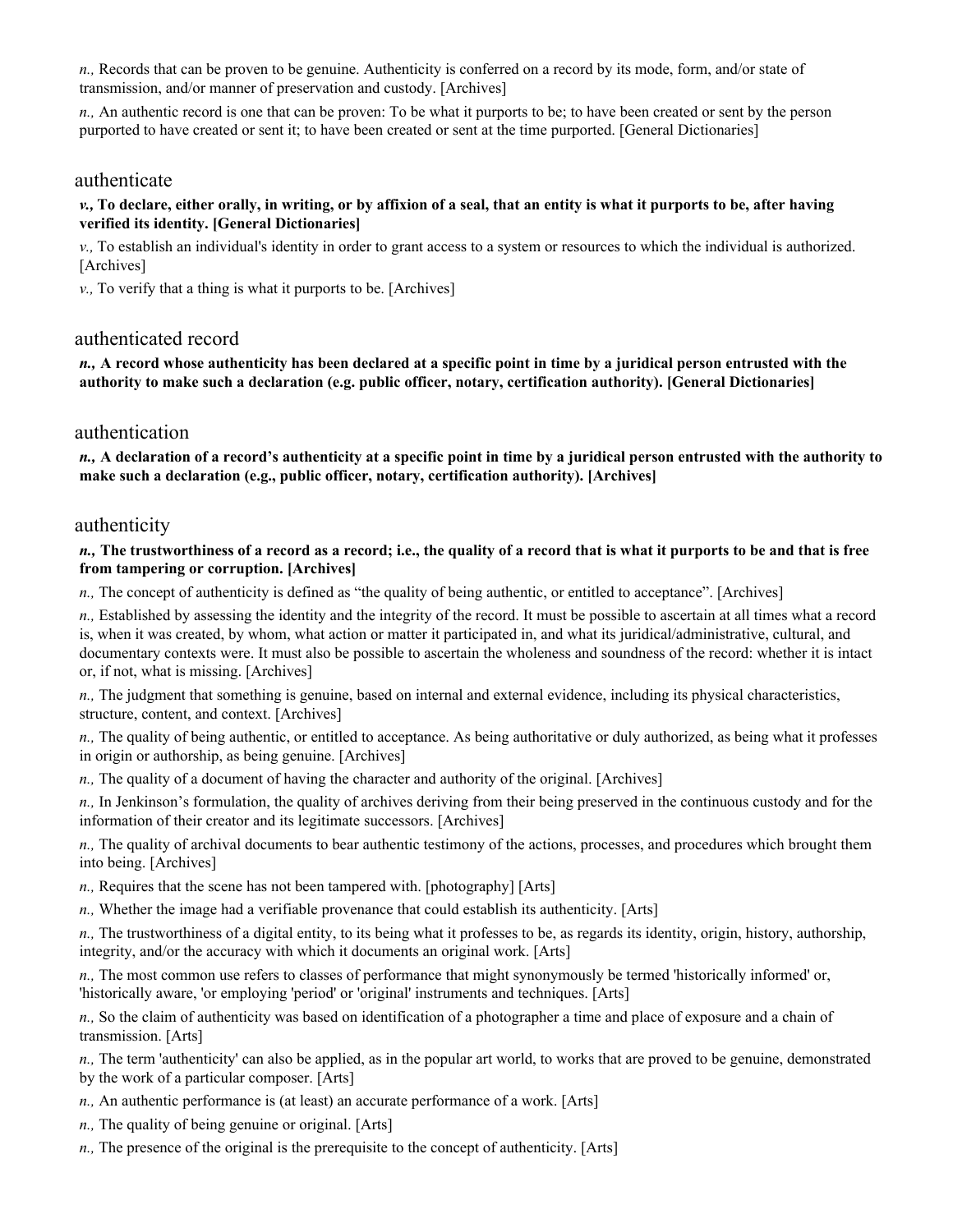*n.,* The nature of the link between a composer and a work that bears his or her name. [A version of music is authentic]in terms of scoring, number of movements [and is] the authentic musical text with respect to pitches, rhythm, and the like as the composer wrote it. [Arts]

*n.,* Authenticity and genuineness of photographs examine the photograph as a physical object and a visual image. It is here that the diplomatic notion of authenticity is useful, because it requires that we analyze the photograph in terms of its physical composition, the correspondence between the image and reality it depicts, and the relationship between the image and its label in order to understand the functional context in which the photographic image is transformed into a photographic document. [Arts]

*n.,* The term 'authenticity' has been used in several senses relating to music. The most common use refers to classes of performance that might synonymously be termed 'historically informed' or 'historically aware', or employing 'period' or 'original' instruments and techniques. [Arts]

*n.,* Authenticity in transcription is a relation notion that opertes within the gap between transcriptions that are barely recognizable as such and transcriptions that preserve the musical content of the original work as fully as is consistent with respectng the characteristics of the medium for which the transcriptions is written. [Arts]

*n.,* The authenticity of a photographic print should be based on certification by the photographer. Even if two prints were virtually (or even actually)indistinguishable, only the one certified by the photographer would count as genuine or authentic. [Arts]

*n.,* The quality in a thing of being what it is claimed to be (valid, real, genuine, etc.), verified in archives and special collections through an investigative process known as authentication, essential in appraising the value of an item. See also: forgery. [Computer and Information Sciences]

# authenticity requirement

*n.,* **The specification of the elements of form and context that need to be preserved in order to maintain the authenticity of a given type of electronic record. [Archives]** 

### author

*n.,* **The physical or juridical person having the authority and capacity to issue the record or in whose name or by whose command the record has been issued. [Archives]** 

*n.,* May be an individual or organisation. To be captured whenever possible. [Archives]

*n.,* The individual, group, or organization responsible for the content of a document. [Archives]

*n.,* The person competent, that is, having the authority and capacity, for generating the record, which is issued by it, by its command, or in its name. The author of the record may coincide with the author of the action in which the record participates or it may not. [Archives]

*n.,* Persons who write or otherwise compose books, articles, poems, plays, or other works which involve literary composition and are intended for publication. [Arts]

*n.,* The person, persons or corporate body, responsible for the writing or compilation fo a book or other publication not a periodical. [Computer and Information Sciences]

### authoritative copy

#### *n.,* **The instantiation of a record that is considered by the creator to be its official record and is usually subject to procedural controls that are not required for other instantiations. [Archives]**

*n.,* A record that is considered by the creator to be its official record and is usually subject to procedural controls that are not required for other copies. The identification of authoritative records corresponds to the designation of an office of primary responsibility as one of the components of a records retention schedule…It is understood that in certain circumstances there may be multiple authoritative copies of records, depending on the purpose for which the record is created. [Archives]

*n.,* The copy of a record that is considered to be its official record and is usually subject to procedural controls that are not required for other copies. [Archives]

### authoritative record

*n.,* **A record that is considered by the creator to be its official record and is usually subject to procedural controls that are not required for other copies. The identification of authoritative records corresponds to the designation of an office of primary responsibility as one of the components of a records retention schedule. [Archives]**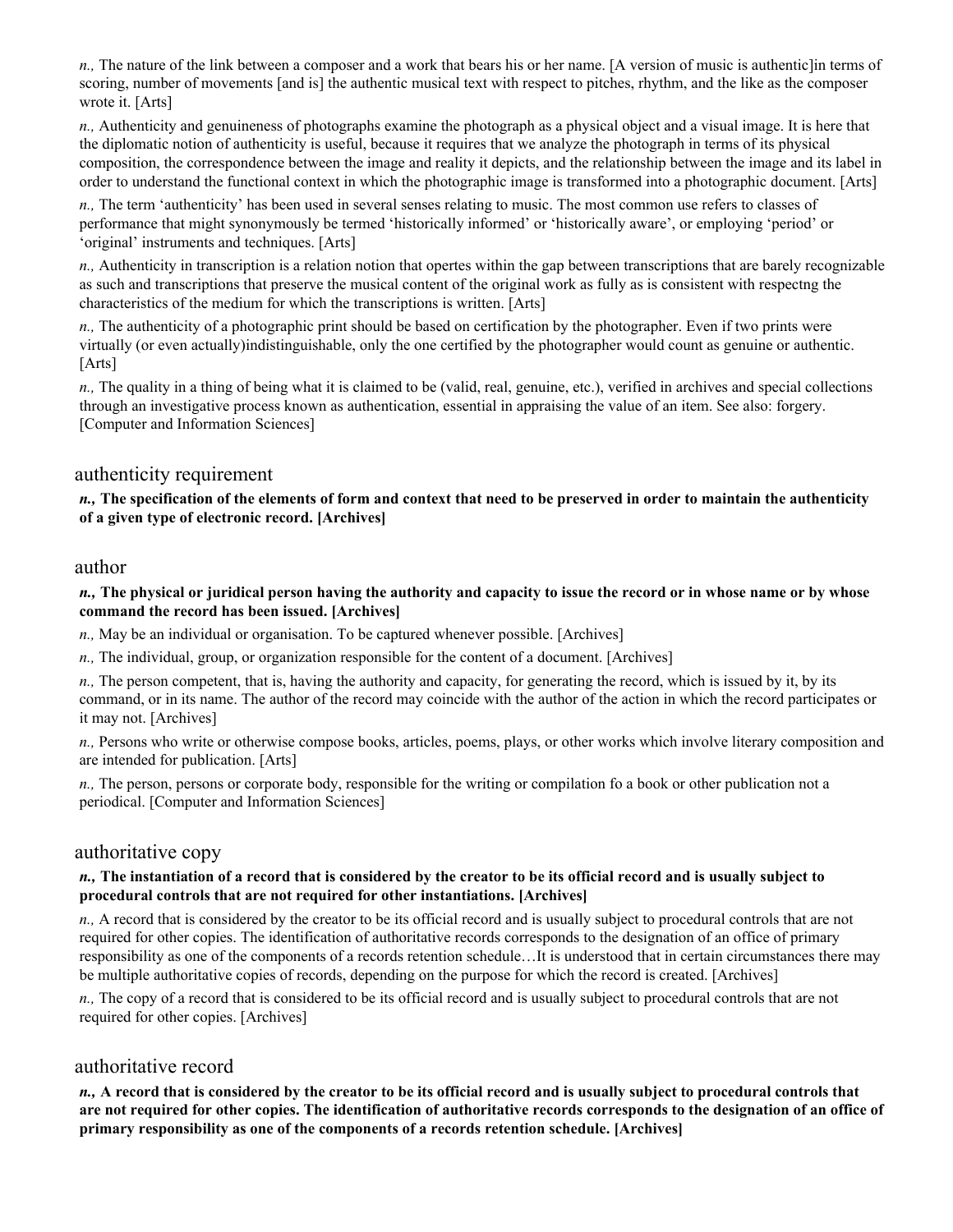# authoritative version

*n.,* **The version of a record that is considered by the creator to be its official record and is usually subject to procedural controls that are not required for other versions. [Archives]** 

# authority

*n.,* **The right or permission to act legally on another's behalf; esp., the power of one person to affect another's legal relations by acts done in accordance with the other's manifestations of assent; the power delegated by a principal to an agent. [Government]** 

*n.,* Ability to persuade others by argument or example to accept one's decisions. [Sciences]

*n.,* The knowledge and experience that qualifies a person to write or speak as an expert on a given subject. In the academic community, authority is indicated by credentials, previously published works on the subject, institutional affiliation, awards, imprint, reviews, patterns of citation, etc. [Computer and Information Sciences]

### back up

*n.,* **To make a copy of a data file for the purpose of system recovery. [Computer and Information Sciences]** 

# back-end database

*n.,* **A database that contains and manages data for an information system, distinct from the presentation or interface components of that system. [Computer and Information Sciences]** 

### backup

#### *n.,* **A copy of a data file made for the purpose of system recovery. [Computer and Information Sciences]**

*n.,* A resource that can be used as a substitute in the event of, say, a fault in a component or system or loss of data from a computer file. A backup file is a copy of a file taken in case the original is destroyed or unintentionally altered and the data lost. [Sciences]

*n.,* A resource that is, or can be used as, a substitute when a primary resource fails or when a file has been corrupted. The word is also used as a verb, to back up, i.e. to make a copy in anticipation of future failure or corruption. Thus a dump forms a backup to be used in cases where a user's file has become unusable; the taking of the dump can be regarded as backing up the version on disk. [Computer and Information Sciences]

*n.,* A copy of an electronic file usually made and maintained for computer security purposes. [Computer and Information Sciences]

*n.,* Additional resources or duplicate copies of data on different storage media for emergency purposes. [Computer and Information Sciences]

*n.,* A copy of all or portions of software or data files on a system kept on storage media, such as tape or disk, or on a separate system so that the files can be restored if the original data is deleted or damaged. [Computer and Information Sciences]

*v.,* To make a copy of all or portions of software or data files on a system on storage media or on a separate system for safety purposes. [Computer and Information Sciences]

*n.,* A duplicate copy of all or portions of software or data files on a system made for safety purposes. [Computer and Information Sciences]

# backward compatibility

*n.,* **The ability of a software application or a system to share data or commands with older versions of itself, or sometimes other older applications or systems, particularly applications or systems it intends to supplant. Sometimes backward compatibility is limited to being able to read old data but does not extend to being able to write data in a format that can be read by old versions. [Computer and Information Sciences]** 

### baseline authenticity requirements

*n.,* **The minimum conditions necessary to enable the preserver to attest to the authenticity of copies of a creator's digital records in the custody of the preserver. [Archives]**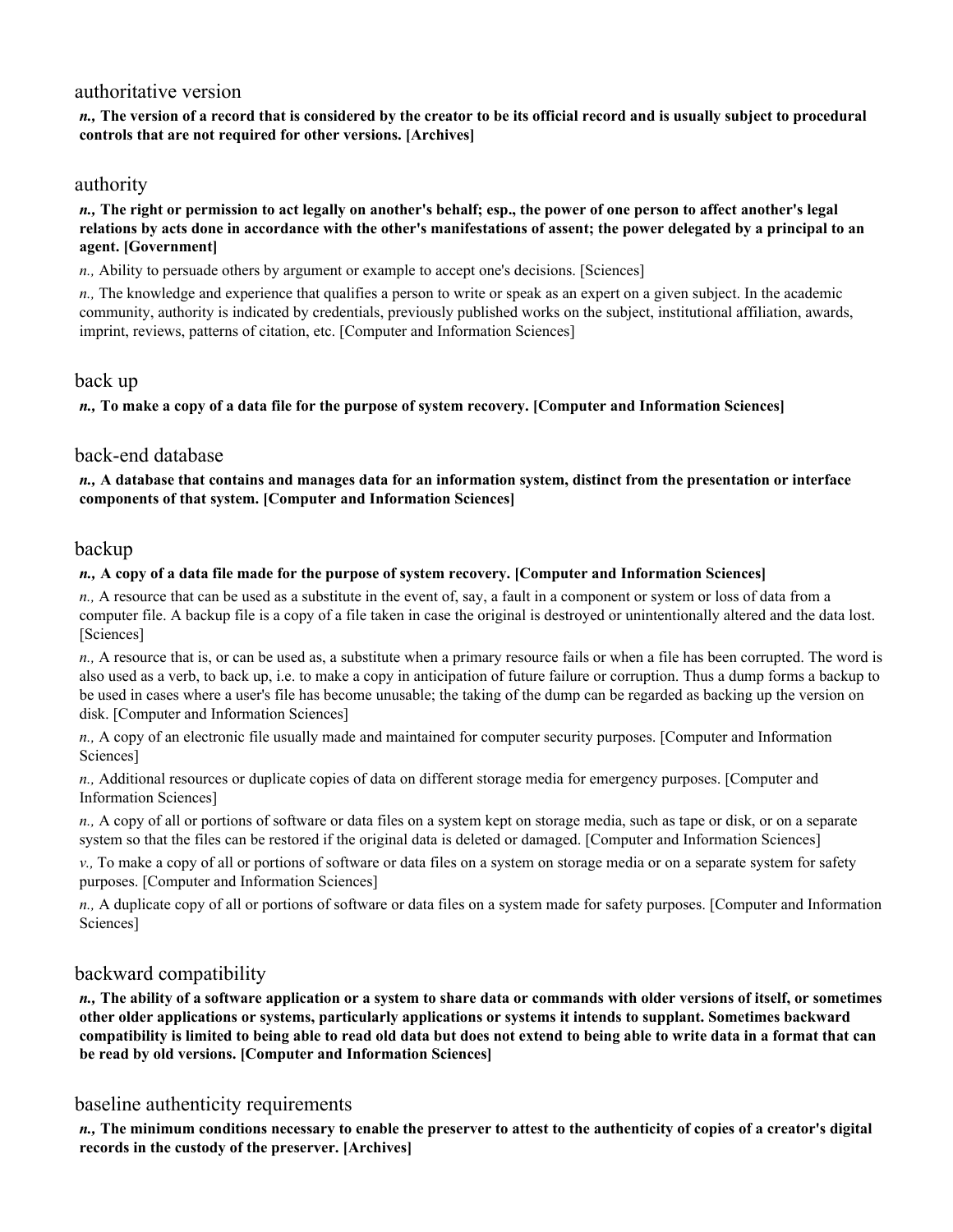# basic copy

*n.,* **A duplicate of a document saved in the file format in which it was originally created or in which it was last used and saved, thus making it more immediately accessible and human-readable in the creator's usual desktop environment. [Archives]** 

### benchmark authenticity requirements

*n.,* **The conditions that serve as a basis for the preserver's assessment of the authenticity of a creator's digital records during appraisal. [Archives]** 

### best practice

*n.,* **In the application of theory to real-life situations, a procedure that, when properly applied, consistently yields superior results and is therefore used as a reference point in evaluating the effectiveness of alternative methods of accomplishing the same task. [General Dictionaries]** 

### binary code

*n.,* **A code made up of the digits 0 and 1, called bits, transmitted as a series of electrical pulses (0 bits at low voltage and 1 bits at higher voltage). [Computer and Information Sciences]** 

# binary encoding

*v.,* **The process of converting data into electronic signals for computer storage and processing purposes. [Computer and Information Sciences]** 

#### bit

*n.,* **The smallest unit of data (represented by 0 or 1) that a computer can hold in its memory.** *Syn***.: binary bit. [Computer and Information Sciences]** 

### bitmap

*n.,* **A digital representation composed of dots arranged in rows and columns, each represented by a single bit of data that determines the value of a pixel in a monochrome image on a computer screen. In a gray scale or color image, each dot is composed of a set of bits that determine the individual values of a group of pixels that in combination create the visual impression of a specific shade or hue. Also spelled "bit map." [Computer and Information Sciences]** 

*n.,* A data file or structure which corresponds bit for bit with an image displayed on a screen, probably in the same format as it would be stored in the display's video memory or maybe as a device independent bitmap. [Computer and Information Sciences]

*n.,* A binary representation in which each bit or set of bits corresponds to some object (image, font etc.) or condition. [Computer and Information Sciences]

*n.,* An array of bits that map one to one to the monochrome image on a raster display. If a color or gray-level image is required, needing many bits to define each pixel in the display, a pixmap is required. [Computer and Information Sciences]

*n.,* In computer graphics, an area in memory that represents the video image. For monochrome screens, one bit in the bitmap represents one pixel on screen. [Computer and Information Sciences]

*n.,* A raster image formed by an array of bits, each bit representing the corresponding pixel's value (light or dark). [Computer and Information Sciences]

### bitstream

#### *n.,* **Digital data encoded in an unstructured sequence of binary bits that are transmitted, stored or received as a unit. Also spelled "bit stream." [Computer and Information Sciences]**

*n.,* A sequence of binary data transmitted, stored, or received as a unit without regard for internal organization or grouping. [Computer and Information Sciences]

*n.,* The transmission of binary signals. [Computer and Information Sciences]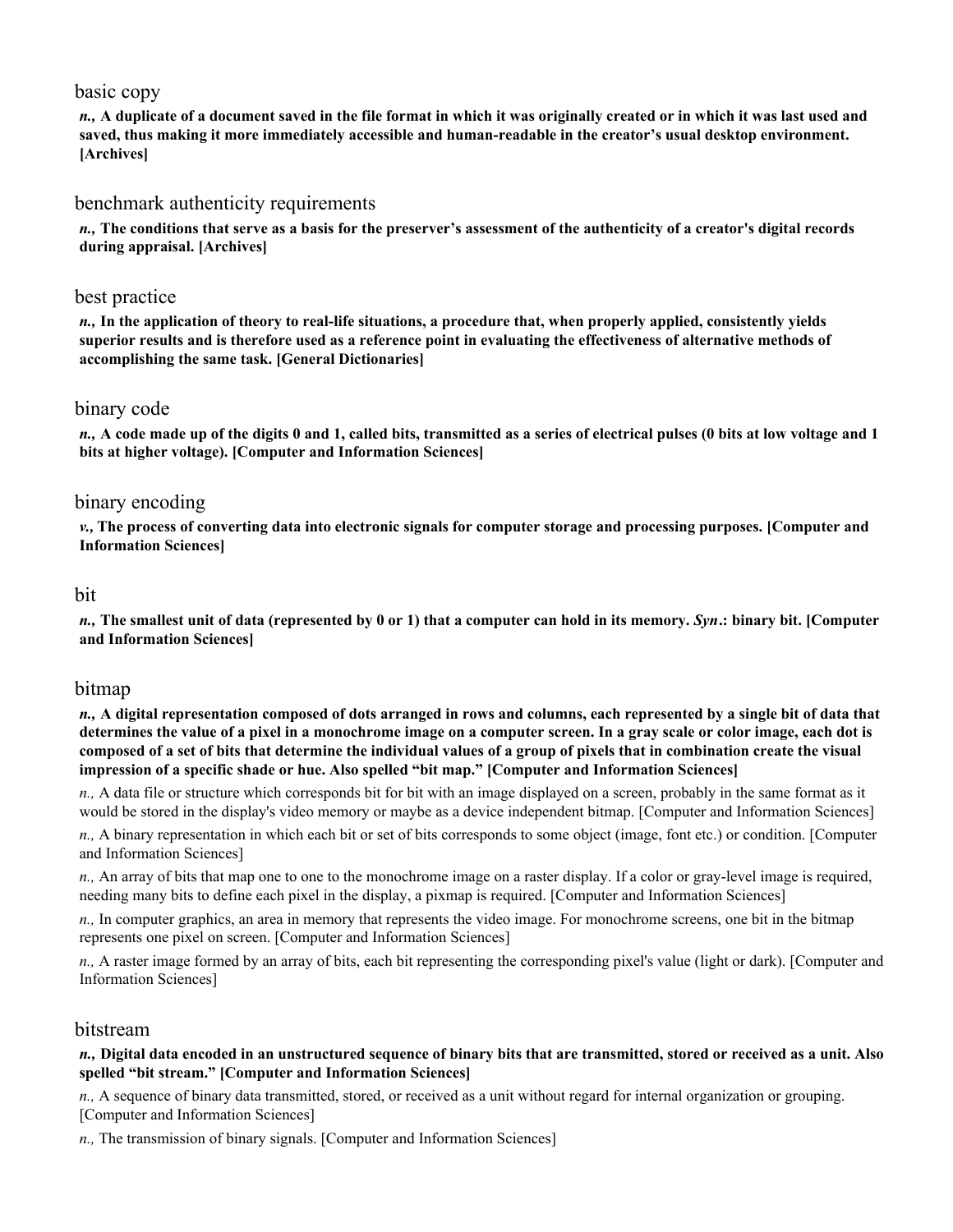# bounded variability

*n.,* **The changes to the form and/or content of a digital record that are limited and controlled by fixed rules, so that the same query, request or interaction always generates the same result. [Computer and Information Sciences]** 

### business process

### *n.,* **A series of rules that governs the carrying out of a transaction. [Archives]**

*n.,* Related activities, sequential or parallel, that have been systematically implemented to produce a specific service or product. [Archives]

# byte

*n.,* **An element in the machine data hierarchy larger than a bit and usually smaller than a word; now nearly always eight bits and the smallest addressable unit of digital storage. A byte typically holds one character. [Computer and Information Sciences]** 

### byte stream

*n.,* **A bitstream in which data (binary bits) are grouped into units called bytes. [Computer and Information Sciences]** 

# byte-serialized encoding

*n.,* **The process of converting a digital object's bitstream state to a byte stream state. [Computer and Information Sciences]** 

# calling convention

*n.,* **In computer application programming, the arrangement of arguments (i.e., values or references) for a procedure or function call. [Computer and Information Sciences]** 

### capture

#### *v.,* **To save a particular instantiation or state of a digital component or group of components. [Archives]**

- *n.,* Any of various processes in which a system of particles absorbs an extra particle. [Sciences]
- *n.,* Registration, classification, addition of metadata and storage of a record in a system that manages records. [Archives]
- *n.,* The act of recording or saving a particular instantiation of a digital object. [Archives]
- *v.,* To copy or save what is being displayed on a computer screen. [Arts]

*v.,* A technique from the film special effects and video game industry which enables a video artist or choreographer to "capture" the movements of an actor or dancer digitally so that those movements can be reproduced by a virtual actor or dancer that's been computer-generated. [Glossary of Technical Theatre Terms] [Arts]

*v.,* To save a particular state of a program. The term capture often refers to saving the information currently displayed on a display screen. You can capture the screen to a printer or to a file. [Computer and Information Sciences]

*n.,* The act of recording in a permanent file. [General Dictionaries]

### captured document

### *n.,* **A made or received digital document that is saved by the creator. [Archives]**

# cd

```
n., Initialism for "compact disc." [Computer and Information Sciences]
```
# cen

*n.,* **Initialism for "Comité Européen de Normalisation" (European Committee for Standard-ization). [Computer and Information Sciences]**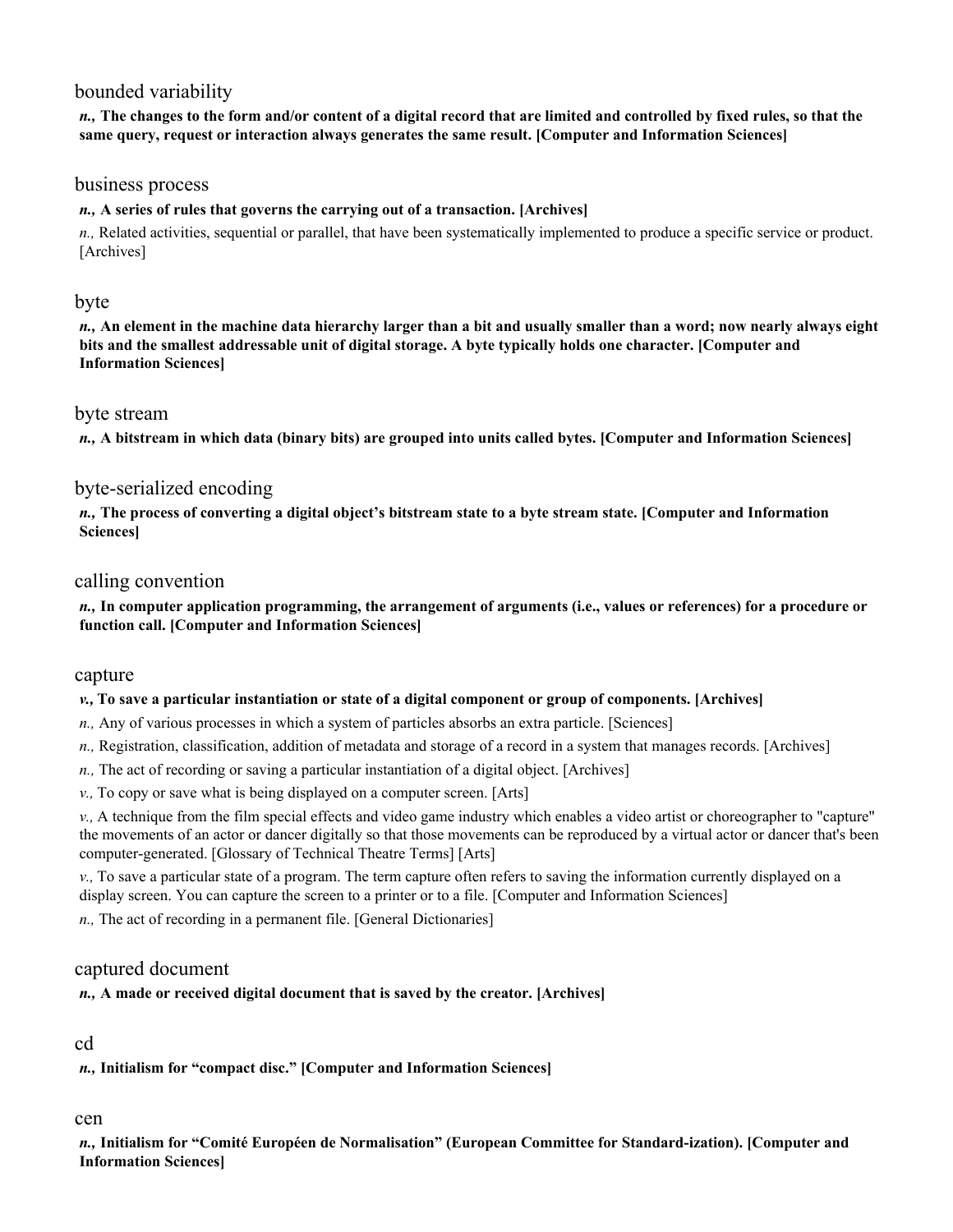# central processing unit

#### *n.,* **(CPU) The hardware component of a computer that houses the circuitry for storing and processing data according to instructions contained in the programs installed on it. [Computer and Information Sciences]**

# certificate of authenticity

#### *n.,* **A declaration by the creator or preserver that one or more reproduced or reproducible digital records is authentic. [Archives]**

*n.,* A document included with a software program that proves the program was purchased legally and often has a unique identification number used to verify the program when being installed on the computer. [Computer and Information Sciences]

### chain of preservation

#### *n.,* **A system of controls that extends over the entire lifecycle of records in order to ensure their identity and integrity over time. [Archives]**

*n.,* The succession of offices or persons who held materials from the moment it was created. [Archives]

*n.,* The processes of creation, maintenance and use, disposition and preservation of records [MG]. A system of controls that extends over the entire lifecycle of records and ensures their identity and integrity in any action that affects the way the records are represented in storage or presented for use [GL]. [Archives]

### character

*n.,* **One of a set of symbols, such as letters or numbers, that are arranged to express data and/or information. [General Dictionaries]** 

#### character set

*n.,* **A group of symbols used in computing to print and display text electronically. [Computer and Information Sciences]** 

### chronological date

*n.,* **The date (and, possibly, the time of day) of a record, included in the record by its author, or by the electronic system on the author's behalf, in the course of its compilation.** *Syn***.: date of compilation. [Archives]** 

### ciphertext

*n.,* **Text or other data in encrypted form; the product of plaintext after encryption. [Computer and Information Sciences]** 

# classification

#### *n.,* **The systematic organization of records in groups or categories according to methods, procedures, or conventions represented in a plan or scheme. [Archives]**

*n.,* The ordering of archaeological data into groups (e.g. categories, classes, types) using various ordering systems. Monothetic classification is based on all the defined attributes being present all the time before something is accepted as part of a defined group. Polythetic classification allows overlapping subsets of attributes to be used in defining membership of a defined class. [Sciences]

*n.,* In remote sensing, the computer-assisted recognition of surface materials. The process assigns individual pixels of an image to categories (e.g. vegetation, road) based on spectral characteristics compared to spectral characteristics of known parts of an image (training areas). [Sciences]

*n.,* Any scheme for structuring data that is used to group individuals. [Sciences]

*n.,* The systematic identification and arrangement of documents in categories according to logically structured conventions, methods and procedural rules represented in a classification plan/scheme. [Archives]

*n.,* Any method of recognizing relationships between documents. [Archives]

*n.,* The preparation of filing plan/system or classification scheme for records/archives and the placing of series and/or items within such a plan/system or scheme. [Archives]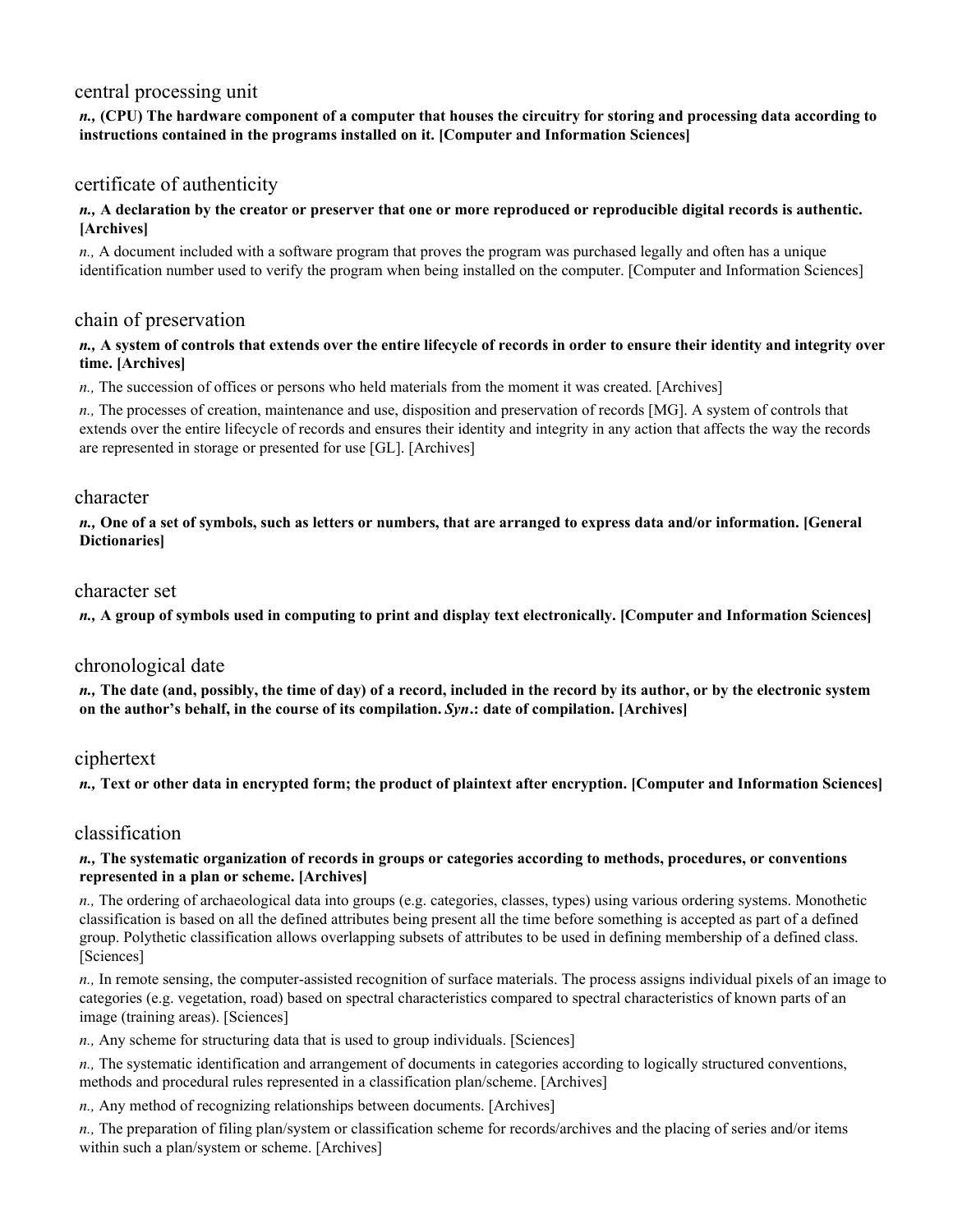*n.,* A 'coding' system within which the series of symbols indicating a concept, or semantemes, are subject to certain order relationships. [Computer and Information Sciences]

*n.,* A scheme for the arrangement of books and other material in a logical sequence according to subject or form. [Computer and Information Sciences]

*n.,* Any method of recognizing relations, generic or other, between items of information, regardless of the degree of hierarchy used and of whether those methods are applied in connection with traditional or computerized information systems. [Computer and Information Sciences]

*n.,* The arrangement of things in logical order according to their degrees of likeness. [Computer and Information Sciences]

*n.,* The process of assigning restrictions to materials, allowing access to specific individuals. [General Dictionaries]

*n.,* The process of assigning material a code or heading indicating a category to which it belongs; see code. [General Dictionaries]

*n.,* Systematic identification and arrangement of business activities and/or records into categories according to logically structured conventions, methods, and procedural rules represented in a classification system. [General Dictionaries]

*n.,* The organization of materials into categories according to a scheme that identifies, distinguishes, and relates the categories. [General Dictionaries]

*n.,* The arrangement of concepts into classes and their subdivisions to express the relationship among them. The classes are represented by means of a notation. The classification scheme of a record-keeping system is based on the analysis of the functions, matters and typology of records to determine the rational and systematic aggregation of records: it facilitates the capturing of records and their organization in files, the retrieval and the security of records during the phase of records management and also the historical research when records are permanently retained in historical archives. For each category and its subdivisions, records are connected as files of one year or two years or a different period of time: each file refers to a specific transaction (or Affaire). (ICA Directives) [General Dictionaries]

# classification code

*n.,* **A series of alphabetical, numerical, or alphanumeric symbols used to identify the record in its documentary context. [Archives]** 

# classification scheme

*n.,* **A plan for the systematic identification and arrangement of business activities and records into categories according to logically structured conventions, methods and procedural rules. [Archives]** 

# classified record

*n.,* **A record, made or received by the creator, which has been given a classification code based on the classification scheme. [Archives]** 

### classify

#### *v.,* **To arrange systematically in groups or categories according to established criteria. [Arts]**

*v.,* The process of dividing objects or concepts into logically hierarchical classes, subclasses, and sub-subclasses based on the characteristics they have in common and those that distinguish them. Also used as a shortened form of the term classification system or classification scheme. See also: Cataloging and Classification Section and cross-classification [Computer and Information Sciences]

*v.,* To bring individual items or persons with the same or similar characteristics together actually, or mentally, that is, conceptually. Also, in a secondary sense, to arrange classes in a classification, and to allocate the appropriate class number to a book. [Computer and Information Sciences]

### clause

*n.,* **[diplomatics] Any of several textual formulae found after or within the disposition of a document that ensure the execution of the act, avoid its violation, guarantee its validity, preserve the rights of third parties, attest the execution of the required formalities, or indicate the means employed to give the document probative value. [Archives]**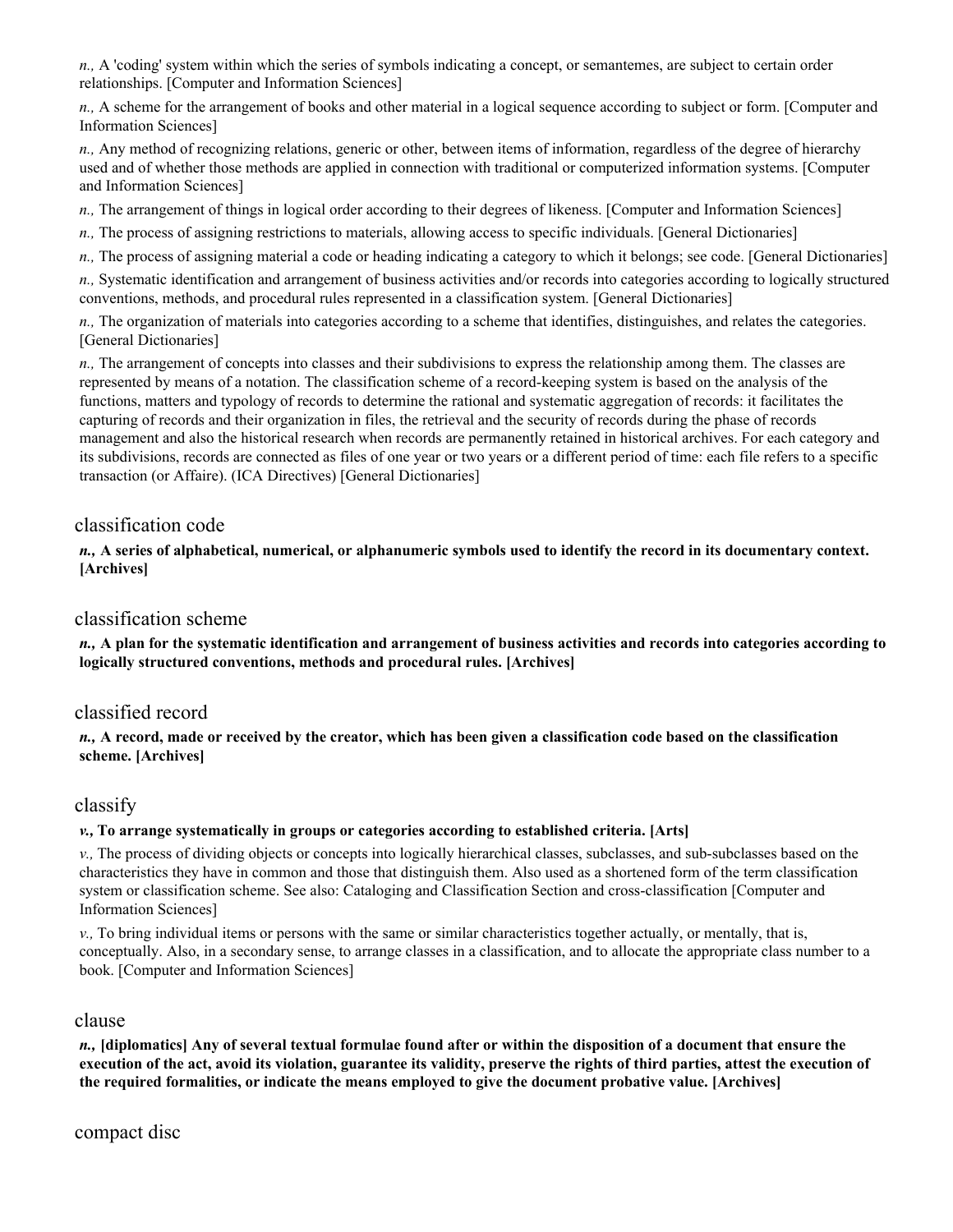*n.,* **(CD) A type of single-sided, optical digital medium that is capable of storing approximately 700 megabytes of digital data on one continuous, microscopic, spiral track or groove that is cut and read by a laser beam. Its logical format specifications are governed by the ISO 9660 and 13490 standards. [Computer and Information Sciences]** 

# compatibility

#### *n.,* **The ability of different devices or systems (e.g., programs, file formats, protocols, even programming languages) to work together or exchange data without modification.**

*a.,* Different systems (e.g., programs, file formats, protocols, even programming languages) that can work together or exchange data are said to be compatible. [Computer and Information Sciences]

*a.,* The ability of one device or program to work with another device or program. The term compatible implies different degrees of partnership. For example, a printer and a computer are said to be compatible if they can be connected to each other. An IBM compatible PC, on the other hand, is a computer that can run the same software as an IBM PC. [Computer and Information Sciences]

#### competence

#### *n.,* **A sphere of functional responsibility entrusted to a physical or juridical person. [General Dictionaries]**

*n.,* The ability to carry out a task or practice a skill; competence should be capable of evaluation and should be transferable between trainers and trainees. Core competencies are the central skills of a particular group of jobs. [Computer and Information Sciences]

*n.,* (of witnesses) The legal capacity of a person to be a witness. [Government]

- *n.,* The mandate and authority given to an office or person to accomplish something. [General Dictionaries]
- *n.,* Having the basic qualifications to perform a function. [General Dictionaries]

#### competent person

#### *n.,* **The physical or juridical person given the authority and capacity to act within a specific sphere of responsibility. [General Dictionaries]**

- *n.*, The body which is given the exclusive competence for the indefinite preservation of an agency's inactive records. [Archives]
- *n.,* The office which is given a competence and has, therefore, the authority and capacity to act within it. [Archives]

### compile

*v.,* **To gather and put together pieces of existing data or information from various sources in an orderly, structured whole. [General Dictionaries]** 

### complete record

#### *n.,* **A record that contains all the elements required by the creator and the juridical system for it to be capable of generating consequences. [Archives]**

### completeness

*n.,* **The characteristic of a record that refers to the presence within it of all the elements required by the creator and the juridical system for it to be capable of generating consequences. With primitiveness and effectiveness, a quality presented by an original record. [Archives]** 

*n.,* The characteristic of records that present all the elements of physical form and intellectual form required by the agency and the juridical system. [Archives]

*n.,* The property or state of being logically or mathematically complete. In logic, an inference procedure is complete if it can derive every possible valid conclusion from the given axioms. A knowledge-based system can be considered incomplete if missing data hinders its operation or corrupts the results. [Computer and Information Sciences]

*n.,* The property of having every necessary step concluded with nothing wanting. [General Dictionaries]

*n.,* The property of having all physical and intellectual components required by the process or laws regulating the system that created the record. [General Dictionaries]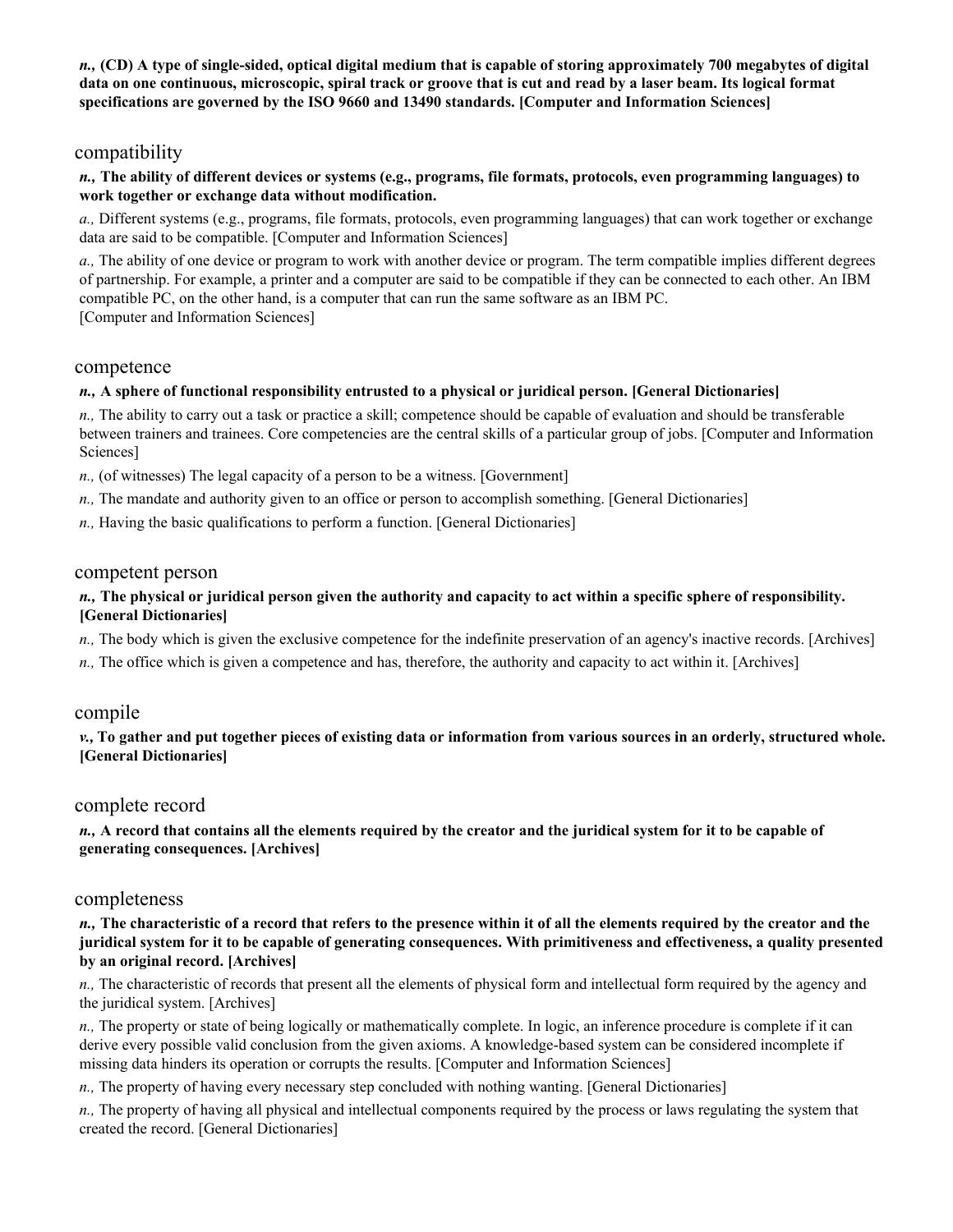### compliant

*v.,* **Ensuring that the requirements of laws, regulations, industry codes and organizational standards are met. [Archives]** 

# complimentary clause

*n.,* **[diplomatics] A brief formula expressing respect, such as "sincerely yours" or "yours truly". [Archives]** 

#### component

*n.,* **Uniquely identifiable input, part, piece, assembly or subassembly, system or subsystem, that (1) is required to complete or finish an activity, item, or job, (2) performs a distinctive and necessary function in the operation of a system, or (3) is intended to be included as a part of a finished, packaged, and labeled item. Components are usually removable in one piece and are considered indivisible for a particular purpose or use. [General Dictionaries]** 

#### compose

*v.,* **To compile, formulate, generate or write the content of a document in an orderly, structured manner. [Archives]** 

### compression

#### *v.,* **The (re)coding of digital data to save storage space or transmission time. [Computer and Information Sciences]**

*v.,* Removal from a file or data stream of information that may be redundant either in the sense of information theory, or in the sense that the retention of precision, definition, or some similar measure of quality is less important than the necessity to abbreviate the data. In the former sense, the abbreviation is lossless, while in the latter sense it is lossy. Compression permits either or both kinds, and so its effects are not always exactly reversible. [Computer and Information Sciences]

### conformed copy

#### *n.,* **An exact copy of a document on which has been written explanations of things that could not or were not copied; e.g., written signature might be replaced on conformed copy with notation that it was signed by the person whose signature appears on the original. [Archives]**

### content

### *n.,* **The message contained in the body of a record. [Archives]**

- *n.,* The intellectual substance of a document the text, data, symbols, numerals, images, sound and vision. [Archives]
- *n.,* The information that a document is meant to convey, as opposed to form. [Archives]
- *n.,* The textual, symbolic and/or visual message that is meant to be conveyed. [Archives]

*n.*, The essential matter or substance of a written work or discourse, as opposed to its form or style. In a more general sense, all the ideas, topics, facts, or statements contained in a book or other written work. Synonymous in this sense with subject matter. Also refers to the matter that is the subject of a course of study. Compare with contents. See also: content analysis and editorial content.

[Computer and Information Sciences]

### context

### *n.,* **The framework in which a record is created, used, and maintained. [Archives]**

*n.,* The position of an archaeological find in time and space, established by measuring and assessing its associations, matrix, and provenance. The assessment includes the study of what has happened to the find since it was buried in the ground. [Sciences]

*n.,* The physical and cultural circumstances surrounding the deposition of archaeological material and the formation of archaeological deposits. [Sciences]

*n.,* The circumstances that a user may bring to a document that influences that user's understanding of the document. [Archives]

*n.,* The organization functional and operational circumstances in which documents are created and/or received and used. [Archives]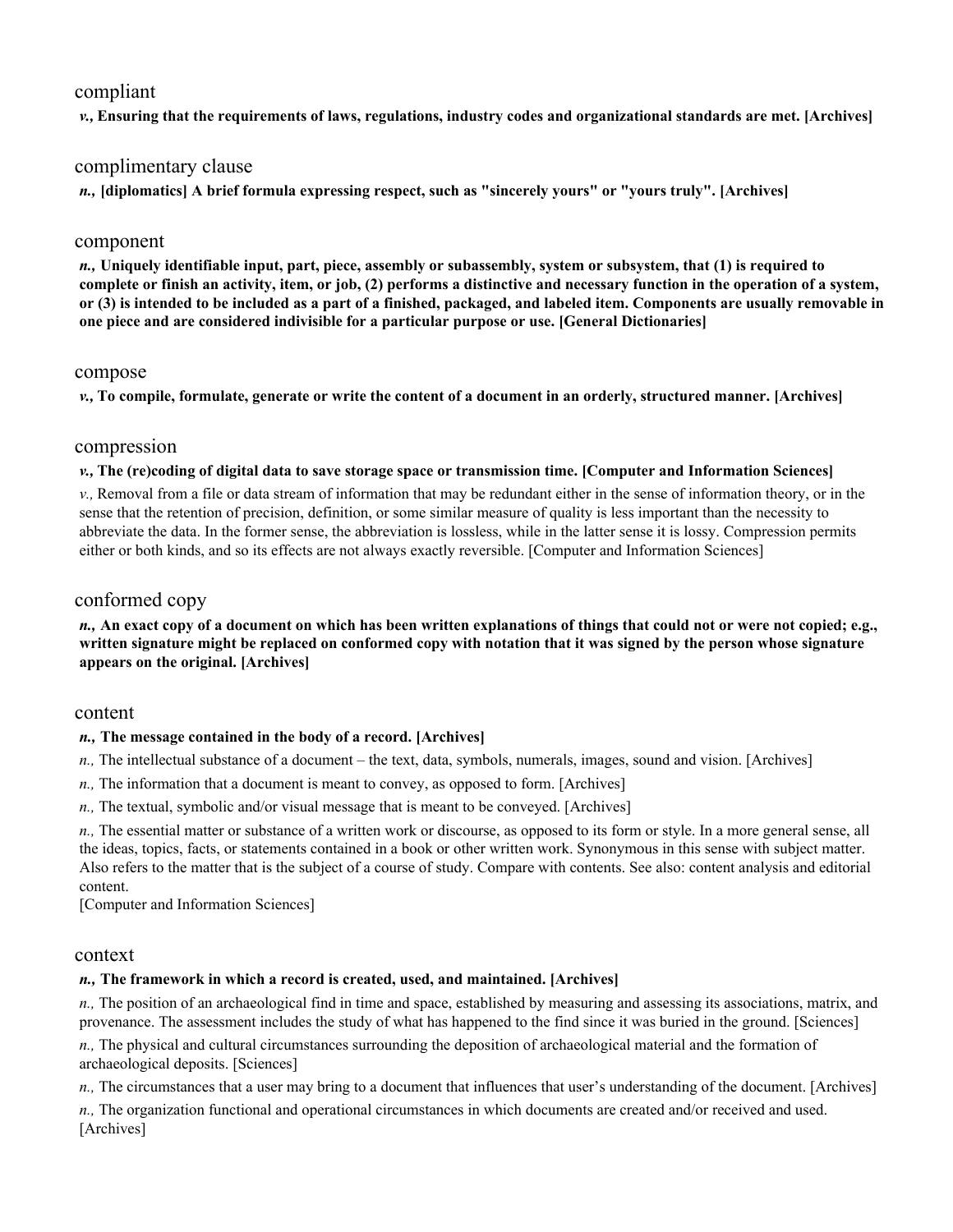*n.,* The framework in which the action in which the record participates takes place. The types of context include juridical-administrative context, provenancial context, procedural context, documentary context, and technological context. [Archives]

*n.,* The framework of action in which the record participates. [Archives]

*n.,* In a grammar it refers to the symbols before and after the symbol under consideration. If the syntax of a symbol is independent of its context, the grammar is said to be context-free. [Computer and Information Sciences]

# controlling agency

#### *n.,* **The agency exercising administrative control (1) over archival documents. [Archives]**

# conversion

#### *n.,* **The process of transforming a digital document or other digital object from one format, or format version, to another one. [General Dictionaries]**

*n.,* The process of changing something from one form or medium to another, while leaving the intellectual content unchanged. [Archives]

*n.,* A change from one form to another. Umbrella term that includes migration, refreshment, reproduction, etc. [Archives]

*n.,* [data conversion] Changing the representation of data in a database from one form to another, as for instance changing the storage medium, data format, or the code in which the data is held. [Arts]

*v.,* To move data to a different format, especially data from an obsolete format to a current format; migration. [Computer and Information Sciences]

*n.,* The process of changing the representation of information to a form which is usable by a computer, e.g. converting it to machine 'language'. [Computer and Information Sciences]

*n.,* (in equity) The changing (either actually or fictionally) of one kind of property into another. [Government]

*n.*, Process of changing records from one medium to another or from one format to another. [General Dictionaries]

### conversion of records

#### *v.,* **The process of converting records in the usual and ordinary course of business (otherwise the activity is not conversion but creation) for purposes of security, disaster prevention, conservation, overcoming technology obsolescence, ensuring compatibility with a different hardware or software configuration or generation, or compacting the information, while leaving intact their intellectual form. [Archives]**

*v.,* To change the medium (includes copying to the same kind of medium) and/or physical form of a record in the usual and ordinary course of business (otherwise the activity is not convert records but create records), leaving intact the intellectual form, for purposes of security, disaster prevention, conservation, overcoming technology obsolescence, or compacting the information while preserving the record's reliability and authenticity. [Archives]

#### copy

#### *n.,* **The duplicate of an object, resulting from a reproduction process.** *Syn***.: duplicate. [General Dictionaries]**

*n.,* A copy is the result of a reproduction process. A copy can be made from an original or from a copy of either an original or another copy. [Archives]

- *n.,* An entity that is generated from and resembles a record. [Archives]
- *v.,* To make a reproduction of a record in any state of transmission for business purposes. [Archives]

*n.,* A duplication of the text of an original document prepared simultaneously or seperately, usually identified by function or by method of creation. [Archives]

*n.,* Reproduction, duplicate or replica. [Arts]

*n.,* [copies] Specific specimens of a given written or printed work; may be issued in multiples as an edition. [Arts]

*n.,* [copies] Refers to objects derived from or made to resemble original existing objects. Implies less precise and faithful imitation than does the term "reproductions." When copies are presented with intent to deceive, use "forgeries" or "counterfeits." When more than one similar work is produced by the same maker, use "replicas" or "versions." [Arts]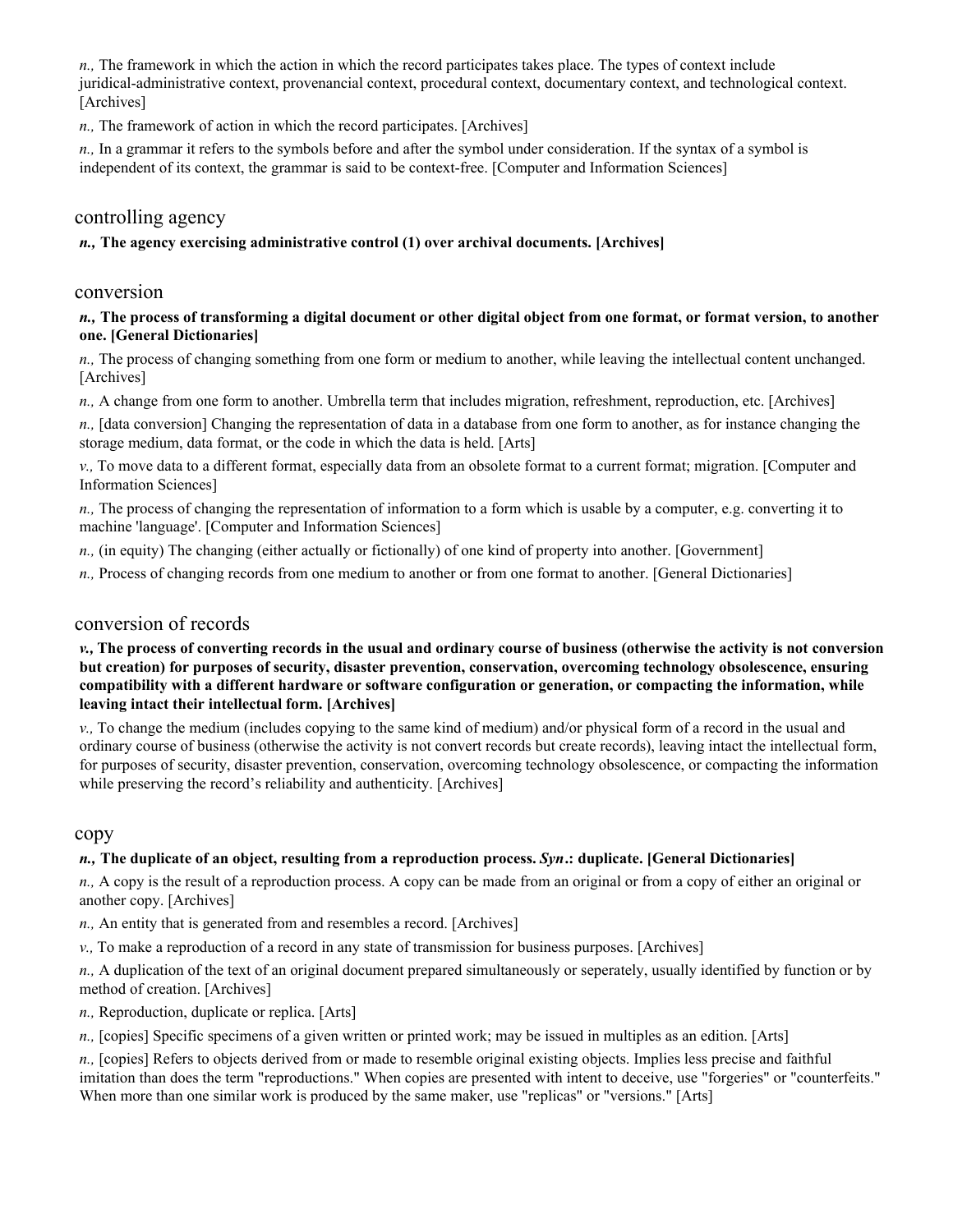*v.,* Non-fraudulent manual repetition of another work of art. The non-fraudulent copy may be divided into three distinct but not necessarily mutually exclusive categories: the copy as a means of duplication; the copy in art education; and the copy as a starting-point for the creation of another art work (often called "artists' copies" to distinguish the genre from the essentially utilitarian function of the first two categories). [Arts]

*v.,* To reproduce or duplicate something. [Arts]

*v.,* To produce a replica of some stored information in a different part of the store or on a different storage device. For example, a piece of text or graphical information can be copied by marking it in some way, reading it into a temporary storage area, and writing it into a new location (compare cut). [Computer and Information Sciences]

*n.,* Something that is identical to something else; a facsimile. [General Dictionaries]

# copy in form of original

#### *n.,* **A copy identical to the original and having the same effects, but generated subsequently. [Archives]**

*n.,* Copy in the form of an original, which is identical to the original although generated subsequently. [Archives]

### copy of outgoing document

*n.,* **The reproduction of a document sent to an external juridical or physical person, which is simultaneously set aside as a record by the creator, usually in a recordkeeping system. [Archives]** 

### corporate body

*n.,* **An organization or group of persons created by statute that is identified by a particular name and that acts as a legal entity. [Archives]** 

*n.,* An institution, organized body, or assembly of persons known by a corporate or collective name. [Computer and Information Sciences]

#### correct

*a.,* **[diplomatics] The state of a record whose content and form fulfill the requirements set by the creator and the juridical system for the record to reach the consequences or produce the effects for which it was intended. With pertinent, precise and truthful, a component of accuracy. [Archives]** 

#### corroboration

*n.,* **[diplomatics] An intrinsic element of documentary form that comprises an explicit statement of the means used to validate a record. [Archives]** 

*n.,* Evidence that confirms the accuracy of other evidence "in a material particular". [Government]

### corruption

#### *n.,* **A change in the form, content or attributes of a record such that the record one is accessing can no longer be considered the one that it purports to be. [Archives]**

*n.,* A change in data such that the data content received is not what was originally sent. [Arts]

*n.,* The act of doing something with an intent to give some advantage inconsistent with official duty and the rights of others; a fiduciary's or official's use of a station or office to procure some benefit either personally or for someone else, contrary to the rights of others. [Government]

#### countersigner

*n.,* **The person who, by signing a record, assumes responsibility for the regularity of the procedure generating it and for its forms. [General Dictionaries]** 

#### cpu

**Initialism for "central processing unit." [Computer and Information Sciences]**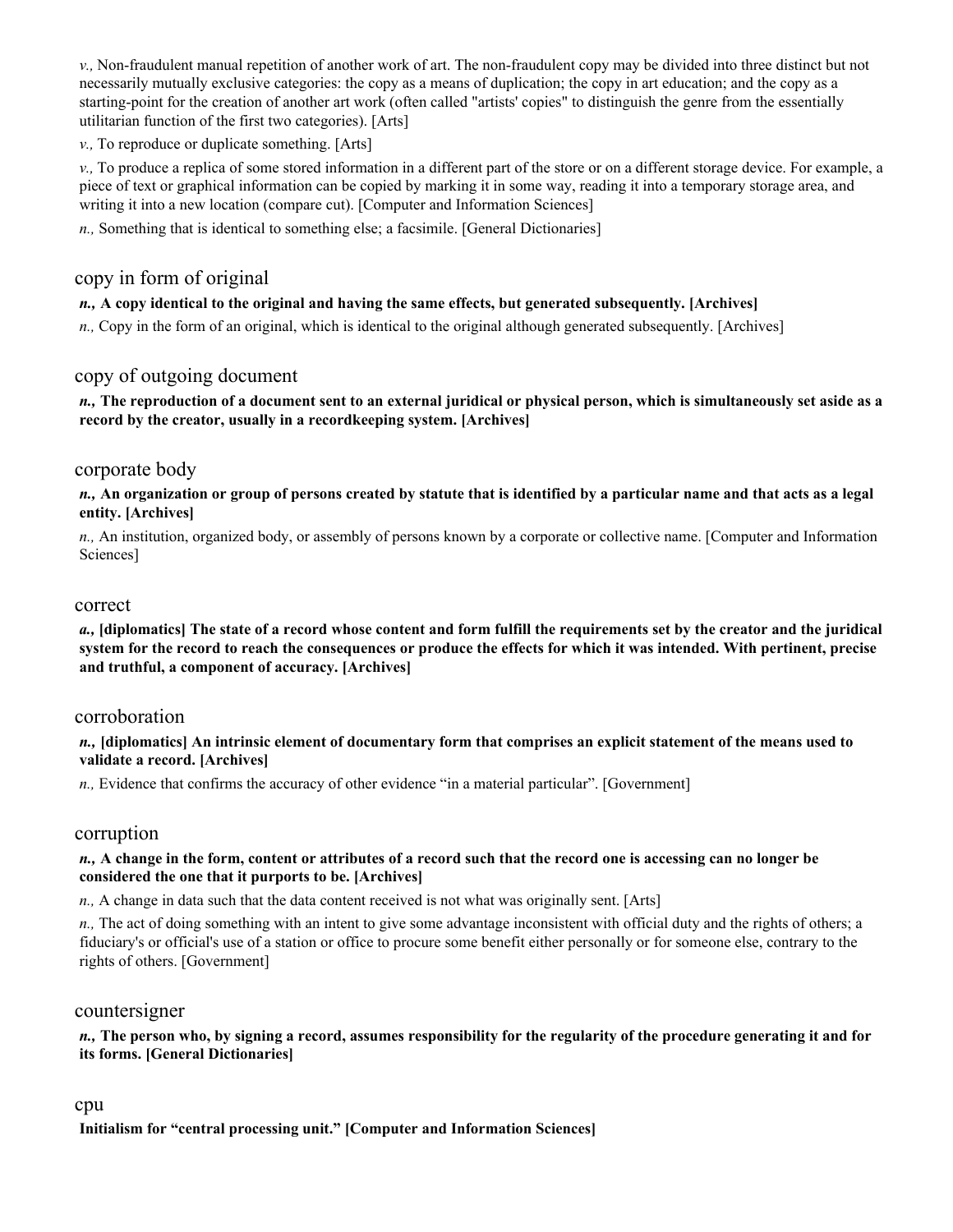# created record

*n.,* **A made or received document declared a record and set aside for action or reference, usually in a recordkeeping system. [Archives]** 

# creation procedure

*n.,* **The procedure governing the formation of the record and/or its participation in the act. [Archives]** 

### creator

### *See***: records creator [Archives]**

*n.,* An entity that generates records in the course of its activities. [Archives]

- *n.,* Individual person, organisation or other body that generates records in the course of their activities (MG). [Archives]
- *n.,* The person or organization that creates or receives and accumulates documents. [Archives]

*n.,* The physical or juridical person who makes, receives, or accumulates records by reason of its mandate/mission, functions or activities. [Archives]

*n.,* In archives, the individual or agency responsible for creating, receiving, accumulating, or otherwise producing records or documents for which some form of disposition must be made once their archival value has been appraised. Also refers to the person responsible for producing an original work of visual art. [Computer and Information Sciences]

*n.,* The entity that is responsible for something's production, accumulation, or formation. [General Dictionaries]

# cross-platform

*n.,* **The capability of software or hardware to run identically on different platforms; facilitated by the adoption of open-standard products and formats.** *Syn***.: platform-independent; platform-neutral. [Computer and Information Sciences]** 

### crosswalk

*n.,* **A chart or table that represents the semantic mapping of fields or data elements in one metadata standard to fields or data elements in another standard that has a similar function or meaning. [General Dictionaries]** 

# cryptographic system

*n.,* **Any computer system that involves cryptography. [Computer and Information Sciences]** 

### cryptography

*n.,* **The practice and study of protecting information by transforming it (encrypting it) into an unreadable format, called ciphertext. Only those who possess a secret (private) key can decipher (or decrypt) the message into plaintext. [Computer and Information Sciences]** 

### cryptosystem

*n.,* **Shorthand for "cryptographic system." [Computer and Information Sciences]** 

### current record

*n., See***: active record. [Archives]** 

# custodian

*n.,* **A person or institution that has charge or custody (of a child, property, papers, or other valuables). [Government]**  *n.,* [custodians] Persons officially entrusted with guarding and keeping things, such as property, artifacts, or records, or with custody or guardianship of people, such as prisoners, inmates, or wards. [Arts]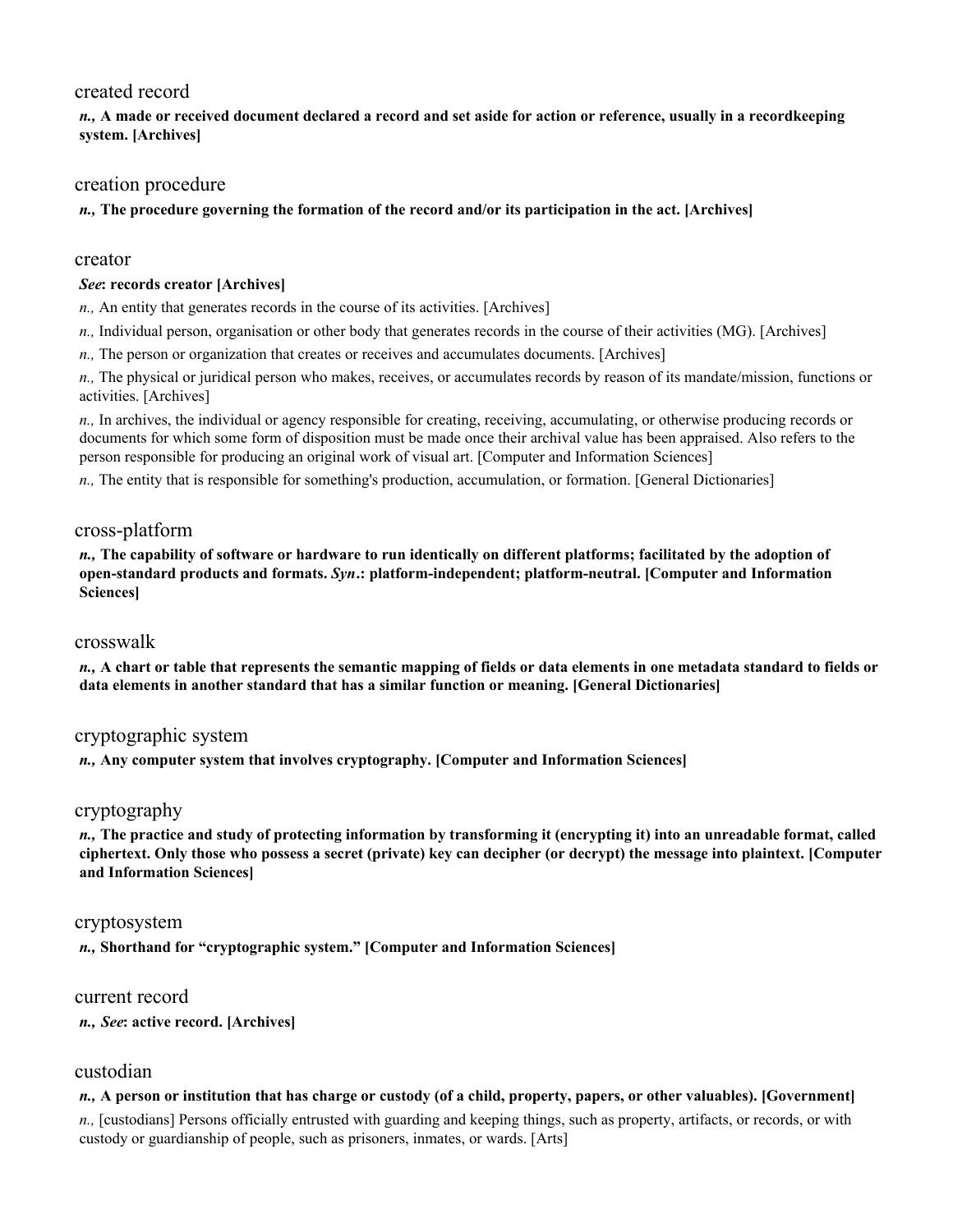*n.,* In the legal sense, this word means "guardian" or "protector." It is used euphemistically in lay contexts to mean "janitor." [Government]

### custody

### *n.,* **The basic responsibility for guardianship of records/archives based upon their physical possession but not necessarily implying legal title. [Archives]**

*n.,* The care and control of a thing or person for inspection, preservation, or security. [Government]

### dat

### *n.,* **Initialism for "digital audio tape." [Computer and Information Sciences]**

### data

#### *n.,* **The smallest meaningful units of information. [Archives]**

*n.,* Relevant observations made on artifacts serving as the basis for study and discussion. [Sciences]

*n.,* Facts or instructions represented in a formalized manner, suitable for transmission, interpretation or processing manually or automatically. [Archives]

*n.,* The symbolic representation of facts or ideas, especially when in the form in which it was originally collected and is unanalyzed. [Archives]

*n.,* Information, in any form, on which computer programs operate. The distinction between program (instructions) and data is a fundamental one in computing (see von Neumann machine). It is in this fundamental sense that the word is used in terms such as data, data break, data bus, data cartridge, data communications, data compression, data name, data protection, data subject, and data type. [Computer and Information Sciences]

*n.,* Numbers, characters, images, or other method of recording, in a form which can be assessed by a human or (especially) input into a computer, stored and processed there, or transmitted on some digital channel. [Computer and Information Sciences]

*n.,* Technically, raw facts and figures, such as orders and payments, which are processed into information, such as balance and due and quantity on hand. However, in common usage, the terms data and information are used synonymously. [Computer and Information Sciences]

*n.,* Any form of information whether in paper or electronic form. In electronic form, data refers to the files and databases, text documents, images and digitally-encoded voice and video. [Computer and Information Sciences]

*n.,* A general term for information; particularly used for information stored in a database. [Computer and Information Sciences]

*n.,* Data is distinguished from other contrasting forms of information on which computers operate, such as text, graphics, speech, and image. The distinguishing characteristic is that it is organized in a structured, repetitive, and often compressed way. Typically the structure takes the form of sets of fields, where the field names are omitted (this omission being a main means of achieving compression). The "meaning" of such data is not apparent to anyone who does not know what each field signifies (for example, only a very limited meaning can be attached to "1234" unless you know that it occupies the "employee number" field). That characteristic gives rise to the popular fallacy that "data is meaningless". [Computer and Information Sciences]

*n.,* Numbers, characters, images or other methods of recording that represent values that can be stored, processed, and transmitted by electronic systems. [General Dictionaries]

# data element

### *n.,* **A discrete component of data. [General Dictionaries]**

*n.,* The basic unit of information in the structured table of data elements. [Computer and Information Sciences]

### data format

#### *n.,* **The organization of data within files, usually designed to facilitate the storage, retrieval, processing, presentation, or transmission of the data by software. [Computer and Information Sciences]**

*n.,* A collection of information treated as a unit for storage or use on a computer, especially at the level of the operating system. [Computer and Information Sciences]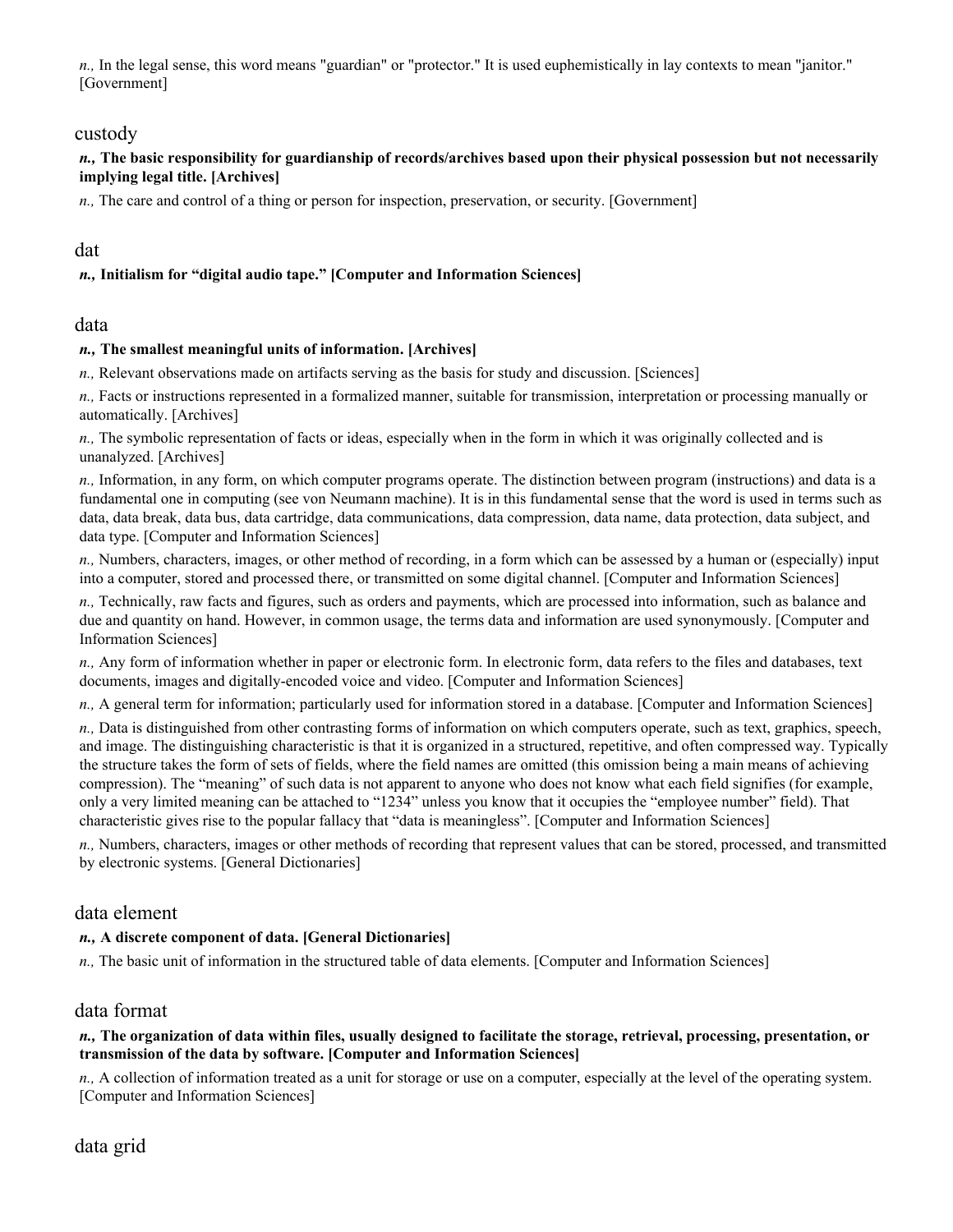*n.,* **The registration of digital entities into a logical name space. Manipulations of registered material can then be automated through any standard computer application programming interface (API). [Archives]** 

# data hierarchy

*n.,* **The system of data objects which provide the methods for information storage and retrieval. Broadly, a data hierarchy may be considered to be either natural or machine. [Computer and Information Sciences]** 

### data model

*n.,* **The product of the database design process which aims to identify and organize the required data logically and physically. A data model says what information is to be contained in a database, how the information will be used, and how the items in the database will be related to each other. [Computer and Information Sciences]** 

*n.,* An abstract model of some real-world situation or domain of interest about which information is to be held in a database and which the logical schema for that database encodes. The term data model (or data modeling method) is also used for a set of logical abstractions employed in constructing such a model. [Computer and Information Sciences]

*n.,* A grammar of metadata language; a formalized world view that provides a context for metadata by defining the structural relationships between different types of elements and sometimes by characterizing the things to which the elements refer. [General Dictionaries]

#### data processing

*v.,* **The systematic performance of a single operation or sequence of operations by one or more central processing units on data converted to machine-readable format to achieve the result for which the computer program that controls the processing was written. [Computer and Information Sciences]** 

#### data restoration

*n.,* **The process of recovering data or records as bits from a failed, damaged, degraded or obsolete digital medium, followed by steps to restore the intelligibility of the recovered data or records.** *Syn***.: digital archaeology. [Computer and Information Sciences]** 

#### data stream

*n.,* **A sequence of digitally encoded signals used to represent information in transmission. Also spelled "datastream." [Computer and Information Sciences]** 

### data type

*n.,* **The representation of information according to preset specifications (e.g., plaintext files, HTML, TIFF, etc.). [Computer and Information Sciences]** 

#### database

#### *n.,* **A collection of data items and links between them, structured in a way that allows it to be accessed, manipulated and extracted by a number of different applications programs or query languages. [General Dictionaries]**

*n.,* A large collection of information that has been coded and stored in a computer in such a way that it can be extracted under a number of different category headings. [Sciences]

*n.,* A structured assembly of logically related data designed to meet various applications but managed independently of them. [Archives]

*n.,* Data organized and stored so that it can be manipulated or extracted to meet various applications but managed independently of them. [Archives]

*n.,* [databases] Structured assemblies of logically related data, usually machine-readable data, designed to meet various applications but managed independently of them. [Arts]

*n.,* Information that is accessed and updated through software (a database management system) that has been organized, structured, and stored so that it can be manipulated and extracted to for various purposes. [Computer and Information Sciences]

*n.,* Any grouping of data for a particular purpose or for the use of a particular set of end users, usually organized via fields, and providing tools to enable manipulation of the data such as sorting, grouping and extraction. [Computer and Information Sciences]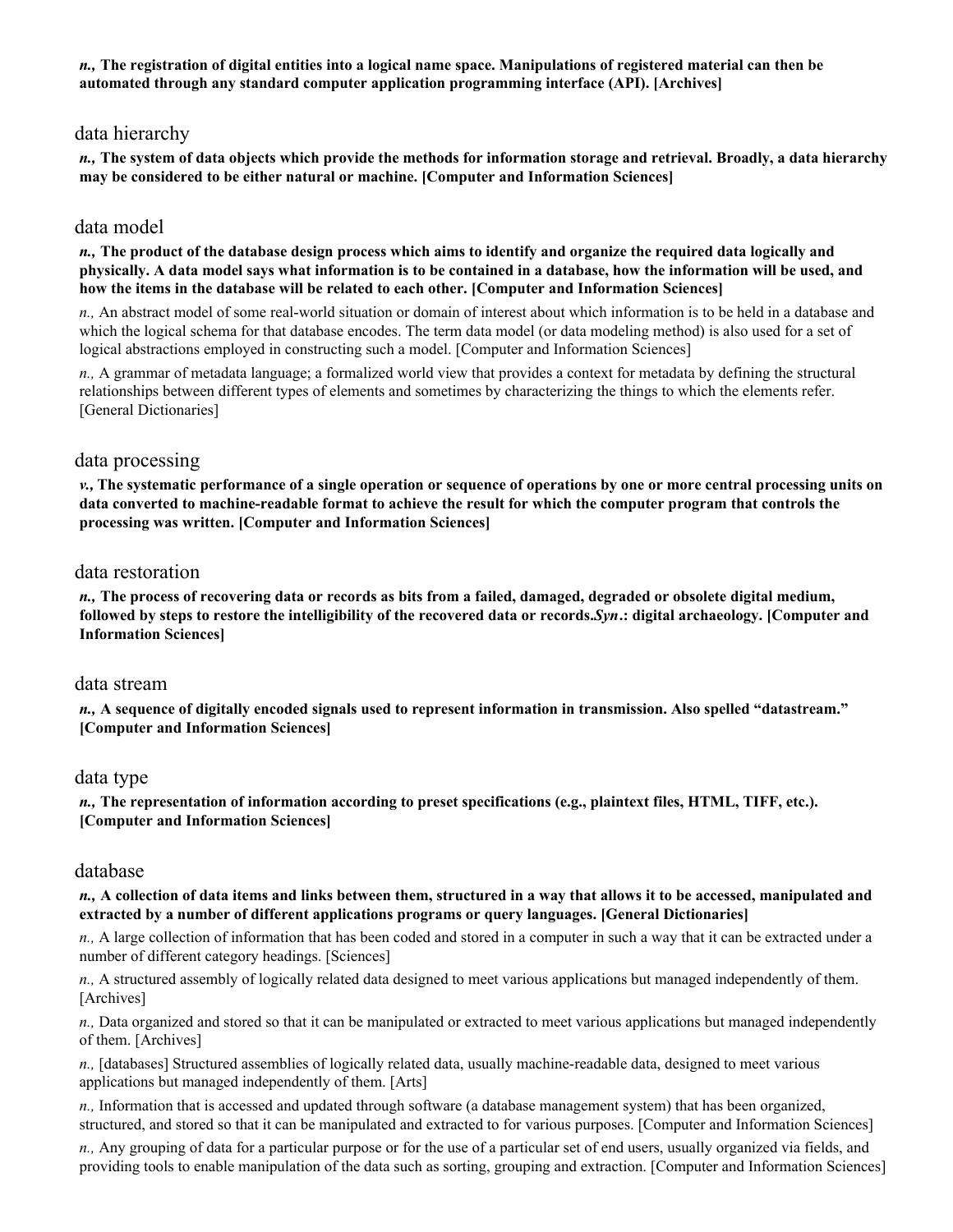*n.,* Normally and strictly, a body of information held within a computer system using the facilities of a database management system. All accessing and updating of the information will be via the facilities provided by this software as will be the recording of information on the log file, database recovery, and multiaccess control. [Computer and Information Sciences]

*n.,* A set of interrelated files that is created and managed by a DBMS (Database Management System). [Computer and Information Sciences]

*n.,* One or more large structured sets of persistent data, usually associated with software to update and query the data. A simple database might be a single file containing many records, each of which contains the same set of fields where each field is a certain fixed width. [Computer and Information Sciences]

*n.,* An organized collection of information held on a computer. [Government]

*n.,* Any collection of information, automated or not, without regard to how it is accessed or stored. [General Dictionaries]

*n.,* A (large) collection of data items and links between them, structure in a way that allows it to be access by a number of different applications programs or query languages. The terms is also used loosely to describe any collection of data. [General Dictionaries]

### date of compilation

### *See***: chronological date. [Archives]**

*n.,* The date, and possibly the time, a record has been written, included in the record by the author or the electronic system on the author's behalf. [Archives]

### date of document

*n.,* **The particular place (topical date) and/or time (chronological date) of the compilation and/or issuing of recorded information (the document). [Archives]** 

### date of receipt

*n.,* **The date the record is received by the agency to which it was sent. [Archives]** 

### date of record

### *n.,* **The date assigned to it by the author. [Archives]**

*n.*, The date assigned to it by the author. It appears in the intellectual form of the record. [Archives]

### date of transmission

### *n.,* **The date the record leaves the space in which it was generated. [Archives]**

### de facto standard

*n.,* **A standard not issued by any official standards-setting body, but nevertheless widely used and recognized by its users as a standard. [Government]** 

### de jure standard

*n.,* **A standard issued by an official standards-setting body, whether national (e.g., ANSI), multi-national (e.g., CEN) or international (e.g., ISO). [Government]** 

### declared record

*n.,* **An identified document, made or received by the creator, which has been classified and registered. [Archives]** 

### decompression

*v.,* **Returning a compressed image or compressed data to its uncompressed form. Some compression methods lose information so that the uncompressed image or data is not equivalent to the original. [Computer and Information Sciences]**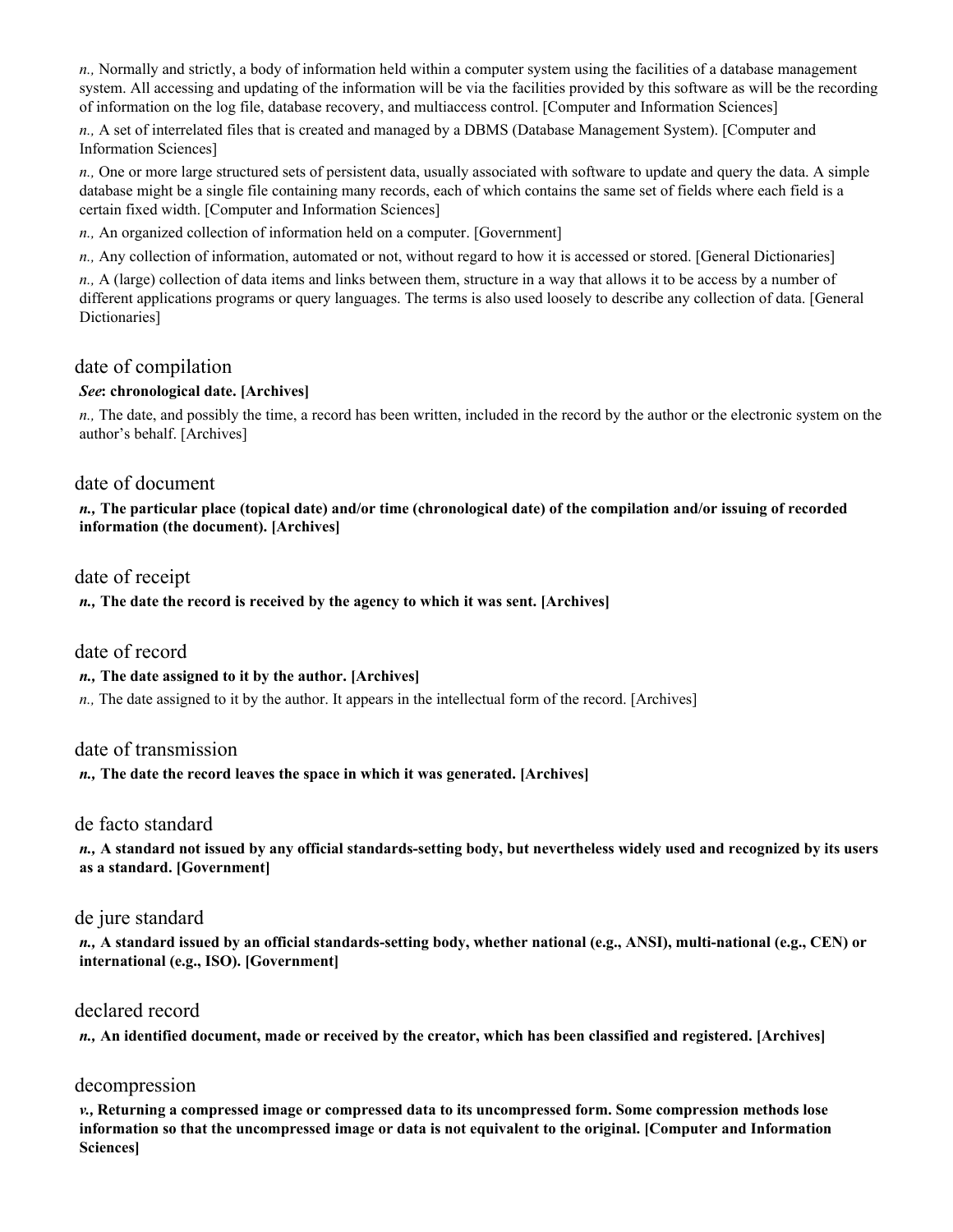# degree of perfection

*n.,* **The completeness, primitiveness and effectiveness (enforceability) of a record. The three degrees of perfection for a record are draft, original and copy. [Archives]** 

# described records

*n.,* **Arranged records for which information about their nature, make-up and contexts (juridical-administrative, provenancial, procedural, documentary and technological) are recorded to facilitate administrative and intellectual control. [Archives]** 

description *See***: archival description [Archives]** 

# description of action or matter

*n.,* **Presentation of the ideal motivation (preamble) and the concrete reason (exposition) for the action as well as the action or matter itself (disposition) as expressed in the content of the record. [Archives]** 

### descriptive instrument

*n.,* **A tool prepared in the course of archival description and indexing of records for the purposes of administrative and intellectual control. [Archives]** 

### designated records preserver

*n.,* **The entity responsible for taking physical and legal custody of and preserving (i.e., protecting and ensuring continuous access to) authentic copies of a creator's inactive records. The role of the designated records preserver should be that of a trusted custodian for a creator's records.** *Syn***.: designated preserver; preserver. [Archives]** 

# determine requirements for presenting records/aggregates

Analyse, define and document the requirements for presenting records and their aggregates, based upon the guidelines for organizing them, so they can be presented to fulfill requests for records or record aggregates in ways that reflects their interrelationships. [Models (BDR)]

# digital

*a.,* **The representation of an object or physical process through discrete, binary values. In contrast to an analogue representation of an object or physical process, a digitally-encoded representation does not resemble the original. [Computer and Information Sciences]** 

*n.,* Operating on data (textual, numeric, graphic or audio) represented as a series of usually binary digits or in similar discrete form.

*n.,* Representing data as discrete variables in the form of numerical characters, as in a digital clock or a digital computer.

# digital archaeology

*n., See***: data restoration [Computer and Information Sciences]** 

# digital audio tape

*n.,* **(DAT) A type of magnetic digital medium that can store up to 4 gigabytes of digital data per cassette by using helical scan recording. [Computer and Information Sciences]** 

digital component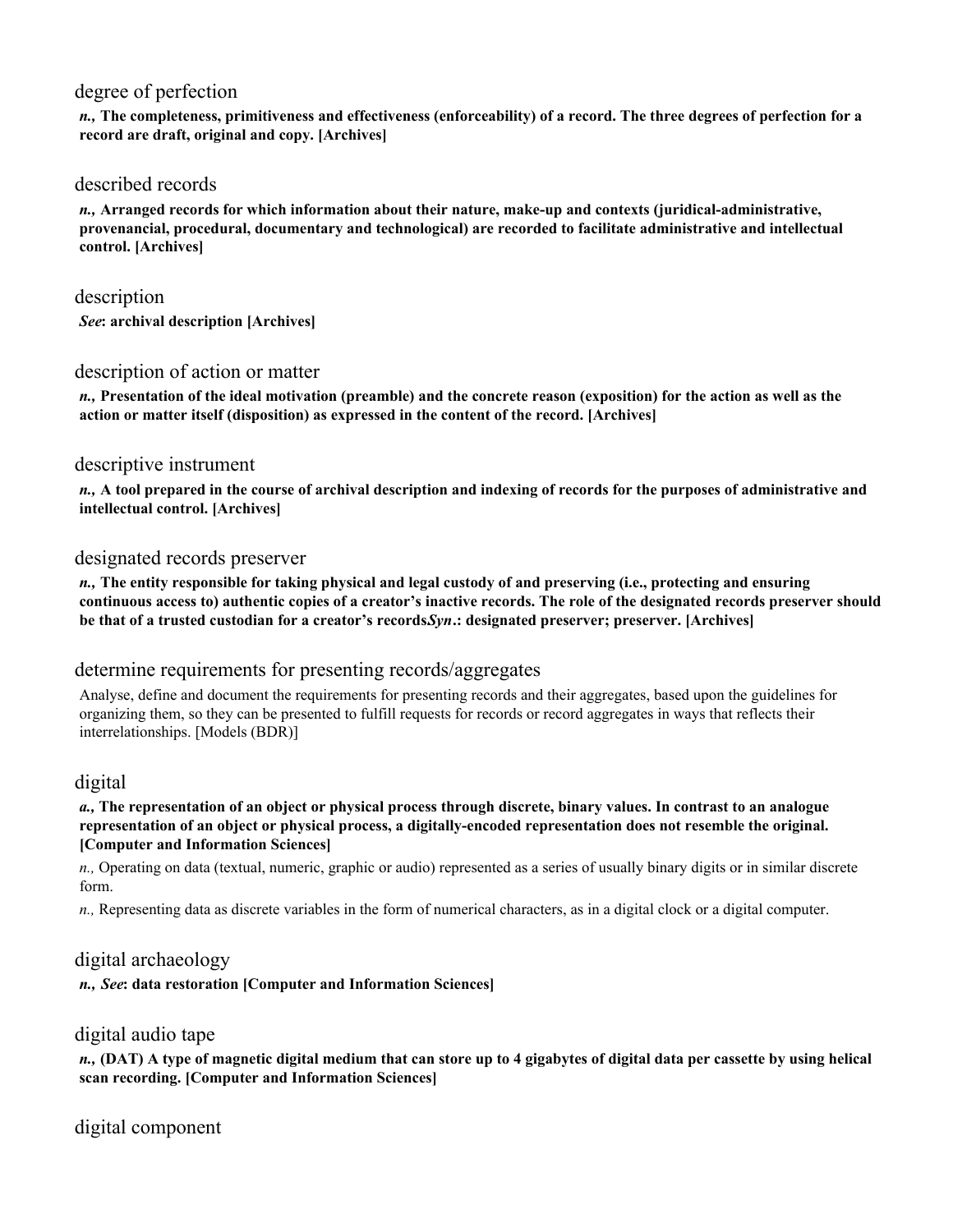#### *n.,* **A digital object that is part of one or more digital documents, and the metadata necessary to order, structure or manifest its content and form, requiring a given preservation action. [Archives]**

*n.,* A digital object that contains all or part of the content of an electronic record, and/or metadata necessary to order, structure, or manifest the content, and that requires specific methods for preservation of one or more electron [Archives]

### digital data

*n.,* **The smallest meaningful units of information, expressed as binary bits that are digitally encoded and affixed to a digital medium. [Computer and Information Sciences]** 

# digital document

*n.,* **A digital component, or group of digital components, that is saved and is treated and managed as a document. [Archives]** 

# digital encoding

*v.,* **The use of discrete numeric values (such as the binary values 0 and 1) rather than a continuous spectrum of values (such as those generated by an analogue system). [Computer and Information Sciences]** 

# digital entity

*n.,* **A real or abstract digital construct. [Archives]** 

*n.,* Any aggregation of data. [Archives]

# digital format

*n.,* **The byte-serialized encoding of a digital object that defines the syntactic and semantic rules for the mapping from an information model to a byte stream and the inverse mapping from that byte stream back to the original information model. In most contexts, digital format is used interchangeably with digital file-related concepts such as file format, file wrapper, file encoding, etc. However, there are some contexts, "such as the network transport of formatted content streams or consideration of content streams at a level of granularity finer than that of an entire file, where specific reference to "file" is inappropriate."** *Syn***.: digital presentation. [Computer and Information Sciences]** 

# digital linear tape

*n.,* **(DLT) A type of magnetic digital medium that can store up to 35 gigabytes of digital data per cassette by using longitudinal recording. [Computer and Information Sciences]** 

# digital medium

*n.,* **Physical material, such as a CD, DVD, DAT or hard disk, used for storage of digital data. [Computer and Information Sciences]** 

# digital object

*n.,* **A discrete aggregation of one or more bitstreams and the metadata about the properties of the object and, if applicable, methods of performing operations on the object. [General Dictionaries]** 

*n.,* In the technical sense, a type of data structure consisting of digital content, a unique identifier for the content (called a "handle"), and other data about the content, for example, rights metadata. See also: digital asset management and Digital Object Identifier [Computer and Information Sciences]

*n.,* A unit of digital information that includes properties of the object and may also include methods of performing operations on the object. [General Dictionaries]

# digital presentation

*n., See***: digital format [Computer and Information Sciences]**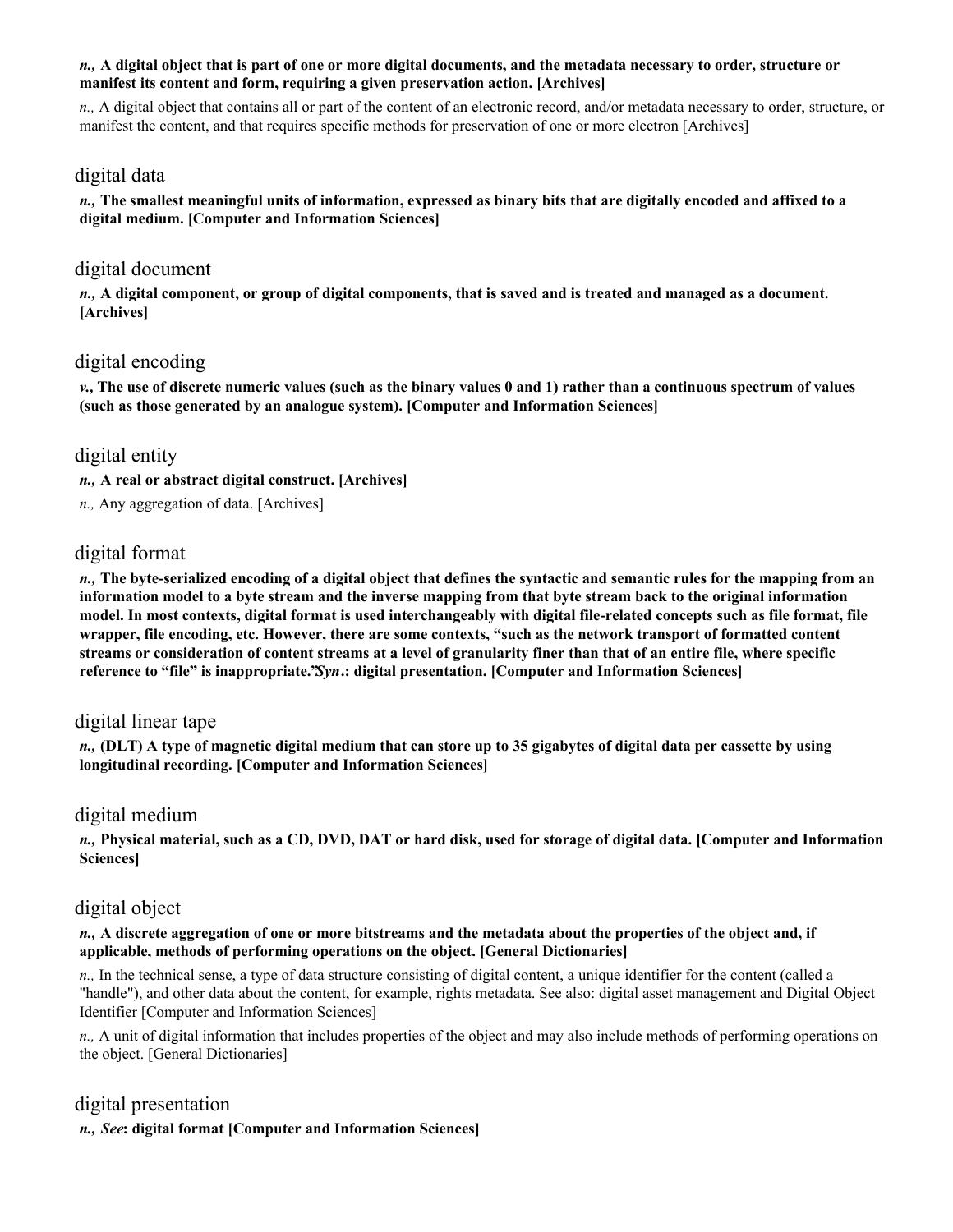# digital preservation

### *v.,* **The specific process of maintaining digital materials during and across different generations of technology over time, irrespective where they reside. [Computer and Information Sciences]**

# digital record

### *n.,* **A digital document that is treated and managed as a record. [Archives]**

*n.,* A record whose content and form are encoded using discrete numeric values (such as the binary values 0 and 1) rather than a continuous spectrum of values (such as those generated by an analogue system).

*n.,* A record that has been captured and fixed for storage and manipulation in a computer system and that requires the use of the system to be intelligible by a person. [Archives]

# digital signature

### *n.,* **An electronic signature based on public key cryptography. [Archives]**

*n.,* A digital mark that has the function of a signature in, is attached to, or is logically associated with a record, and is used by a signatory to take responsibility for, or to give consent to, the content of the record. [Archives]

*n.,* A code, generally created using a public key infrastructure (PKI), that is associated with a digital object that can verify that the object has not been altered and, in some contexts, may be used to authenticate the identity of the sender. [Computer and Information Sciences]

*n.,* An electronic signature that cannot be forged. It is a computed digest of the text that is encrypted with the sender private key and sent along with the text message. The recipient decrypts the signature with the sender's public key and recomputes the digest from the received text. If the digests match, the message is authenticated and proved intact from the sender. [Computer and Information Sciences]

*n.,* In electronic commerce, a system to confirm the identity of a message's sender as well as the authenticity and integrity of electronic documents. [Computer and Information Sciences]

*n.,* Extra data appended to a message which identifies and authenticates the sender and message data using public-key encryption. [Computer and Information Sciences]

*n.,* Data appended to a unit of data held on a computer, or a cryptographic transformation of a data unit, that allows the recipient of the data unit to prove its source and integrity and protects against forgery. The International Standards Organization defined this means of identification and protection. An electronic signature, as defined by the Electronic Communications Act 2000, has a similar effect in relation to a commercial agreement. [Government]

# digital system

*n.,* **Any system handling binary data, as opposed to an analogue system. [Computer and Information Sciences]** 

# digital timestamp

*n.,* **A binary code attached to a record indicating the time that an event occurred, such as creation, receipt, reading, modification or deletion. [Computer and Information Sciences]** 

# digital videodisc

*n.,* **(DVD) A type of single- or double-sided, optical digital medium that is capable of storing from 4.7 to 8.5 gigabytes of digital data on two continuous, microscopic, spiral tracks or grooves that are cut and read by a laser beam. Its logical format specifications are governed by the Universal Disk Format (UDF) specification.** *Syn***.: digital versatile disc. [Computer and Information Sciences]** 

# diplomatics

*n.,* **The discipline which studies the genesis, forms and transmission of archival documents, and their relationship with the facts represented in them and with their creator, in order to identify, evaluate, and communicate their true nature. [Archives]** 

*n.,* The science dealing with the types and elements of documents. [Archives]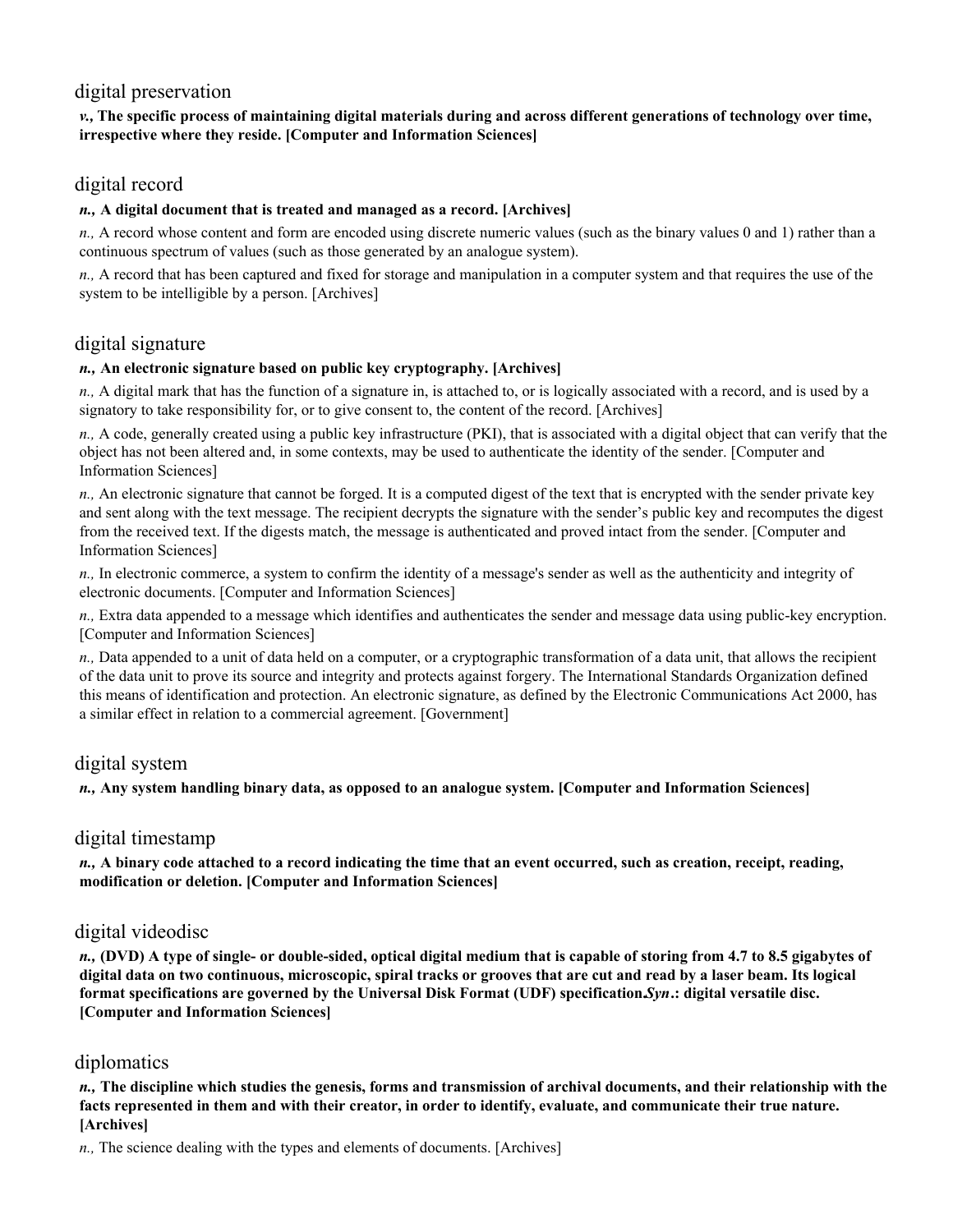*n.,* The study of the creation, forms, and transmission of records, and their relationship to the facts represented in them and to their creator, in order to identify, evaluate, and communicate their nature and authenticity. [Archives]

*n.,* An analytical technique for determining the authenticity of records issued by sovereign authorities in previous centuries. [Archives]

### directive

*n.,* **An order or instruction, especially one issued by an agency, corporate body, organization or other central authority. [Government]** 

# disposition

*n.,* **[archives] Records' final destruction or transfer to an archives as determined by their appraisal. [Archives]** 

#### *n.,* **[diplomatics] An intrinsic element of documentary form that comprises the core of the text of a document narrating the expression of the will of the author and the action of the record. [Archives]**

*n.,* The actions taken with regard to non-current records following their appraisal and the expiration of their retention periods as provided for by legislation, regulation or administrative procedure. [Archives]

*n.,* The destination of archival documents as determined by their appraisal. [Archives]

*n.,* [records schedules] Documents describing the recurring records of an organization or administrative unit, specifying those records to be preserved as having archival value, and authorizing, on a continuing basis and after the lapse of specified retention periods and the occurrence of specified actions or events, the destruction of the remaining records. [Arts]

*n.,* The arrangement of different stops or registers among the keyboards or divisions of a harpsichord or organ. For example, a single unison register of a harpsichord is usually designated as  $1 \times 8$ ; an octave higher (the four foot) as  $1 \times 4$ . A three-register harpsichord with two unisons and an octave would be designated  $2 \times 8'$ ,  $1 \times 4'$ . [Arts]

*n.,* The action taken after the appraisal of non-current documents. This may include transfer to a records center or archive depository for temporary or permanent storage, reproduction on microfilm, or destruction. [Computer and Information Sciences]

*n.,* The act of transferring something to another's care or possession, esp. by deed or will; the relinquishing of property. [Government]

*n.,* Disposal; disposition. Both mean generally "a getting rid of," but "disposal" has more often to do with trash or inconsequential items, whereas "disposition" is used of assets given to relatives and friends by will. "Disposition" connotes a preconceived plan and an orderly arrangement. "Disposal," by contrast, bears derogatory connotations--more so in AmE than in BrE. [Government]

# dispositive

*a.,* **(of a document) constituting a juridical act. [Archives]** 

# dispositive record

*n.,* **A retrospective record whose purpose is to put into existence an act, the effects of which are determined by the writing itself; that is, the written form of the record is the essence and substance of the act. With enabling, instructive, narrative, probative and supporting, one of six functional categories of records. [Archives]** 

### dlt

*n.,* **Initialism for "digital linear tape." [Computer and Information Sciences]** 

### document

#### *n.,* **An indivisible unit of information constituted by a message affixed to a medium (recorded) in a stable syntactic manner. A document has fixed form and stable content. [Archives]**

*n.,* Recorded information or object which can be treated as a unit. [Archives]

*n.,* Recorded information regardless of medium or characteristics. [Archives]

*n.,* A combination of a medium and the information recorded on or in it, which may be used as evidence or for consultation. [Archives]

*n.,* A single archival, record or manuscript item. Usually physically indivisible. [Archives]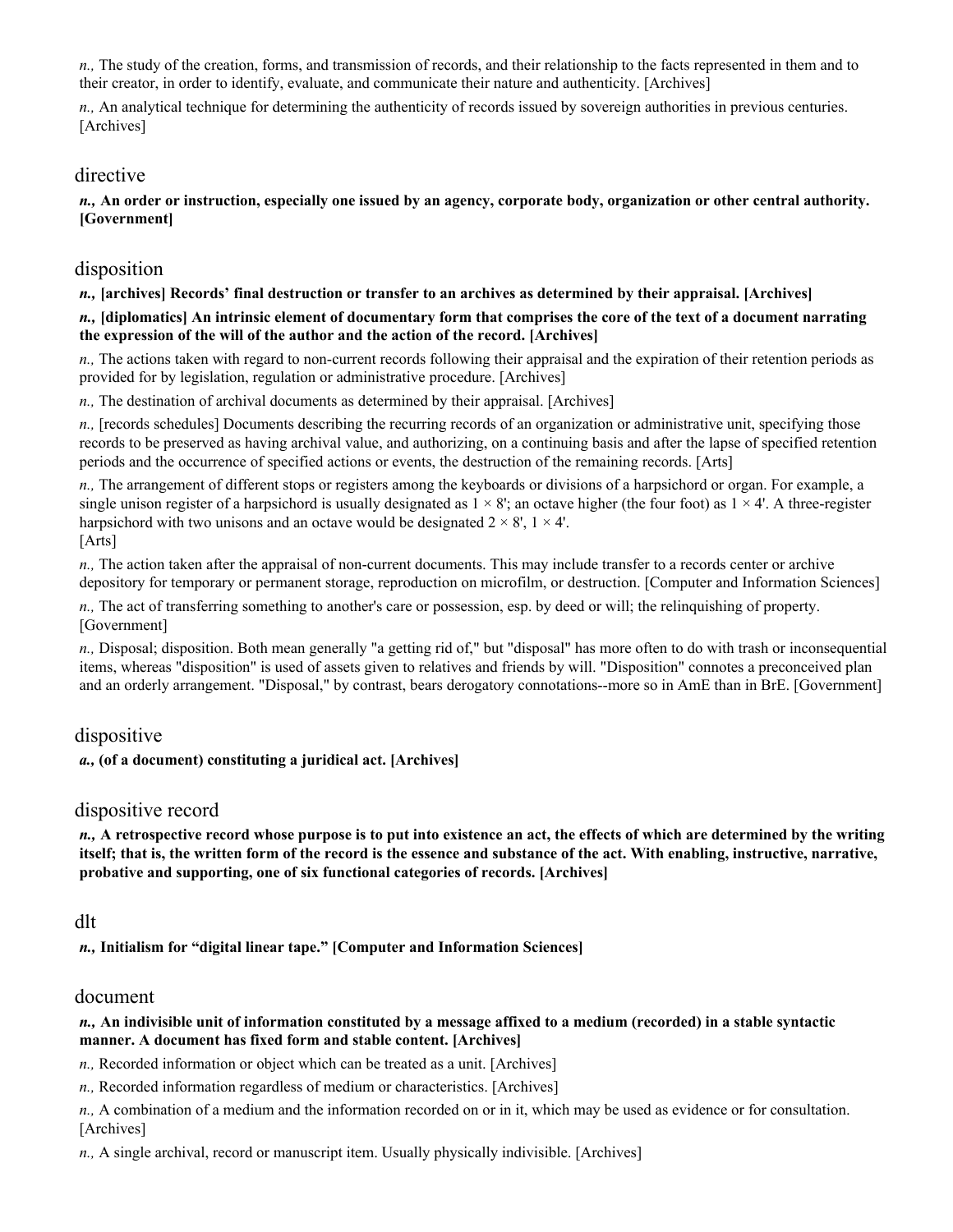*n.,* Information that has been fixed in written form. [Archives]

*n.,* Refers especially to recorded information regardless of medium or characteristics, whether created specifically as records of information or used as such at some time subsequent to their creation. In its broadest sense, however, can include any item amenable to cataloging and indexing, that is, not only written and printed materials in paper or microform versions but also nonprint media and, in some circumstances, three-dimensional objects or realia. [Arts]

*n.,* A single record or item. Examples include: a sheet of paper with writing; an E-Mail message; a film with images; a magnetic tape with a sound recording. [Arts]

*n.,* A single component or entity in a set of archival materials, usually a physically indivisible object. [Computer and Information Sciences]

*n.,* Any specific type of file produced or edited by a specific application; usually capable of being printed. E.g. "Word document", "Photoshop document", etc. [Computer and Information Sciences]

*n.,* A generic term for a physical entity consisting of any substance on which is recorded all or a portion of one or more works for the purpose of conveying or preserving knowledge. [Computer and Information Sciences]

*n.,* A piece of text considered to be a single item and usually stored as a file. The document might be a letter, a report, a chapter, etc. It will usually have a unique name, and may have other attributes attached to it, such as a brief description of what it contains and who composed it. [Computer and Information Sciences]

*n.,* Something that records or transmits information, typically in writing on paper. For the purposes of providing evidence to a court, documents include books, maps, plans, drawings, photographs, graphs, discs, tapes, soundtracks, and films. [Government]

*n.,* A unit of data or information, especially written or textual, that has been compiled and formatted for a specific purpose that includes content and structure, and may include context. [General Dictionaries]

# document schema

*n.,* A file describing the tag structure of an XML-encoded document, as in an XML Document Type Definition. [Computer and Information Sciences]

### document type definition

#### *n.,* **(DTD) A formal specification that contains or points to the syntactic rules according to which an SGML-compliant document can be composed. [Computer and Information Sciences]**

*n.,* (DTD) The definition of a document type in SGML or XML, consisting of a set of mark-up tags and their interpretation. [Computer and Information Sciences]

### documentary context

#### *n.,* **The archival fonds to which a record belongs, and its internal structure. [Archives]**

### documentary form

#### *n.,* **The rules of representation according to which the content of a record, its administrative and documentary context, and its authority are communicated. Documentary form possesses both extrinsic and intrinsic elements.** *Syn***.: documentary presentation. [Archives]**

*n.,* Rules that structure a document's extrinsic and intrinsic elements in order to communicate its content, its administrative and documentary context, and its authority. [Archives]

### documentary presentation

*n., See***: documentary form [Archives]** 

### documentary procedure

*n.,* **The body of rules governing the making of an archival document. The more standardized and rigorous the procedure, the more reliable the record is presumed to be. [Archives]** 

documentation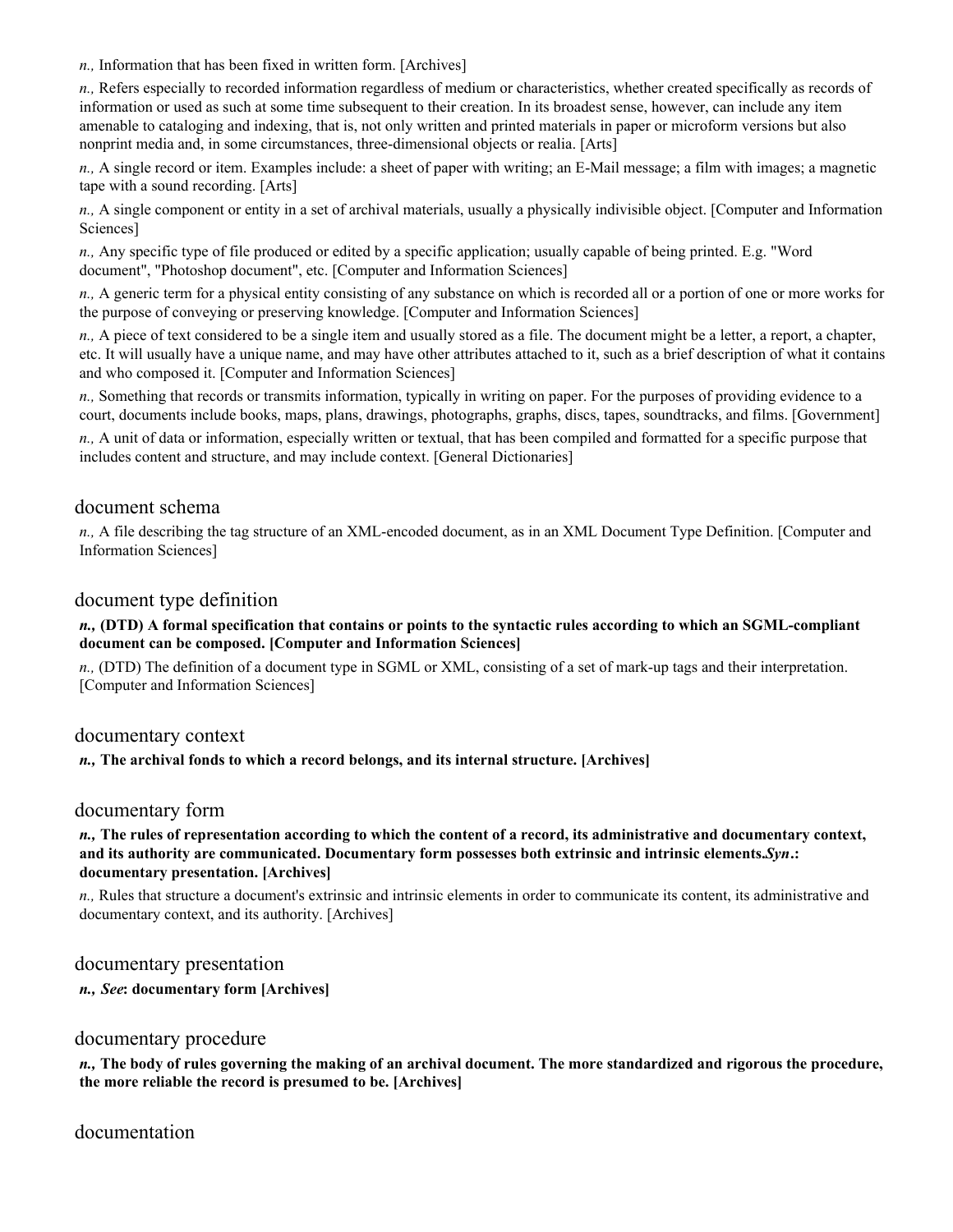*n.,* **All material that serves primarily to describe a system and make it more readily understandable, rather than to contribute in some way to the actual operation of the system. Documentation is frequently classified according to purpose; thus for a given system there may be requirements documents, design documents, and so on. In contrast to documentation oriented toward development and maintenance of the system, user documentation describes those aspects of the system that are of interest to end-users. [Computer and Information Sciences]** 

*n.,* The organization and processing of documents or data including location, identification, acquisition, analysis, storage, retrieval, presentation and circulation for the information of users. [Archives]

*n.,* Use broadly for the gathering and recording of information, especially to establish or provide evidence of facts or testimony. For the organizing and controlling of information, use "information management." For the records of information, regardless of medium or characteristics, either created specifically as records of information or used as such at some time subsequent to their creation, use "documents." [Arts]

### dossier

#### *n.,* **The aggregation of all the records that participate in the same affair or relate to the same event, person, place, project, or other subject.** *Syn***.: file. [Archives]**

*n.,* A file relating to a specific action, event, person, place, project, or other subject. A case file is sometimes referred to as a project file or dossier. [Archives]

*n.,* The smallest interrelated aggregation of records, usually named after the person, activity, or subject to which it refers. A dossier should not be confused with a folder. A dossier is a conceptual unit aggregated on the basic of the action or matter with which it deals. [Archives]

*n.,* The aggregation of all the documents related to the same affair. [Archives]

- *n.,* A dossier may be distributed across a number of folders. [Archives]
- *n.,* A group of documents assembled to provide information about a specific topic. [General Dictionaries]

### draft

#### *n.,* **A record made for purposes of correction. [Archives]**

*n.,* A rough or preliminary form of a document, sometimes retained as evidence. [Archives]

*n.,* A temporary compilation made for purposes of correction. [Archives]

*n.,* [Drafts] Preliminary or tentative versions of documents. [Arts]

*n.,* A version of a document, in handwritten, typed, printed, or digital form, not intended to be final but instead subject to future modification (correction, revision, etc.), sometimes by a person or persons other than the original author. See also: bill. [Computer and Information Sciences]

*n.,* An initial unsigned agreement, treaty, or piece of legislation, which is not yet in force. [Government]

*n.,* A document ordering a second party to transfer a specified amount of money to an individual named in the document. [General Dictionaries]

*n.,* A version of a text or image, especially a preliminary version to be further revised. [General Dictionaries]

### dram

### *n.,* **Initialism for "dynamic random-access memory." [Computer and Information Sciences]**

### dtd

*n.,* **Initialism for "document type definition." [Computer and Information Sciences]** 

# duplicate

*See***: copy** 

# durable encoding

*n.,* **The encoding of digital documents or other digital objects to conform to well-known data processing standards down to the level of encoding bits as ASCII or Unicode UTF-8, and objects as XML. [Computer and Information Sciences]**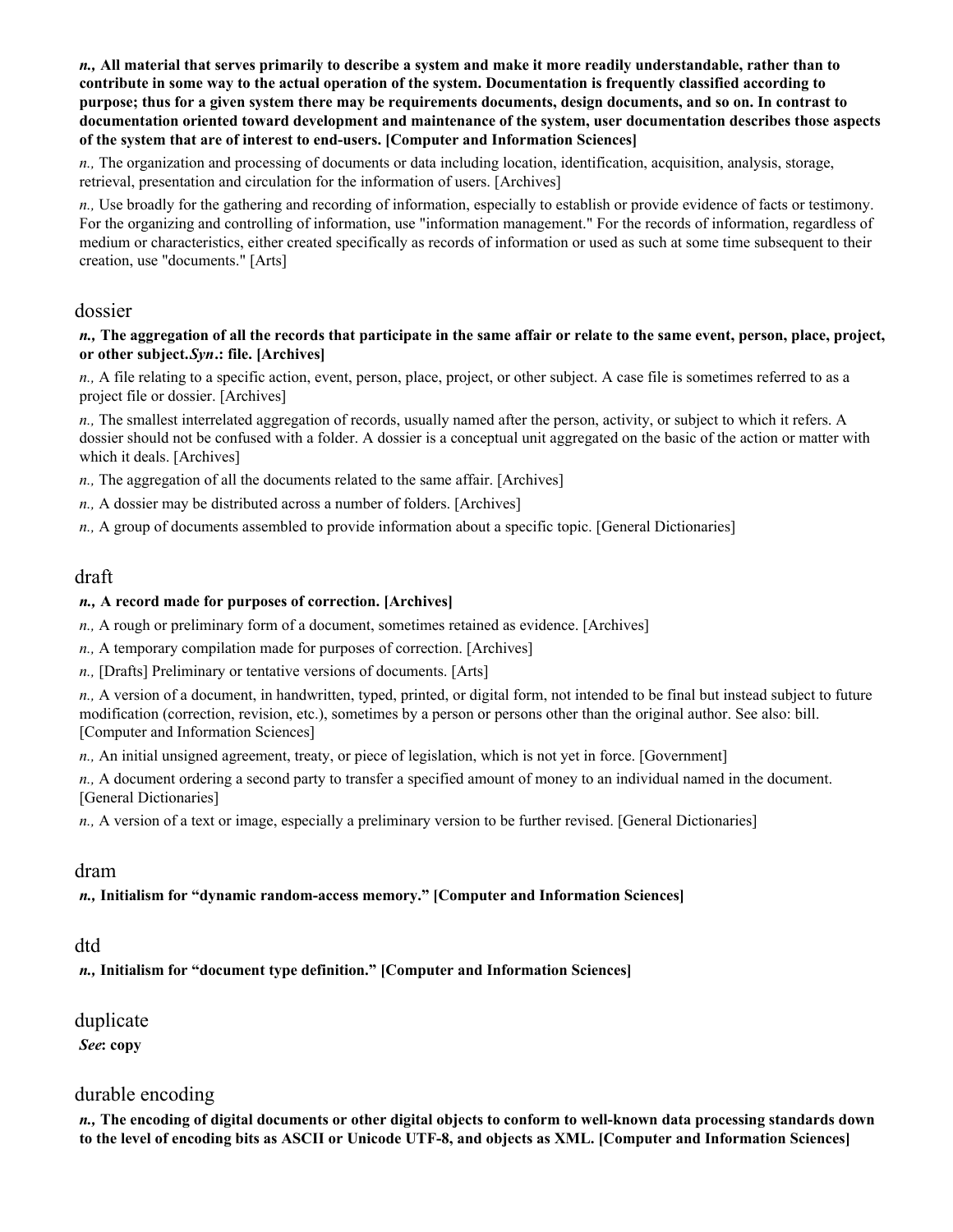# dvd

**Initialism for "digital videodisc" or "digital versatile disc." [Computer and Information Sciences]** 

### dynamic computing

*n.,* **Flexible and adaptable approaches to tailoring computing resources to demands. [Computer and Information Sciences]** 

### dynamic random-access memory

*n.,* **(DRAM) A type of semiconductor memory in which the information is stored in capacitors on a metal oxide semiconductor integrated circuit. Due to leakage the capacitor discharges gradually and the memory cell loses the information. Therefore, to preserve the information, the memory has to be refreshed periodically. [Computer and Information Sciences]** 

### dynamic record

*n.,* **A record the content of which is dependent upon data that might have variable instantiations and be held in databases and spreadsheets internal or external to the system in which the record is generated. [Archives]** 

*n.,* A document that includes content taken from external sources that changes as those external sources change. [Archives]

# dynamic system

*n.,* A system linked to particular algorithmic programming and mathematical system capabilities, as expressed in this statement: "The identification of dynamic systems concerns the definition of a mathematical model which behaves like a process solely on the basis of its measurements" [Computer and Information Sciences]

# effective record

#### *n.,* **A record capable of reaching the consequences or producing the effects for which it was intended. [General Dictionaries]**

### effectiveness

*a.,* **The characteristic of a record that refers to the presence within it of all the elements required by the creator and the juridical system for it to be capable of reaching the consequences or producing the effects for which it was intended. With completeness and primitiveness, a quality presented by an original record. [Archives]** 

*n.,* The capacity to be effective, i.e. to reach the purpose for which the object was generated. [General Dictionaries]

### e-government

#### *n.,* **The use of information technologies, especially the Internet to improve government services for and interactions with citizens (G2C) , businesses and industry (G2B), and different division of government (G2G) by simplifying processes, and by integrating and eliminating redundant systems. [General Dictionaries]**

*n.,* Services on the net, that are customer (citizen/business) oriented and not service provider oriented. It is service delivery independent of place and time. And it is hopefully a single interface to government. [General Dictionaries]

- *n.,* The delivery of information and services online through the Internet or other digital means. [General Dictionaries]
- *n.,* Cross government co-operation. Data should be a shared resource. [General Dictionaries]
- *n.,* Services based on Internet technologies. This involves IP networking, WWW technologies and standard browsers for easy and flexible access to information and to interactive services. [General Dictionaries]

*n.,* Government use of the web to enhance information access and service delivery to citizens, businesses and other government customers. [General Dictionaries]

# electroacoustic record

*n.,* **An aural record generated by an electronic device. [Arts]**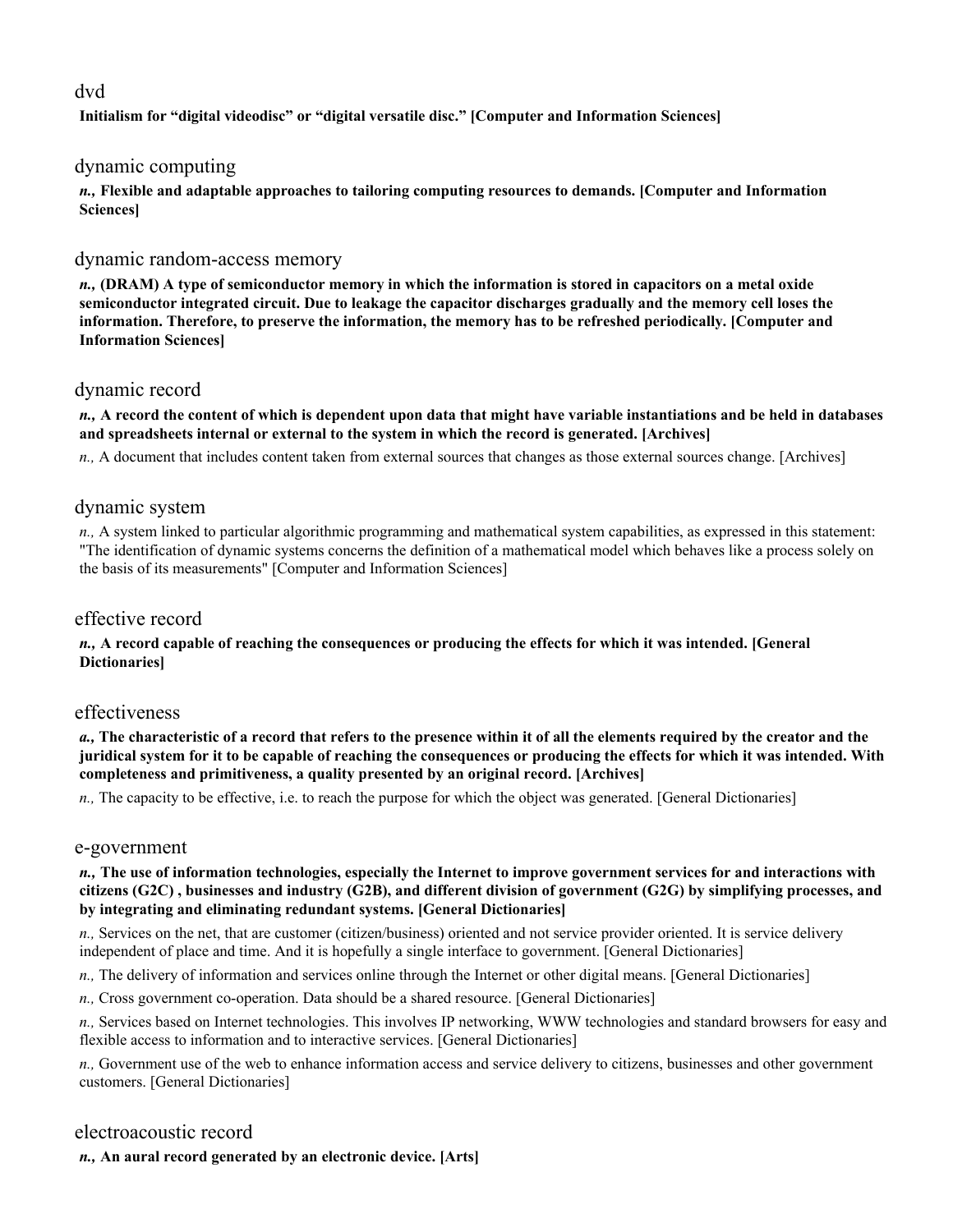## electroacoustics

*n.,* **A science that deals with transformation of sound energy into electric energy and vice versa. [General Dictionaries]** 

### electronic

*n.,* **Device or technology associated with or employing low voltage current and solid state integrated circuits or components, usually for transmission and/or processing of analogue or digital data. [Computer and Information Sciences]** 

# electronic address

*n.,* **A location of data, usually in main memory or on a disk. You can think of computer memory as an array of storage boxes, each of which is one byte in length. Each box has an address (a unique number) assigned to it. By specifying a memory address, programmers can access a particular byte of data. Disks are divided into tracks and sectors, each of which has a unique address. [Computer and Information Sciences]** 

*n.,* A name or token that identifies a network component. In local area networks (LANs), for example, every node has a unique address. On the Internet, every file has a unique address called a URL. [Computer and Information Sciences]

## electronic record

*n.,* **An analogue or digital record that is carried by an electrical conductor and requires the use of electronic equipment to be intelligible by a person.** 

*n.,* [Defined as MACHINE READABLE RECORDS/ARCHIVES] Records/archives usually in code, recorded on a medium such as a magnetic disc, magnetic tape, punched card, whose contents are accessible only by machine and organized in accordance with the principle of provenance. [Archives]

*n.,* A record which is in electronic form. [Archives]

*n.,* Information that has been captured and fixed for storage and manipulation in an automated system and that requires the used of the system to render it intelligible by a person. [Archives]

*n.,* Records on electronic storage media. [Archives]

*n.,* A record that has been made or received, and fixed for storage and manipulation in a computer system and that requires the use of the system to be intelligible by a person. [Archives]

*n.,* Bibliographic or archival records stored on a medium, such as magnetic tape/disk or optical disk, that requires computer equipment for retrieval and processing. Compare with machine-readable records. [Computer and Information Sciences]

### electronic seal

#### *n.,* **A means of authenticating a record and its author or a means of protecting the confidentiality of the record by ensuring that the record is only opened by the intended addressee. It is a distinct type of electronic signature. [Archives]**

### electronic signature

#### *n.,* **A digital mark that has the function of a signature in, is attached to, or is logically associated with a record, and is used by a signatory to take responsibility for, or to give consent to, the content of the record. [Archives]**

*n.,* A digital mark, code, or other symbol that identifies an individual and indicates responsiblity for or consent to the content of the material to which it is affixed. [Archives]

*n.,* An electronic symbol, sound, or process that is either attached to or logically associated with a document (such as a contract or other record) and executed or adopted by a person with the intent to sign the document. Types of electronic signatures include a typed name at the end of an e-mail, a digital image of a handwritten signature, and the click of an "I accept" button on an e-commerce site. [Government]

### electronic system

*n.,* **[Electronic Records System] Any information system that produces, processes, or stores records by using a computer. Often called an automated information system. [Government]**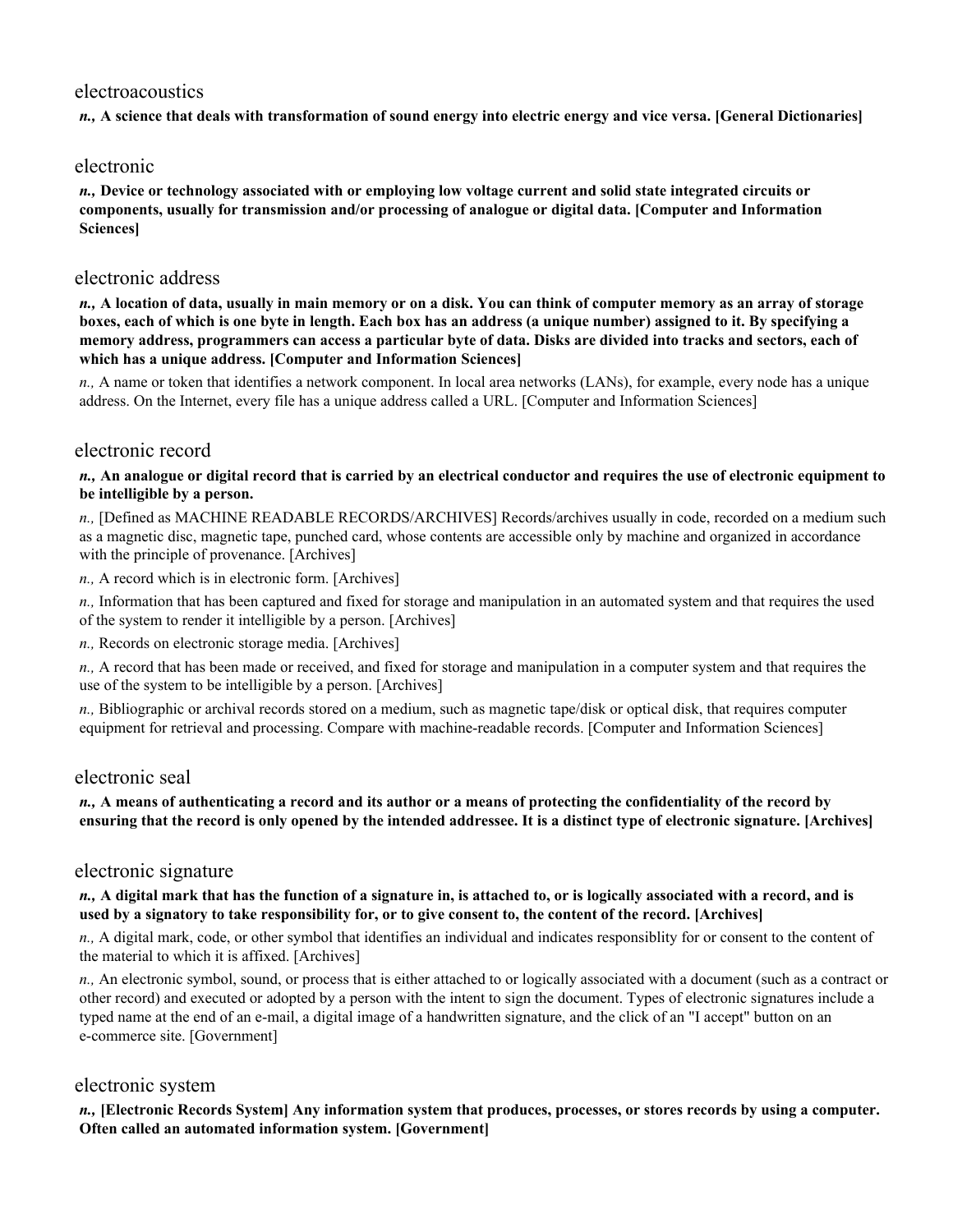### element

*n.,* **A fundamental, essential, or irreducible constituent of a composite entity. [General Dictionaries]** 

## element of form

*n.,* **A constituent part of the record's documentary form, visible on the face of the record. It may be either extrinsic, like a seal, or intrinsic, like a subscription. [Archives]** 

### element set

#### *n.,* **Collections of elements that have at least one characteristic in common. [General Dictionaries]**

*n.,* Collections of objects or elements that have at least one characteristic in common. For example, the set X may consist of all the elements x1, x2, x3, etc. This is written  $\{x1, x2, x3, ...\} = X$ . [Sciences]

### e-mail

#### *n.,* **An abbreviation of electronic mail, an Internet protocol that allows computer users to exchange messages and data files in real time with other users, locally and across networks. [Computer and Information Sciences]**

*n.,* Messages, documents, etc., sent between users of computer systems, the computer systems being used to transport and hold the e-mail. [Sciences]

*n.,* A means for an originator of information to distribute information to an unlimited number of recipients via a value added network service which mimics the functions of the paper postal services. [Arts]

*n.,* Messages automatically passed from one computer user to another, often through computer networks and/or via modems over telephone lines. [Computer and Information Sciences]

*n.,* A means of transmitting correspondence over telephone lines, cable lines and/or computer networks or of relaying messages via satellite networks. [General Dictionaries]

*n.,* The transmission of messages over communications networks. Language designation refers to the language of the host site. [General Dictionaries]

## e-mail attachment

*n.,* **A file that is linked to and is transmitted along with an e-mail message. The attached file can be of any type. [Computer and Information Sciences]** 

### emulation

#### *n.,* **The reproduction of the behaviour and results of obsolete software or systems through the development of new hardware and/or software to allow execution of the old software or systems on future computers.** *Syn***.: preservation emulation. [General Dictionaries]**

*n.,* A process of imitation, which is a frequent feature accompanying competition. Customs, buildings, and artifacts in one society may be adopted by neighbouring ones through imitation, which is often competitive in nature. [Sciences]

*n.,* Moving the information to new hardware but with a additional software component which emulates the old hardware, thus allowing execution of the old application software. [Archives]

*n.,* When one system performs in exactly the same way as another, though perhaps not at the same speed. A typical example would be emulation of one computer by (a program running on) another. You might use an emulation as a replacement for a system whereas you would use a simulation if you just wanted to analyse it and make predictions about it. [Computer and Information Sciences]

*n.,* Emulation should be more than simulation. This should mimic exactly the behaviour of the circumstances that it is emulating. [Computer and Information Sciences]

*n.,* The exact execution on a given computer of a program written for a different computer, accepting the identical data and producing the identical results. Emulation is thus the imitation of all or part of one computer system by another system. It may be achieved by software, microprogram, or hardware. A particular emulation could be used as a replacement for all or part of the system being emulated, and furthermore could be an improved version. For example, a new computer may emulate an obsolete one so that programs written for the old one will run without modification. [Computer and Information Sciences]

*n.,* The use of one system to reproduce the behaviours and results of another system. [General Dictionaries]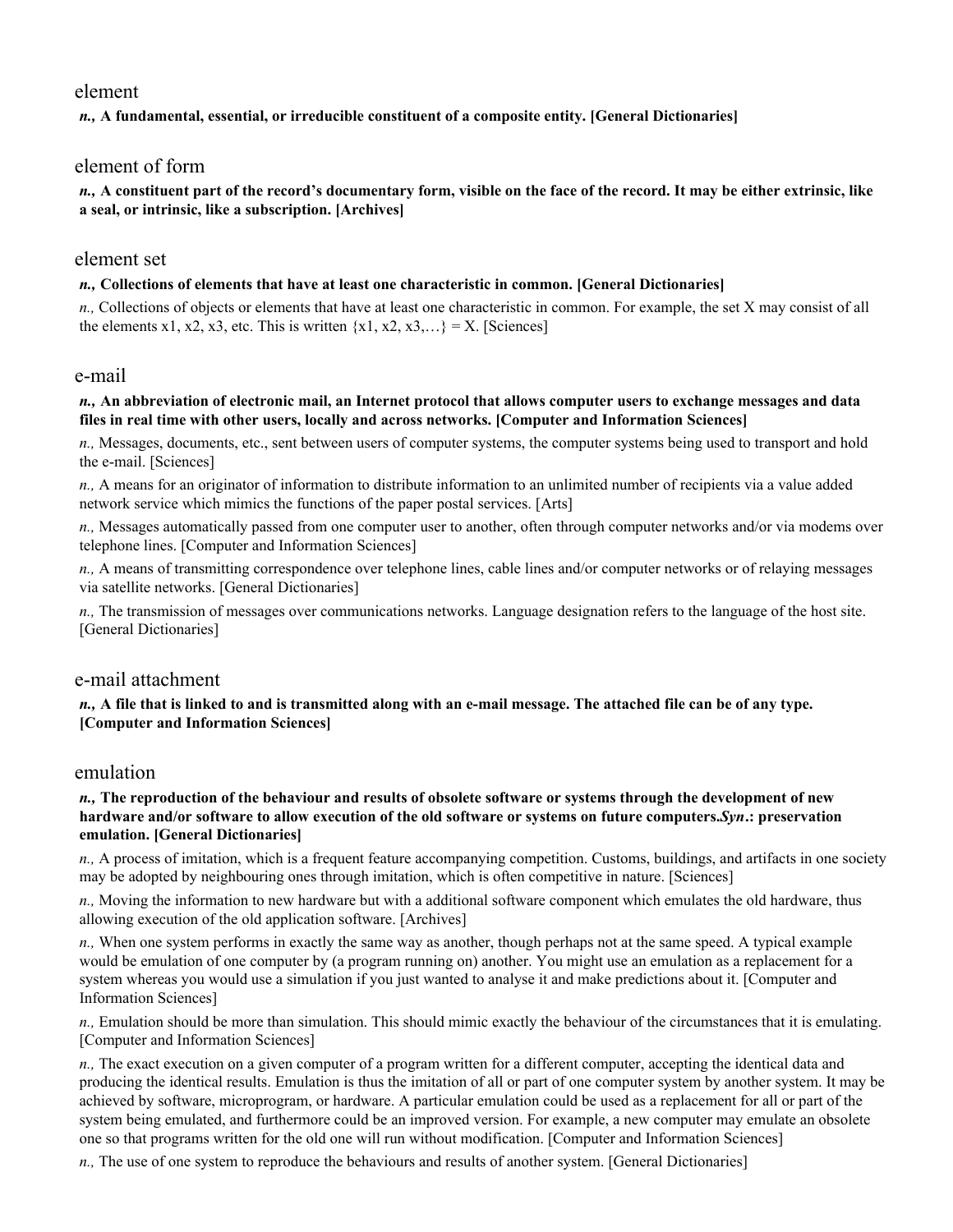# enabling record

*n.,* **A prospective record encoded in machine language that is actively involved in carrying out an action or process. With dispositive, instructive, narrative, probative and supporting, one of six functional categories of records. [Archives]** 

### encapsulation

*n.,* **The process of binding together a digital document or other digital object and the means of providing access to it, normally in a wrapper that describes what it is in a way that can be understood by a wide range of technologies (such as an XML document). [Computer and Information Sciences]** 

*n.,* The technique used by layered protocols in which a layer adds header information to the protocol data unit (PDU) from the layer above. As an example, in Internet terminology, a packet would contain a header from the physical layer, followed by a header from the network layer (IP), followed by a header from the transport layer (TCP), followed by the application protocol data. [Computer and Information Sciences]

### encoding

*n.,* **The representation of symbols in some alphabet by symbols or strings of symbols in some other alphabet. [Computer and Information Sciences]** 

## encryption

*n.,* **The conversion of data into a secret code (or of plaintext into ciphertext) for transmission over a public network. [Computer and Information Sciences]** 

*n.,* The process of encoding plaintext into ciphertext so that it can be read only by those who know the cipher to unscramble the message. [Computer and Information Sciences]

*n.,* The mechanism of coding data transmitted by various telecommunications systems so that only authorized users may have access to it. [Computer and Information Sciences]

*n.,* Any procedure used in cryptography to convert plaintext into ciphertext (encrypted message) in order to prevent any but the intended recipient from reading that data. [Computer and Information Sciences]

### entitling

*n.,* **[diplomatics] An intrinsic element of documentary form that comprises the name, title, capacity and address of the physical or juridical person issuing the document, or of which the author of the document is an agent. [Archives]** 

### entity

### *n.,* **A real or abstract thing. [Archives]**

*n.,* In Geographic Information Systems, a thing that exists such as a building or a lake, which is distinguishable from another entity, cannot be divided into two or more similar entities, and about which information can be stored, possibly in terms of attributes, position, shape, and relationships. An entity class is a specified group of entities. [Sciences]

*n.,* In programming, any item, such as a data item or statement, that can be named or denoted in a program. [Computer and Information Sciences]

### entity type

*n.,* **The kind of entity identified or described in or addressed by a metadata schema; for example, fonds, records, agents, recordkeeping business. [Archives]** 

## eschatocol

*n.,* **[documentary form] The final part of the document, which contains the documentary context of the action and the final formulae. [Archives]** 

## evidence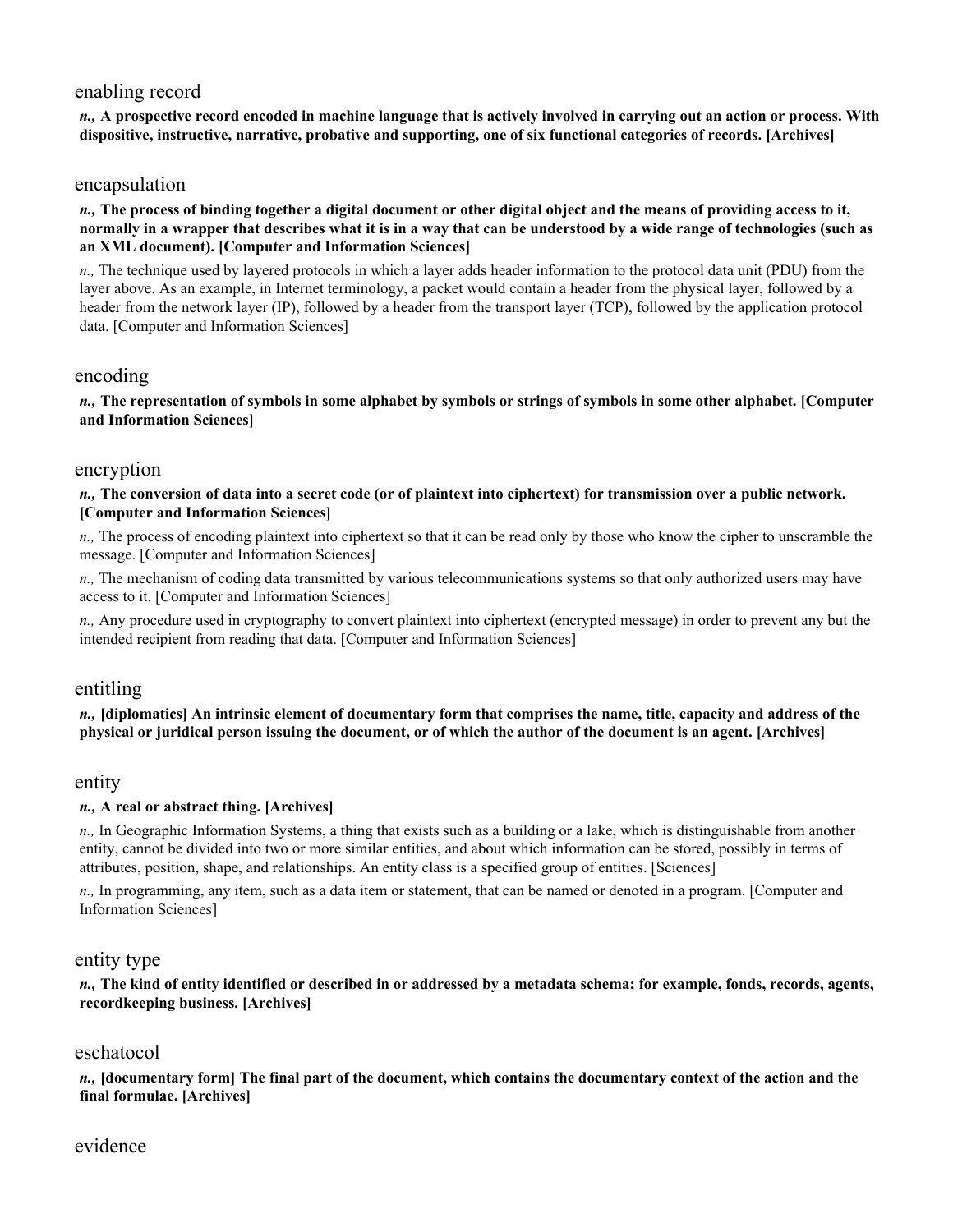### *n.,* **All the means by which any alleged matter of fact, the truth of which is submitted to investigation, is established or disproved. [Government]**

*n.*, The relationship shown between a fact to be proven and the record(s) that prove(s) it. [Archives]

*n.,* That which tends to prove the existence or nonexistence of some fact. It may consist of testimony, documentary evidence, real evidence, and, when admissible, hearsay evidence. [Government]

*n.,* A record, an object, testimony, or other material that is used to prove or disprove a fact. [General Dictionaries]

## executed record

*n.,* **A record that has participated in the execution phase of an administrative procedure and to which metadata that convey the actions taken during the course of the procedure have been attached, such as priority of transmission, transmission date, time and/or place, actions taken, etc. [Archives]** 

### execution annotation

*n.,* **An addition made to a record, after its creation, as part of the document execution phase of an administrative procedure. [Archives]** 

## execution phase

*n.,* **An administrative procedure constituted by all the actions (validation, communication, notification, publication) that give formal character to the transaction and the resulting record. [Archives]** 

## experiential record

*n.,* **A record produced, used and maintained in an experiential system. [Archives]** 

## experiential system

### *n.,* **A system which immerses the user in a sensory experience. [General Dictionaries]**

*n.,* Objects whose essence goes beyond the bits that constitute the object to incorporate the behaviour of the rendering system, or at least the interaction between the object and the rendering system. [Archives]

### exposition

*n.,* **[diplomatics] An intrinsic element of documentary form that comprises the part of the text of a document that narrates the concrete and immediate circumstances generating the act and/or the document. [Archives]** 

## extensible markup language

*n.,* **(XML) A general-purpose specification for creating custom, cross-platform, text-based, markup languages used both to encode documents and to serialize data; a subset of General Standardized Markup Language (SGML) with use and design similar to Hypertext Markup Language (HTML) but employing user-definable markup tags that indicate the logical structure in addition to the display specifications of data elements. [Computer and Information Sciences]** 

### external user

*n.,* **Secondary users (e.g., journalists, researchers and other external users) who are allowed to access the records creator's recordkeeping system on-line. [Archives]** 

# extrinsic element

*n.,* **[diplomatics] An element of the documentary form of a record that constitutes its external appearance. The types of extrinsic elements include presentation features, electronic signatures, electronic seals, digital timestamps issued by a trusted third party, and special signs. [Archives]** 

*n.,* Specific, perceivable features of the record that are instrumental in communicating and achieving the purpose for which it was created. [Archives]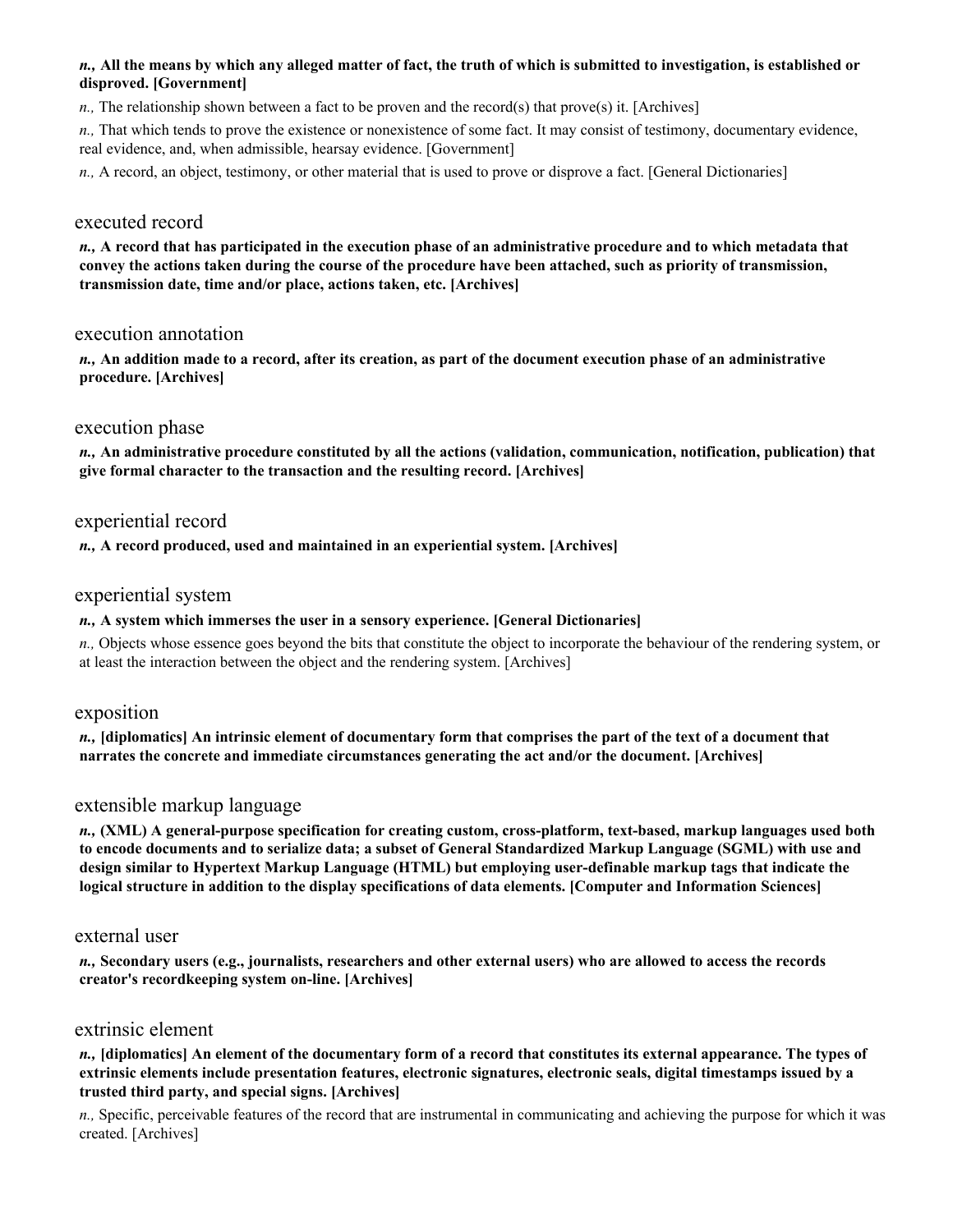## fact

### *n.,* **A condition or event that exists, as distinguished from its effects, consequences, or interpretations, such as a state of things or a motion. [General Dictionaries]**

*n.,* An event or state of affairs known to have happened or existed. It may be distinguished from law (as in trier of fact) or, in the law of evidence, from opinion. [Government]

*n.,* A thing done; an action performed or incident transpiring; an event or circumstance; an actual occurrence; an actual happening in time, space, or an event mental or physical. [General Dictionaries]

# feasibility information

*n.,* **Assessment of the cost and technical capability required for the permanent preservation of a given body of records. [Archives]** 

## feasibility of preservation

*a.,* **The determination that the digital components conferring identity and ensuring the integrity of the things you want to preserve can indeed be preserved given current and future anticipated preservation capabilities. [Archives]** 

# field

### *n.,* **An item of data consisting of a number of characters, bytes, words, or codes that are treated together, e.g., to form a number, a name, or an address. [Computer and Information Sciences]**

*n.,* In Geographic Information Systems, a group of one or more characters incorporating map information. [Sciences]

*n.,* Refers to the spread of light intensity across a beam. Most profile lanterns have an adjustable field. A Flat field has an even distribution, a peak field has a "hot spot" in the centre of the beam. A flat field is essential when using gobos. [Arts]

*n.,* Used in videotape. Videotape runs 30 frames per second. Each frame has two fields, one which scans odd lines and one which scans even lines. [Arts]

*n.,* An area of a database record, or graphical user interface form, into which a particular item of data is entered. [Computer and Information Sciences]

*n.,* In machine-readable records, the position of a data element or a set of data elements, regarded as a single descriptive element; it may be allocated a unique identification symbol in the record format. [Computer and Information Sciences]

# file

*n.,* **The aggregation of all the records that participate in the same affair or relate to the same event, person, place, project, or other subject.** *Syn***.: dossier. [Archives]** 

*v.,* **To set aside a made or received document among the records that participate in the same action/affair or relate to the same person or subject, so that they may be retrieved for action or reference. [General Dictionaries]** 

*n.,* A collection of data stored in a computer. It may consist of program instructions or numerical, textual, or graphical information. It usually consists of a set of similar or related records. [Sciences]

*n.*, Where this term is used in isolation, it refers to both electronic files and paper files. [Archives]

*n.,* An organized unit (folder, volume, etc.) of documents grouped together either for current use or in the process of archival arrangement. [Archives]

*n.,* In machine-readable records/archives, two or more records of identical layout treated as a unit. The unit is larger than a record but smaller than a data system, and is also known as a data set or file set. [Archives]

*v.,* [Defined as FILING] The placing of individual documents within a file. [Archives]

*n.,* An integrated aggregation of records that are related by person, project, or other subject. *Syn.*: dossier. [Archives]

*n.,* A collection of information, referred to by file name; for example, a user-created document, program data, or the program itself. [Computer and Information Sciences]

*n.,* A collection of documents usually related in some way, stored together, and arranged in a systematic order. In computing, a collection of structured data elements stored as a single entity or a collection of records related by source and/or purpose, stored on a magnetic medium (floppy disk, hard disk, Zip disk, etc.). [Computer and Information Sciences]

*n.,* An element of data storage in a file system. [Computer and Information Sciences]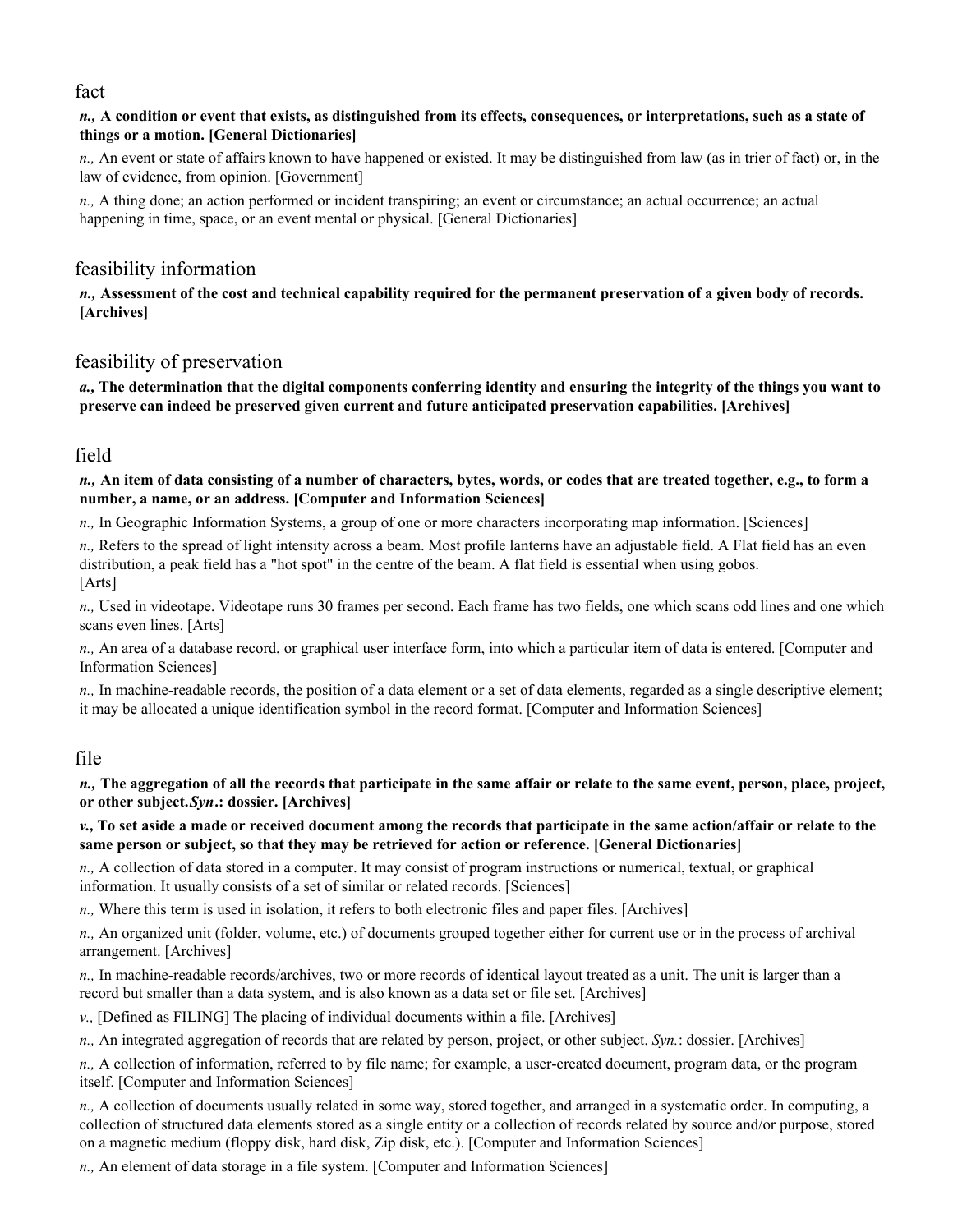- *n.,* Something that is used to support an understanding or argument. [General Dictionaries]
- *v.,* Arranging and sorting documents so that they may be retrieved rapidly when needed. [General Dictionaries]

## file format

#### *n.,* **The organization of data within digital objects, usually designed to facilitate the storage, retrieval, processing, presentation and/or transmission of the data by software. [Archives]**

*n.,* The way in which the information in a file is encoded. There are many proprietary formats – nearly every application has its own, often changing with new versions – as well as standard file formats such as RTF, TIFF, and EPS. In some systems, such as Apple Macintosh, the information about file format and originating application is part of the file, but in other systems it is up to the user to know what the format is, although there are more-or-less strict file-naming conventions. The multiplicity of file formats is a continuing problem for both software developers and users. [Computer and Information Sciences]

## final clause

*n.,* **A formula at the end of the text of a document intended to ensure the execution of the act embodied in the document, or avoid its violation, guarantee its validity, preserve the rights of third parties, attest the execution of required formalities, or indicate the means employed to give the document probative value. [Archives]** 

## first manifestation of a record

*n.,* **The documentary form that a record has when it is open for the first time upon receipt or after having been captured and declared as a record. [Archives]** 

## fixed form

#### *n.,* **The quality of a record that ensures its content remains complete and unaltered. [General Dictionaries]**

*a.,* Once output is created, it is immutable. If it needs to be changed, either an update must be appended or a new version must be created. [Archives]

## fixity

*a.,* **The quality of a record that makes it immutable and requires changes to be made by appending an update or creating a new version. [Archives]** 

### folder

#### *n.,* **A cover in which non-electronic records, belonging in the same dossier, are loosely kept, usually in chronological order. A dossier may be distributed across a number of folders. [Archives]**

*n.,* A folded sheet of cardboard or heavy paper serving as a cover for a file or a number of documents. [Archives]

*n.,* [folders] Folded sheets of light cardboard used to cover or hold papers, letters, or other flat documents, as in a file. [Arts]

*n.,* A directory in the sense of a collection of computer files. The term is more common in systems such as the Macintosh or Windows 95 which have a graphical user interface and provide a graphical file browser in which directories are traditionally depicted as folders (like small briefcases). [Computer and Information Sciences]

*n.,* In the Macintosh and Windows 95, a simulated file folder that holds data, applications and other folders. [Computer and Information Sciences]

### fonds

#### *n.,* **The whole of the records that a physical or juridical person accumulates by reason of its function or activity; the highest-level archival aggregation.** *Syn***.: archives [records]; archival fonds. [Archives]**

*n.,* The whole of the records created (meaning made or received and set aside for action or reference) by a physical or juridical person in the course of carrying out its activities. [Archives]

*n.,* The whole of the records of a creator. [Archives]

*n.*, The whole of the records created by an agency and preserved. Alias: archives. [Archives]

*n.,* The whole of the documents, regardless of form or medium, organically created and/or accumulated and used by a particular person, family, or corporate body in the conduct of personal or corporate activity. [Archives]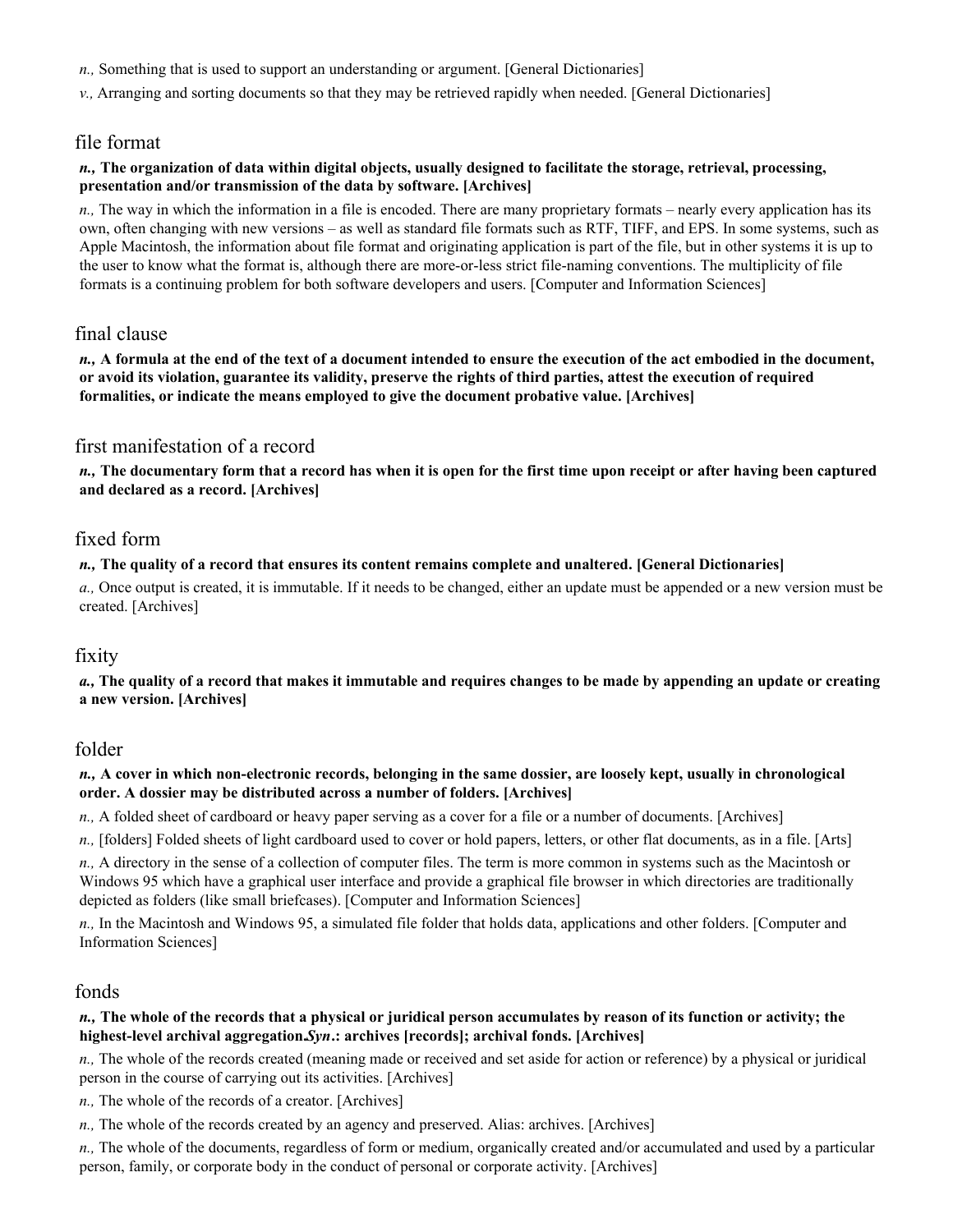*n.,* The whole of the documents that every organization or physical or juridical person accumulates by reason of its function of activity. [Archives]

*n.,* The total body of records/archives accumulated by a particular individual, institution or organization in the exercise of its activities and its functions. [Archives]

*n.,* Use to designate the documents created or accumulated and used by a particular individual, organization, or other entity that are kept together within a larger collection. [Arts]

### form

#### *n.,* **Rules of representation that determine the appearance of an entity and convey its meaning. [General Dictionaries]**

*n.,* The physical characteristics—size, shape, composition, etc.—of any archaeological find. Form is an essential part of attribute analysis. [Sciences]

*n.,* A document, printed or otherwise produced, with predesignated spaces for the recording of specified information. [Archives]

*n.,* All the characteristics of a record determined by the application of the rules of representation of content typical of a given environment. Form breaks down into physical form, the characteristics of the external appearance of the record; and intellectual form, the characteristics of the internal composition of the record. [Archives]

*n.,* A document intended to serve as a model. [Archives]

*n.,* The structure and design of a composition. [Arts]

*n.,* Term applied to such aspects of a work of art as internal organization and shape, often used with some degree of distinction from the subject-matter, content, function and style of works of art. [Arts]

*n.,* Used with reference to works of art and architecture to mean the arrangement of visual elements such as line, mass, shape, or color. [Arts]

*n.,* A classification term applied to the manner in which the text of a book is arranged, as a dictionary, or the literary form in which it is written, as drama, poetry, etc. [Computer and Information Sciences]

*n.,* The data structure within a computer system representing the final result to be printed or displayed. [Computer and Information Sciences]

*n.,* A page of printer media. [Computer and Information Sciences]

## format

#### *n.,* **The structure or layout of an entity. [Computer and Information Sciences]**

- *n.,* The plan or arrangement of a document. [Archives]
- *n.,* Any particular physical representation of a document. [Archives]
- *n.,* In automatic data processing, the arrangement of data. [Archives]
- *n.,* Width to height ratio of the film as it is projected on the screen. [Arts]

*n.,* In the context of bibliographic control, the formalised structure in which the specific elements of bibliographic description are accommodated. [Arts]

*n.,* To put data into a predetermined structure or divide a storage medium, such as a disk, into sectors, so that it is ready to receive data. [Computer and Information Sciences]

*n.,* The layout or presentation of items in a machine-readable form according to hardware and software requirements. [Computer and Information Sciences]

### formula perpetuitatis

#### *n.,* **[diplomatics] An intrinsic element of documentary form that comprises a sentence declaring that the rights put into existence by the document are not circumscribed by time. [Archives]**

### framework

#### *n.,* **A basic conceptual structure of rules, policies, procedures, tools and mechanisms intended to serve as a support or guide for the design, implementation and maintenance of an integrated system. [General Dictionaries]**

*n.,* In object-oriented systems, a set of classes that embodies an abstract design for solutions to a number of related problems. [Computer and Information Sciences]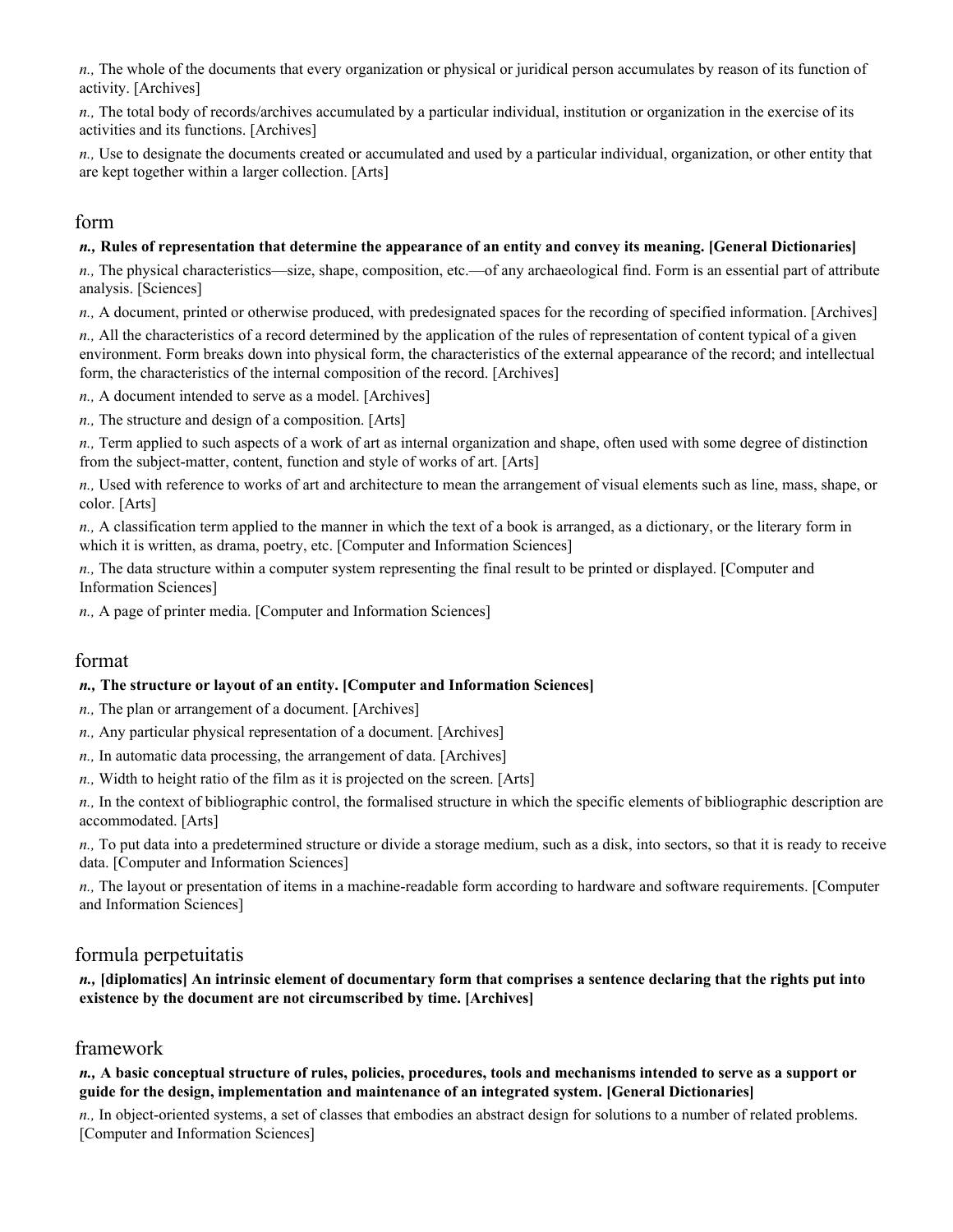# framework requirement

*n.,* **A rule that guides the design of the record-making, recordkeeping, and permanent preservation system. [Archives]** 

## freeze

*v.,* **To lock an evolving software distribution or document against changes so it can be released with some hope of stability. [Computer and Information Sciences]** 

## function

#### *n.,* **All of the activities aimed to accomplish one purpose, considered abstractly. [Archives]**

*n.,* Any operation or procedure that relates one variable to one or more other variables. [Sciences]

*n.,* The goal to which an institution addresses its activity and produces the relative records. The function is the scope of an activity; the jurisdiction indicates the territory and the sector of competence to pursue a function. [Archives]

*n.,* All of the acts aimed to accomplish one purpose within a given jurisdiction or locale. [Archives]

*n.*, 1. The activities of an organization or individual performed to accomplish some mandate or mission.  $-2$ . Computing  $\cdot$ Software code that performs a specific task, usually accepting one or more data values as input and, based on a manipulation of the input values, returning a single output value. [Archives]

*n.,* [functions] Areas of responsibility in which activities are conducted in order to accomplish a purpose. [Arts]

## functionality

*n.,* **The capabilities or behaviours of a computer program, part of a program, or system, seen as the sum of its features. [Computer and Information Sciences]** 

*n.,* Features built into a search interface that determine the ease with which users may formulate queries and obtain results. [Computer and Information Sciences]

### genuine record

*n.,* **A record having actual character, which is not counterfeited, imitated or adulterated, and a definite origin from a certain known source. [Archives]** 

### genuineness

*n.,* **The quality of a record that is truly what it purports to be. The two concepts that allow for the indirect assessment and verification of the genuineness of a record are those of reliability and authenticity. [Archives]** 

### geographic information system

*n.,* **(GIS) A computer-based system consisting of hardware, software, geographic information, procedures and personnel designed to facilitate the efficient capture, storage, maintenance, manipulation, analysis, querying and display of spatially-referenced (geospatial) data from a wide variety of data sources in a wide variety of data formats—such as maps, graphs, photographs, remotely sensed data, tabular data and text—providing an automated link between the geospatial (locational) data and the descriptive (attribute) data, usually in relation to a system of coordinates (latitude, longitude, elevation or depth, etc.). [Sciences]** 

*n.,* A digital mapping used for exploration, demographics, dispatching and tracking. [General Dictionaries]

### gis

**Initialism for "geographic information system."** 

## gloss

*n.,* **A note explaining a difficult or obscure word or phrase, especially such a note made between lines or in the margin of a document. [Archives]**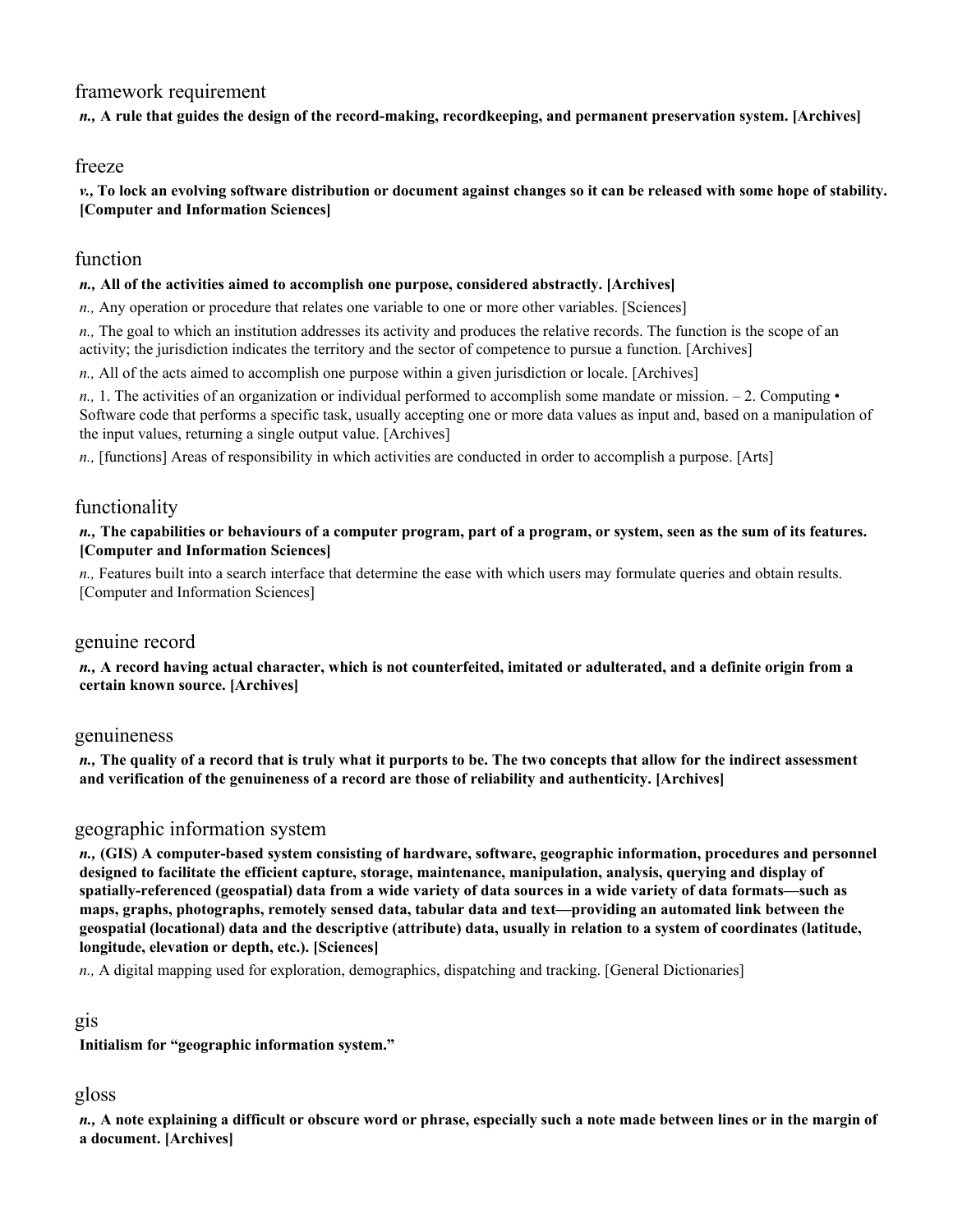# graphic record

*n.,* **A record that represents an object or outline of a figure, plan, or sketch by means of lines. A representation of an object formed by drawing. [Archives]** 

*n.,* A broad class of records that are primarily images, as distinguished from textual records. [Archives]

## guideline

*n.,* **A statement or other indication of policy or procedure by which to determine a course of action, accomplish a given task or achieve a set of goals and objectives, formulated by a body with authority to speak on the subject but less binding than a directive or formal standard. [General Dictionaries]** 

# handling office

*n.,* **The office (or officer) formally competent for carrying out the action to which the record relates or for the matter to which the record pertains.** *Syn***.: handling person. [Archives]** 

## handling person

*n., See***: handling office [Archives]** 

## hard disk

*n.,* **A magnetic digital medium, composed of one or more flat, circular plates (platters) of a hard material capable of storing a large quantity of digital data, which (typically) resides permanently within a computer.** *Syn***.: hard drive. [Computer and Information Sciences]** 

### hearsay rule

#### *n.,* **A legal provision excluding testimony that is based on second-hand, rather than personal, knowledge (hearsay). [Archives]**

*n.,* A statement, other than one made by the declarant while testifying at the trial or hearing, offered in evidence to prove the truth of the matter asserted. [Government]

*n.*, The rule that no assertion offered as testimony can be received unless it is or has been open to test by cross-examination or an opportunity for cross-examination, except as provided otherwise by the rules of evidence, by court rules, or by statute. [Government]

## hierarchy

*n.,* **A group of related entities, or information about the entities, within a system arranged in a graded order, typically from the most general to the most specific. [General Dictionaries]** 

## historical accountability

*n.,* **A need to provide and receive explanation and understanding from one generation to another. Groups of individuals often derive their cohesiveness, legitimacy and the authority for their actions from their understanding and evaluation of the past. [Archives]** 

### html

**Initialism for "Hypertext Markup Language."** 

## html document

*n.,* **An SGML-compliant digital document encoded using Hypertext Markup Language (HTML) in conformance with the syntactic rules described in a Document Type Definition (DTD) or a schema document. [Computer and Information Sciences]**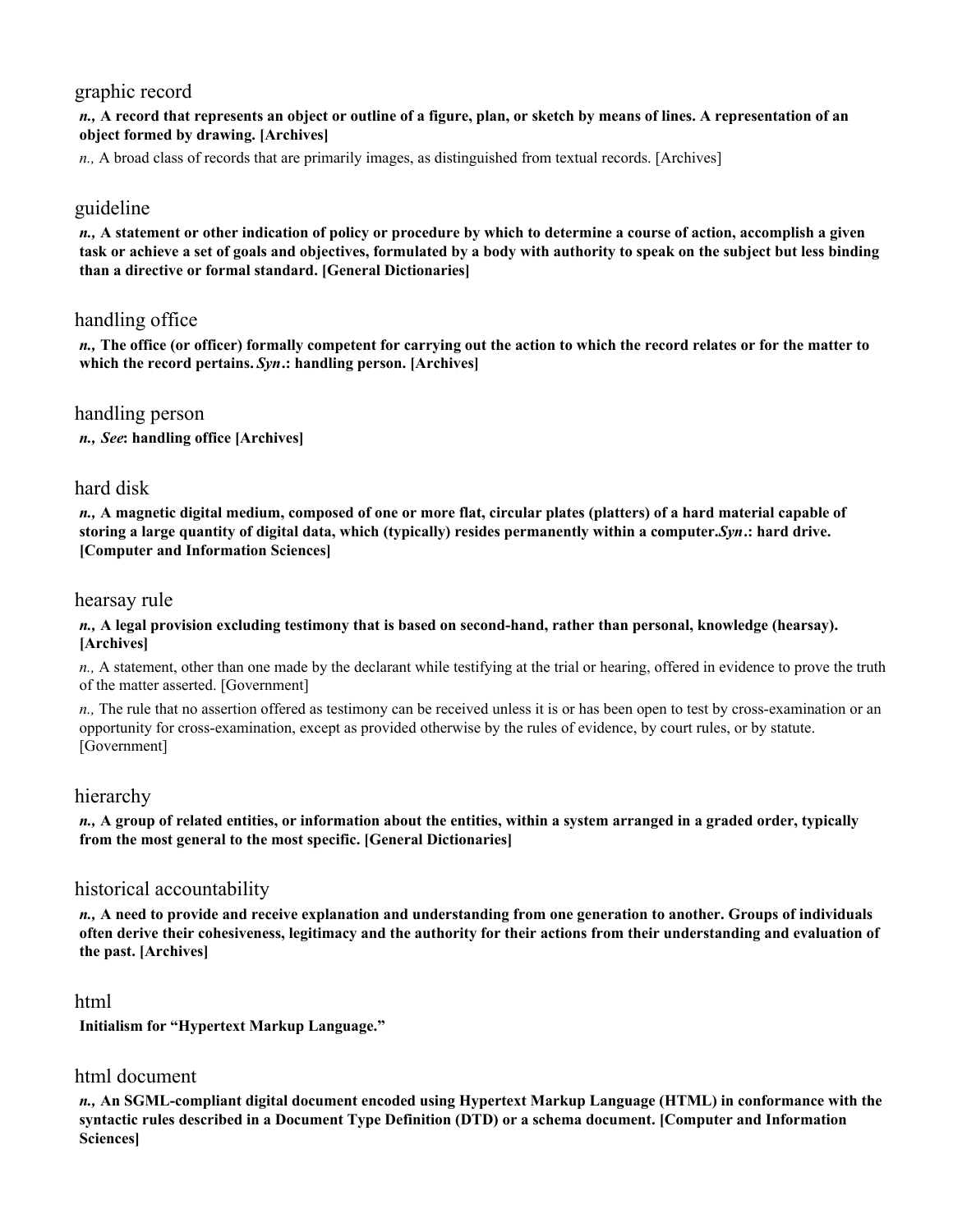## human-readable format

*n.,* **A document or code that can be read by a human being, with or without the aid of magnification, as opposed to one in a format that can be read only by a computer. [Computer and Information Sciences]** 

### hypertext

*n.,* **A method of presenting digital information that allows related files and elements of data to be interlinked, rather than viewed in linear sequence; usually differentiated from the normal text in a document by a different colour, by underlining, or by both. [Computer and Information Sciences]** 

## hypertext markup language

*n.,* **(HTML) A cross-platform, text-based, markup language used to define a single, fixed type of document with markup tags that structure the layout, styling and display of text and provide some provision for hypertext and multimedia; a subset of General Standardized Markup Language (SGML). [Computer and Information Sciences]** 

## idef0

**Acronym for "integrated definition function modeling method."** 

*n.,* A method designed to model the decisions, actions, and activities of an organization or system. [Models (MCP)]

## identified document

*n.,* **A made or received document to which the identity metadata (e.g., persons, actions and dates of compilation) have been attached. [Models (MCP)]** 

## identifier

*n.,* **Terms, such as acronyms, projects, proper names of persons, geographical locations, the number of a patent's specification or of a national standard, or any part or a bibliographical description, test names, and trade names which provide subject indexing, in addition to descriptors. [Computer and Information Sciences]** 

## identify

*n.,* **The whole of the characteristics of a document or a record that uniquely identify it and distinguish it from any other document or record. With integrity, a component of authenticity. [Archives]** 

## identity

#### *n.,* **The whole of the characteristics of a document or a record that uniquely identify it and distinguish it from any other document or record. With integrity, a component of authenticity. [Archives]**

*n.,* The definition and status of individuals and groups in the past. Such studies include the recognition of gender, rank, status, or place within society at the individual level, but may also look more widely at the relationships between contemporary cultures and the extent to which material culture is used to signal differences between social groups. [Sciences]

*n.,* The way in which achaeological remains are widely used in order to promote and support particular views of contemporary personal, local, regional, and national identity, especially through the application of ARCHAEOLOGICAL RESOURCE MANAGEMENT, the deployment of public funds, and state legislation. In this sense archaeology is an extremely powerful political tool, and has been for many generations. [Sciences]

*n.,* The characteristics determining the individuality of a being or entity; in the constitution of national identities these characteristics may be fostered by myths. [Sciences]

*n.,* Those characteristics or conditions of a thing, person, or group that remain the same amid change or that distinguish a thing, person, or group from another. [Arts]

*n.,* [Evidence]. The authenticity of a person or thing. [Government]

# imitative copy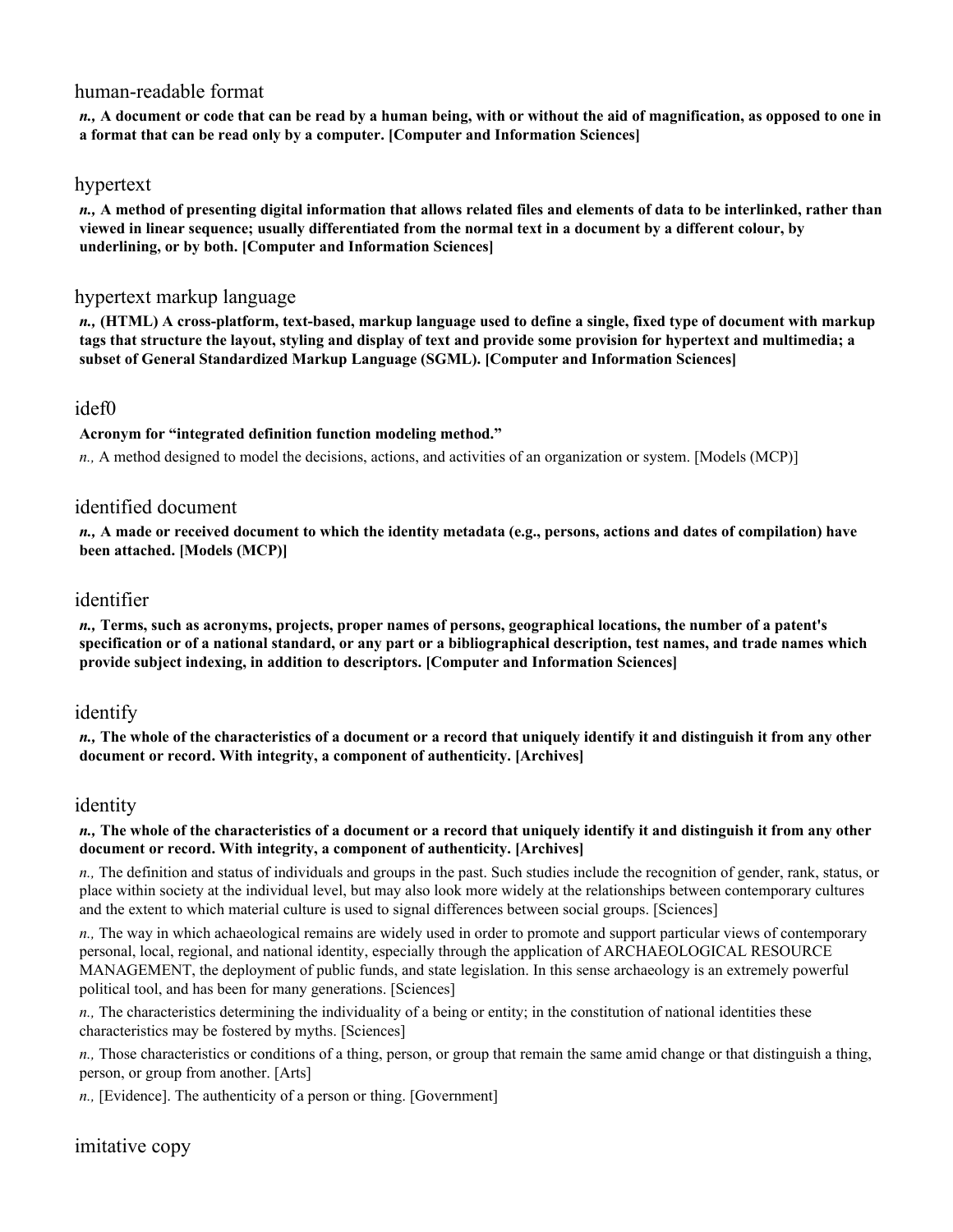### *n.,* **A copy that reproduces both the content and form of the record, but in such a way that it is always possible to tell the copy from the original. [Archives]**

## inactive record

### *n.,* **A record that is no longer used in the day-to-day course of business, but which may be kept and occasionally used for legal, historical, or operational purposes.** *Syn.***: non-current record. [Archives]**

- *n.,* Records no longer needed by their creator to conduct current business. [Archives]
- *n.,* Records which are no longer needed for ongoing agency business. [Archives]
- *n.,* [Defined as NON-CURRENT RECORDS] Records no longer needed for current business. [Archives]
- *n.,* A record which is no longer needed for the ongoing activity of their creator. [Archives]

## incoming document

*n., See***: received document [Archives]** 

incoming record *n., See***: received record [Archives]** 

## indication of action

*n.,* **The subject line(s) and/or the title at the top of a record. [Archives]** 

## indication of attachments

*n.,* **The mention of autonomous items that have been linked inextricably to the record before transmission (i.e., added during its execution) for it to accomplish its purpose. [Archives]** 

## information

### *n.,* **An assemblage of data intended for communication either through space or across time. [Archives]**

- *n.,* Recorded data. [Archives]
- *n.,* An accusation exhibited against a person for some criminal offense, without indictment. [Archives]
- *n.,* A message or knowledge which has been voluntarily or involuntarily conveyed. [Archives]
- *n.,* An aggregate of data meant for communication. [Archives]

*n.,* Recorded data. Examples include: writing on a sheet of paper; the dyes on a photographic still; the sound in the grooves of a disc; the binary digits forming an E-Mail message. [Arts]

*n.,* Data presented in readily comprehensible form to which meaning has been attributed within the context of its use. In a more dynamic sense, the message conveyed by the use of a medium of communication or expression. [Computer and Information Sciences]

*n.,* All ideas, facts, and imaginative works of the mind which have been communicated, recorded, published and/or distributed formally or informally in any format. [Computer and Information Sciences]

- *n.,* An assemblage of data in a comprehensible form capable of communication. [General Dictionaries]
- *n.,* Knowledge communicated or received concerning a particular fact or circumstance. [General Dictionaries]
- *n.,* Knowledge derived from study, experience, or instruction. [General Dictionaries]

## information system

*n.,* **A computer-based system with the defining characteristic that it provides information to users in one or more organizations. Information systems are thus distinguished from, for example, real-time control systems, message-switching systems, software engineering environments, or personal computing systems. [Computer and Information Sciences]** 

*n.,* A computer hardware and software system designed to accept, store, manipulate, and analyze data and to report results, usually on a regular, ongoing basis. An IS usually consists of a data input subsystem, a data storage and retrieval subsystem, a data analysis and manipulation subsystem, and a reporting subsystem. [Computer and Information Sciences]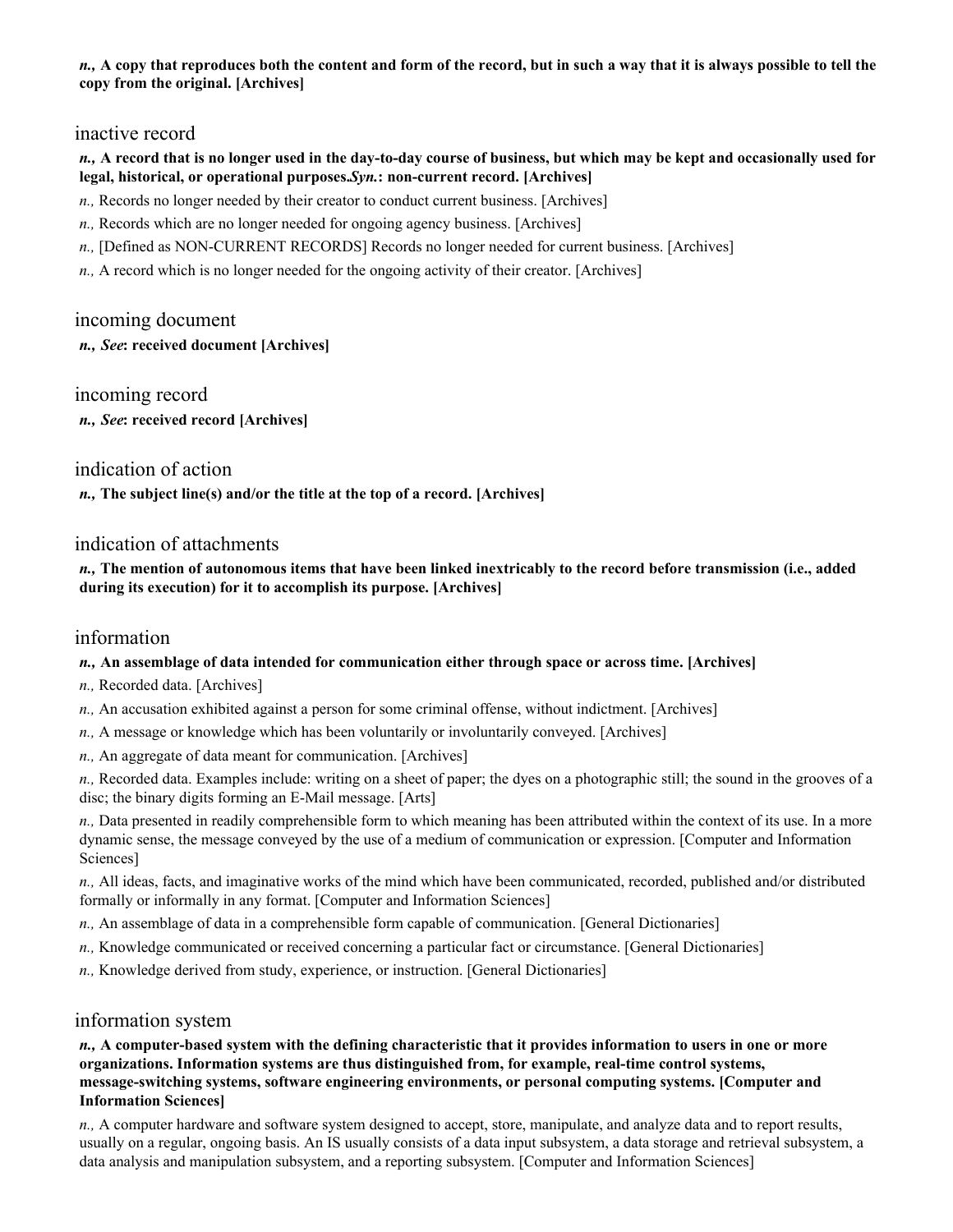# initialization

*n.,* **A group of commands that initialize a device, such as a printer. [Computer and Information Sciences]** 

## inscription

*n.,* **[diplomatics] An intrinsic element of documentary form that comprises the name, title and address of the addressee of the document and/or the action. [Archives]** 

## instantiation

*n.,* **To represent by an instance. [Government]** 

### instructive record

*n.,* **A prospective record that contains instructions about executing an action or process. With dispositive, enabling, narrative, probative and supporting, one of six functional categories of records. [Archives]** 

#### intact record

*n.,* **A record that has had no relevant part removed or destroyed. [Archives]** 

### integrated business and documentary procedures

*n.,* **Procedures for carrying out the creator's business that have been linked to a scheme or plan for organization of the creator's records. [Models (MCP)]** 

### integrated definition function modeling method

*n.,* **(IDEF0) A method designed to model the decisions, actions, and activities of an organization or system. [Computer and Information Sciences]** 

### integrity

#### *n.,* **The quality of being complete and unaltered in all essential respects. With identity, a component of authenticity. [General Dictionaries]**

*n.*, The integrity of a record refers to its wholeness and soundness: a record has integrity when it is complete and uncorrupted in all its essential respects. [Archives]

*n.,* The preservation of programs and data for their intended purpose. [Arts]

*n.,* A digital entity has integrity when it is whole and sound or when it is complete and uncorrupted in all its essential respects. [Arts]

*n.,* The accuracy and completeness of data, particularly after it has undergone transmission from one system to another. [Computer and Information Sciences]

*n.,* Resistance to alteration by system errors. A user who files data expects that the contents of the files will not be changed by system errors in either hardware or software. Since such errors inevitably will occur from time to time, the prudent system manager maintains a system of protective dumps, organized in such a way that there always exists a valid copy of a recent version of every file on the system. [Computer and Information Sciences]

*n.,* Integrity refers to the protection of information from unauthorized access or revision. [Computer and Information Sciences]

*n.,* The quality of being whole and unaltered through loss, tampering, or corruption. [General Dictionaries]

# intellectual content

### *n., See***: intellectual form [Archives]**

intellectual control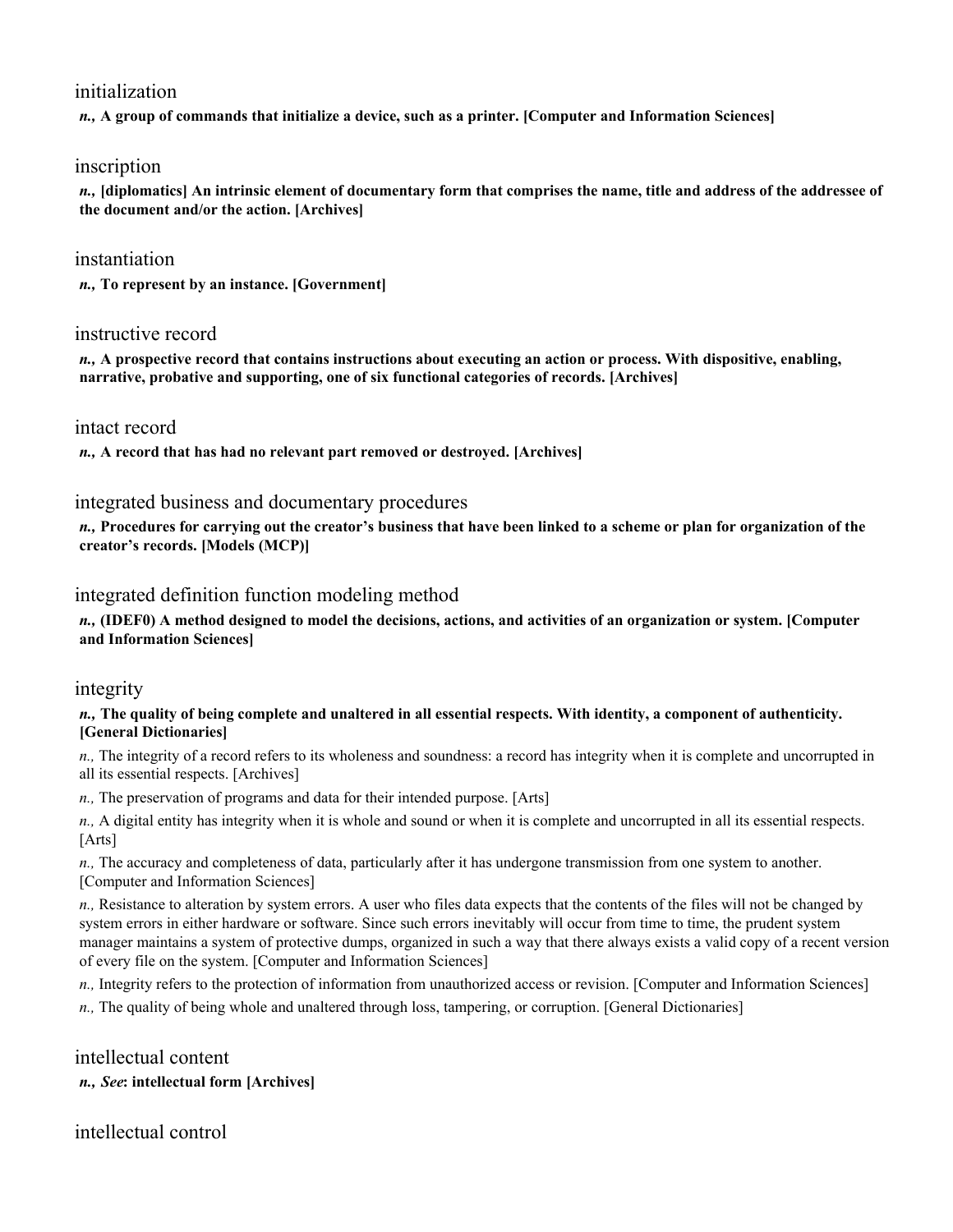### *n.,* **The control established over archival material by documenting in finding aids its provenance, arrangement, composition, scope, informational content and internal and external relationships. [Archives]**

*n.,* The creation of tools such as catalogs, finding aids, or other guides that enable researchers to locate materials relevant to their interests. [Archives]

## intellectual form

*n.,* **[diplomatics] The whole of the formal attributes of the record that represent and communicate the elements of the action in which the record is involved and of its immediate context, both documentary and administrative. [Archives]** 

## intellectual property rights

*n.,* **(IPR) The rights of individuals or organizations to control the use or dissemination of ideas or information. They include copyright, trademarks and patents. [Government]** 

## interactive record

*n.,* **A record with variable content or form that is dependent on user input that is often based on earlier content. [Archives]** 

*n.,* Records corresponding to one of four possible models:

\* Navigable structure: An articulation of space; real, virtual or conceptual. Here the artist provides the architecture and the audience chooses the path (ex: hypertext narratives).

\* The use of new media: Artistic interaction via new medium invented by the artist (ex: programs with modify user input into a visual or sound medium).

\* Transforming mirrors: viewer image becomes an active force in a computer generated context (ex: video installations).

\* Automata: not intended to be extensions of the interactor; creations are essentially self-motivated and autonomous (ex: autonomous robots). [Archives]

### interactive system

#### *n.,* **A system in which each user entry causes a response from or an action by the system, by virtue of automated reasoning based on data from its apparatus. [General Dictionaries]**

*n.,* An interactive system is a machine system which reacts in the moment, by virtue of automated reasoning based on data from its sensory apparatus. An Interactive Artwork is such a system which addresses artistic issues. A painting is an instance of representation. A film is a sequence of representations. Interactive artworks are not instances of representations, they are virtual machines which themselves produces instances of representation based on real-time outputs. [Arts]

### interactivity

*v.,* **An expression of the extent that in a given series of communication exchanges, any third (or later) transmission (or message) is related to the degree to which previous exchanges referred to even earlier transmissions. [Computer and Information Sciences]** 

## internal document

#### *n.,* **A document that is transmitted across space or through time only within the creating organization, rather than to an external party. [Archives]**

*n.,* A document, such as a memorandum or report, intended for distribution within an organization, rather than for wider publication. Sensitive internal documents may be classified to restrict access to authorized personnel, and shredded when no longer needed. [Computer and Information Sciences]

## internal mandates

The authority derived from external mandates and within the given strategic framework, invested by management or a corporate board or subsidiary to perform specific functions. [Models (BDR)]

# internal record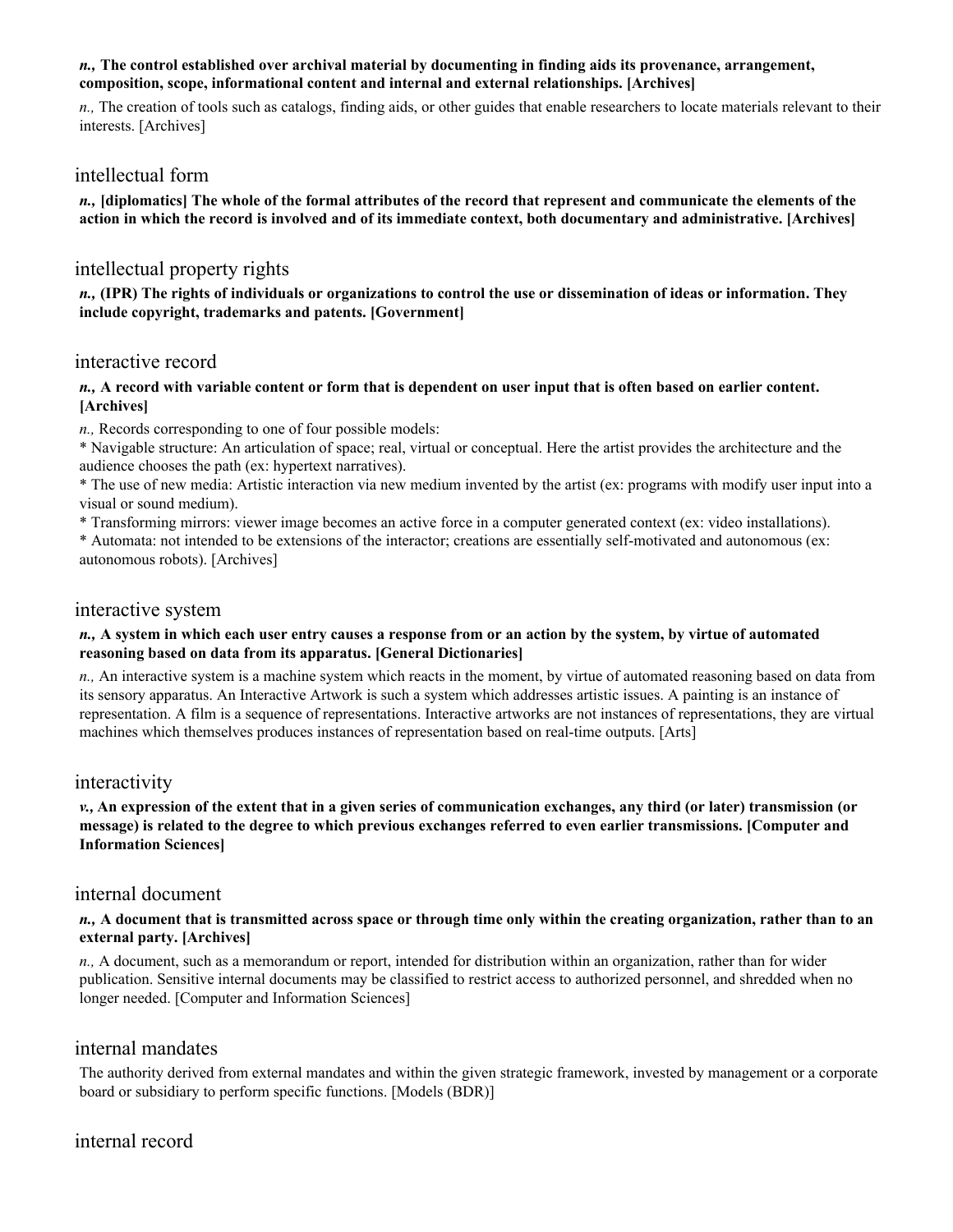### *n.,* **A record, such as a memorandum or report, which is transmitted across space or through time only within the creating organization, rather than to an external party. [Archives]**

# internal requests for records or information

Requests from internal users to consult or receive records, their aggregates, or information about records. [Models (BDR)]

## interoperability

#### *n.,* **The ability of one application/system to communicate or work with another. [General Dictionaries]**

*n.,* The ability of one application, system, or metadata schema to communicate, work, or interface with another; the ability to provide services and accept services from other systems, enabling information that originates in one context to be used in another in ways that are as highly automated as possible. [Archives]

*n.,* The ability of software and hardware on multiple machines from multiple vendors to communicate. [Computer and Information Sciences]

*n.,* The processes, technologies and protocols required to ensure data integrity when transferring it from one computer system to another, together with the transmission of meaningful and correct results to the end user. [Computer and Information Sciences]

## intrinsic element

#### *n.,* **[diplomatics] An element of the documentary form of a record that constitutes its internal composition and that conveys the action in which the record participates and its immediate context. [Archives]**

*n.,* The elements of a record that constitute its internal composition. The types of intrinsic elements include name of author, name of originator, chronological date, name of place of origin of record, name of addressee(s), name of receiver(s), indication of action (matter), name of writer, corroboration, attestation, and qualification of signature. [Archives]

*n.,* The discursive parts of the record that communicate the action in which the record participates and the immediate context. They fall into three groups:

1) elements that convey aspects of the record's juridical and administrative context (e.g., the name of the author, addressee, the date);

2) elements that communicate the action itself (e.g., the indication and description of the action or matter);

3) elements that convey aspects of the record's documentary context and its means of validation (e.g., the name of the writer, the attestation, the corroboration). [Archives]

*n.,* The inherent worth of a document upon factors such as age, content, usage, circumstances of creation, signature or attached seals. [Archives]

### inventory

#### *n.,* **A descriptive instrument that represents the records of a fonds in their hierarchical structure and arrangement, and illustrates the administrative history of their creator, their custodial history and their administrative and documentary context. [Archives]**

*n.,* [inventories] Detailed lists of things in one's view or possession, as of all goods and materials on hand, or detailed lists of all items in a given category. For documentation of examination conducted to achieve a comprehensive view, use "surveys." [Arts]

### invocation

*n.,* **[diplomatics] An intrinsic element of documentary form that comprises the mention of God in documents issued by religious bodies. [Archives]** 

### ipr

*n.,* **Initialism for "intellectual property rights." [Government]** 

# iso

*n.,* **Initialism for "International Organization for Standardization." [Government]** 

# item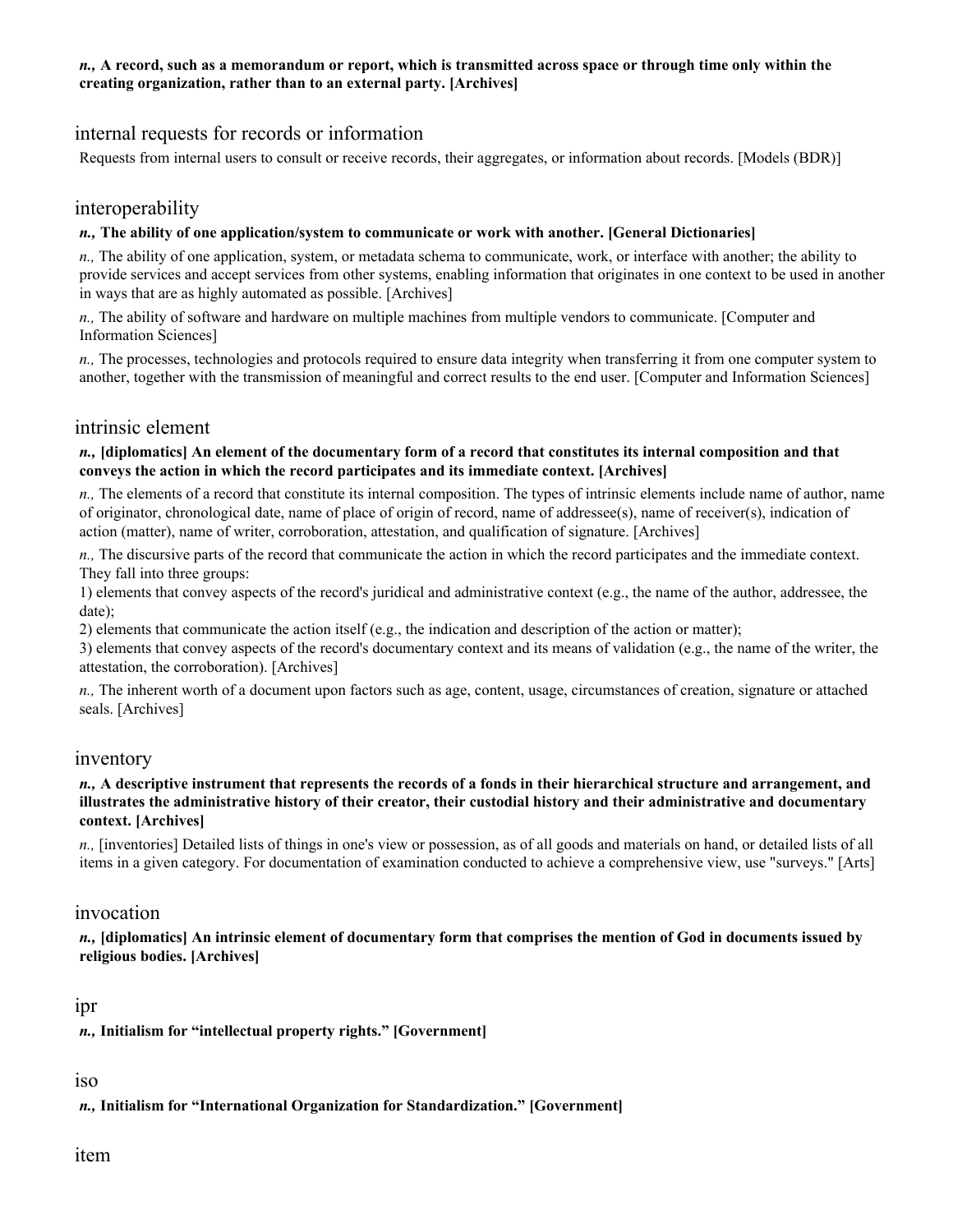### *n.,* **The smallest indivisible archival unit, which represents the smallest intellectual entity within a fonds no longer usefully subdivisible for descriptive purposes. [Archives]**

# juridical person

### *n.,* **An entity having the capacity or the potential to act legally and constituted either by a succession or collection of physical persons or a collection of properties. [Archives]**

*n.*, Juridical persons are collections or successions of natural persons having the capacity to act legally in the context of the enacted law or system of rules peculiar to any one people, such as an organization (collection) or a position (succession). [Archives]

# juridical system

### *n.,* **A social group that is organized on the basis of a system of rules and that includes three components: the social group, the organizational principle of the social group, and the system of binding rules recognized by the social group. [Models (MCP)]**

*n.,* A collectivity organized on the basis of a system of rules. [Models (MCP)]

*n.,* A social group founded on an organizational principle that gives its institution(s) the capacity of making compulsory rules. [Models (MCP)]

# juridical-administrative context

## *n.,* **The legal and organizational system in which the creating body belongs. [Archives]**

*n.,* The legal and organizational system in which the creating body belongs. [Archives]

## lan

## *n.,* **Initialism for "local area network." [Computer and Information Sciences]**

## language

*n.,* **[diplomatics] An extrinsic element of documentary form that comprises the expression and organization of ideas and discourse including composition, style, rhythm, and vocabulary. [Archives]** 

## legitimate successor

*n.,* **Either the person or organization acquiring the function(s) from which the records in question result and the records themselves, or a designated records preserver. [Archives]** 

# lifecycle

*n., See***: records lifecycle [Archives]** 

## list of annotations

*n.,* **Recorded information about additions made to a record after it has been created. [Archives]** 

## list of format changes

*n.,* **Recorded information about modifications to a record's documentary form or digital format after it has been created. [Archives]** 

## literary warrant

*n.,* **The mandate from law, professional best practices, professional literature, and other social sources requiring the creation and continued maintenance of archival description and other metadata supporting the accuracy, reliability, authenticity and preservation of records. [Archives]**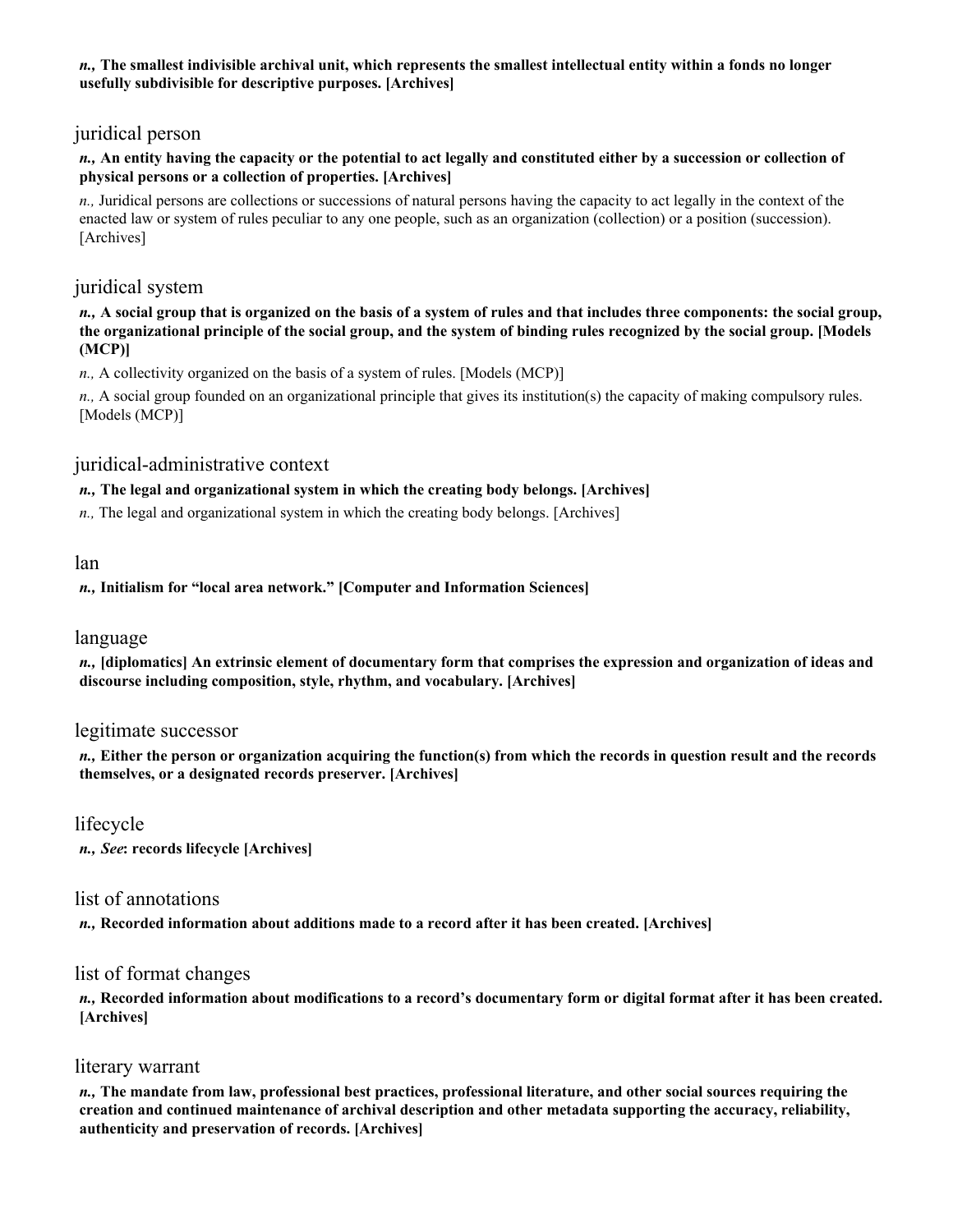## local area network

*n.,* **(LAN) A data communications network that is geographically limited (typically to a one kilometre radius) allowing easy interconnection of terminals, microprocessors and computers within adjacent buildings. [Computer and Information Sciences]** 

## logical format

*n.,* **The organized arrangement of data on a digital medium that ensures file and data control structures are recognizable and recoverable by the host computer operating system. Two common logical formats for files and directories are ISO 9660/13490 for CDs, and Universal Disk Format (UDF) for DVDs. [Computer and Information Sciences]** 

## logical namespace

#### *n.,* **A set of names in which all names are unique. [Computer and Information Sciences]**

*n.,* The set of names in a naming system. [Computer and Information Sciences]

*n.,* A logical grouping of the names used within a program. Also called name scope.

[Computer and Information Sciences]

# logical structure

*n.,* **The syntactic organization of data elements in an SGML-compliant document. [Computer and Information Sciences]** 

## longevity

#### *n.,* **Long life; long duration of existence. [General Dictionaries]**

*n.,* The expectation of the lifespan of a person, culture, and so on. [Sciences]

*n.,* The persistence of an individual for longer than most members of its species, or of a genus or species over a prolonged period of geological time.

[Sciences]

*n.,* The length of time for which a given information medium remains fit for use under normal conditions, before deterioration and other factors render it unusable. Longevity is affected by inherent vice, preservation procedures (cleaning, storage conditions, etc.), and obsolescence of technology in the case of electronic media.

### lossless compression

#### *n.,* **A term describing a data compression algorithm which retains all the information in the data, allowing it to be recovered perfectly by decompression.** *Opp***.: lossy compression. [Computer and Information Sciences]**

### lossy compression

*n.,* **A term describing a data compression algorithm which actually reduces the amount of information in the data, rather than just the number of bits used to represent that information.** *Opp***.: lossless compression. [Computer and Information Sciences]** 

## machine code

*n., See***: machine language [Computer and Information Sciences]** 

## machine hierarchy

*n.,* **A data hierarchy that reflects the facilities of the computer, both hardware and software. [Computer and Information Sciences]** 

### machine language

*n.,* **A set of instructions for a specific central processing unit, designed to be usable by a computer without being translated.** *Syn***.: machine code. [Computer and Information Sciences]**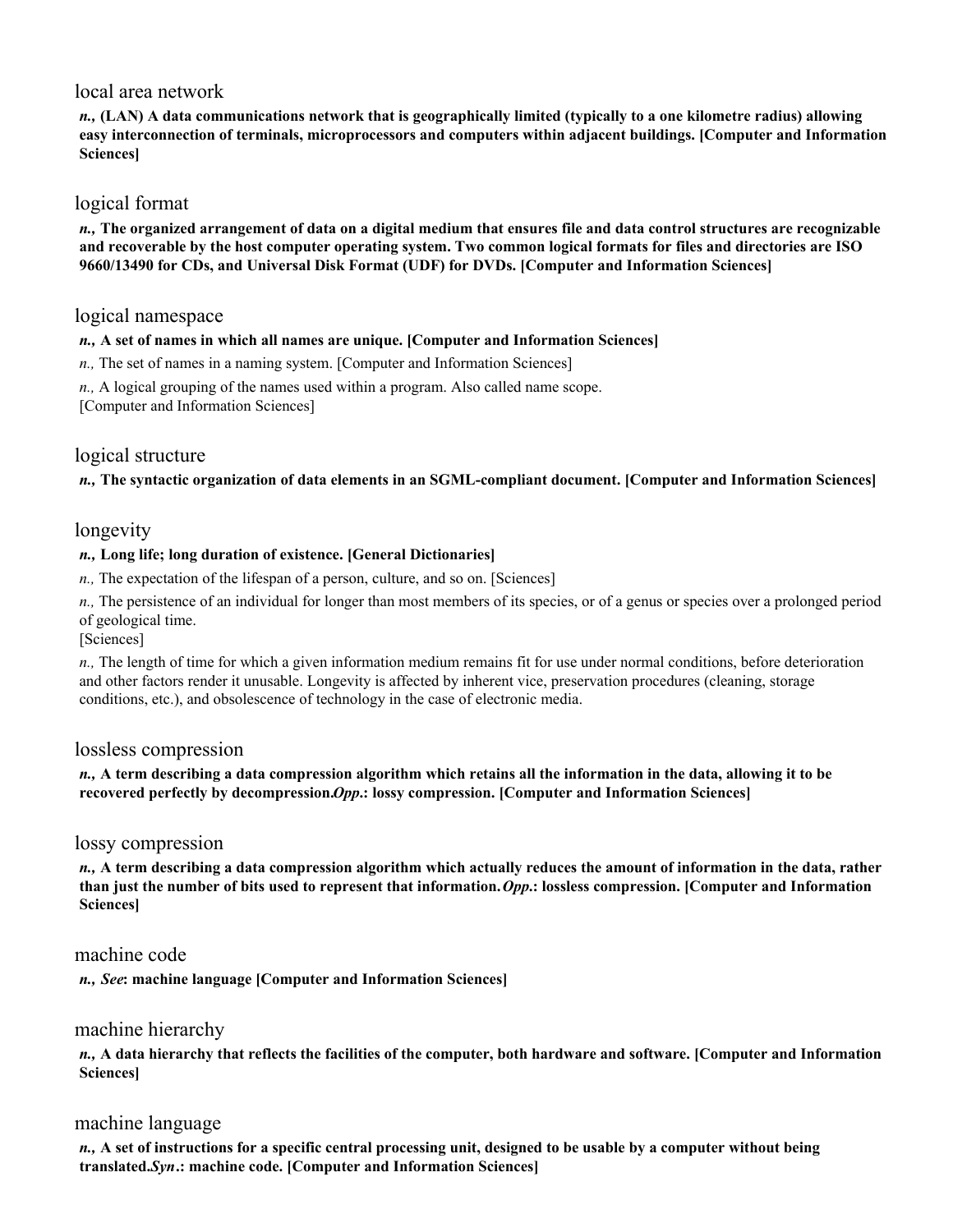## machine-readable format

*n.,* **Data in a form that can be recognized, accepted, and interpreted by a machine, such as a computer or other data processing device, whether created in such a form or converted from a format that a machine cannot read. [Computer and Information Sciences]** 

### made document

*n.,* **A document composed or compiled by the creator. [Models (MCP)]** 

### made record

*n.,* **A made document declared a record and set aside for action or reference, usually in a recordkeeping system. [Archives]** 

## maintenance strategy

*n.,* **A coherent set of objectives and methods for protecting and maintaining accessibility of authentic copies of digital records through their early stages in the chain of preservation. [Archives]** 

### man

*n.,* **Initialism for "metropolitan area network." [Computer and Information Sciences]** 

## manifest

*v.,* **To render a stored digital object in a form suitable for presentation either to a person (i.e., in human-readable form) or to a computer system (i.e., in machine language). [Archives]** 

## manifested digital component

*n.,* **A digital component that is visualized or rendered from a stored digital component in a form suitable for presentation within a document either to a person (i.e., in human-readable form) or to a computer system (i.e., in machine language). [Models (MCP)]** 

## manifested digital document

*n.,* **A digital document that is visualized or rendered from a stored digital document and/or stored digital component(s) in a form suitable for presentation either to a person (i.e., in human readable form) or to a computer system (i.e., in machine language). [Models (MCP)]** 

## manifested digital record

*n.,* **A manifested digital document that is treated as a record.** *Syn***.: presented digital record. [Models (MCP)]** 

### marginalia

*n.,* **Notes made in the margin of a document.** *Syn***.: marginal notes. [Archives]** 

### mark-up

*v.,* **To add codes (markup tags) to a digital document to give semantic structure to the content.** *Syn***.: tag. [Computer and Information Sciences]** 

## markup language

*n.,* **A computer-processable encoding language and associated rules that can be used to mark-up or tag SGML-compliant documents to indicate their logical structure, layout, display and styling. [Computer and Information Sciences]**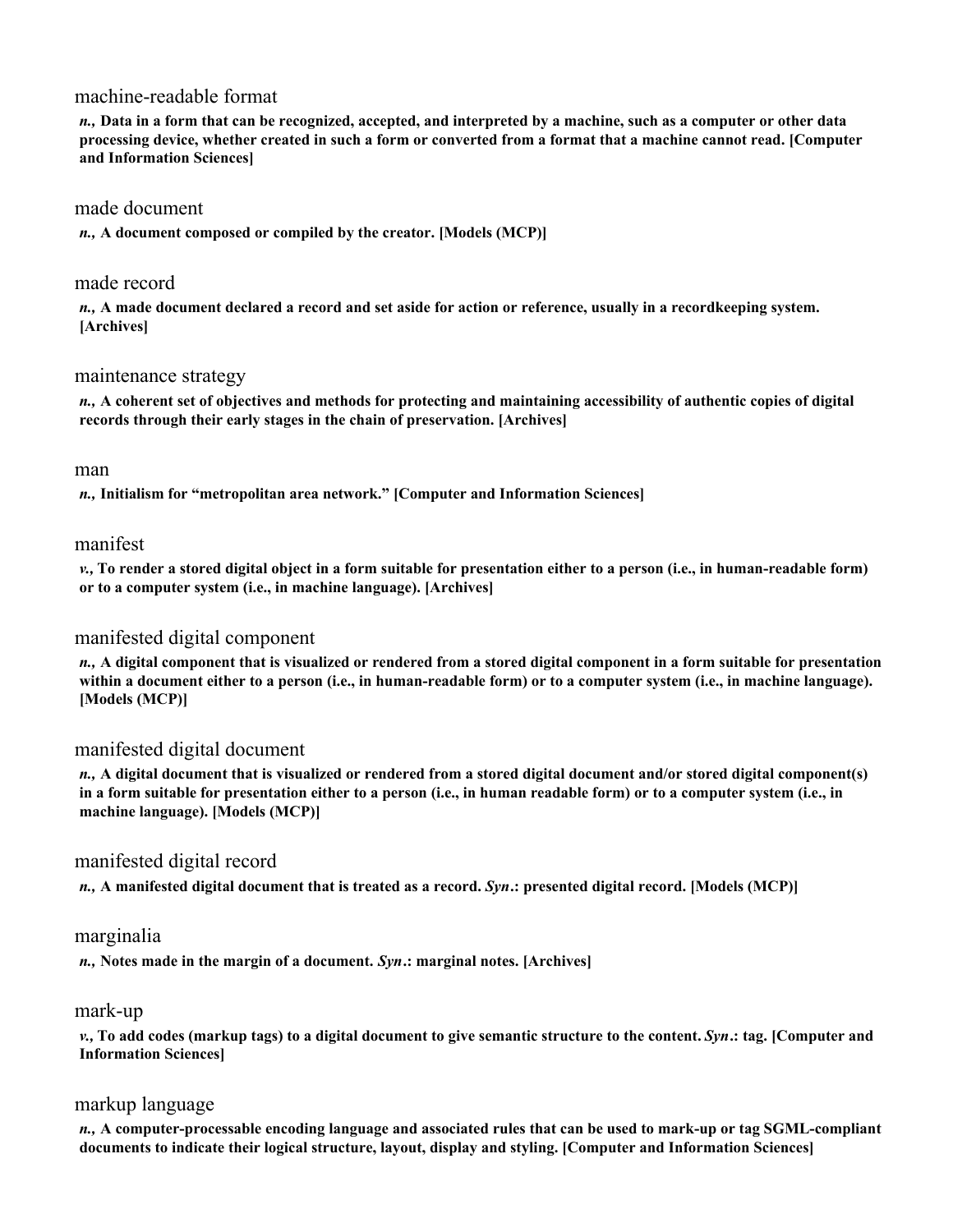*n.,* A notation for defining the structure and formatting of a document by using ordinary characters embedded in the text. This system of tags identifies the logical components of the document and relates them to a syntactic definition of the document structure. [Computer and Information Sciences]

*n.,* In computing, a predefined set of descriptors (symbols and tags) or a method of defining descriptors that are used to embed external information in an electronic text document, usually to specify formatting or facilitate analysis. [Computer and Information Sciences]

### markup tag

*n.,* **The markup characters that indicate the start or end of a data element in an SGML-compliant document. A tag serves as an instruction to a processing or reading program, specifying how the data element is defined or displayed. [Computer and Information Sciences]** 

## medium

*n.,* **[diplomatics] An extrinsic element of documentary form that comprises the material carrying the message of a document. [Archives]** 

#### *n.,* **The physical material or substance upon which information can be or is recorded or stored. [Archives]**

*n.,* In information storage and retrieval, the physical substance or material on which data is recorded (parchment, paper, film, magnetic tape or disk, optical disk, etc.) or through which data is transmitted (optical fiber, coaxial cable, twisted pair, etc.). In a more general sense, the material or technical means by which any creative work is expressed or communicated, in print or nonprint format.

*n.,* The material support of the record content and form. Alias: storage medium. [Archives]

*n.,* The physical material in or on which data may be recorded, i.e. clay tablet, papyrus, paper, parchment, film, magnetic tape (plural: mediums). [Archives]

*n.,* A material or base on which information is stored or transmitted. It may be a physical medium such as a gramophone record or a piece of paper or be virtual (for example, a radio carrier signal). [Arts]

*n.,* Term used to refer to the material or form of expression employed by an artist; thus painting, sculpture, and drawing are three different media, and bronze, marble, and wood are three of the media of sculpture. [Arts]

*n.,* Term used to refer to the actual physical material chosen as a vehicle of expression for any work of art. In painting it is used more specifically for the liquid in which the pigment is suspended. [Arts]

#### metadata

*n.,* **Any file or database that holds information about a document, record, aggregation of records or another database's structure, attributes, processing or changes. [Computer and Information Sciences]** 

#### *n.,* **[data] Information that characterizes another information resource, especially for purposes of documenting, describing, preserving or managing that resource. [General Dictionaries]**

*n.,* Data describing data and data systems; that is the structure of databases, their characteristics, location and usage. [Archives]

*n.,* Structured or semi-structured information which enables the creation, management and use of records through time and within and across domains in which they are created. [Archives]

*n.,* Data describing context, content and structure of records and their management through time. [Archives]

*n.,* Information about a publication as opposed to the content of the publication; includes not only bibliographic description but also other relevant information such as its subject, price, conditions of use, etc. [Arts]

*n.,* Data about data. In data processing, meta-data is definitional data that provides information about or documentation of other data managed within an application or environment. [Computer and Information Sciences]

*n.,* Data describing or documenting the management, nature, or use of information resources. [General Dictionaries]

*n.,* Data associated with either an information system or an information object for purposes of description, administration, legal requirements, technical functionality, use and usage, and preservation. [General Dictionaries]

## metadata element

*n.,* **A discrete component of metadata. [General Dictionaries]**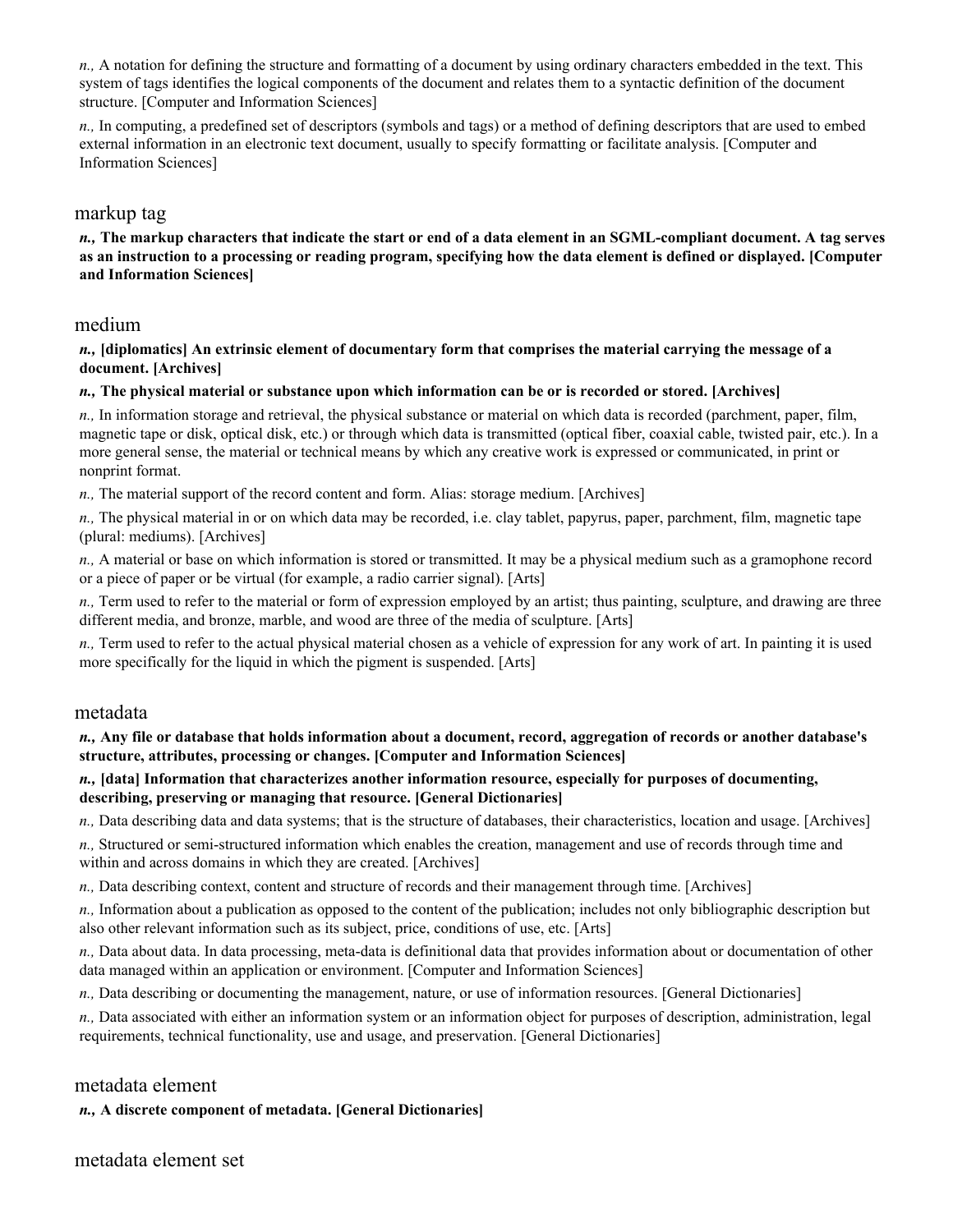*n.,* **A grouping of metadata elements along with their attributes, such as name, identifier, definition or relationship to other concepts, collated for a specific purpose, community or domain. [General Dictionaries]** 

### metadata encoding scheme

*n.,* **A controlled vocabulary for metadata element values and encoding structures. [Computer and Information Sciences]** 

#### metadata instance

*n.,* **A particular collection of metadata elements associated with a set of values for those elements. [Archives]** 

#### metadata mapping

*n.,* **A formal identification of equivalent or nearly equivalent metadata elements or groups of metadata elements within different metadata schemas, carried out in order to facilitate semantic interoperability. [Archives]** 

## metadata registry

*n.,* **An authoritative source of repository for names, semantics and syntaxes for one or more schemas. An application that uses metadata languages in a form processable by machines to make those languages available for use by both humans and machines. [Archives]** 

### metadata schema

*n.,* **A framework that specifies and describes a standard set of metadata elements and their interrelationships that need to be recorded to ensure the identification of records and their authenticity. Schemas provide a formal syntax (or structure) and semantics (or definitions) for the metadata elements. [Archives]** 

### metadata schema registry

*n.,* **An authoritative resource that can be used to catalogue, describe, document and analyze metadata schemas and versions thereof. [Archives]** 

metadata set *n., See***: metadata element set [Archives]** 

### methodology

*n.,* **The system of broad principles or rules from which specific methods or procedures may be derived to understand different situations (or solve different problems) within the scope of a particular discipline. [General Dictionaries]** 

#### metropolitan area network

*n.,* **(MAN) A data network intended to serve an area the size of a large city. [Computer and Information Sciences]** 

### migration

*n.,* **The process of moving or transferring digital objects from one system to another. [Computer and Information Sciences]** 

## migration of records

#### *n.,* **The process of moving records from one system to another to ensure their continued accessibility as the system becomes obsolete, while leaving intact their physical and intellectual forms. [General Dictionaries]**

*n.,* Converting information to new formats which can be accessed by current hardware and software. [Archives]

*n.,* Process of moving records from one system to another while maintaining the records' authenticity, integrity, reliability and usability. [Archives]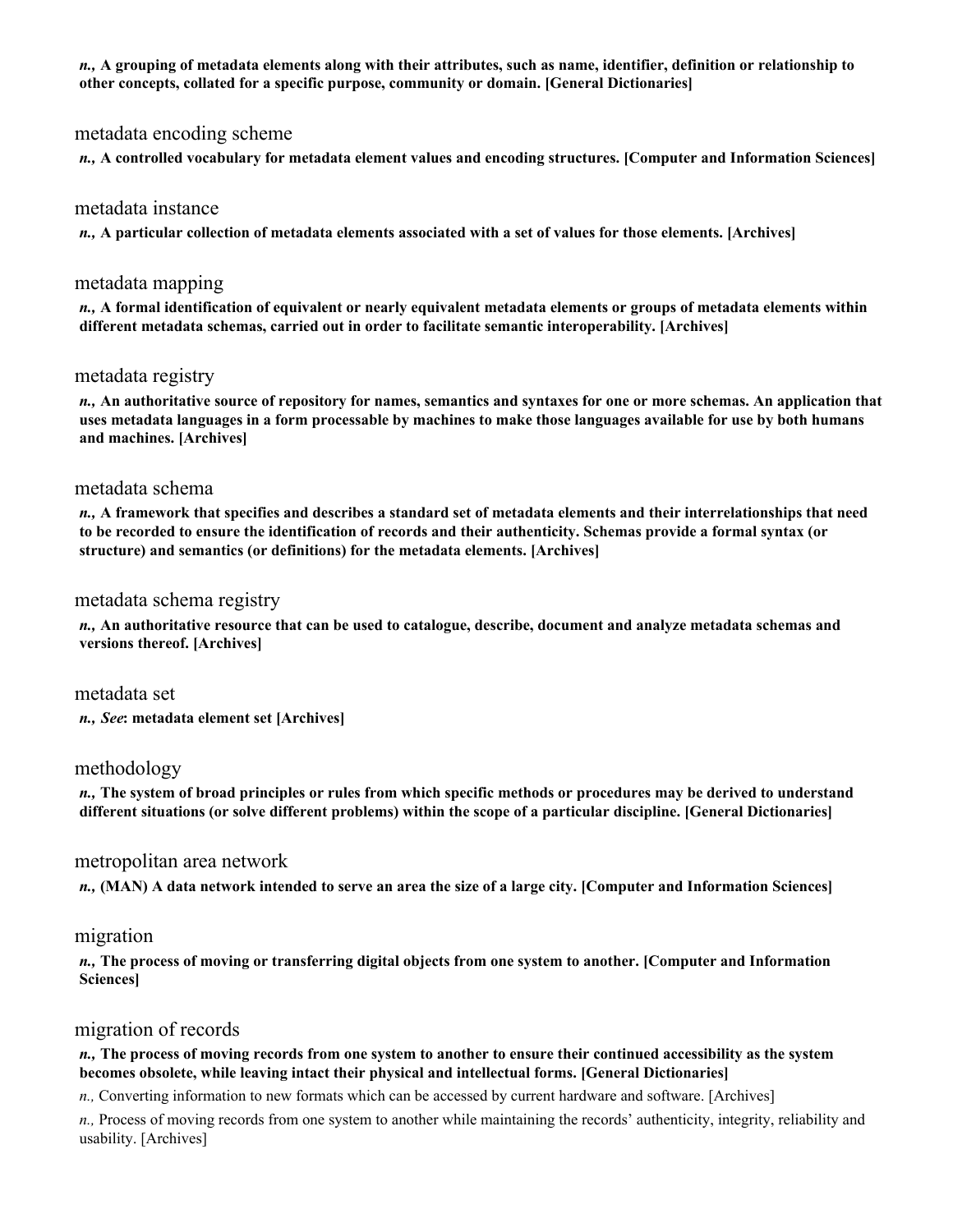*n.,* The process of moving records from one system or storage medium to another to ensure their continued accessibility as the system or medium becomes obsolete or degrades over time. [General Dictionaries]

*n.,* The process of translating from one to another. Data migration is necessary when an organization decides to use new computing systems or that is incompatible with the current system. [General Dictionaries]

*n.,* The process of copying data from one information system or storage media to another to ensure continued access to the information as the system or media becomes obsolete or degrades over time. [General Dictionaries]

### mode of transmission

*n.,* **The method of transmission of a record (e.g., by fax). [Archives]** 

#### model

*n.,* **A schematic description of a system, theory, or phenomenon that accounts for its known or inferred properties and may be used for further study of its characteristics. [General Dictionaries]** 

#### name of action or matter

*n.,* **The subject line(s) and/or the title at the top of the record. [Archives]** 

### name of place of origin of record

*n.,* **The name of the geographic place where the record was generated; included in the content of the record by the author or by the electronic system on the author's behalf. [Archives]** 

#### namespace

*n.,* **A collection of names, identified by a URL reference, used as element types and attribute names. [Archives]** 

*n.,* The names of the variables accessible at a particular point in the text of a program.

#### narrative

*n.,* **(of a document) Constituting written evidence of an activity which is juridically irrelevant. [Archives]** 

#### narrative record

*n.,* **A retrospective record constituting written evidence of activities that are juridically irrelevant. With dispositive, enabling, instructive, probative and supporting, one of six functional categories of records. [Archives]** 

#### natural hierarchy

*n.,* **A data hierarchy that arises from the alphabet or syntax of the language in which the information is expressed. [Computer and Information Sciences]** 

#### natural person

*n., See***: physical person [Archives]** 

#### network

*n.,* **A hardware and software data communication system. Networks are often also classified according to their geographical extent: local area network (LAN), metropolitan area network (MAN), wide area network (WAN) and also according to the protocols used. [Computer and Information Sciences]** 

#### non-current record

*n., See***: inactive record [Archives]**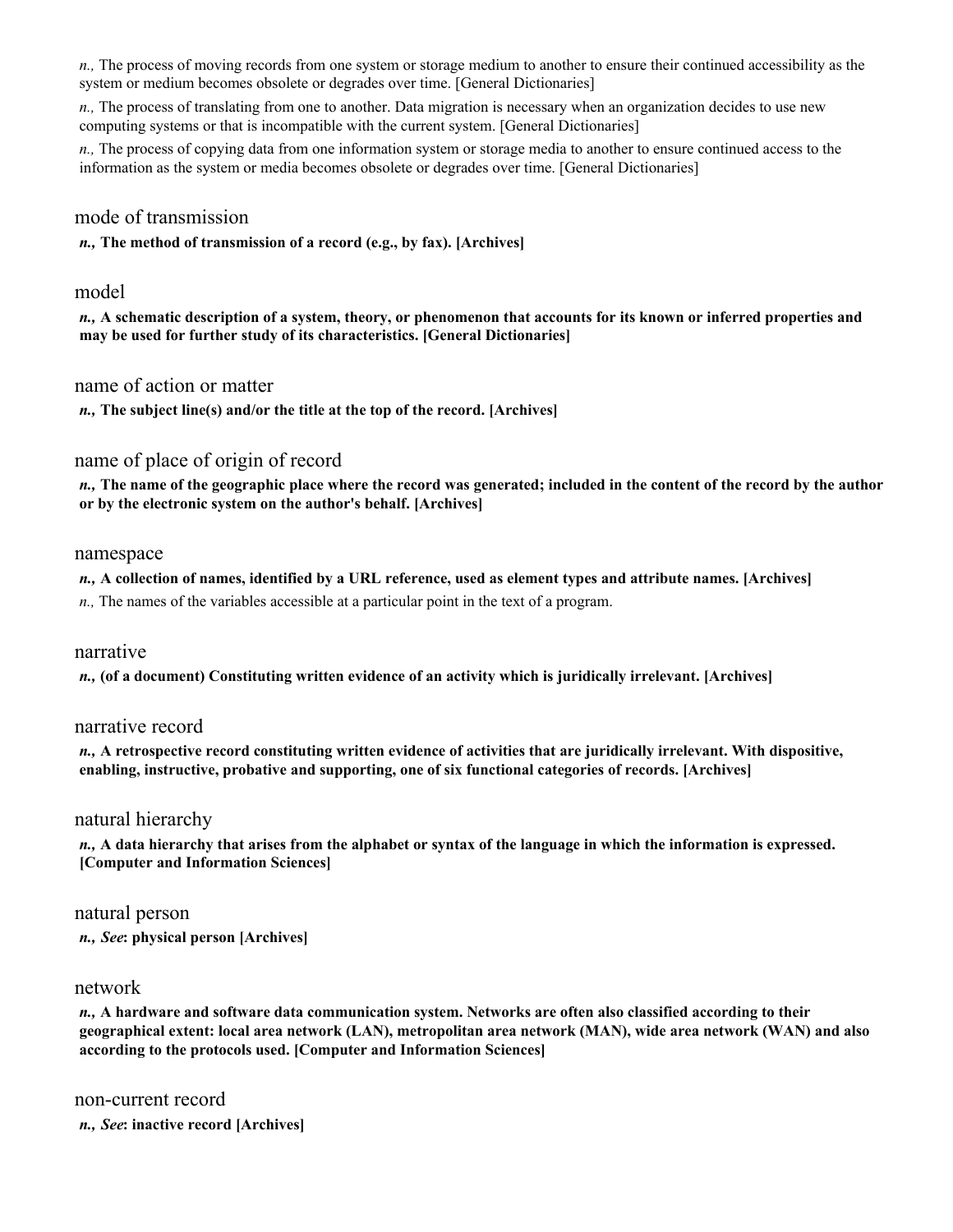### non-proprietary

*n.,* **In reference to hardware technology, software applications and/or file formats, the state of not being protected by trademark, patent or copyright nor owned or controlled solely by one company or institution.** *Opp***.: proprietary. [Computer and Information Sciences]** 

### non-repudiation

*n.,* **The capacity of a digital security service of ensuring that a transferred message has been sent and received by the parties claiming to have sent and received the message, and of providing proof of the integrity and origin of data, both in an unforgeable relationship, which can be verified by any third party at any time. [General Dictionaries]** 

*n.,* A security service which prevents the receiver of a message from denying that the message had been received . [Arts]

*n.,* In reference to digital security, nonrepudiation means to ensure that a transferred message has been sent and received by the parties claiming to have sent and received the message. [General Dictionaries]

*n.,* Non-repudiation gives a recipient the confidence that the sender cannot deny having sent the data at a later date. [General Dictionaries]

#### non-volatile storage

*n.,* **Computer memory that does not require electrical power to maintain its stored content.** *Syn***.: persistent storage; secondary storage.** *Opp***.: volatile storage. [Computer and Information Sciences]** 

### normalization

*n.,* **The process of creating and/or storing digital documents or other digital objects in a limited number of, often standardized, data or file formats. [Computer and Information Sciences]** 

#### notation

#### *n.,* **An annotation or comment in a document, often handwritten marginalia or a gloss. [Archives]**

*n.,* The written recording of movement through signs. [Arts]

*n.,* Also known as stenochoregraphy, choreography or dance-script. Visual and graphic methods for recording dances, which include numerous systems, geometric, anatomical, and cinematographic. [Arts]

### notification

*n.,* **[diplomatics] An intrinsic element of documentary form that comprises the expression of the purport of the document intended to communicate to all who have an interest in the act consigned to the document. [Archives]** 

object

*n.,* **A tangible entity. [General Dictionaries]** 

### obsolescence

*n.,* **The process of becoming obsolete or the condition of becoming nearly obsolete. [General Dictionaries]** 

## obsolete record

*n.,* **A record no longer in use or no longer useable or useful to the creator for action or reference. [Archives]**  *n.,* a) No longer in use or no longer useful. b) Of a kind of style no longer current. [General Dictionaries]

obsolete technology

*n.,* **An out-of-date technological invention no longer in use. [General Dictionaries]** 

office of primary responsibility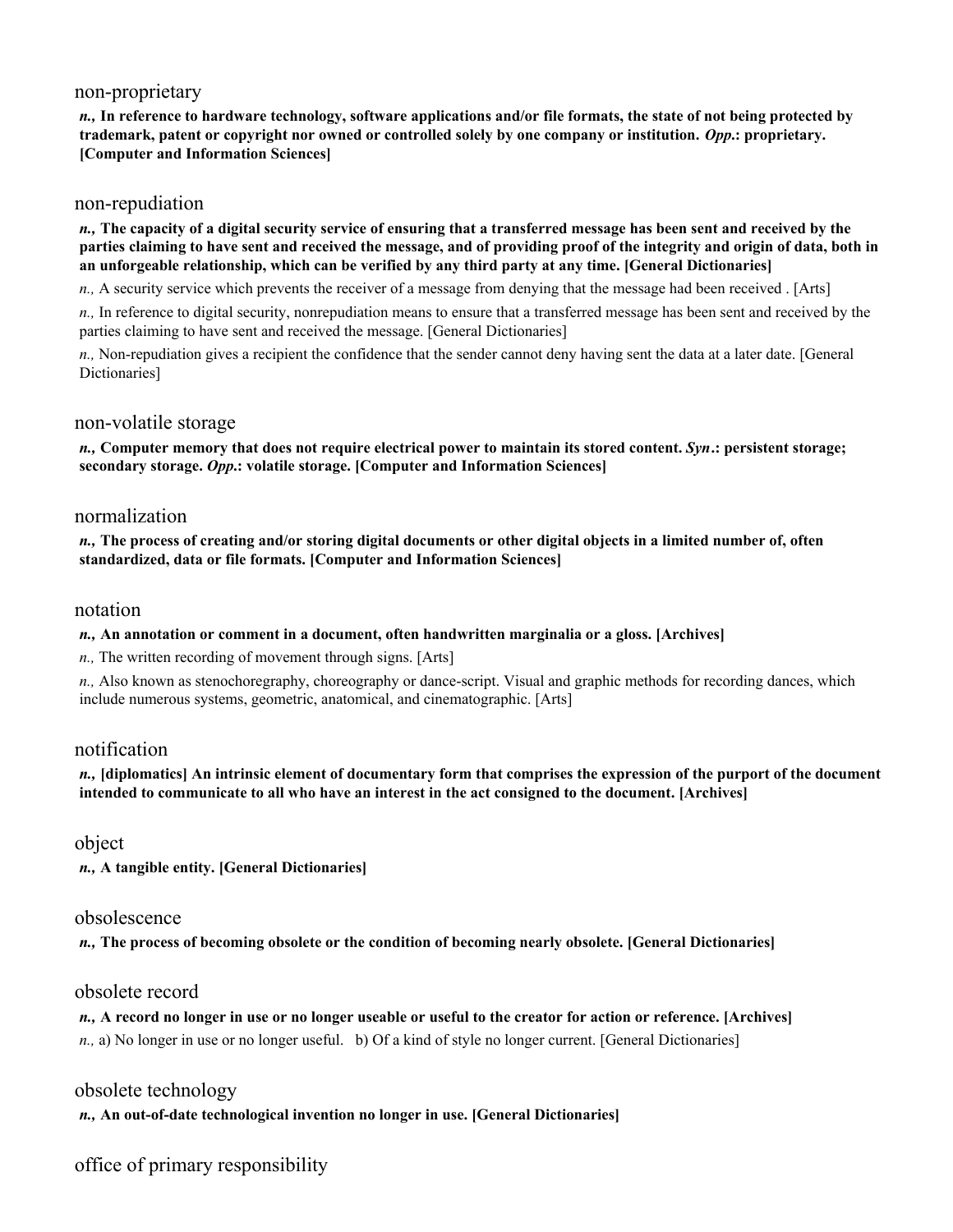#### *n.,* **The office given the formal competence for maintaining the authoritative version or copy of records belonging to a given class within a classification scheme. [Archives]**

*n.,* The corporate body or administrative unit in which a group of records are created or received and accumulated in the conduct of its business. [Archives]

*n.,* The office given the formal competence for maintaining the authoritative (that is, official) records belonging to a given class within an integrated classification scheme and retention schedule. The purpose of designating an Office of Primary Responsibility for each class of record is to reduce duplication and to designate accountability for records. [Archives]

## official record

#### *n.,* **A complete, final, and authorized version or instantiation of a record. [Archives]**

*n.,* A complete, final, and authorized copy of a record, especially the copy bearing an original signature or seal. [Archives]

*n.,* A record created by, received by, sanctioned by, or proceeding from an individual acting within their designated capacity. – 2. A complete, final, and authorized copy of a record, especially the copy bearing an original signature or seal. [Archives]

*n.,* A record, in law, having the legally recognized and judicially enforceable quality of establishing some fact. [Archives]

*n.*, The formal written documents in which the ongoing activities of a company, government, organization, or institution are recorded, usually retained in archives for their evidential, legal, informational, or historical value, in accordance with instructions contained in a disposition schedule (example: Congressional Record). See also: office of record [Computer and Information Sciences]

#### open architecture

*n.,* **[computing] An architecture whose specifications are public. This includes officially approved standards as well as privately designed architectures whose specifications are made public by the designers. [Computer and Information Sciences]** 

#### open-source

*a.,* **A method and philosophy for software licensing and distribution designed to encourage use and improvement of software written by volunteers by ensuring that anyone can copy the source code and modify it freely.** *Opp***.: proprietary. [Computer and Information Sciences]** 

*n.,* **A computer program in which the source code is available to the general public for use and/or modification from its original design free of charge (open).** *Opp***: proprietary. [Computer and Information Sciences]** 

### open-standard products and formats

*n.,* **Freely available structures, procedures, or tools for the uniform creation and description of data. Usually defined and perhaps maintained by a central body, but, unlike proprietary standards, users are not reliant on a private organization to license use and provide support. [Archives]** 

### operational record

*n.,* **A record that relates to the substantive activities an organization undertakes to accomplish its mission or mandate.** *Syn Syn***.: program record. [Archives]** 

### optical disk

*n.,* **A high-density, direct access, digital storage medium consisting of a specially coated disk on which data are encoded in a pattern of tiny pits burned into the surface with a laser, to be read by a device that reflects a laser beam off the pitted surface, then decoded by a microprocessor into digital signals. [Computer and Information Sciences]** 

#### organization

*n.,* **A social system that has an unequivocal collective identity, and exact roster of members, a program of activity, and procedures for replacing members. [Government]** 

## original file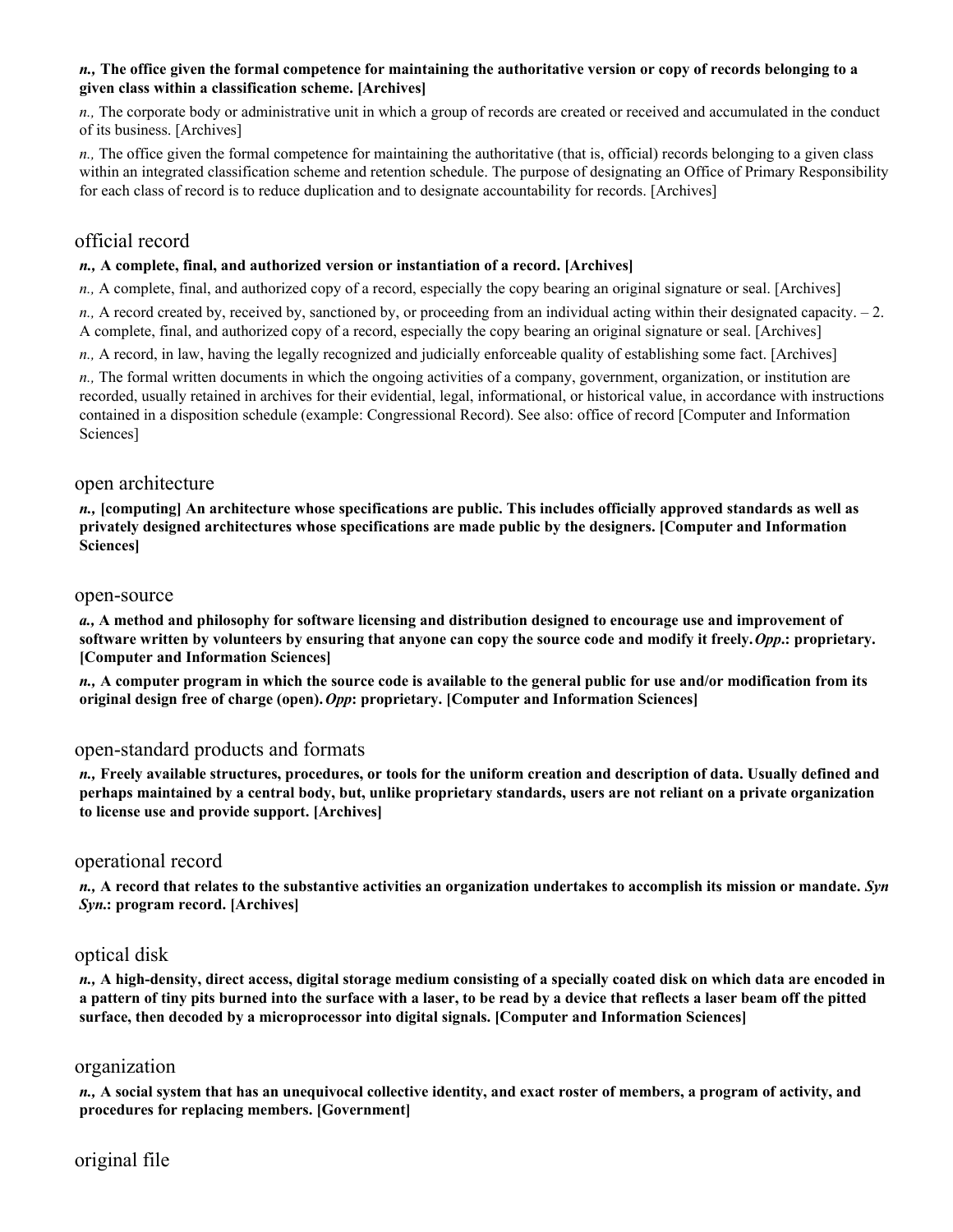*n.,* **In the paper environment, a file that contains originals of documents received and drafts and/or copies of documents sent (i.e., the first complete and effective file). [Archives]** 

## original record

*n.,* **The first copy or archetype of a record; that from which another instrument is transcribed, copied, or initiated. [Government]** 

### originator

*n.,* **The person assigned the electronic address where the record has been generated (i.e., from which the record is sent or where the record is compiled and kept). [Archives]** 

*n.,* The person owning the address where the record has been generated (i.e. from which the record is sent or where the record is compiled and kept) [Archives]

### originator's name

*n.,* **The name of the person from whose electronic address the record has been sent. [Archives]** 

#### outgoing document

*n.,* **A document that is sent to an external juridical and/or physical person in the course of the activities of the records creator, a draft or record copy of which is also set aside by the creator, usually in a recordkeeping system. [Archives]** 

outgoing record

*n., See***: outgoing document [Archives]** 

### overall presentation

*n.,* **[diplomatics] An extrinsic element of documentary form concerning a record's overall information configuration; i.e., the manner in which the content is presented to the senses using text, image or sound, either alone or in combination. [Archives]** 

#### packet

*n.,* **A piece of a message transmitted over a packet-switching network. One of the key features of a packet is that it contains the destination address in addition to the data. [Computer and Information Sciences]** 

#### packet switching

*n.,* **Refers to protocols in which messages are divided into packets before they are sent. Each packet is then transmitted individually and can even follow different routes to its destination. Once all the packets forming a message arrive at the destination, they are recompiled into the original message. [Computer and Information Sciences]** 

#### parity bit

*n.,* **A bit included in a unit of digital data to detect errors in transmission. [Computer and Information Sciences]** 

#### perfect

*a.,* **[law; diplomatics] Complete, finished, without defect and enforceable. [Archives]** 

### perfect record

*n.,* **A record that is able to produce the consequences wanted by its author; perfection is conferred on a record by its form. [Archives]** 

## permanent preservation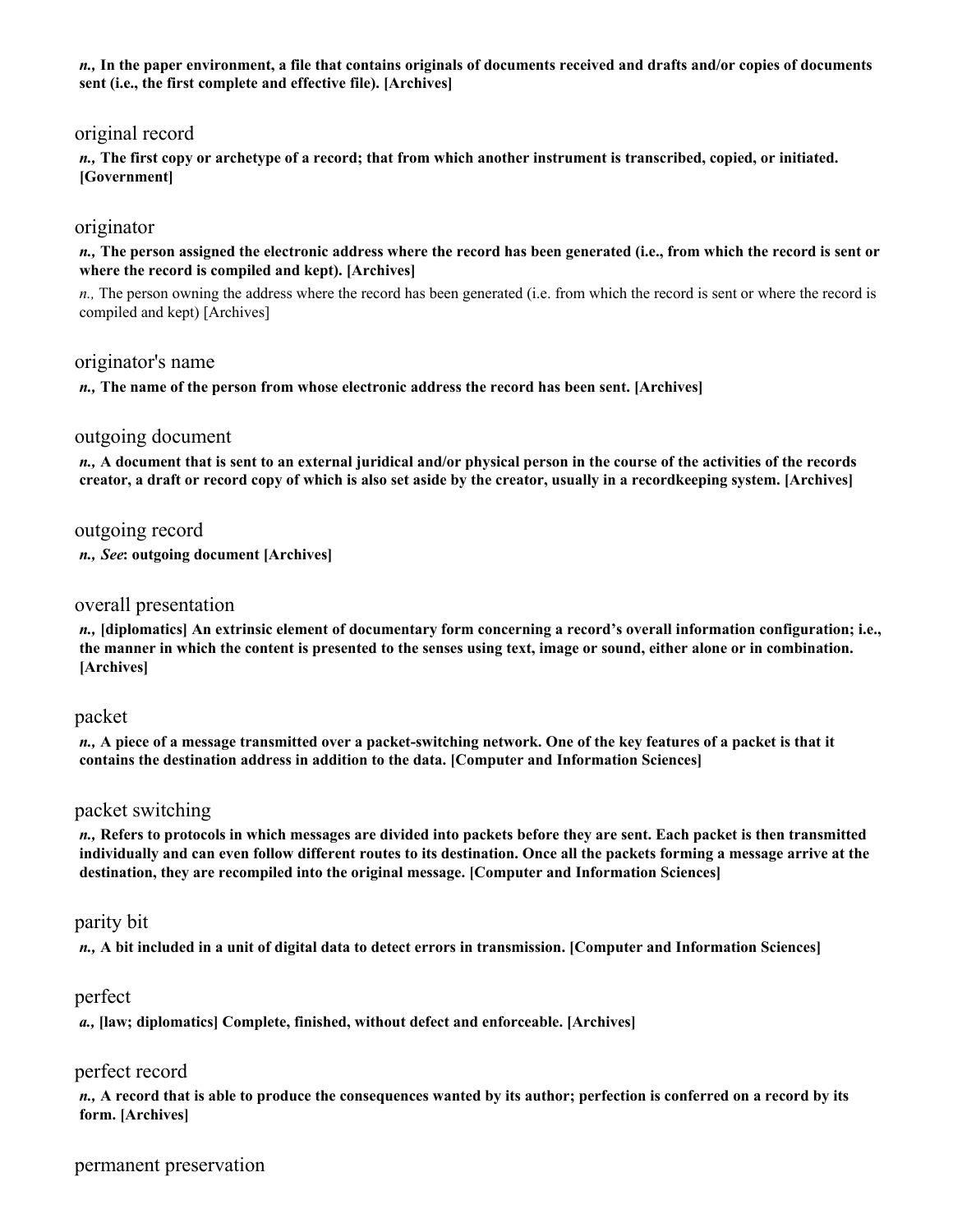#### *n., See***: records preservation [Archives]**

*n.,* The physical and technological stabilization and protection of intellectual content of materials intended for their continuing, enduring, stable, lasting, uninterrupted, and unbroken chain of preservation, without a foreseeable end. [Archives]

### permanent preservation system

*n., See***: records preservation system [Archives]** 

### persistent archive

*n.,* **A strategy that seeks to make the architecture of archival information systems used to preserve digital records independent of the technology used to implement them. [Archives]** 

#### persistent format

*n.,* **A data type, which may be simple or complex, that is independent of specific hardware or software, such that an object in this data type can be transferred from a source platform to an arbitrary target platform with no significant alteration of essential attributes or behaviours. [Computer and Information Sciences]** 

### persistent object

*n.,* **A digital object normalized to a persistent format and encapsulated so that it is self-describing and readable by newer platforms. [Computer and Information Sciences]** 

#### persistent object preservation

*n.,* **(POP) A permanent preservation technique to ensure digital records remain accessible by making them self-describing in a way that is independent of specific hardware and software. [Computer and Information Sciences]** 

#### persistent storage

*n., See***: non-volatile storage [Computer and Information Sciences]** 

#### person

*n.,* **An individual or legally defined entity who is the subject of rights and duties, and who is recognized by the juridical system as capable of or having the potential for acting legally. [General Dictionaries]** 

#### pertinent

*a.,* **[diplomatics] The quality of a record whose content is relevant to the purpose for which it is created and/or used. With correct, precise and truthful, a component of accuracy. [Archives]** 

### physical form

*n.,* **[diplomatics] The whole of the formal attributes of the record that determine its external make-up. [Archives]** 

### physical person

*n.,* **A human being, as distinguished from a juridical person, who has natural rights and duties and who has the ability to act in his or her own right in relations with other people.** *Syn***.: natural person. [General Dictionaries]** 

#### physical structure

*n.,* **Constituting the data storage elements in an SGML-compliant document and their content. [Computer and Information Sciences]**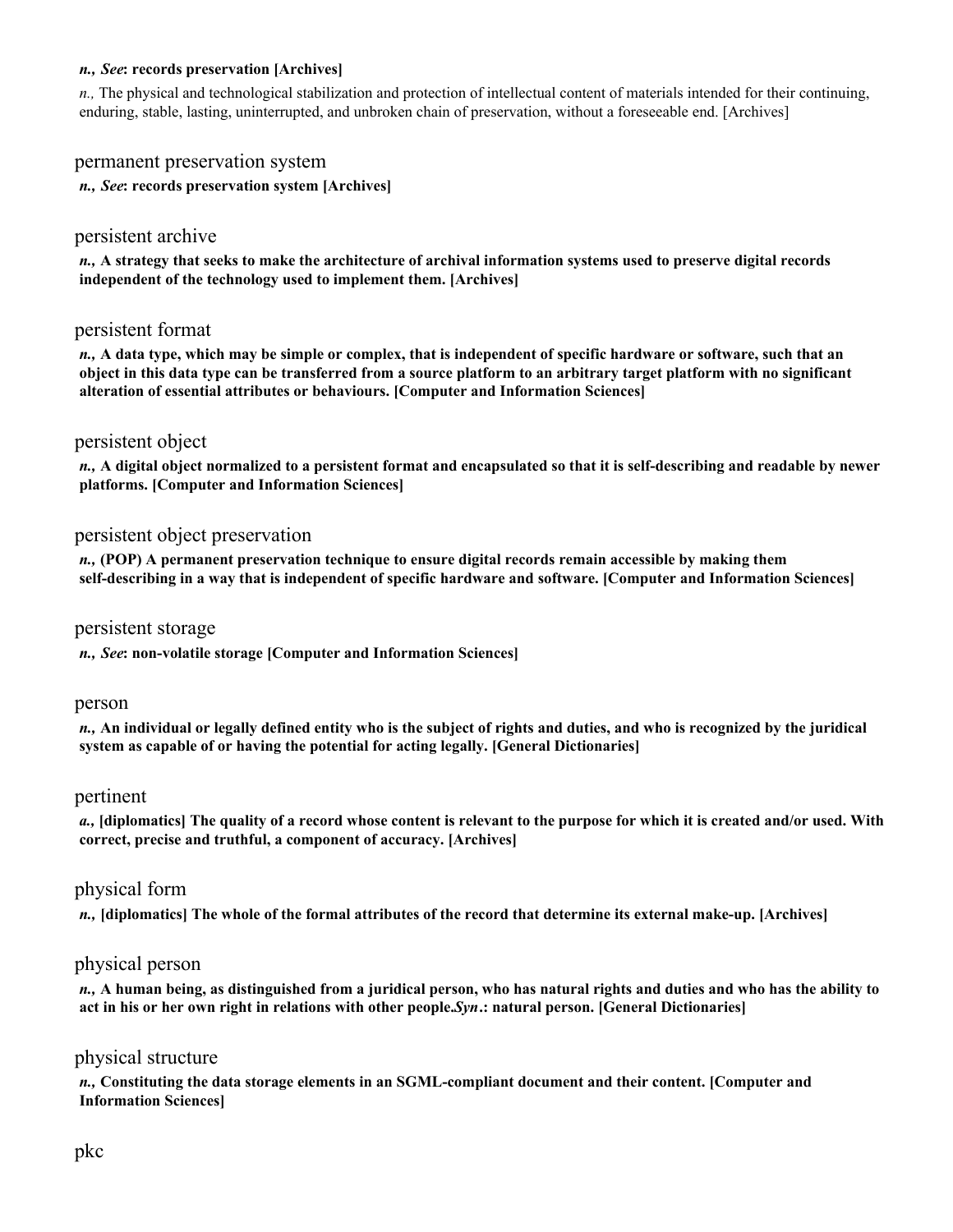*n.,* **Initialism for "public key cryptosystem." [Computer and Information Sciences]** 

## pke

*n.,* **Initialism for "public key encryption." [Computer and Information Sciences]** 

### pki

*n.,* **Initialism for "public key infrastructure." [Computer and Information Sciences]** 

## plaintext

*n.,* **Text or other data that contains no formatting and/or is not encrypted. [Computer and Information Sciences]** 

## planned disposition

*n., See***: disposition rule [Archives]** 

## platform

*n.,* **The specific hardware architecture of a computer and/or its operating system; usually for a model or entire family of computers. [Computer and Information Sciences]** 

## platform-independent

*n., See***: cross-platform [Computer and Information Sciences]** 

## platform-neutral

*n., See***: cross-platform [Computer and Information Sciences]** 

## policy

*n.,* **A formal statement of direction or guidance as to how an organization will carry out its mandate, functions or activities, motivated by determined interests or programs. [Archives]** 

### pop

*n.,* **Initialism for "persistent object preservation." [Computer and Information Sciences]** 

## potential record

*n.,* **A document that is a record in becoming. If the creator treats it is as a record, associates it with entities that are undeniably records, and does so in the course of an activity and for its purpose, such an object only needs a stable content and a fixed form to materialize itself as a complete record. [Archives]** 

# preamble

*n.,* **[diplomatics] An intrinsic element of documentary form that comprises the part of the text of a document that expresses the ideal motivation of the action. [Archives]** 

# precise

*a.,* **[diplomatics] The quality of a record that strictly conforms in every detail of content and form to an established standard, guideline or convention. With correct, pertinent and truthful, a component of accuracy. [Archives]** 

## presented digital record

*n., See***: manifested digital record [Models (MCP)]**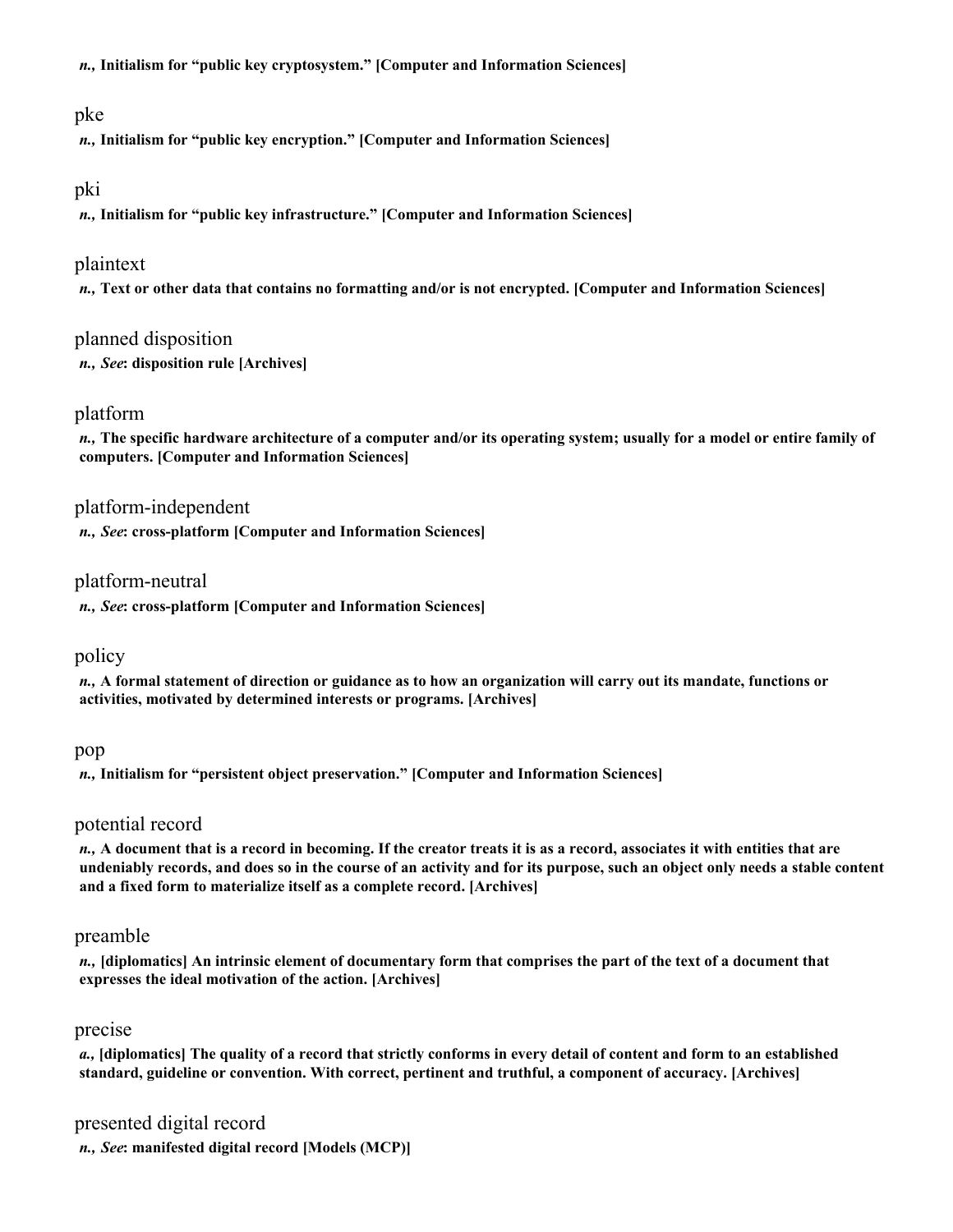#### preservation

#### *n.,* **The whole of the principles, policies, rules and strategies aimed at prolonging the existence of an object by maintaining it in a condition suitable for use, either in its original format or in a more persistent format, while leaving intact the object's intellectual form. [Archives]**

*n.,* Preservation has been defined as the protection of human features in the landscape, as opposed to conservation which is concerned with the protection of the natural landscape. This distinction is not always made. [Sciences]

*n.,* Processes and operations involved in ensuring the technical and intellectual survival of authentic records through time. [Archives]

*n.,* The process of protecting documents from deterioration or damage; the non-invasive treatment of fragile documents. [Archives]

*n.,* The storing and protecting of archives against damage and deterioration. [Archives]

*n.,* The totality of processes and operations involved in the stabilization and protection of documents against damage and deterioration and in the treatment of damaged or deteriorated documents preservation may also include the transfer of information to another medium such as microfilm. [Archives]

*n.,* Refers to actions taken to prevent further changes or deterioration in objects, sites, or structures. [Arts]

*n.,* The overall package of administrative and/or practical measures, such as boxing, good housekeeping, careful handling and environmental control, which ensure the survival of documents without specialist intervention. Conservation and restoration procedures are part of a preservation policy. [Arts]

*n.,* To keep from harm, injury, decay, or destruction. [General Dictionaries]

#### preservation emulation

#### *n., See***: emulation [Computer and Information Sciences]**

preservation strategy

*n., See***: records preservation strategy [Archives]** 

preservation system

*n., See***: records preservation system [Archives]** 

#### preserved record

*n.,* **A record in the records preservation system that is the result of good record-making, recordkeeping and permanent preservation practices, and is available for output (upon request). [Archives]** 

preserver

*n., See***: designated records preserver [Models (MCP)]** 

### preserver's certificates of authenticity

*n.,* **Attestations by the preserver that one or more records are authentic. [Models (MCP)]** 

### presumption of authenticity

*n.,* **An inference as to the fact of a record's authenticity that is drawn from known facts about the manner in which that record has been created and maintained. [Archives]** 

primary storage

*n.,* **See: volatile storage** *[Computer and Information Sciences]* 

## primitiveness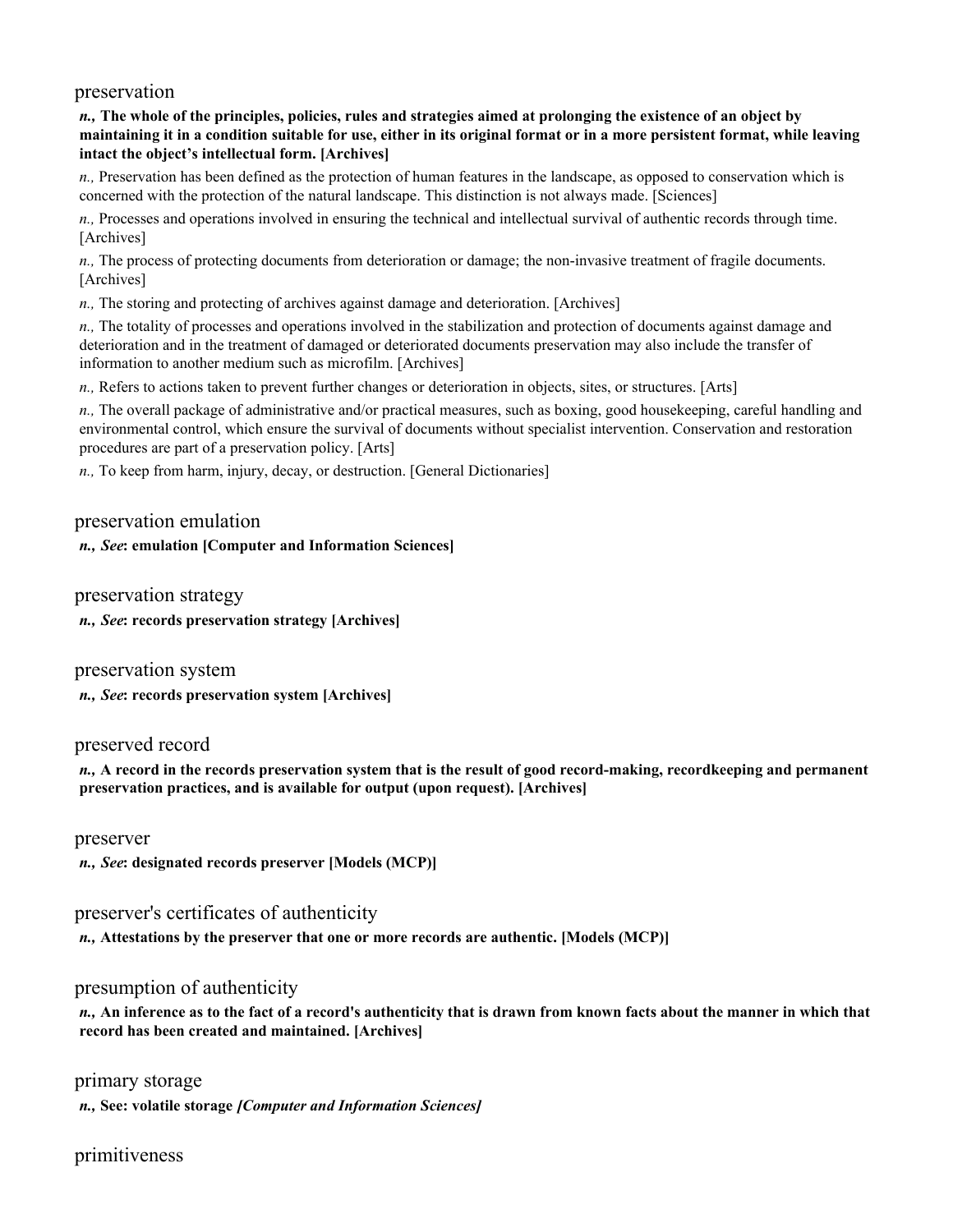*n.,* **The quality of being first, of not being derived from something else. With completeness and effectiveness, a quality presented by an original record. [Archives]** 

## priority of transmission

*n.,* **Indication of the relative importance or urgency with which a record is to be transmitted. [Archives]** 

### private key

*n.,* **In a Public Key cryptosystem, that part of a key pair that is held by a logical or legal entity in an authentication system, protected by a password, and not made available to anyone else. [Computer and Information Sciences]** 

### probative

*a.,* **(of a document) Constituting evidence of a completed juridical act. [Archives]** 

## probative record

*n.,* **A retrospective record for which the juridical system requires a written form as evidence of an action that came into existence and was complete before being manifested in writing. With dispositive, enabling, instructive, narrative and supporting, one of six functional categories of records. [Archives]** 

*n.,* Records whose written form is required by the juridical system as proof that an action has taken place prior to its documentation. [Archives]

*n.,* Documents constituting written evidence of a juridical act which was complete before being documented. [Archives]

## procedural context

#### *n.,* **The business procedure in the course of which a record is created. [Archives]**

### procedure

#### *n.,* **In general, the body of written and unwritten rules governing the conduct of a transaction, or the formal steps undertaken in carrying out a transaction. [Archives]**

*n.,* Records of established forms or methods for conducting the affairs of a business, legislative body, or court of law. [Arts]

*n.,* A section of a program that carries out some well-defined operation on data specified by parameters. It can be called from anywhere in a program, and different parameters can be provided for each call. [Computer and Information Sciences]

*n.,* The formal manner in which legal proceedings are conducted. [Government]

#### process

#### *n.,* **The series of motions, or activities in general, carried out to set oneself to work and go on towards each formal step of a procedure. [Archives]**

*n.,* Used for actions or procedures followed to produce some end, and for the actions or changes that take place in materials or objects. When emphasis is on the manner or method by which actions or procedures are performed, use "techniques." [Arts]

*n.,* The sequence of states of an executing program. A process consists of the program code (which may be shared with other processes which are executing the same program), private data, and the state of the processor, particularly the values in its registers. It may have other associated resources such as a process identifier, open files, CPU time limits, shared memory, child processes, and signal handlers. [Computer and Information Sciences]

*v.,* To manipulate data by mechanical means. [Computer and Information Sciences]

*n.,* Process has special legal senses (1) "the proceedings in any action or prosecution" , and (2) "the summons by which a person is cited to appear in court" . Sense (2) is especially baffling to nonlawyers unfamiliar with legal procedures. E.g., "an execution is a 'process' of the court issued to enforce the judgment of that court." [Government]

*n.,* A summons or writ, esp. to appear or respond in court. [Government]

*n.,* The proceedings in any action or prosecution. [Government]

# profile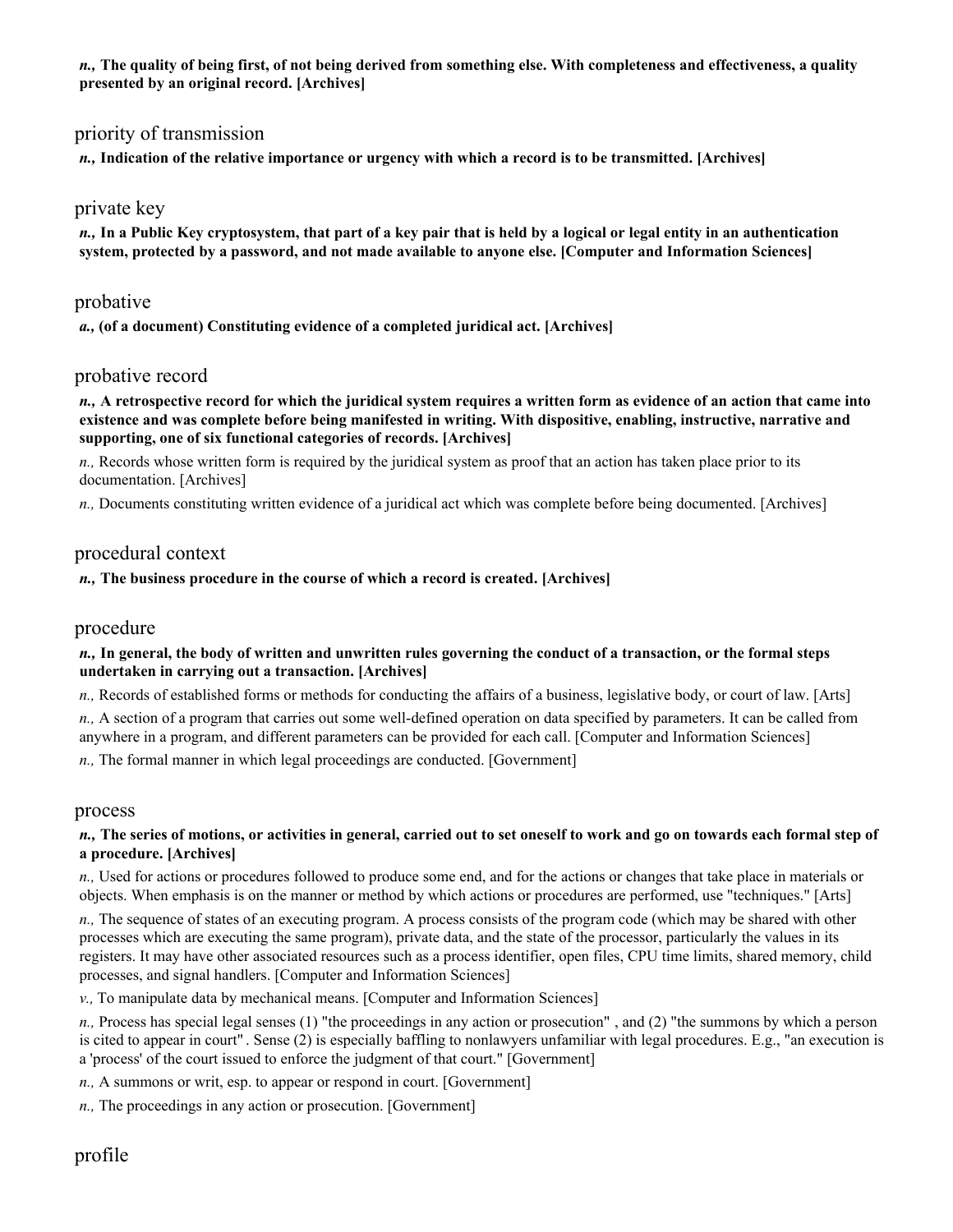*n.,* **An analysis representing the extent to which an entity exhibits various characteristics. [General Dictionaries]** 

### program record

*n., See***: operational record [Archives]** 

### proprietary

*a.,* **In reference to hardware technology, software applications and/or file formats, the state of being privately owned and controlled. A proprietary design or technique...implies that the company has not divulged specifications that would allow other companies to duplicate the product. [Computer and Information Sciences]** 

### prospective record

*n.,* **A record that guides what to do and/or how to do it. A prospective record can enable (enabling record) or inform (instructive record) interactions, experiences or dynamic processes. [Archives]** 

### protocol

*n.,* **[documentary form] The initial section of a document, usually containing the identification of the persons concurring to its formation and of its temporal, geographical and administrative context. [Archives]** 

*n.,* **[record]** *See***: protocol register [Archives]** 

*n.,* **[computing] A set of formal rules describing how to transmit data, especially across a network. Low level protocols define the electrical and physical standards to be observed, bit- and byte-ordering and the transmission and error detection and correction of the bitstream. High level protocols deal with the data formatting, including the syntax of messages, the terminal to computer dialogue, character sets, sequencing of messages, etc. [Computer and Information Sciences]** 

*n.,* Either the minutes of the proceedings at an international conference or an addendum to a treaty. [Government]

*n.,* A summary of a document or treaty. [Government]

*n.,* A treaty amending and supplementing another treaty. [Government]

*n.,* A set of conventions governing the treatment and especially the formatting of data in an electronic communications system. [General Dictionaries]

### protocol register

#### *n.,* **A type of register that records the identifying attributes of incoming, outgoing, and/or internal records, specifying the action taken. [Archives]**

*n.,* A register containing unique, consecutive numbers assigned to records and including additional information about the identity of persons involved and the documentary context of the record. [Archives]

*n.,* The protocol register [...] records the document's protocol number (i.e., a unique identifier), the name and official title of the sender, the protocol number in the office of the sender (if applicable), the nature of the action, and indication of any enclosures and their types, the assigned classification number, and the office handling the matter. [Archives]

#### provenance

*n.,* **The relationships between records and the organizations or individuals that created, accumulated and/or maintained and used them in the conduct of personal or corporate activity. [Archives]** 

### provenancial context

*n.,* **The creating body, its mandate, structure and functions. [Archives]** 

### pseudo-original

*n.,* **A copy of a record in which the maker of the copy tries to imitate perfectly the original in order to deceive. [Archives]** 

public accountability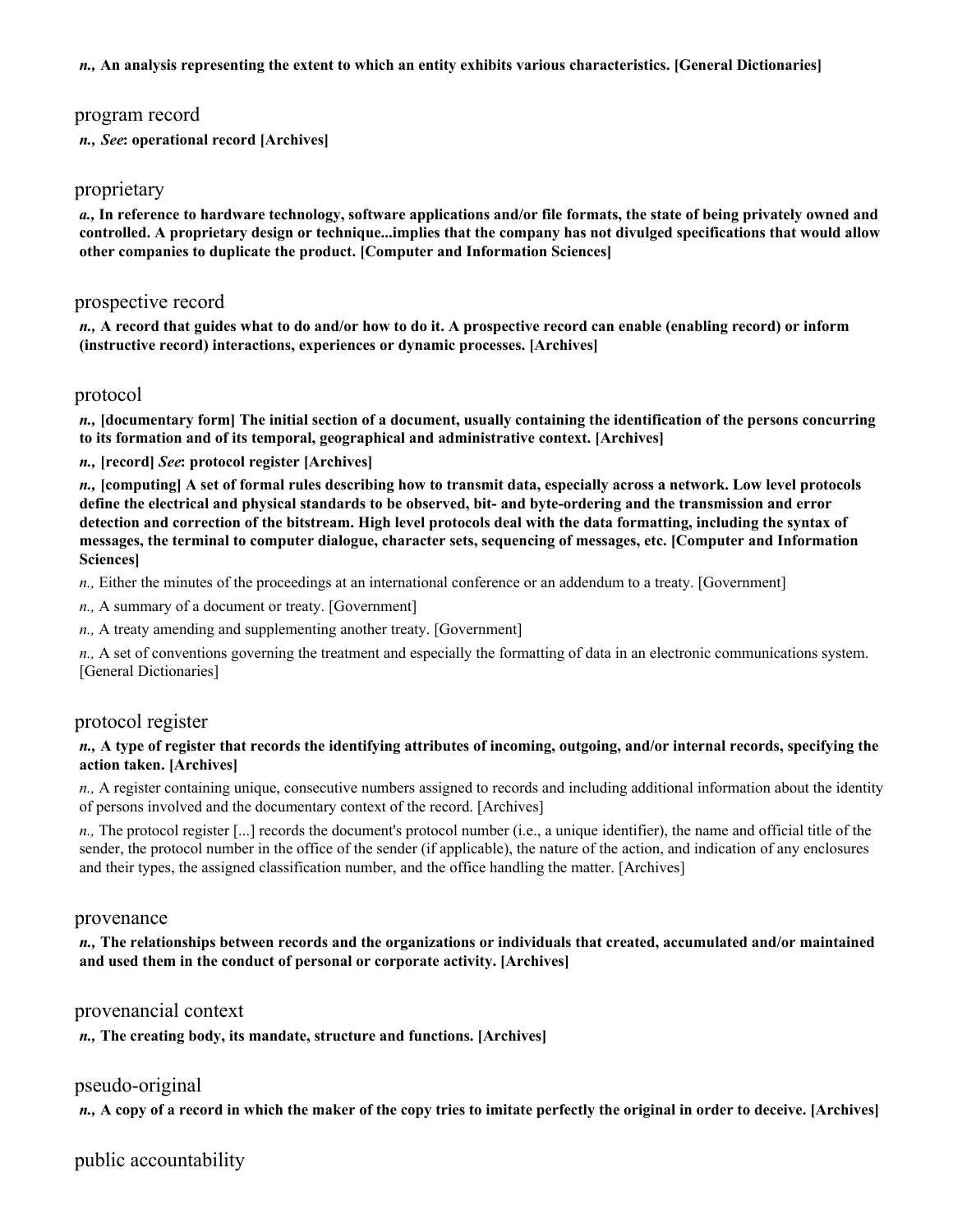*n.,* **'Right to know,' a right to receive openly declared facts that may lead to public debate by the citizens and their elected representatives. [Government]** 

## public key

*n.,* **In a public key cryptosystem, that key of a user's key pair that is publicly known. [Computer and Information Sciences]** 

### public key cryptosystem

*n.,* **(PKC) A cryptographic system that uses two keys: a public key known to everyone and a private or secret key known only to the recipient of the message. [Computer and Information Sciences]** 

## public key encryption

*n.,* **(PKE) The use of two keys—a public key known to everyone and a private or secret key known only to the recipient of the message—to encrypt and decrypt information transmitted between two parties. [Computer and Information Sciences]** 

### public key infrastructure

*n.,* **(PKI) The underlying systems and processes necessary to support the trustworthiness and wide-scale use of public key encryption to authenticate individuals in a digital environment, especially over the Internet. [Computer and Information Sciences]** 

*n.,* A system of public key encryption using digital certificates from Certificate Authorities and other registration authorities that verify and authenticate the validity of each party involved in an electronic transaction.

PKIs are currently evolving and there is no single PKI nor even a single agreed-upon standard for setting up a PKI. However, nearly everyone agrees that reliable PKIs are necessary before electronic commerce can become widespread. [Computer and Information Sciences]

### publication

*n.,* **Recorded information that is intended for communication and/or dissemination to the public at large. [Archives]** 

### qualification of signature

*n.,* **[diplomatics] An intrinsic element of documentary form that comprises the mention of the title and capacity of the signer, usually accompanying the attestation. [Archives]** 

*n.,* The mention of the title and capacity of the signer of a document. [Archives]

### rdf

*n.,* **Initialism for "resource description framework." [Computer and Information Sciences]** 

### received document

*n.,* **A document transmitted to a creator from an external juridical or physical person. [Archives]** 

### received record

*n.,* **A received document declared a record and set aside for action or reference, usually in a recordkeeping system. [Models (MCP)]** 

### recipient

#### *n.,* **Person(s) to whom the record is copied for information purposes.** *Syn***.: receiver. [Archives]**

*n.,* An electronic device that detects and amplifies radio signals captured by an antenna. [Sciences]

*n.,* The end of a linear process of message transfer. [Arts]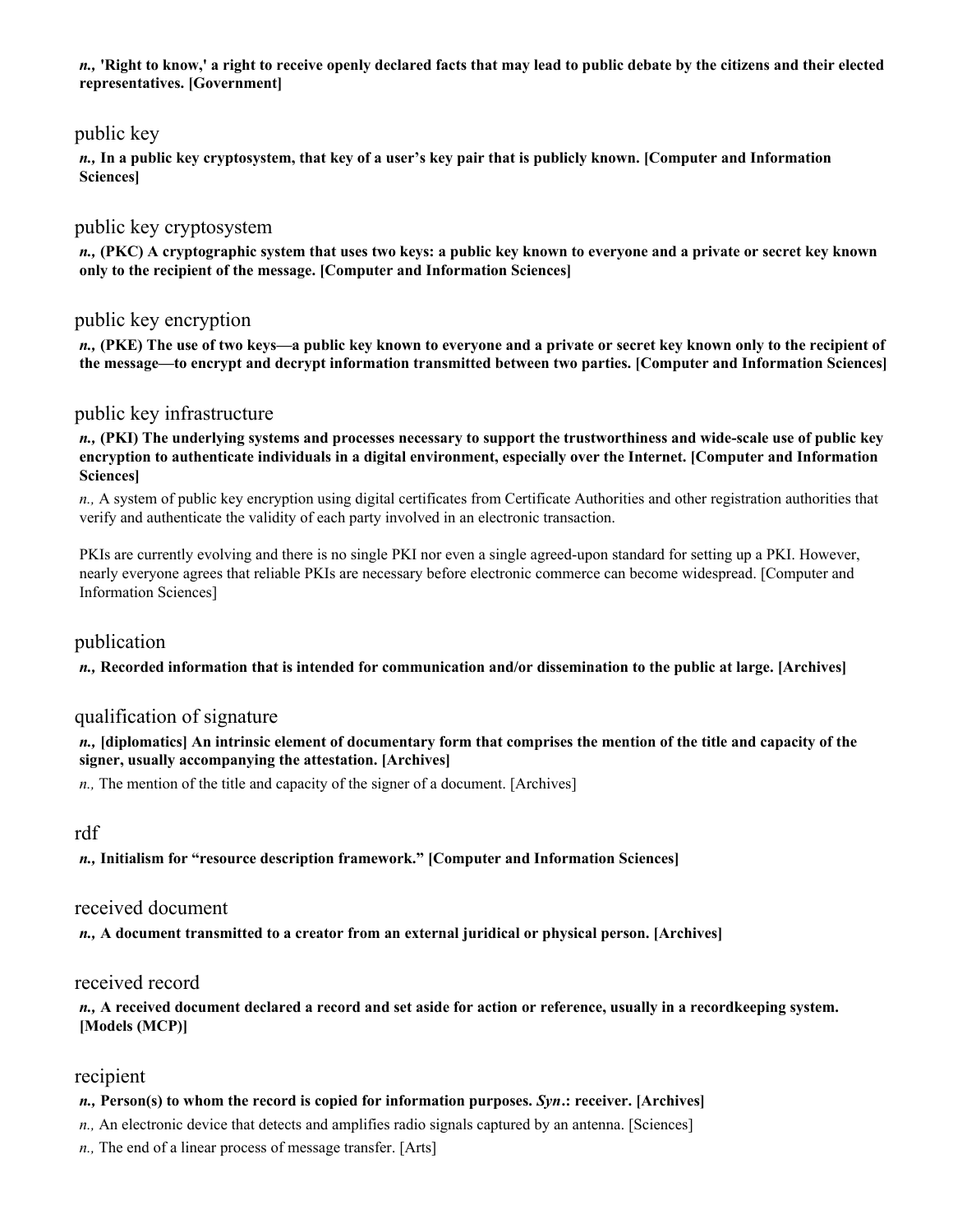*n.,* A person appointed by the court to preserve and protect property that is at risk, to enable another person to obtain the benefit of rights over the property or to obtain payment of a debt if the common-law remedy is inadequate. [Government]

## recipient's name

*n.,* **The name of the office or individual receiving the record. [Archives]** 

### reconstitute

*v.,* **To link and assemble the stored digital component(s) of a document to enable the document to be reproduced and manifested in authentic form. [Archives]** 

#### record

#### *n.,* **A document made or received in the course of a practical activity as an instrument or a by-product of such activity, and set aside for action or reference.** *Syn***.: archival document. [Archives]**

*n.,* Recorded information (documents) regardless of form or medium created, received and maintained by an agency, institution, organization or individual in pursuance or its legal obligations or in the transaction of business. [Archives]

*n.,* Recorded information produced or received in the initiation, conduct or completion of an institutional or individual activity that comprises content, context and structure sufficient to provide evidence of the activity. [Archives]

*n.,* A representation of a fact or act that is memorialized on a physical carrier-that is, a medium-and preserved by a physical or juridical person in the course of carrying out its activities. [Archives]

*n.,* Documents created or received by public authorities in the course of carrying out their public function. [Archives]

*n.,* In data processing, a grouping of interrelated data elements forming the basic unit of a file. [Archives]

*n.,* Data or information that has been fixed on some medium; that has content, context, and structure; and that is used as an extension of human memory or accountability. [Archives]

*n.,* A document created or received and maintained by an agency, organization, or individual in pursuance of legal obligations or in the transaction of business. [Archives]

*n.,* Document(s) produced or received by a person or organisation in the course of business, and retained by that person or organisation. A record may incorporate one or several documents (e.g. when one document has attachments), and may be on any medium in any format. In addition to the content of the document(s), it should include contextual information and, if applicable, structural information (i.e. information which describes the components of the record). A key feature of a record is that it cannot be changed. [Archives]

*n.,* Recorded information, regardless of medium, created, received, and maintained by an agency, institution, organization, or individual in pursuance of its legal obligations or in the transaction of business. [Arts]

*n.,* Any electronic, photographic or mechanical recording of music, singing, dialogue, sound effects or visual events, in cluding CDs, DVDs, audio tapes, films, videos and the like. [Arts]

*n.,* A document preserving an account of fact in permanent form, irrespective of media or characteristics. [Computer and Information Sciences]

*n.,* An ordered set of fields, usually stored contiguously. The term is used with similar meaning in several different contexts. In a file, a "record" probably has some fixed length, in contrast to a "line" which may have any length and is terminated by some End Of Line sequence). A database record is also called a "row". In a spreadsheet it is always called a "row". Some programming languages use the term to mean a type composed of fields of several other types (C calls this a "struct"). [Computer and Information Sciences]

*n.,* The documents constituting an authentic account of the proceedings before a court, including the claim form or other originating process, the statements of case, and the judgment or order, but usually not the evidence tendered. [Government]

## record attribute

*n.,* **[diplomatics] A defining characteristic of a record or of a record element (e.g., the name of the author). [Archives]** 

### record characteristic

*n.,* **[diplomatics] A quality that belongs to all records, such as a fixed documentary form, a stable content, an archival bond with other records either inside or outside the system, and an identifiable context. [Archives]**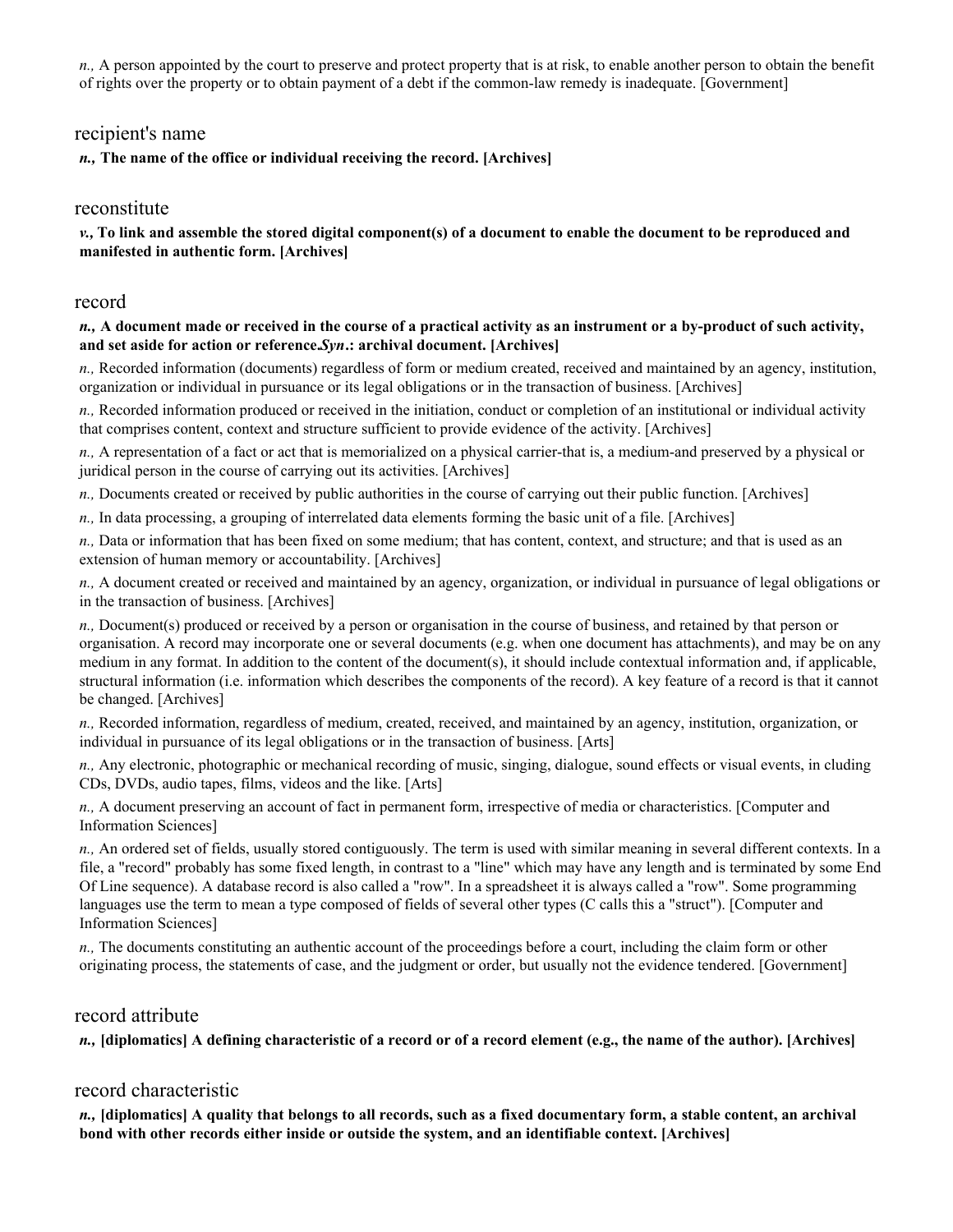## record creation

### *n.,* **The first phase of a record's lifecycle in which a record is made or received and then set aside for action or reference, usually in a recordkeeping system. [Archives]**

*n.,* The generation of bibliographic records by, for example, a bibliographic agency. [Arts]

## record element

*n.,* **[diplomatics] A constituent part of a record's documentary form; an element is a formal expression visible on the face of the record (e.g., a signature) [Archives]** 

## record identity

*n.,* **The distinct character of a record, identifiable through the attributes that uniquely characterize it and distinguish it from other records. [Archives]** 

## record integrity

*n.,* **A record's wholeness and soundness. The quality or state of being complete and uncorrupted. [Archives]** 

# record profile

*n.,* **An electronic form designed to contain the attributes of the record that attest to its identity and integrity, and which is generated when a user tries to send or to close an electronic record and remains inextricably linked to the record for the entire period of its existence. [Archives]** 

## record version

#### *n.,* **One of two or more forms in which a record is issued. [Archives]**

*n.,* The state of a document at some point during its development. A version is usually one of the drafts of a document, or the final document. In some cases, however, finished documents exist in several versions, e.g. technical manuals. Note also that records cannot exist in more than one version. [Archives]

### recordkeeping

#### *v.,* **The whole of the principles, policies, rules and strategies employed by the creator that establishes and maintains administrative, intellectual and physical control on its records. [Archives]**

*v.,* The making, receiving, setting aside, and handling of records; the intellectual and physical maintenance of those records; and their ultimate disposition all done in accordance with a set of internally consistent rules plus any tools and mechanisms to implement those tools. [Archives]

*v.,* The systematic storage, use, maintenance and disposition of records by the creator to meet its administrative, programmatic, legal and financial needs and responsibilities. [Archives]

## recordkeeping access privileges

*n.,* **The authority to annotate, read, retrieve, transfer and/or destroy records in the recordkeeping system, granted to officers and employees of the creator. [Models (MCP)]** 

## recordkeeping metadata schemes

*n.,* **Lists of all necessary metadata to be recorded to ensure the identification and integrity of records maintained in the recordkeeping system. [Models (MCP)]** 

## recordkeeping office

*n.,* **The office given the formal competence for designing, implementing and maintaining the creator's trusted recordkeeping system. [Archives]**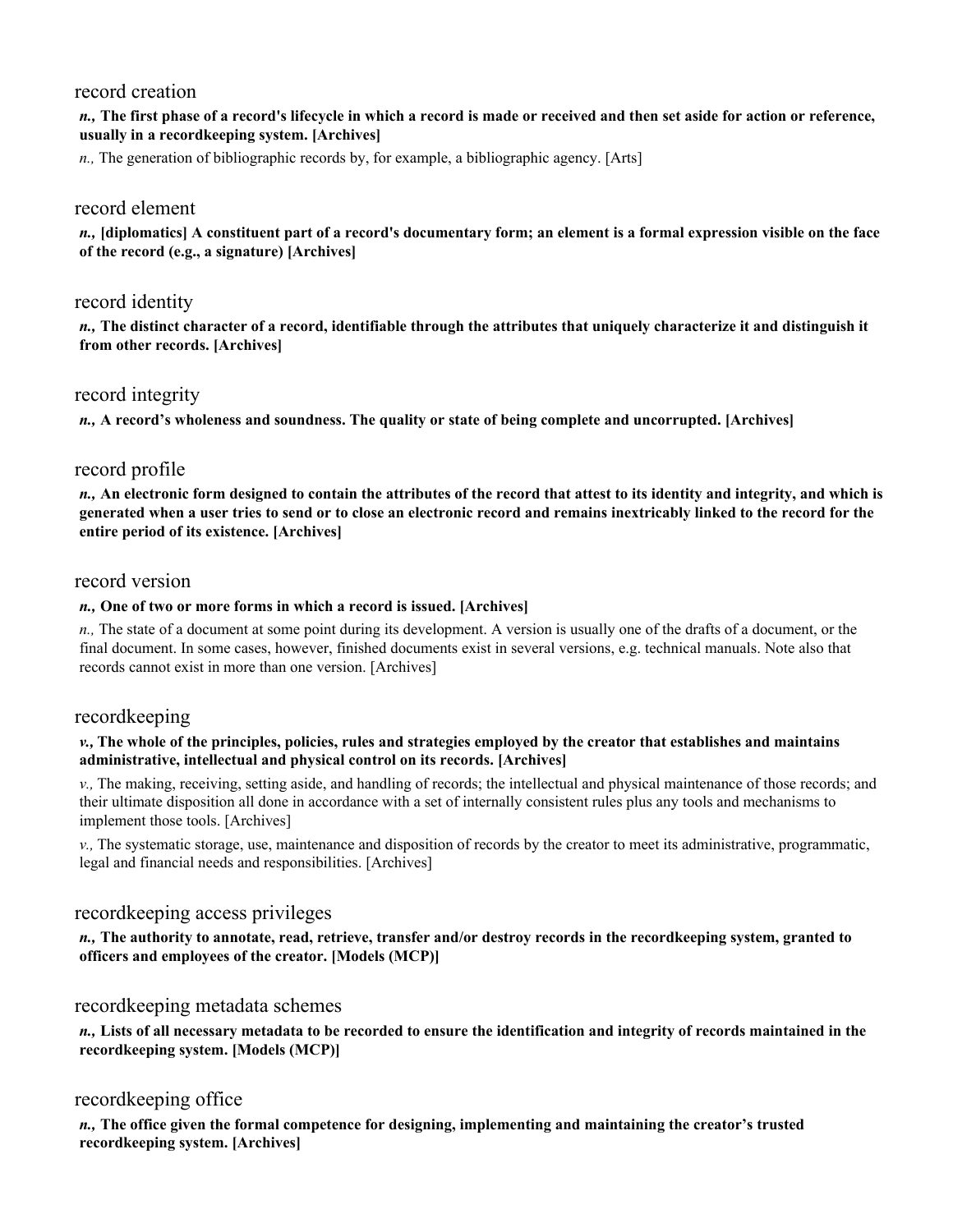## recordkeeping system

*n.,* **A set of rules governing the storage, use, maintenance and disposition of records and/or information about records, and the tools and mechanisms used to implement these rules. [Models (MCP)]** 

### record-making

*n.,* **The whole of the principles, policies, rules and strategies that controls the process of creating records from made or received documents. [Archives]** 

*n.,* The process of drafting or compiling, capturing and identifying a document and declaring (i.e., classifying and registering) it a record. [Archives]

## record-making access privileges

*n.,* **The authority to compile, annotate, read, retrieve, transfer and/or destroy records in the record-making system, granted to officers and employees of the creator. [Models (MCP)]** 

### record-making metadata schemes

*n.,* **Lists of all necessary record-making metadata to be recorded to ensure the reliability, accuracy, identification and integrity of records created in the record-making system. [Models (MCP)]** 

### record-making system

*n.,* **A set of rules governing the making of records, and the tools and mechanisms used to implement these rules. [Models (MCP)]** 

### records aggregation

*n.,* **A natural accumulation of an interrelated group of records, such as a file, dossier, series or fonds, which results from the way in which a records creator carries out its activities or functions.** *Syn***.: aggregated records. [Archives]** 

### records continuum

#### *n.,* **A model of archival science that emphasizes overlapping characteristics of recordkeeping, evidence, transaction, and the identity of the creator. [Archives]**

A records continuum perspective can be contrasted with the life cycle model. The life cycle model argues that there are clearly definable stages in record-keeping and creates a sharp distinction between current and historical record-keeping. The record continuum, on the other hand, has provided Australian records managers and archivists with a way of thinking about the integration of record-keeping and archiving processes. [Archives]

*n.,* The whole extent of a record's existence. Refers to a consistent and coherent regime of management processes from the time of the creation of records (and before creation, in the design of recordkeeping systems), through to the preservation and use of records as archives. [Archives]

## records creator

#### *n.,* **The physical or juridical person who makes, receives or accumulates records by reason of its mandate/mission, functions or activities and who generates the highest-level aggregation in which the records belong (that is, the fonds).** *Syn Syn***.: creator. [Archives]**

*n.*, The person or office that generates the highest-level aggregation in which the record belongs (that is, the fonds). [Archives]

## records forms

#### *n.,* **Specifications of the documentary forms for the various types of records of the creator. [Models (MCP)]**

### records keeper

*n., See***: records manager [Archives]**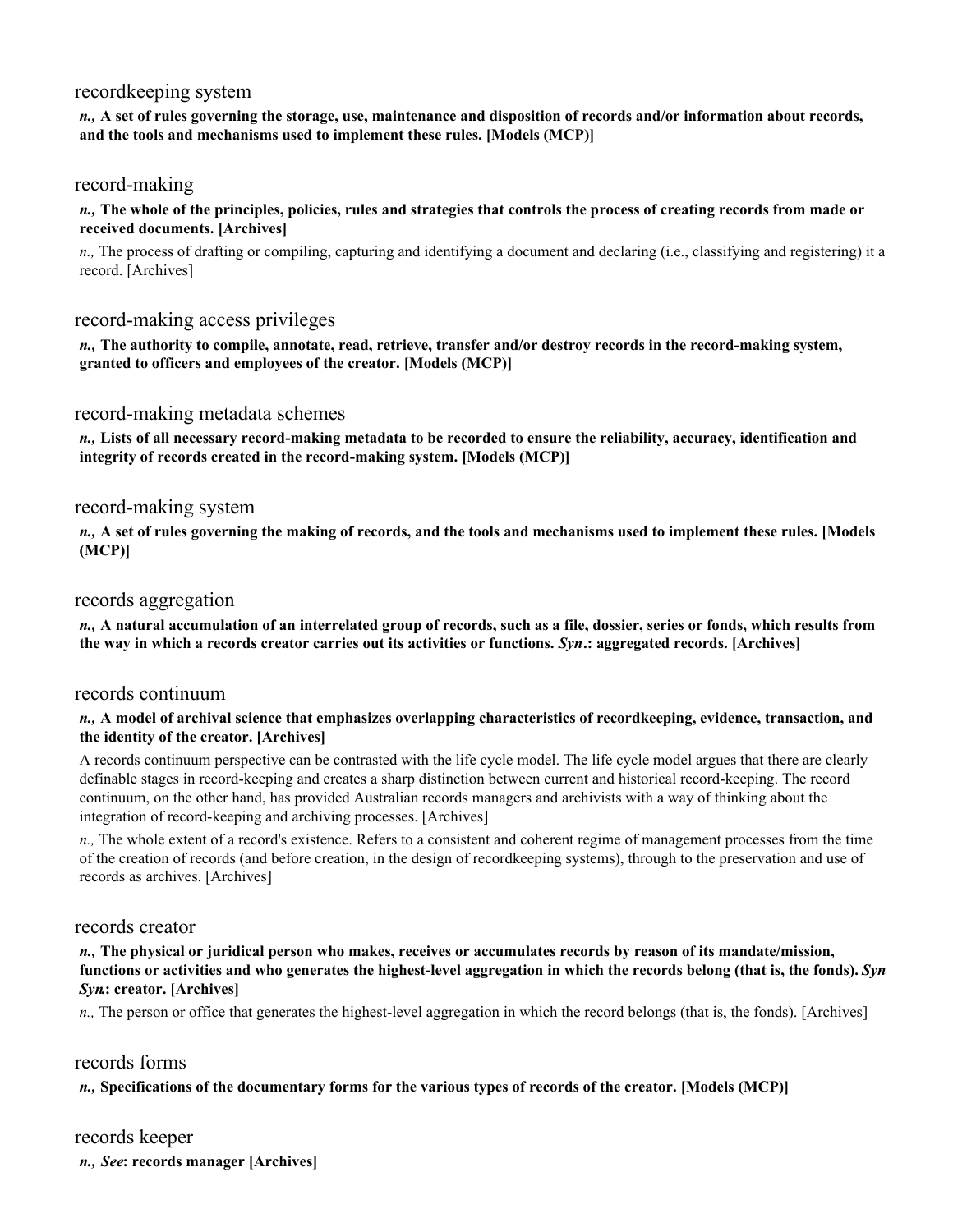# records lifecycle

*n.,* **A model of records management and archival science that characterizes the life span of a record as comprising eight sequential stages: creation or receipt; classification; maintenance and use; disposition through destruction or transfer to an archival institution or agency; description in archival finding aids; preservation; reference and use. [Archives]** 

*n.,* The theory that records go through four distinct stages of change in activity, including creation or receipt, use and maintenance, in-active storage, and disposition (destruction or transfer to an archives). [Archives]

### records management

*n.,* **The field of management responsible for the efficient and systematic control of the creation, receipt, maintenance, use and disposition of records, including processes for capturing and maintaining evidence of and information about business activities and transactions in the form of records. [Archives]** 

*n.,* **The systematic design, implementation, maintenance and administrative control of a framework for the making and keeping of records by a records manager (trusted records officer) to ensure efficiency and economy in their creation, use, handling, control, maintenance and disposition. [Archives]** 

*n.,* The systematic control of the creation, maintenance, use, and disposition of records. [Archives]

*n.,* The creation and implementation of systematic controls for records and information activities from the point where they are created or received through final disposition or archival retention, including distribution, use, storage, retrieval, protection and preservation. [Archives]

*n.,* The application of systematic and scientific control to the creation, use, maintenance, storage, retrieval, disposition, and preservation of all form of recorded information produced by an organization in the conduct of its operations. [Archives]

*n.,* That area of general administrative management concerned with achieving economy and efficiency in the creation, maintenance, use and disposal of records, i.e. during their entire life cycle. [Archives]

*n.,* The systematic control of all records form their creation or receipt through their processing, distribution, organization, storage and retrieval, and to their ultimate disposition. [Archives]

*n.,* The discipline concerned with the control and use of information-bearing media within an organization. [Computer and Information Sciences]

### records management function

*n.,* **The whole of the activities of a creator aimed at the creation, use and maintenance of records to meet its administrative, programmatic, legal, financial and historical needs and responsibilities. [Archives]** 

### records manager

*n.,* **The person responsible for the management of active and semiactive records of a creator. The role of a records manager should be that of a trusted records officer.** *Syn***.: records keeper; records officer. [Models (MCP)]** 

### records officer

*n., See***: records manager; trusted records officer [Archives]** 

## records preservation

*n.,* **The whole of the principles, policies, rules and strategies that controls the physical and technological stabilization and protection of the intellectual form of acquired records intended for their continuing, enduring, stable, lasting, uninterrupted and unbroken chain of preservation, without a foreseeable end.** *Syn***.: archival preservation; permanent preservation. [Archives]** 

# records preservation strategy

*n.,* **A coherent set of objectives and methods for protecting and maintaining (i.e., safeguarding authenticity and ensuring accessibility of) digital components and related information of acquired records over time, and for reproducing the related authentic records and/or archival aggregations.** *Syn***.: preservation strategy; permanent preservation strategy. [Archives]**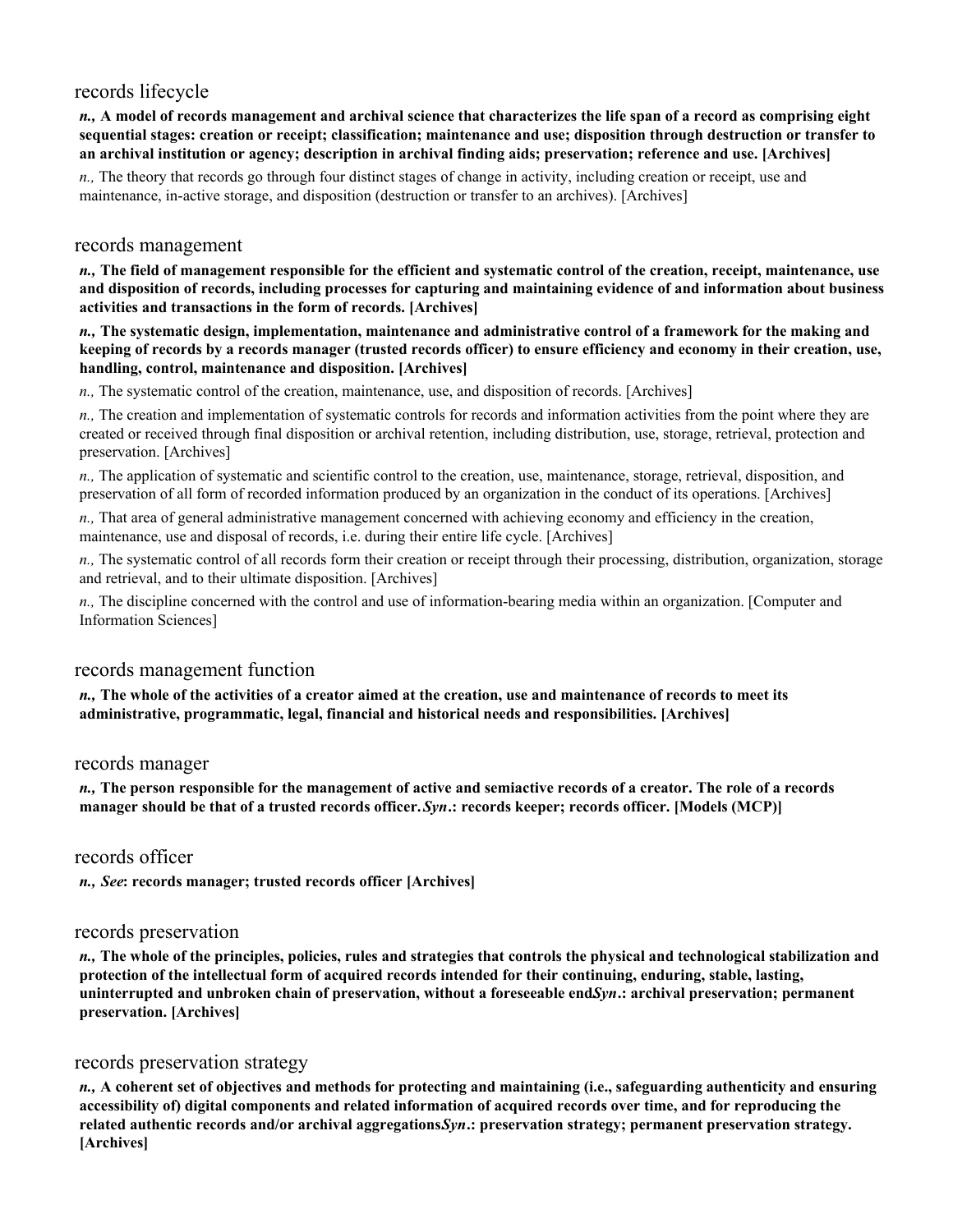## records preservation system

*n.,* **A set of rules governing the permanent intellectual and physical maintenance of acquired records and the tools and mechanisms used to implement these rules.** *Syn***.: archival preservation system; preservation system; permanent preservation system. [Archives]** 

records retention schedule

*n., See***: retention schedule [Archives]** 

## records series

*n.,* **Dossiers, file units or individual documents that are arranged in accordance with a classification or filing system or that are maintained as a unit because they result from the same accumulation or filing process, the same function or the same activity, and that have a particular form or because of some other relationship arising out of their creation, receipt or useSyn.: series.** [Archives]

*n.,* A grouping of documents within a fonds created to accomplish one function. [Archives]

*n.,* Documents arranged systematically or maintained as a unit because they relate to a particular function or subject, result from the same activity, have a particular form, or because of some other relationship arising from their creation, receipt, and use. [Archives]

*n.,* A group of related records arranged according to a filing system that are the product of the same business process, or because of some other relationship arising out of the process of creation, receipt, or use. Large, complex record series may be subdivided. [Archives]

*n.,* A group of record items, either controlled by numbers or other symbols or not, which results from the same accumulation, are subject to the same processes and procedures of organization, or have similar physical shape and informational content. [Archives]

## records system

#### *n.,* **A set of rules governing record-making and recordkeeping, as controlled by the creator's records management function, and the tools and mechanisms used to implement these rules. [Archives]**

*n.,* Information system which captures, manages and provides access to records through time. [Archives]

*n.,* File units or documents arranged in accordance with a filing system or maintained as a unit because they result from the same accumulation or filing process, the same function or the same activity; have a particular form or because of some other relationship arising out of their creation, receipt, or use. [Archives]

*n.,* The records system of a creator comprises the methods and the rules which determine the regular accumulation of records produced or acquired, and permits the delineation of a coherent archival structure adequate for the administrative and informational needs of the creator in the following areas · control of provenance, definition of the procedures for production, acquisition, accumulation, and movement of records; · organization and regular accumulation, which involves the same records functions with respect to the activities from which the records results (creation and maintenance of the archival bond); · secure preservation and transmission of integral and authentic records (elimination of risks of manipulation and dispersion). (Richard Pearce-Moses) [Archives]

*n.,* The system that comprises the creator's records, its record-making and recordkeeping systems and is controlled by the creator's records management function. [Archives]

## refreshing

*n.,* **The process of copying the digital content from one digital medium to another (includes copying to the same kind of medium). [Archives]** 

# refreshing of records

*n.,* **The process of refreshing digital records in the usual and ordinary course of business to ensure their continued accessibility as their storage medium becomes obsolete or degrades over time, while leaving intact their intellectual form. [Archives]**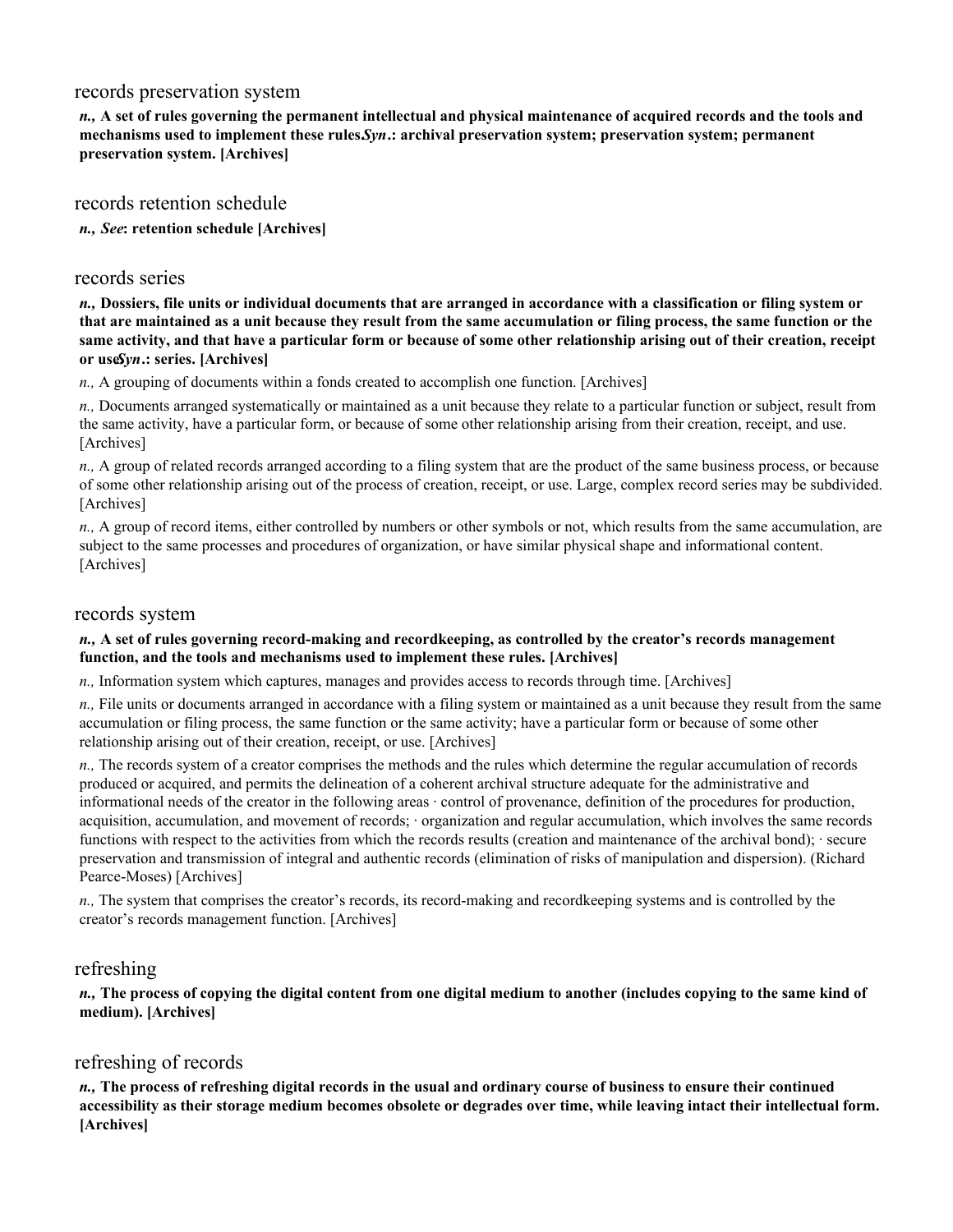# registered record

*n.,* **A record that has been assigned a registration number and for which all the data necessary to identify the persons and acts involved and the documentary context of the record are recorded within a protocol register. [Archives]** 

## registration number

*n.,* **A consecutive number added to each incoming or outgoing record in the protocol register, which connects it to previous and subsequent records made or received by the creator. [Archives]** 

### registration scheme

*n.,* **A method for assigning a unique identifier to each record. [Models (MCP)]** 

### registry system

*n.,* **A system controlling the creation, maintenance, and use of current and semicurrent records through the use of formal registers, lists and indexes. [Archives]** 

# reliability

*n.,* **The trustworthiness of a record as a statement of fact. It exists when a record can stand for the fact it is about, and is established by examining the completeness of the record's form and the amount of control exercised on the process of its creation. [Archives]** 

*n.,* The records ability to serve as reliable evidence. [Archives]

*n.,* An attribute of any system that consistently produces the same results, preferably meeting or exceeding its specifications. The term may be qualified, e.g software reliability, reliable communication. [Computer and Information Sciences]

*n.,* The ability of a computer system to perform its required functions for a given period of time. It is often quoted in terms of percentage of uptime, but may be more usefully expressed as MTBF (mean time between failures). [Computer and Information Sciences]

*n.,* The quality of being sufficiently accurate and authentic to serve as the basis for a decision or action; worthy of trust. [General Dictionaries]

## reliable record

### *n.,* **A record capable of standing for the facts to which it attests. [Archives]**

*n.,* A reliable record is one whose contents can be trusted as a full and accurate representation of the transactions, activities or facts to which they attest and can be depended upon in the course of subsequent transactions or activities. Records should be created at the time of the transaction or incident to which it relates, or soon afterwards, by individuals who have direct knowledge of the facts or by instruments routinely used within the business to conduct the transaction. [Archives]

### render

### *v.,* **To draw a real-world object as it actually appears. [Computer and Information Sciences]**

*v.,* The conversion of a high-level object-based description into a graphical image for display.

For example, ray-tracing takes a mathematical model of a three-dimensional object or scene and converts it into a bitmap image. Another example is the process of converting HTML into an image for display to the user.

[Computer and Information Sciences]

reproduce *v.,* **To make a copy. [Archives]** 

# reproduced digital record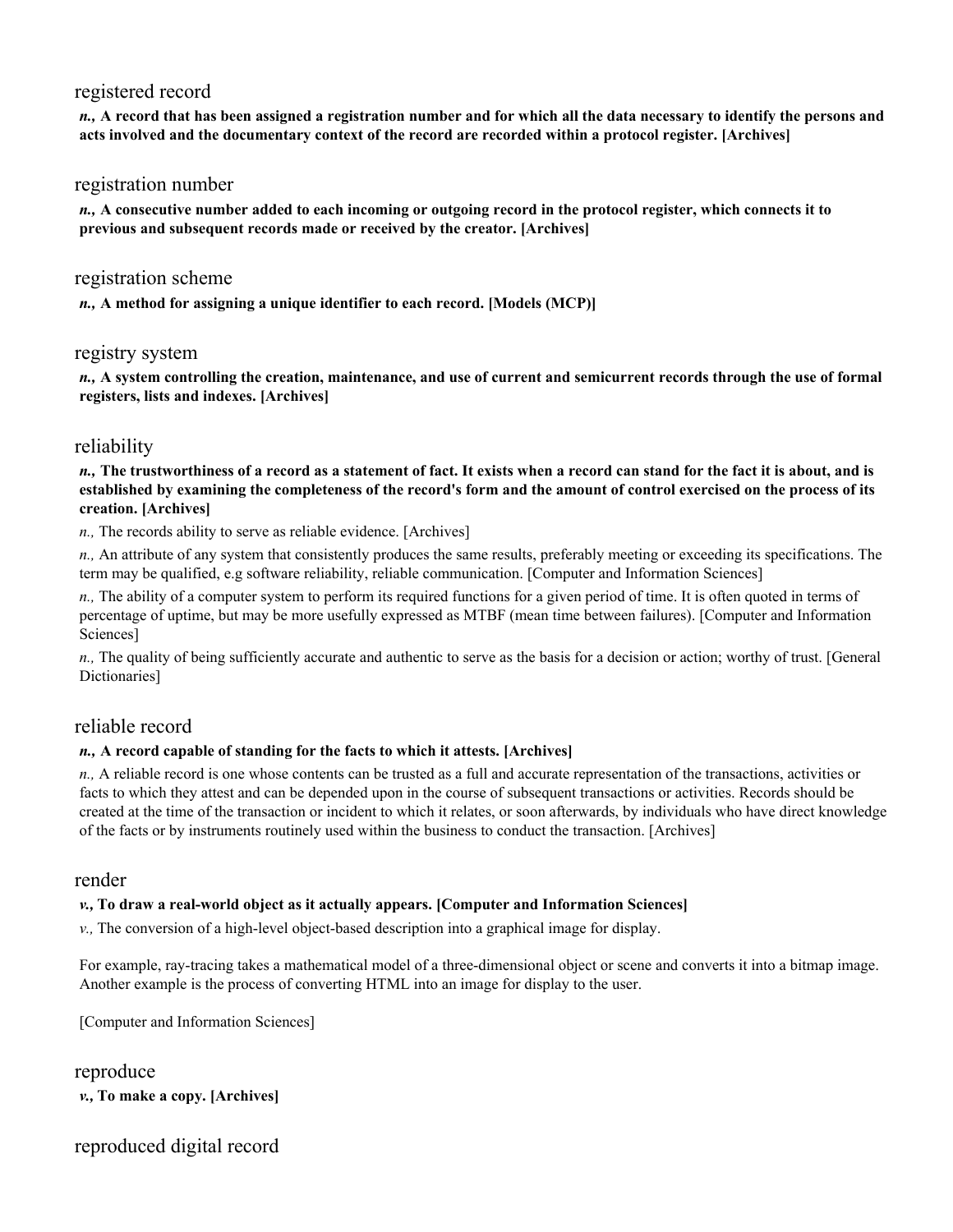*n.,* **An authentic representation or other version of a digital record reconstituted from its digital component(s). [Models (MCP)]** 

## reproducible digital record

### *n.,* **The digital component(s) of a record together with the technical information or software necessary to reproduce and manifest it from the digital component(s). [Models (MCP)]**

## reproduction

### *n.,* **The process of generating a copy. [Archives]**

*n.,* An exact copy of a document in content and form but not necessarily in size and appearence. [Archives]

*n.,* Object made as an exact copy of an earlier original. [Arts]

*n.,* Copies of art images, art objects, or other valued images or objects, made without intent to deceive; with regard to art images, includes photographic reproductions; implies more precise and faithful imitation than does the term "copies (derivative objects)." Where the intent is to deceive, see "forgeries" or "counterfeits." [Arts]

### repurposing

#### *n.,* **The process of taking content from one medium (such as from a book, a newspaper, TV, or radio) and repackaging it for use in another medium (such as on the Web). [General Dictionaries]**

*n.,* The creation of a new fonds. The process of updating the documentary context through changes to descriptive metadata. [Archives]

*n.,* The process of modifying the content of an existing record to use it for a different purpose. [Archives]

*n.,* Part of reusability or re-purposing clearly is the ability to contribute, over time, to a large array of interpretations or presentations of materials for many different audiences and purposes. [General Dictionaries]

### requirement

*n.,* **A constraint, demand, necessity, need, or parameter that must be met or satisfied, usually within a certain timeframe or as a prerequisite. [General Dictionaries]** 

## resource description framework

*n.,* **(RDF) An XML-based language for representing information about resources in the World Wide Web. It is particularly intended for representing metadata about Web resources, such as the title, author, and modification date of a Web page, copyright and licensing information about a Web document, or the availability schedule for some shared resource. [Computer and Information Sciences]** 

### retention schedule

#### *n.,* **A document providing description of records series and/or classes and specifying their authorized dispositions. [Archives]**

*n.,* [record schedule] Documents describing the recurring records of an organization or administrative unit, specifying those records to be preserved as having archival value, and authorizing, on a continuing basis and after the lapse of specified retention periods and the occurrence of specified actions or events, the destruction of the remaining records. [Arts]

### retrieval system

### *n.,* **A set of rules governing searching and finding records in recordkeeping and records preservation systems, and the tools and mechanisms used to implement these rules. [Archives]**

*n.,* A sequence of actions which result in obtaining required information. [Computer and Information Sciences]

### retrospective record

*n.,* **A record that is a means of remembering what was done. [Archives]**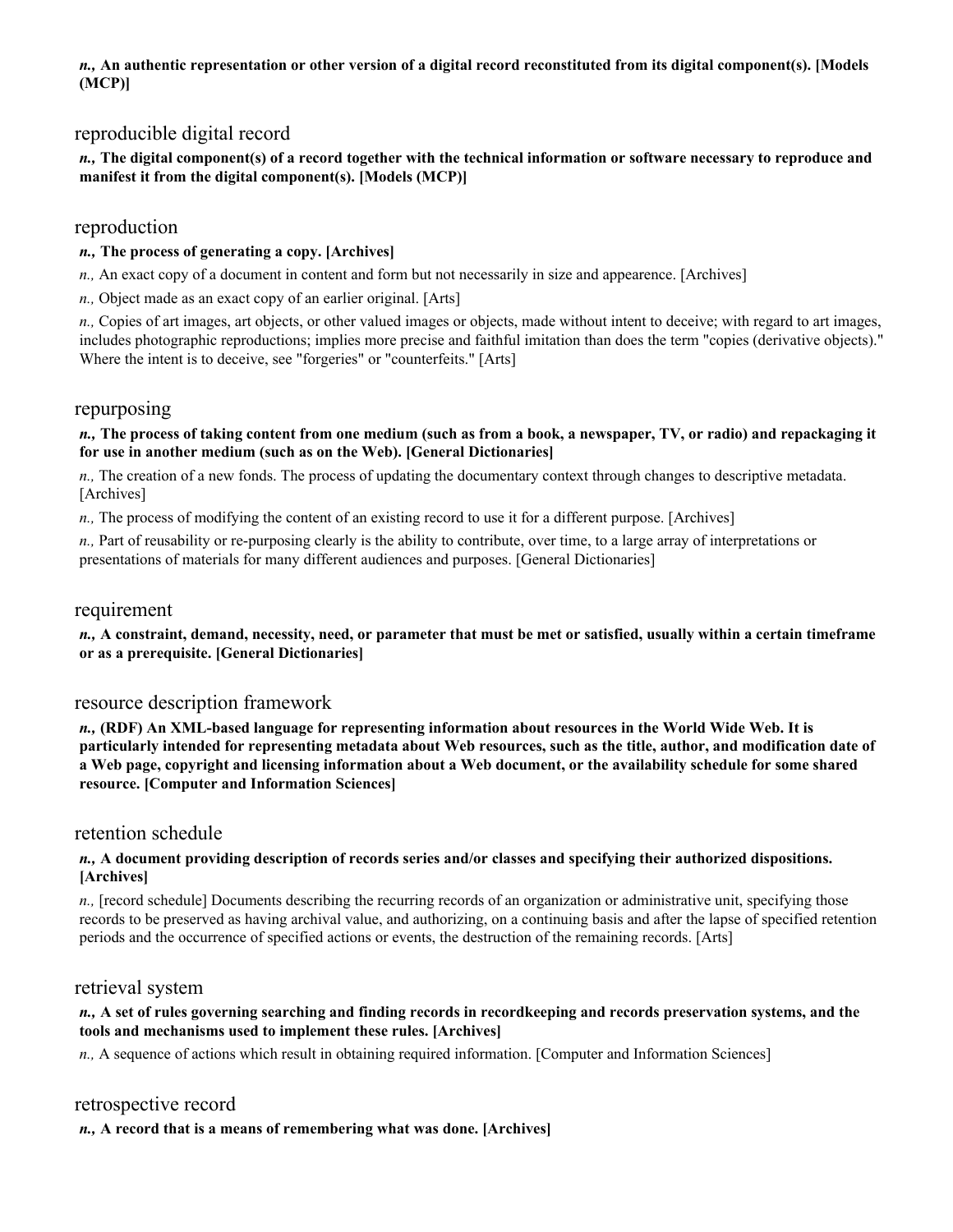# rule

*n.,* **An authoritative statement of what to do or not to do in a specific situation, issued by a competent person. [General Dictionaries]** 

# salutation

*n.,* **[diplomatics] An intrinsic element of documentary form comprising a form of greeting that appears only in letters, usually following the inscription. [Archives]** 

### save

*v.,* **To affix a digital object in non-volatile storage on a digital medium. [Computer and Information Sciences]** 

# schema

*n.,* **A structured framework or plan. [General Dictionaries]** 

# schema document

*n.,* **An SGML-compliant document that defines the structure and contents of other SGML-compliant documents, in a similar manner to a Document Type Definition (DTD).** *Syn***.: document schema. [Computer and Information Sciences]** 

# scheme

*n.,* **A group of independent but interrelated elements comprising a unified whole. [General Dictionaries]** 

# science

*n.,* **The body of knowledge comprising measurable or verifiable facts acquired through application of the scientific method, and generalized into scientific laws or principles. [Sciences]** 

# scientific method

*n.,* **A rigorous, systematic approach, designed to eliminate bias and other subjective influences in the search, identification, and measurement or validation of facts and cause-effect relationships, and from which scientific laws may be deduced. [Sciences]** 

# script

*n.,* **[diplomatics] An extrinsic element of documentary form that comprises the characteristics of a document's writing such as the layout of the writing with respect to the physical form of the document, the presence of different hands or types of writing in the same document, the correspondence between paragraphs and conceptual sections of the text, type of punctuation, abbreviations, initialisms, ink, erasures, corrections, etc. [Archives]** 

### seal

*n.,* **A piece of wax, lead or other material upon which an impression has been made and attached to a document or applied to the face thereof. Originally serving as a means of authentication of the author of a record and of the record itself. [Archives]** 

*n.,* A device for impressing characteristic marks into a soft surface, often to indicate ownership. Seals may be in the form of stamps or cylinder seals. [Sciences]

*n.,* A piece of wax, lead or other material upon which an impression in relief from a seal has been made, attatched to a document or applied to the face thereof, originally serving as a means of authentication; also used to close a document. [Archives]

*n.,* A die or signet, having a raised or incised emblem used to stamp an impression upon a receptive substance such as wax or lead. [Archives]

*n.,* A die/matrix, usually of metal, engraved in intaglio with the device or design used to produce by the application of pressure a seal. Dies may be of one/sided design only or in pairs producing dissimilar designs simultaneously on each seal. [Archives]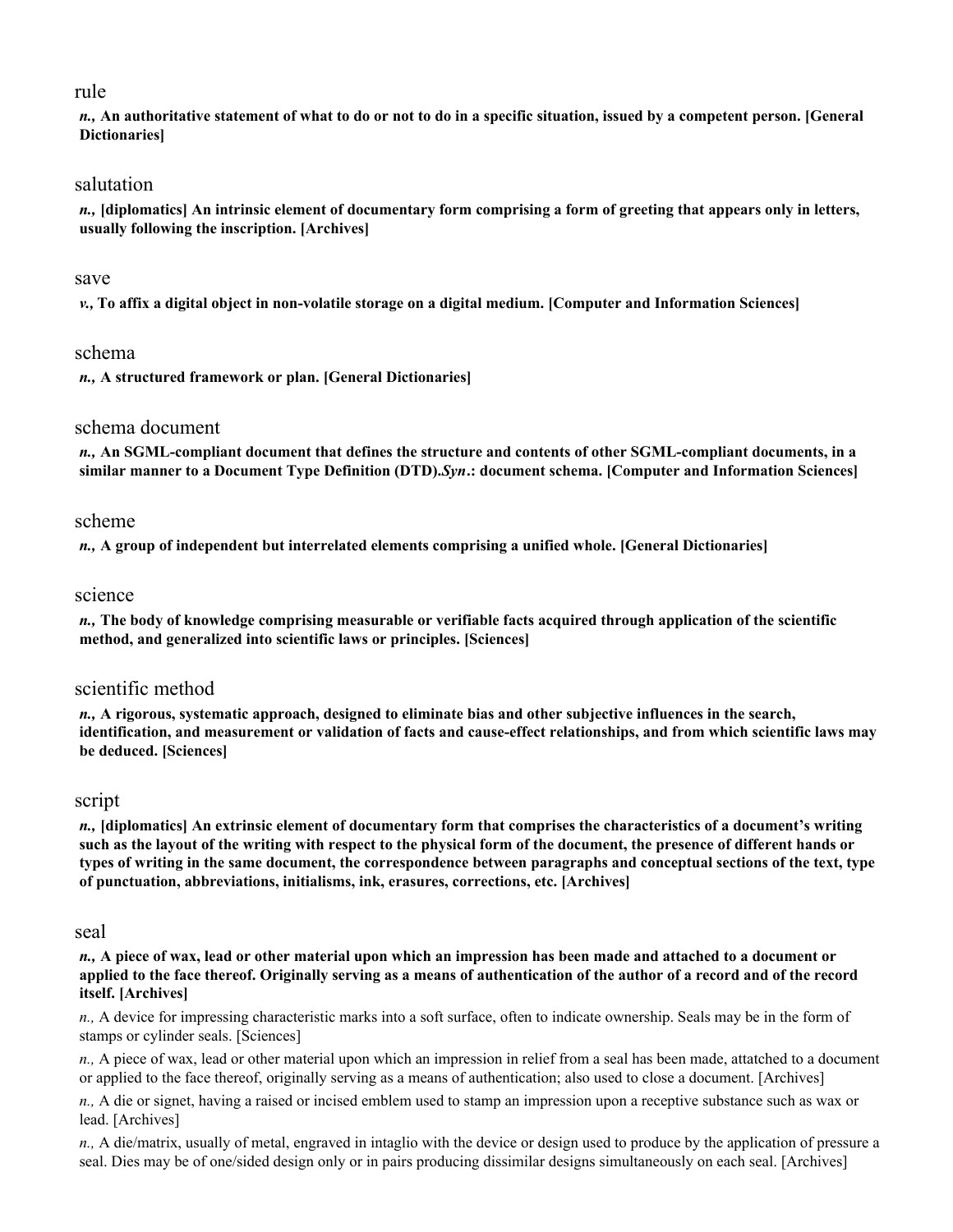*n.,* Electronic Seal. Specific electronic means of authenticating a record or ensuring that it is only opened by the intended addressee. It is a distinct type of electronic signature. [Archives]

*n.,* Artifacts bearing monograms, writing, numbers, or designs in intaglio for making an impression in relief on some soft, tenacious substance such as clay or wax. They may be flat or cylindrical, the impression made by rolling the seal over the surface. [Arts]

*n.,* Die or signet, often in the form of a cylinder or ring, having a raised (cut) or incised (engraved) emblem, such as a heraldic device or monogram. A seal is used to stamp an impression on wax or lead as a means of authentication or to seal closed a document or letter. [Arts]

*n.,* A stamp, carved cylinder, signet ring, etc., used to make an impression in molten wax to secure a letter or other document, confirming the identity of the sender and/or the authenticity of the contents. Also refers to the impressed design or mark itself, a broken seal indicating that the document has been opened. [Computer and Information Sciences]

*n.,* Wax impressed with a design and attached to any document as a sign of its authenticity; alternatively, an adhesive wafer or anything else intended to serve the purpose of a seal may be used. [Government]

*v.,* a) To confirm or make secure by or as if by a seal. b) To solemnize for eternity. [General Dictionaries]

# secondary storage

*n., See***: non-volatile storage [Computer and Information Sciences]** 

### secretarial note

*n.,* **[diplomatics] An intrinsic element of documentary form that comprises any of several types of clerical notes that might appear on a document, such as the initials of the typist, the mention of enclosures, or an indication that the document is copied to other persons. [Archives]** 

# self-authenticating

*v.,* **Authentication without extrinsic evidence of truth or genuineness. In federal courts, certain writings, such as notarized documents and certified copies of public records, may be admitted into evidence by self-authentication. [Government]** 

### self-describing

*n.,* **An object whose data structure, form, or layout provides both definitions and values for the data or formats of the object. A self-describing entity can be evaluated, with all its elements and forms understood, without the need of external references. [Computer and Information Sciences]** 

#### semantic rule

*n.,* **A rule that governs the meanings or interpretations of symbols or elements within an object. [Computer and Information Sciences]** 

### semantic schema

*n.,* **The representation of a vocabulary in a particular machine-processable form, such as an RDF or relational-database schema. [Computer and Information Sciences]** 

### semiactive record

#### *n.,* **A record which are no longer needed for the purpose of carrying out the action for which it was created, but which is needed by the records creator for reference.** *Syn***.: semicurrent record. [Archives]**

*n.,* Records required so infrequently in the conduct of current business that they should be transferred from offices to a records centre pending their ultimate disposal/disposition. [Archives]

# semicurrent record

*n., See***: semiactive record [Archives]**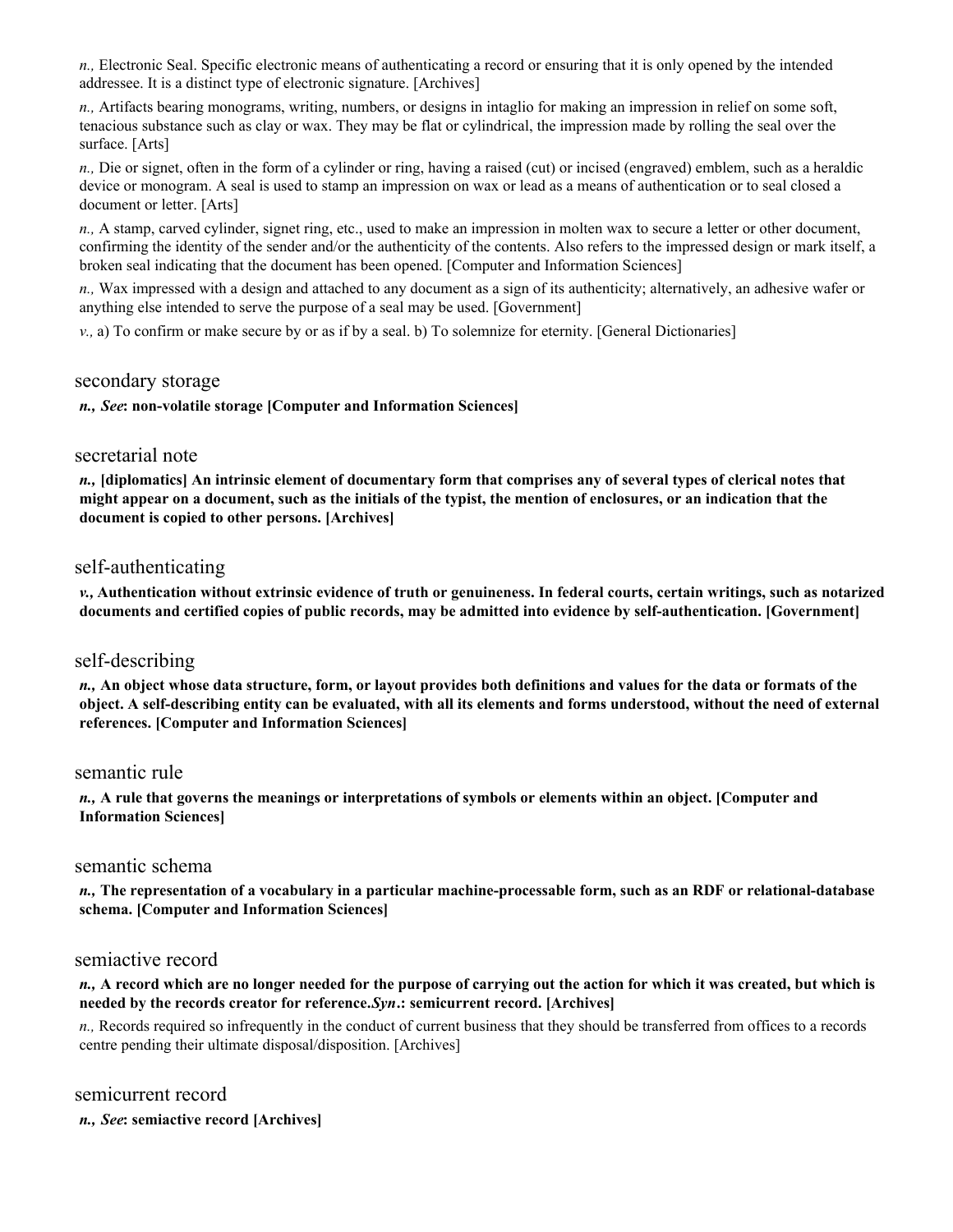### sent document

*n., See***: outgoing document [Models (MCP)]** 

### sent record

*n., See***: outgoing document [Archives]** 

# serialize

*v.,* **To save a digital object onto a storage medium in a location-independent way so that it can be transmitted or stored elsewhere. [Computer and Information Sciences]** 

#### series

*n., See***: records series [Archives]** 

### set aside

#### *v.,* **To declare a record and retain it for future reference or use, usually in a recordkeeping system. [Archives]**

*a.,* Of a record that is filed or archived, by assigning to it a classification code, including it in a folder or consigning it to a recordkeeping system, or that is associated with other records by any other means. [Archives]

*v.,* (Of a court) to annul or vacate (a judgment, order, etc.) [Government]

### sgml

### *n.,* **Initialism for "Standard Generalized Markup Language." [Computer and Information Sciences]**

### sgml document

*n.,* **A digital document encoded using Standard Generalized Markup Language (SGML) in conformance with the syntactic rules described in a Document Type Definition (DTD) or a schema document. [Computer and Information Sciences]** 

# sgml-compliant document

*n.,* **A digital document encoded using Standard Generalized Markup Language (SGML) or any one of its derivative markup languages, such as Hypertext Markup Language (HTML) and eXtensible Markup Language (XML) [Computer and Information Sciences]** 

### signature

#### *n.,* **The name or special mark of a person, affixed by the person's hand or by its authorized agent on a document for the purpose of taking responsibility for, approving, or validating all or part of its content. [Archives]**

*n.,* The characteristics of geophysical anomalies within a region or along a profile. It is often based on Fourier or power-spectrum analyses of either gravity (gravity signature) or magnetic (magnetic signature) residual anomalies. [Sciences]

*n.,* The name of a person written in his own hand. Also known as an autograph. [Archives]

*n.,* The name or special mark of a person written on a document. The signature may be handwritten by the person in his/her own hand or typed, or may be affixed by an office authorized to do so. [Archives]

*n.,* Persons' names written in their own hand. [Arts]

*n.,* A 'sign' placed at the opening of a comp. or of a section of a comp., indicating the key (key signature) or the value of the beat and the no. of beats in each measure (time signature). [Arts]

*n.,* Letters or numbers, or combinations of letters and numbers, printed at the foot of the first page, and sometimes on subsequent leaves of a gathering, as a guide to the binder in arranging them in their correct order. [Arts]

*n.,* A few lines of information about the sender of an electronic mail message or news posting. Most Unix mail and news software will automagically append a signature from a file called .signature in the user's home directory to outgoing mail and news. [Computer and Information Sciences]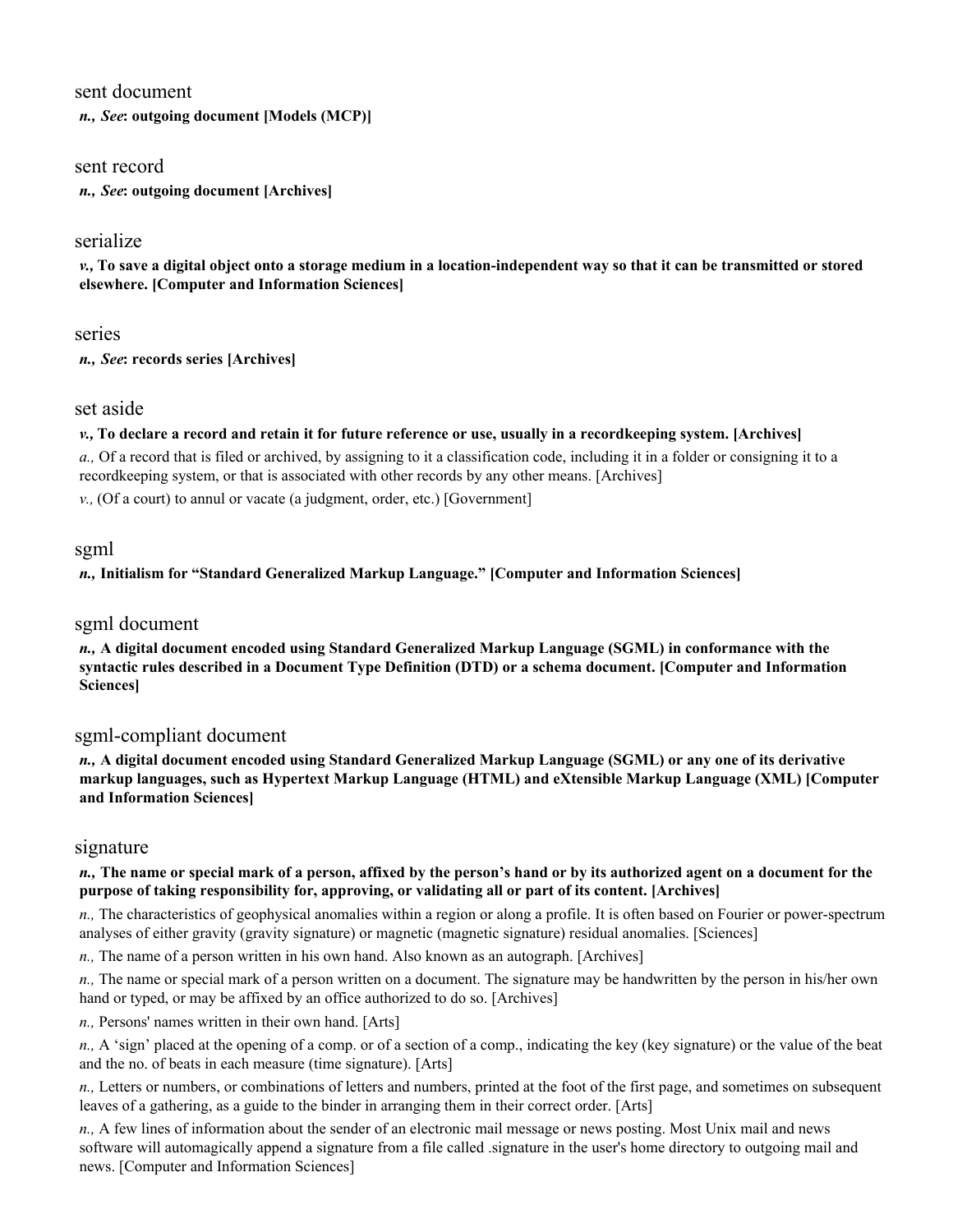*n.,* A collection of symbols intended to be associated with sets and with functions on and elements from the sets. [Computer and Information Sciences]

*n.,* A name or other distinctive mark made by an individual or made with his or her authority. [General Dictionaries]

### simple copy

#### *n.,* **A copy that only reproduces the content of a record. [Archives]**

*n.,* The mere transcription of the content of the original. [Archives]

# software re-engineering

*n.,* **The systematic transformation of existing software or systems into a new form to realize quality improvements in operation, system capability, functionality, interoperability, performance or evolvability. [Computer and Information Sciences]** 

### special sign

*n.,* **[diplomatics] An extrinsic element of documentary form that comprises a symbol that identifies one or more of the persons involved in the compilation, receipt or execution of a record. [Archives]** 

### specific presentation feature

*n.,* **[diplomatics] An extrinsic element of documentary form concerning specific aspects of the record's formal presentation that are necessary for it to achieve the purpose for which it was created, such as special layouts, hyperlinks, deliberately employed type fonts or colours, image resolutions, audio sampling rates, etc. [Archives]** 

# specification

*n.,* **A detailed description of features and/or functions in the design of an entity or system. [Computer and Information Sciences]** 

### stable

*a.,* **With reference to content, either unchangeable or changeable according to fixed rules, that is, endowed with bounded variability. [Archives]** 

### standard

#### *n.,* **The complex of established norms aiming to make the characteristic of a product, process, or service uniform within or across a sector, a country, or a system. [Archives]**

*n.,* Established principle, rule, guide or measure. [Arts]

*n.,* A publicly available definition of a hardware or software component, resulting from international, national, or industrial agreement. [Computer and Information Sciences]

*n.,* An acceptable level or criterion according to which something is compared, measured, or judged. Also refers to an amount, extent, quality, pattern, criterion, etc., fixed by usage or convention or established as the norm by prevailing authority, as in the standard size of a catalog card used by libraries prior to the development of machine-readable cataloging. A standard may also be a specification that identifies model methods, materials, or practices. A standard may be approved by a formal ANSI-accredited standards body, such as NISO. A de facto standard is one that becomes generally accepted without the formal endorsement of a standard-setting organization. A community standard is a de facto standard developed and used within a particular user group. Compare with bench mark, best practices, and guidelines. See also: standards.

Also, any object, such as a flag or banner, used to symbolize a nation, people, military unit, etc.

[Computer and Information Sciences]

- *n.,* Rules established to prescribe qualities or practices in order to achieve common goals. [General Dictionaries]
- *n.,* A set of rules and guidelines co-operatively adhered to by national and international peer entities. [General Dictionaries]
- *n.,* Benchmarks used to measure some quality or practice. [General Dictionaries]

# standard generalized markup language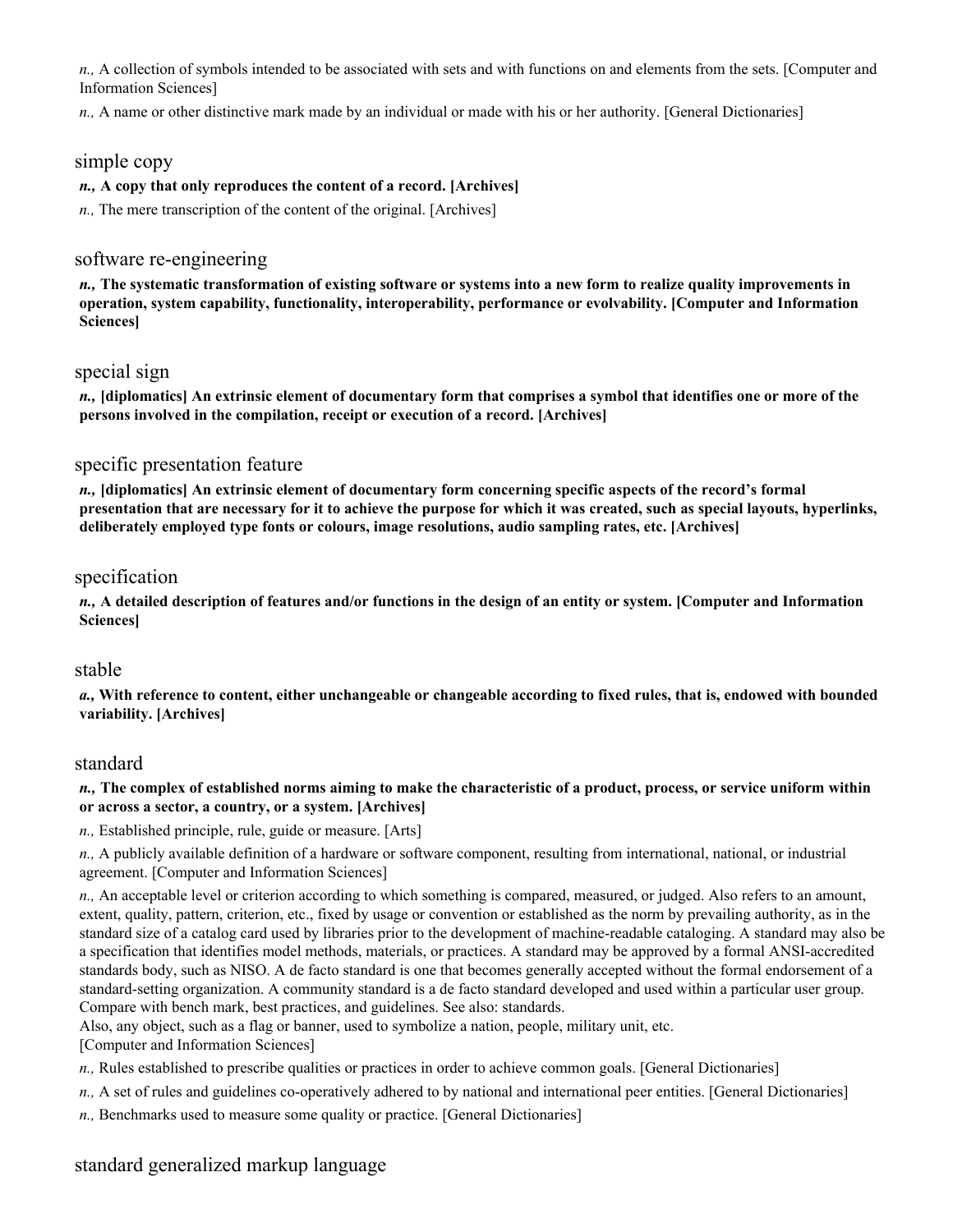#### *n.,* **(SGML) An ISO standard text-formatting language for defining descriptions of the structure and content of different types of digital documents. [Computer and Information Sciences]**

# standards

### *n.,* **Sets of rules or guidelines co-operatively adhered to by peer entities. [Models (MCP)]**

*n.,* Criteria, rules, procedures, or devices approved by official authority or general consent, that serve as examples to be followed or as measures for evaluation or comparative judgment. [Models (MCP)]

*n.,* A set of guidelines, usually drafted by experts in a particular field of technology, that are issued for general use by national and international standards organisations. [Models (MCP)]

*n.,* The format used to distribute a television signal. Examples include NTSC, PAL, SECAM. [Models (MCP)]

# state of transmission

#### *n., See***: status of transmission [Archives]**

### status of transmission

*n.,* **The degree of perfection of a record; that is, whether a record is a draft, an original or a copy. [Archives]** 

# stored digital component

*n.,* **A digital object that is placed in a storage system on a digital medium and is treated and managed as a digital component. [Models (MCP)]** 

# stored digital document

*n.,* **A digital document that is placed in a storage system on a digital medium and is treated and managed as a document. [Models (MCP)]** 

### stored digital object

*n.,* **A digital object that is placed in a storage system on a digital medium. [Models (MCP)]** 

### stored digital record

*n.,* **A stored digital document that is treated and managed as a record. [Models (MCP)]** 

### strategy

*n.,* **The complex of practical means formally articulated by an entity for reaching a specific purpose, that is, a plan or a road map for implementing policies. [Archives]** 

### subject

*n.,* **[diplomatics] An intrinsic element of documentary form that comprises a symbol that identifies one or more of the persons involved in the compilation, receipt, or execution of a record. [Archives]** 

# subject line

*n.,* **Location of statement signifying what a document is about such as specific topics, functions, or activities. [Archives]** 

### subscription

*n.,* **The act of signing one's name on a document; the signature so affixed. [Government]** 

# superscription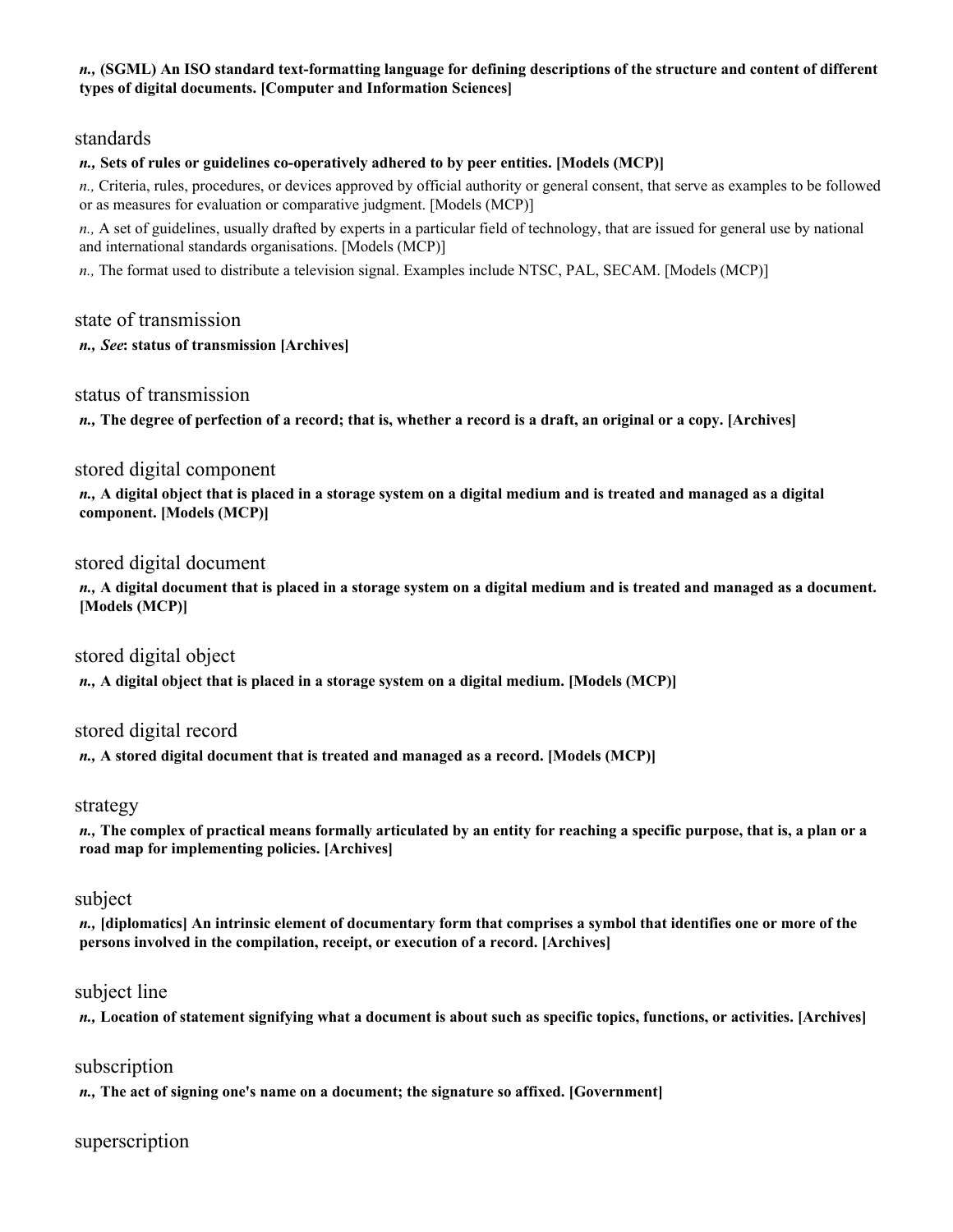### *n.,* **[diplomatics] An intrinsic element of documentary form that comprises the mention of the name of the author of the document and/or the action and which may take the form of an entitling. [Archives]**

*n.,* Something written, printed, or engraved at the top or on the outside surface of an object, especially a name and/or address on the outside of an envelope or parcel. [Computer and Information Sciences]

### supporting

*a.,* **(of a document) Constituting evidence of a juridically relevant activity. [Archives]** 

# supporting record

*n.,* **A retrospective record constituting written evidence of an activity that does not result in a juridical act, but is itself juridically relevent. With dispositive, narrative, probative and prospective, one of five functional categories of records. [Archives]** 

# symbol

*n.,* **A character, image, mark, shape, characteristic, or thing used to represent or denote something else by association, convention, or unintended resemblance. [General Dictionaries]** 

### syntactic rule

*n.,* **A rule that governs the ways symbols or elements within an object can be arranged and used. [Computer and Information Sciences]** 

### system

*n.,* **An organized and integrated set of detailed methods, policies, procedures, resources, routines, rules and tools established or formulated to carry out a specific activity, perform a duty, or solve a problem. [General Dictionaries]** 

tag

*n., See***: mark-up; markup tag [Computer and Information Sciences]** 

### technological context

*n.,* **The characteristics of the hardware, software, and other components of an electronic computing system in which records are created. [Archives]** 

*n.,* The hardware and software environment in which the record exists or was created. [Archives]

# technology preservation

*n.,* **A digital records preservation strategy that involves maintaining the original software and hardware platforms with which the records were created or last manifested in authentic form. [Archives]** 

# technology-dependent authentication

*n.,* **The use of technological mechanisms, such as digital signatures or other cryptographic techniques, to authenticate records; technology-independent authentication. [Archives]** 

# technology-independent authentication

*n.,* **The authentication of records based on the use of administrative procedures to establish a presumption of authenticity or, if necessary, a verification of authenticity, especially through comparison of the evidence compiled about a record's identity and integrity and the procedural controls exercised over its creation, use, maintenance and/or preservation with the requirements for authentic records. [Archives]** 

terms and conditions of transfer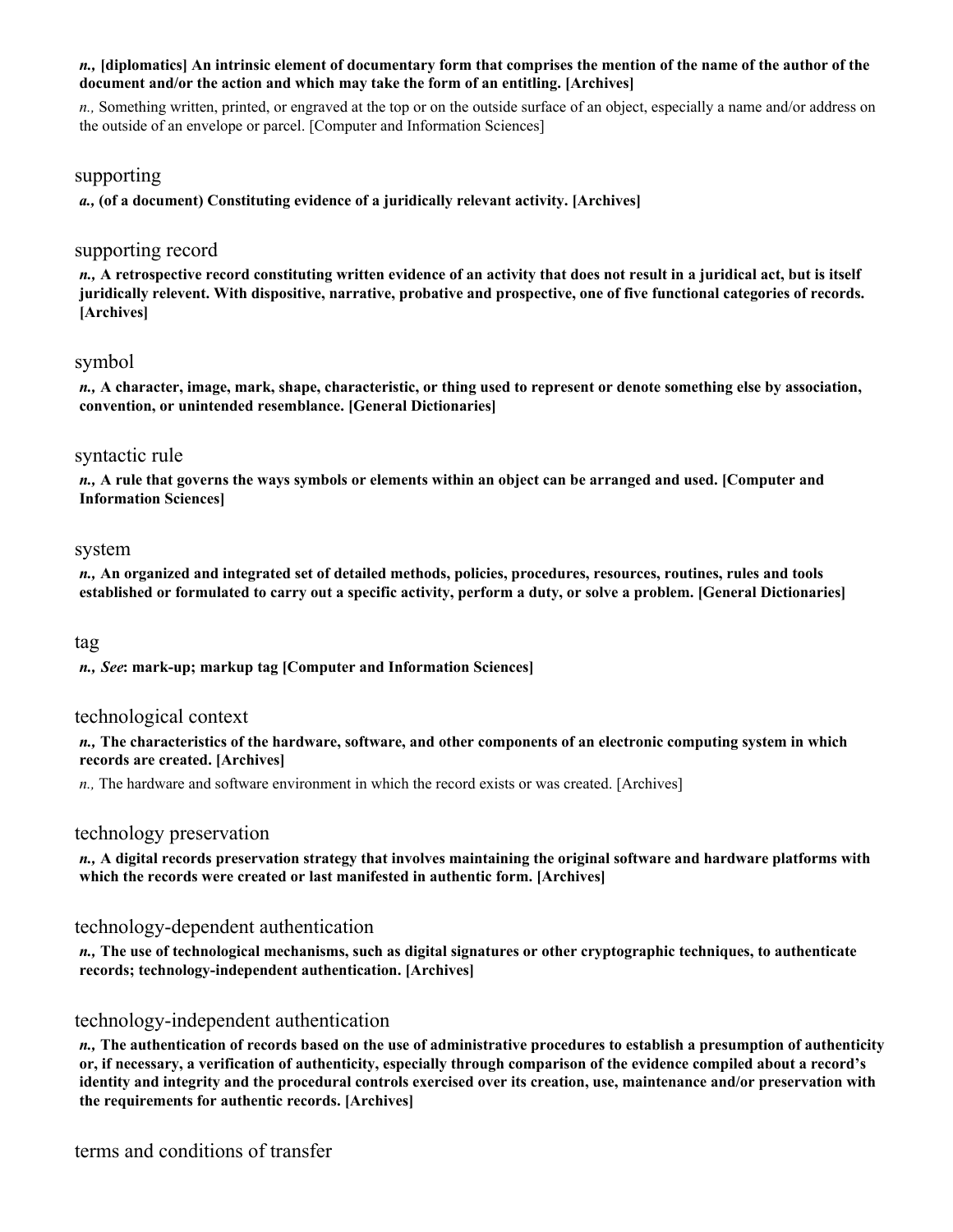*n.,* **Formal instruments that identify in archival and technological terms digital records to be transferred, together with relevant documentation, and that identify the medium and format of transfers, when the transfers will occur, and the parties to the transfers. [Models (MCP)]** 

### text

#### *n.,* **[documentary form] The central section of a document, which contains the action, including the considerations and circumstances which gave origin to it, and the conditions related to its accomplishment. [Archives]**

### *n.,* **A collection of words, numbers, or symbols that conveys meaning as language. [General Dictionaries]**

- *n.,* The main body of a document as distinct from its introductory part and conclusive parts. [Archives]
- *n.,* The wording of a document. [Archives]

*n.,* Generally, written or printed words, phrases, or sentences arranged to make a communication. Includes oral verbal communications set down in writing or print. [Arts]

- *n.,* A signifying structure organized by codes and conventions, capable of creating meaning, capable of being read. [Arts]
- *n.,* Words, numbers, or symbols. [General Dictionaries]

# third-party intellectual property rights

### *n.,* **Rights belonging to a party other than the author or the addressee of a record. [Archives]**

#### timestamp

#### *n.,* **An attestation by a trusted third party that a record was received at a particular point in time. [Archives]**

*n.,* A notation made on a record indicating the time, and sometimes the date, that some action occured. [Archives]

*n.,* The time and date of an operation or event when automatically added to a screen display, log file, or output file of a computer procedure. It is a valuable aid to the tracking down of errors and can be used as part of an auditing process. The time and date are derived from the computer's internal real-time clock. [Computer and Information Sciences]

### title

*n.,* **[diplomatics] An intrinsic element of documentary form comprising an indication of the action, matter of subject of the record, usually under the entitling or in its place. [Archives]** 

### tools

*n.,* **Information, technology and other equipment and supplies used to manage the lifecycle of records. [Models (MCP)]** 

### topical date

*n.,* **The place of the compilation of a record, included in the record by its author. [Archives]** 

#### transaction

#### *n.,* **An act or several interconnected acts in which more than one person is involved and by which the relations of those persons are altered. [Archives]**

*n.,* Element in the organization of a file or consisting of documents which relate to a specific administrative action; case papers/files may be restricted to a single transaction (Canadain usage: transactional files). [Archives]

*n.,* An act capable of changing the relationship between two or more physical or juridical persons. [Archives]

*n.,* A unit of interaction with a DBMS or similar system. It must be treated in a coherent and reliable way independent of other transactions. [Computer and Information Sciences]

*n.,* An action or set of actions occurring between two or more persons relating to the conduct of business, commercial, or governmental affairs (TISH). [General Dictionaries]

# transformative migration

*n.,* **The process of converting or upgrading digital objects or systems to a newer generation of hardware and/or software computer technology. [Computer and Information Sciences]**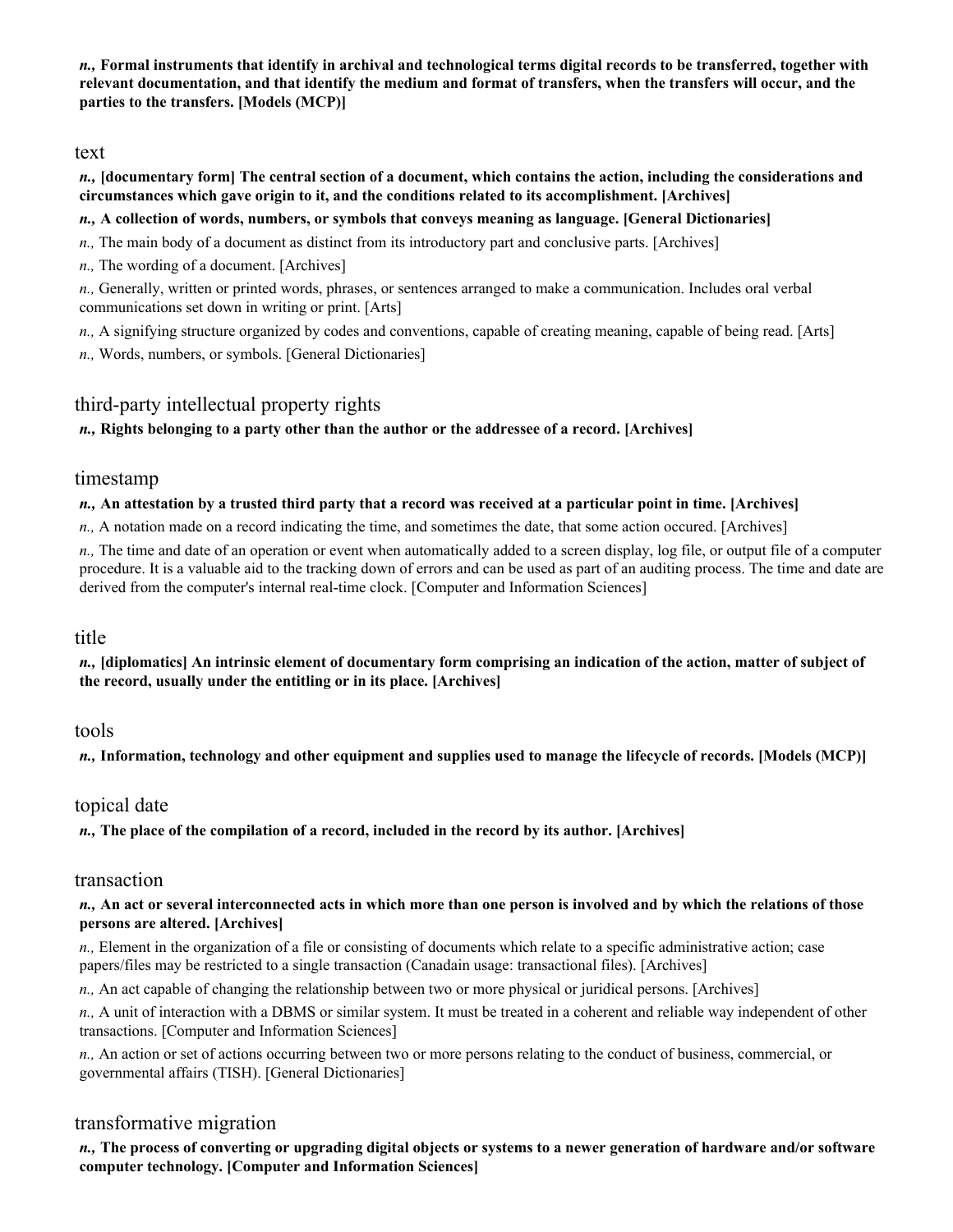# transformative migration of records

*n.,* **The process of converting records in the usual and ordinary course of business (otherwise the activity is not migration but creation) to maintain their compatibility with a newer generation of hardware and/or software computer technology, while leaving intact their intellectual form. [Archives]** 

### transmission

*n.,* **The moving of a record across space (from a person or organization to another, or from a system to another), or through time. [Archives]** 

# trusted custodian

*n.,* **A preserver who can demonstrate that it has no reason to alter the preserved records or allow others to alter them and is capable of implementing all of the requirements for the preservation of authentic copies of records. [Archives]** 

# trusted preservation system

*n.,* **The whole of the rules that control the preservation and use of the records of the creator and provide a circumstantial probability of the authenticity of the records, and the tools and mechanisms used to implement those rules. [Models (MCP)]** 

# trusted recordkeeping system

*n.,* **The whole of the rules that control the creation, maintenance use and disposition of the records of the creator and provide a circumstantial probability of the authenticity of the records, and the tools and mechanisms used to implement those rules. [Archives]** 

*n.,* A type of system where rules govern which documents are eligible for inclusion in the record-keeping system, who may place records in the system and retrieve records from it, what may be done to and with a record, how long records remain in the system, and how records are removed from it. [Archives]

*n.,* A system that comprises the whole of the rules that control the creation, maintenance, use and disposition of the records of the creator and that provide a circumstantial probability of the authenticity of the records within the system. [Archives]

# trusted records officer

*n.,* **An individual or a unit within the creating organization who is responsible for keeping and managing the creator's records, who has no reason to alter the creator's records or allow others to alter them and who is capable of implementing all of the requirements for authentic records. [Archives]** 

# trusted third party

*n.,* **Any outsider or person not a party to the fact or act nor immediately concerned with it. [General Dictionaries]** 

### trustworthiness

### *n.,* **The accuracy, reliability and authenticity of a record. [Archives]**

- *n.,* Both an accurate statement of facts and a genuine manifestation of those facts. [Archives]
- *n.,* Dependable as authentic, reliable, and having integrity. [General Dictionaries]

# truthful

#### *a.,* **[diplomatics] The quality of a record whose content is in accordance with the actual state of affairs. With correct, pertinent and precise, a component of accuracy. [Archives]**

# udf

*n.,* **Initialism for "uniform disk format." [Computer and Information Sciences]**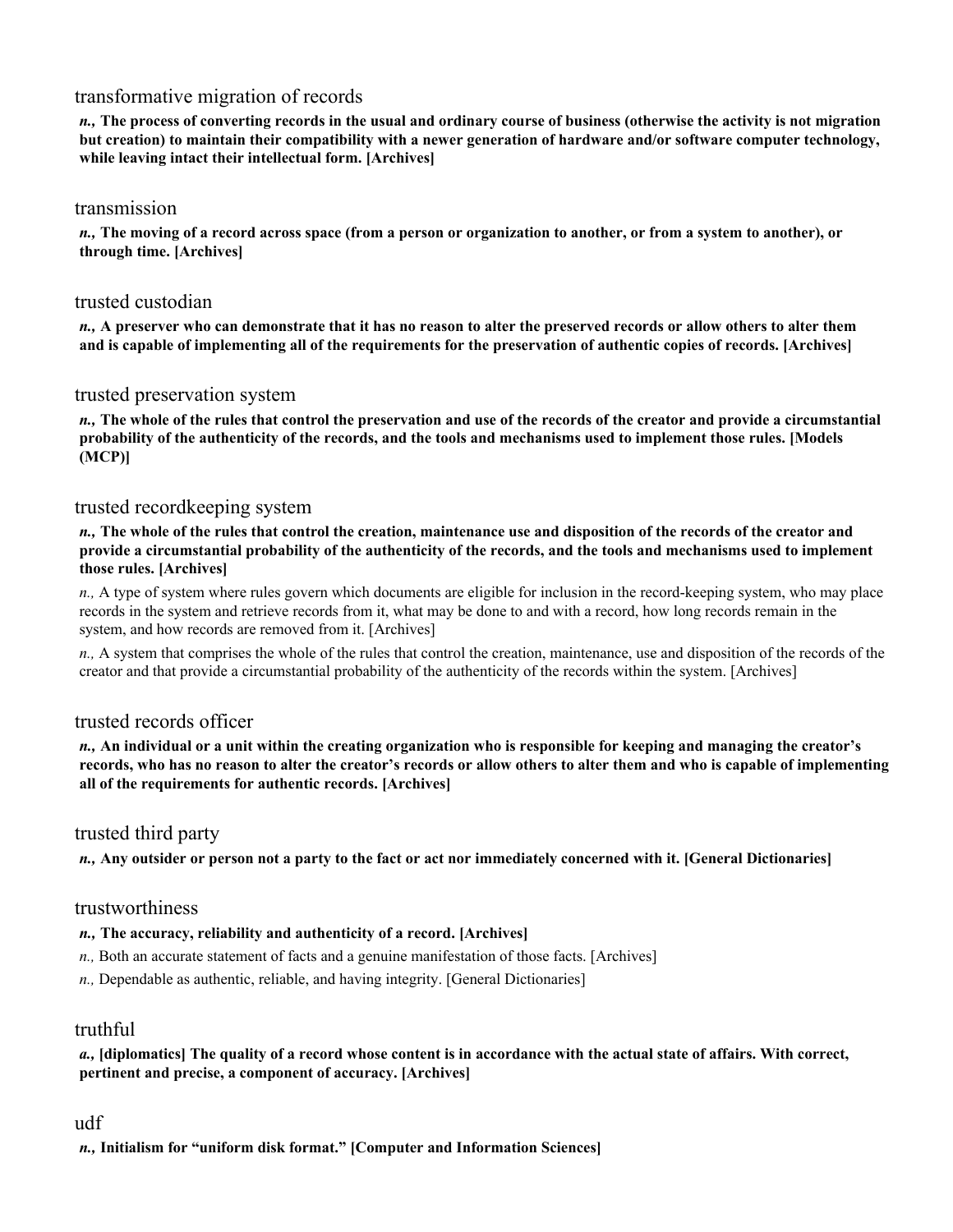# unbroken custody

*n.,* **A traceable and uninterrupted line of care, control and usually possession of a body of records from creation to preservation that can serve as a means of protecting the authenticity of the record. [Archives]** 

### unicode

*n.,* **A universal 16-bit (two byte) standard character set for representing all scripts in active modern use as plain text in computer processing. [Computer and Information Sciences]** 

# uniform resource locator

*n.,* **(URL) A standard way of [uniquely] specifying the location of an object, typically a Web page, on the Internet; the form of address used on the World-Wide Web.** *Syn***.: universal resource locator. [Computer and Information Sciences]** 

# universal character set transformation format 8

*n.,* **(UTF-8) An ASCII-compatible scheme for encoding Unicode values in sets of eight bits. [Computer and Information Sciences]** 

# universal disk format

*n.,* **A universal, vendor-independent file system standard (ISO 13346) for storing data on optical media; designed for data interchange and portability, allowing an operating system to read, write and modify data stored on optical media that were created by another operating system. [Computer and Information Sciences]** 

### universal resource locator

*n., See***: uniform resource locator [Computer and Information Sciences]** 

# updated storage information

*n.,* **Information indicating a change in the location of a digital component in storage, the occurrence of a storage problem, the action taken to correct a storage problem, the results of such actions, or the copying of the components from older to new storage media. [Archives]** 

### upgrade

*n.,* **A new or better version of some hardware or software computer technology. [Computer and Information Sciences]** 

*v.,* **To develop or install a new or better version of some hardware or software computer technology. [Computer and Information Sciences]** 

*v.,* To raise (something esp. equipment or facilities) from one grade to another; to improve or enhance physically. [General Dictionaries]

### url

*n.,* **Initialism for "uniform resource locator." [Computer and Information Sciences]** 

### utf-8

*n.,* **Initialism for "universal character set transformation format 8." [Computer and Information Sciences]** 

# verification of authenticity

*n.,* **The act or process of establishing a correspondence of known facts about the record itself and the various contexts in which it has been created and maintained with the proposed fact of the record's authenticity. [Archives]**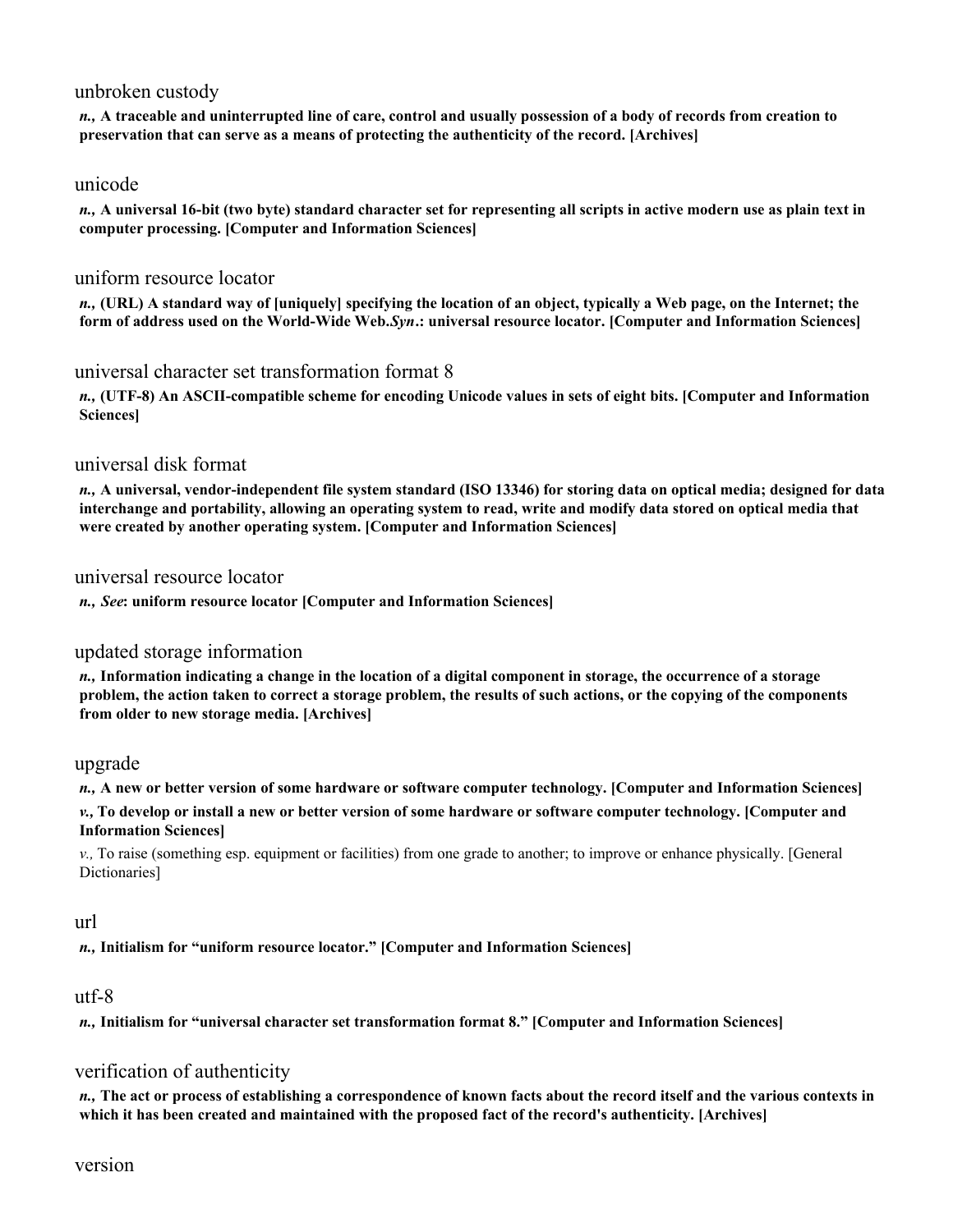#### *n.,* **One of several variations of an intellectual work, possibly created for a purpose or use other than the one originally intended. [General Dictionaries]**

# virtual record

### *n.,* **A digital document perceived as existing by the user, but not existing in the system as seen. [General Dictionaries]**

*n.,* The characteristics of an entity as perceived by the user, regardless of how they have been physically represented in a database. Thus an employee would have one virtual record, but may have numerous physical records linked together to accommodate repeating addresses, jobs held, benefits received, etc. [Archives]

*n.,* Documents existing only as variables which are not connected by statements expressing their significance and relationships, such as annotations on the verse of a blank parchment or date sent by electronic mail but remaining in non-related form with the sender. [General Dictionaries]

# vital record code

*n.,* **The indication of the degree of importance of a record to continue the activity for which it was created or the business of the person/office that created it. [Archives]** 

### volatile storage

*n.,* **Computer memory that requires electrical power and, in some cases periodic refreshment (e.g., DRAM), to maintain its stored content.** *Syn***.: primary storage.** *Opp***.: non-volatile storage. [Computer and Information Sciences]** 

#### wan

*n.,* **Initialism for "wide area network." [Computer and Information Sciences]** 

### wide area network

*n.,* **(WAN) A data network usually constructed over distances greater than one kilometre. [Computer and Information Sciences]** 

### word

*n.,* **[computing] A fundamental unit of storage in a computer. The size of a word in a particular computer architecture is one of its chief distinguishing characteristics. [Computer and Information Sciences]** 

### work

*n.,* **A distinct expression of human thought or emotion made in language, signs, symbols, numerals, images, or some other form, for purposes of communication and remembrance. [Archives]** 

#### wrapper

*n.,* **A data structure or software that encapsulates ("wraps around") other data or software objects, appends code or other software for the purposes of improving user convenience, hardware or software compatibility, or enhancing data security, transmission or storage. [Computer and Information Sciences]** 

### wrapper format

*n.,* **A specified wrapper structure for encapsulating multiple bitstreams into a single file. [Computer and Information Sciences]** 

### writer

*n.,* **Person having the authority and capacity to articulate the content of the record. [Archives]** 

*n.,* The person responsible for the intellectual form of the record. [Archives]